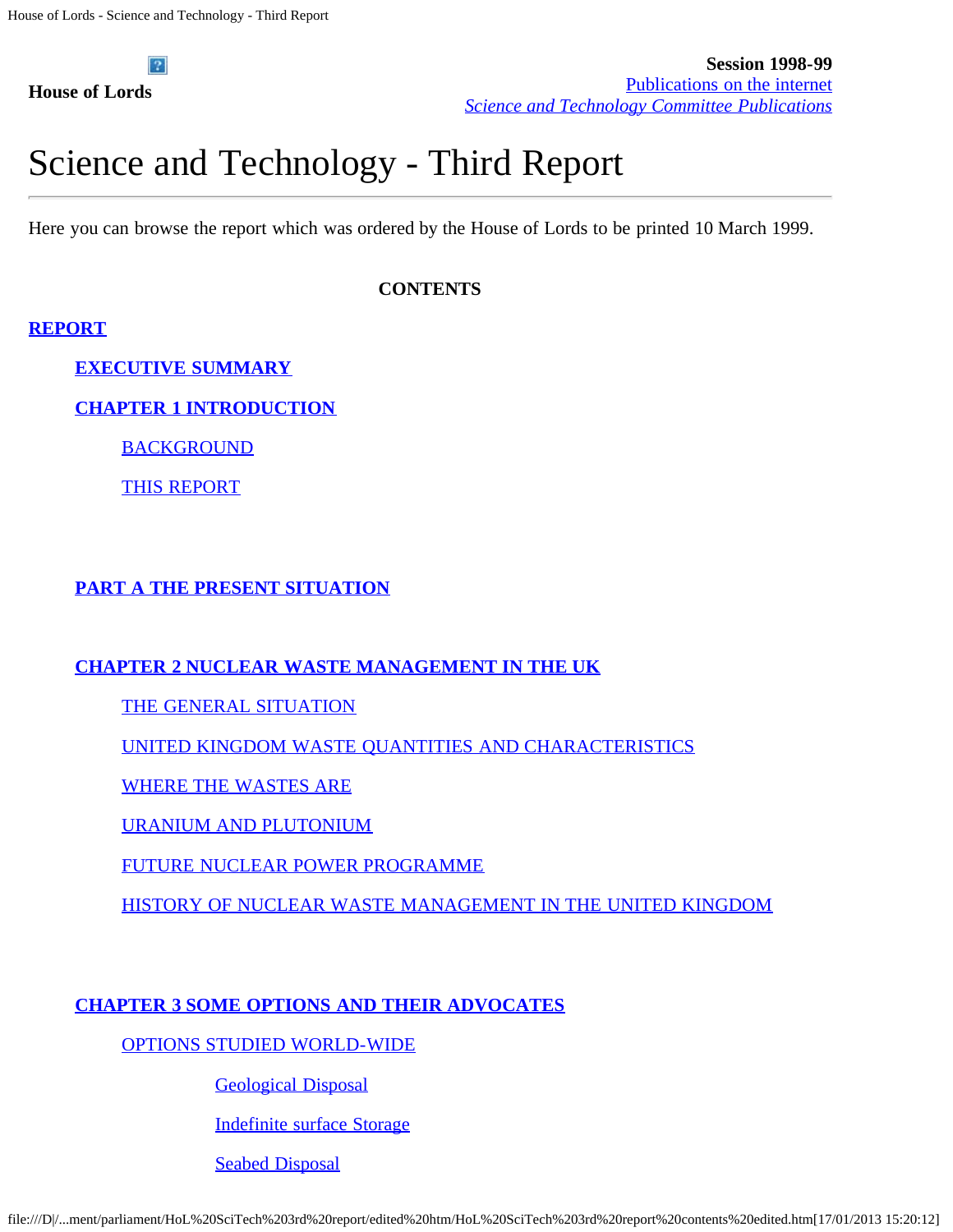[Sub-seabed Disposal](file:///D|/Home/dks/text/papers%20and%20research/earth%20science/nuclear%20waste%20disposal/government/parliament/HoL%20SciTech%203rd%20report/edited%20htm/4104.htm#a13)

**[Subduction Zones](file:///D|/Home/dks/text/papers%20and%20research/earth%20science/nuclear%20waste%20disposal/government/parliament/HoL%20SciTech%203rd%20report/edited%20htm/4104.htm#a14)** 

[Ice Sheets](file:///D|/Home/dks/text/papers%20and%20research/earth%20science/nuclear%20waste%20disposal/government/parliament/HoL%20SciTech%203rd%20report/edited%20htm/4104.htm#a15)

[Ejection into Space](file:///D|/Home/dks/text/papers%20and%20research/earth%20science/nuclear%20waste%20disposal/government/parliament/HoL%20SciTech%203rd%20report/edited%20htm/4104.htm#a16)

[Partitioning and Nuclear Transmutation](file:///D|/Home/dks/text/papers%20and%20research/earth%20science/nuclear%20waste%20disposal/government/parliament/HoL%20SciTech%203rd%20report/edited%20htm/4104.htm#a17)

**[Synroc](file:///D|/Home/dks/text/papers%20and%20research/earth%20science/nuclear%20waste%20disposal/government/parliament/HoL%20SciTech%203rd%20report/edited%20htm/4104.htm#a18)** 

### [THE UNITED KINGDOM'S VIEW ON WASTE OPTIONS](file:///D|/Home/dks/text/papers%20and%20research/earth%20science/nuclear%20waste%20disposal/government/parliament/HoL%20SciTech%203rd%20report/edited%20htm/4105.htm)

[Regulatory views](file:///D|/Home/dks/text/papers%20and%20research/earth%20science/nuclear%20waste%20disposal/government/parliament/HoL%20SciTech%203rd%20report/edited%20htm/4105.htm#a19)

[Nuclear Industry Views](file:///D|/Home/dks/text/papers%20and%20research/earth%20science/nuclear%20waste%20disposal/government/parliament/HoL%20SciTech%203rd%20report/edited%20htm/4105.htm#a20)

[Radioactive Waste Management Advisory Committee](file:///D|/Home/dks/text/papers%20and%20research/earth%20science/nuclear%20waste%20disposal/government/parliament/HoL%20SciTech%203rd%20report/edited%20htm/4105.htm#a21)

[Views of Environmental Groups](file:///D|/Home/dks/text/papers%20and%20research/earth%20science/nuclear%20waste%20disposal/government/parliament/HoL%20SciTech%203rd%20report/edited%20htm/4105.htm#a22)

[Other United Kingdom Views](file:///D|/Home/dks/text/papers%20and%20research/earth%20science/nuclear%20waste%20disposal/government/parliament/HoL%20SciTech%203rd%20report/edited%20htm/4105.htm#a23)

#### [RECENT INTERNATIONAL EXPERIENCE](file:///D|/Home/dks/text/papers%20and%20research/earth%20science/nuclear%20waste%20disposal/government/parliament/HoL%20SciTech%203rd%20report/edited%20htm/4106.htm)

[United States](file:///D|/Home/dks/text/papers%20and%20research/earth%20science/nuclear%20waste%20disposal/government/parliament/HoL%20SciTech%203rd%20report/edited%20htm/4106.htm#a24)

**[Canada](file:///D|/Home/dks/text/papers%20and%20research/earth%20science/nuclear%20waste%20disposal/government/parliament/HoL%20SciTech%203rd%20report/edited%20htm/4106.htm#a25)** 

**[Sweden](file:///D|/Home/dks/text/papers%20and%20research/earth%20science/nuclear%20waste%20disposal/government/parliament/HoL%20SciTech%203rd%20report/edited%20htm/4106.htm#a26)** 

[France](file:///D|/Home/dks/text/papers%20and%20research/earth%20science/nuclear%20waste%20disposal/government/parliament/HoL%20SciTech%203rd%20report/edited%20htm/4106.htm#a27)

[Views of International Agencies](file:///D|/Home/dks/text/papers%20and%20research/earth%20science/nuclear%20waste%20disposal/government/parliament/HoL%20SciTech%203rd%20report/edited%20htm/4106.htm#a28)

### **[PART B DISPOSAL AND STORAGE](file:///D|/Home/dks/text/papers%20and%20research/earth%20science/nuclear%20waste%20disposal/government/parliament/HoL%20SciTech%203rd%20report/edited%20htm/4107.htm)**

### **[CHAPTER 4 TECHNICAL ANALYSIS](file:///D|/Home/dks/text/papers%20and%20research/earth%20science/nuclear%20waste%20disposal/government/parliament/HoL%20SciTech%203rd%20report/edited%20htm/4107.htm)**

### [MANAGEMENT STRATEGY FOR ALL INTERMEDIATE LEVEL AND HIGH LEVEL](file:///D|/Home/dks/text/papers%20and%20research/earth%20science/nuclear%20waste%20disposal/government/parliament/HoL%20SciTech%203rd%20report/edited%20htm/4107.htm#a29) **[WASTES](file:///D|/Home/dks/text/papers%20and%20research/earth%20science/nuclear%20waste%20disposal/government/parliament/HoL%20SciTech%203rd%20report/edited%20htm/4107.htm#a29)**

[Reactor decommissioning wastes](file:///D|/Home/dks/text/papers%20and%20research/earth%20science/nuclear%20waste%20disposal/government/parliament/HoL%20SciTech%203rd%20report/edited%20htm/4107.htm#a30)

[Nuclear powered submarines and their spent fuel](file:///D|/Home/dks/text/papers%20and%20research/earth%20science/nuclear%20waste%20disposal/government/parliament/HoL%20SciTech%203rd%20report/edited%20htm/4107.htm#a31)

[Short-lived ILW](file:///D|/Home/dks/text/papers%20and%20research/earth%20science/nuclear%20waste%20disposal/government/parliament/HoL%20SciTech%203rd%20report/edited%20htm/4107.htm#a32)

[LOW AND VERY LOW LEVEL WASTE](file:///D|/Home/dks/text/papers%20and%20research/earth%20science/nuclear%20waste%20disposal/government/parliament/HoL%20SciTech%203rd%20report/edited%20htm/4107.htm#a33)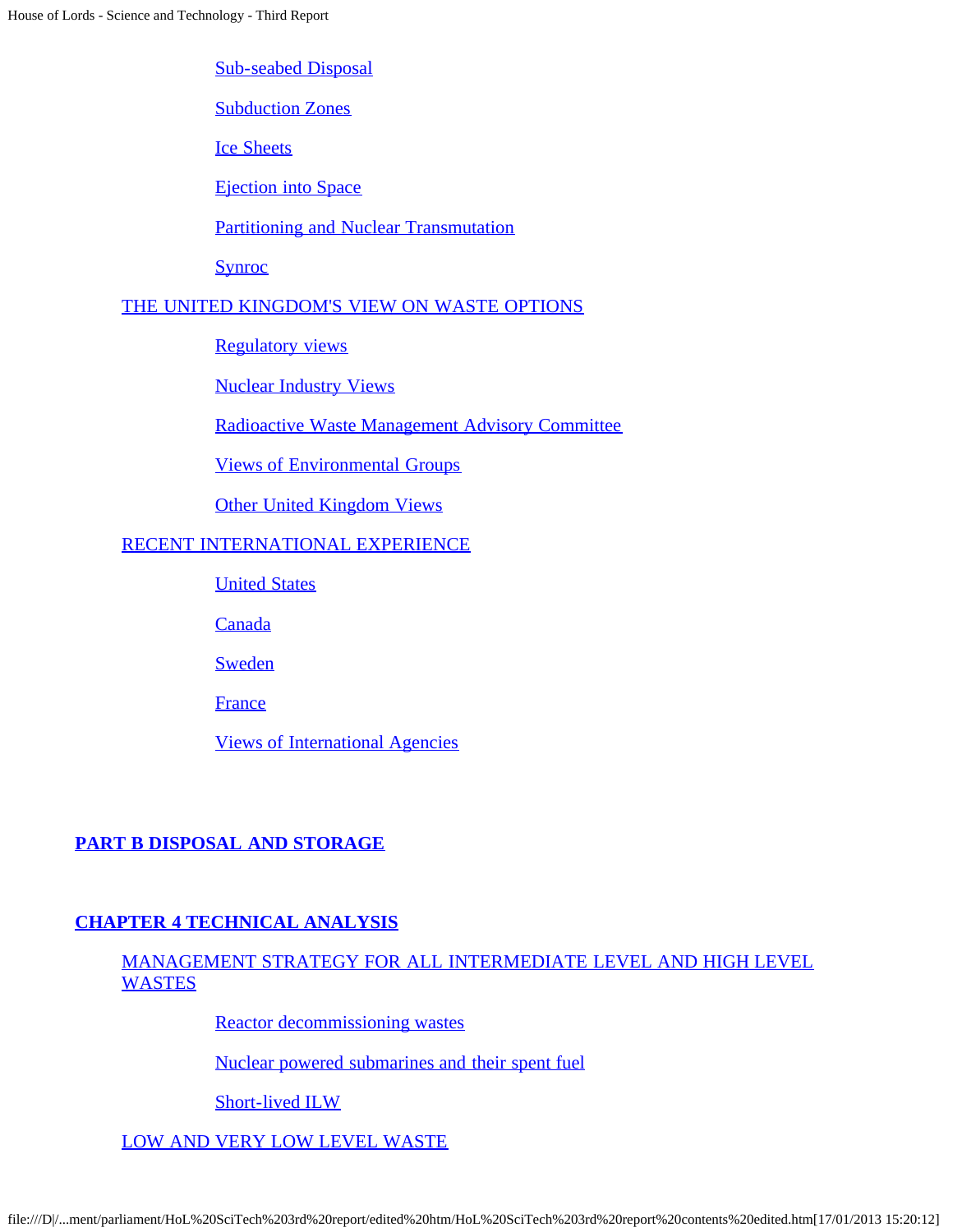[Low Level Waste](file:///D|/Home/dks/text/papers%20and%20research/earth%20science/nuclear%20waste%20disposal/government/parliament/HoL%20SciTech%203rd%20report/edited%20htm/4107.htm#a34)

[Very Low Level Waste](file:///D|/Home/dks/text/papers%20and%20research/earth%20science/nuclear%20waste%20disposal/government/parliament/HoL%20SciTech%203rd%20report/edited%20htm/4107.htm#a35)

### [GEOLOGICAL DISPOSAL OF HLW AND ILW](file:///D|/Home/dks/text/papers%20and%20research/earth%20science/nuclear%20waste%20disposal/government/parliament/HoL%20SciTech%203rd%20report/edited%20htm/4108.htm)

[Status of knowledge](file:///D|/Home/dks/text/papers%20and%20research/earth%20science/nuclear%20waste%20disposal/government/parliament/HoL%20SciTech%203rd%20report/edited%20htm/4108.htm#a36)

[Repository Timing](file:///D|/Home/dks/text/papers%20and%20research/earth%20science/nuclear%20waste%20disposal/government/parliament/HoL%20SciTech%203rd%20report/edited%20htm/4108.htm#a37)

[INDEFINITE STORAGE](file:///D|/Home/dks/text/papers%20and%20research/earth%20science/nuclear%20waste%20disposal/government/parliament/HoL%20SciTech%203rd%20report/edited%20htm/4108.htm#a38)

[RESEARCH REQUIREMENTS](file:///D|/Home/dks/text/papers%20and%20research/earth%20science/nuclear%20waste%20disposal/government/parliament/HoL%20SciTech%203rd%20report/edited%20htm/4108.htm#a39)

[DEVELOPMENT OF REPOSITORY SAFETY STANDARDS](file:///D|/Home/dks/text/papers%20and%20research/earth%20science/nuclear%20waste%20disposal/government/parliament/HoL%20SciTech%203rd%20report/edited%20htm/4108.htm#a40)

[CONCLUSIONS OF TECHNICAL ANALYSIS](file:///D|/Home/dks/text/papers%20and%20research/earth%20science/nuclear%20waste%20disposal/government/parliament/HoL%20SciTech%203rd%20report/edited%20htm/4108.htm#a41)

### **[CHAPTER 5 PUBLIC ACCEPTABILITY](file:///D|/Home/dks/text/papers%20and%20research/earth%20science/nuclear%20waste%20disposal/government/parliament/HoL%20SciTech%203rd%20report/edited%20htm/4109.htm)**

[THE NEED FOR PUBLIC ACCEPTABILITY](file:///D|/Home/dks/text/papers%20and%20research/earth%20science/nuclear%20waste%20disposal/government/parliament/HoL%20SciTech%203rd%20report/edited%20htm/4109.htm)

[PUBLIC ACCEPTANCE](file:///D|/Home/dks/text/papers%20and%20research/earth%20science/nuclear%20waste%20disposal/government/parliament/HoL%20SciTech%203rd%20report/edited%20htm/4109.htm#a42)

[NATIONAL AND LOCAL ISSUES](file:///D|/Home/dks/text/papers%20and%20research/earth%20science/nuclear%20waste%20disposal/government/parliament/HoL%20SciTech%203rd%20report/edited%20htm/4109.htm#a43)

**[TRUST](file:///D|/Home/dks/text/papers%20and%20research/earth%20science/nuclear%20waste%20disposal/government/parliament/HoL%20SciTech%203rd%20report/edited%20htm/4109.htm#a44)** 

[PERCEPTION OF RISKS](file:///D|/Home/dks/text/papers%20and%20research/earth%20science/nuclear%20waste%20disposal/government/parliament/HoL%20SciTech%203rd%20report/edited%20htm/4109.htm#a45)

[OPENNESS AND TRANSPARENCY](file:///D|/Home/dks/text/papers%20and%20research/earth%20science/nuclear%20waste%20disposal/government/parliament/HoL%20SciTech%203rd%20report/edited%20htm/4109.htm#a46)

[THE MEDIA AND THE SILENT MAJORITY](file:///D|/Home/dks/text/papers%20and%20research/earth%20science/nuclear%20waste%20disposal/government/parliament/HoL%20SciTech%203rd%20report/edited%20htm/4109.htm#a47)

[SOME WAYS OF BUILDING PUBLIC TRUST](file:///D|/Home/dks/text/papers%20and%20research/earth%20science/nuclear%20waste%20disposal/government/parliament/HoL%20SciTech%203rd%20report/edited%20htm/4109.htm#a48)

[THE PLANNING SYSTEM](file:///D|/Home/dks/text/papers%20and%20research/earth%20science/nuclear%20waste%20disposal/government/parliament/HoL%20SciTech%203rd%20report/edited%20htm/4109.htm#a49)

[ASSOCIATING RISKS AND BENEFITS](file:///D|/Home/dks/text/papers%20and%20research/earth%20science/nuclear%20waste%20disposal/government/parliament/HoL%20SciTech%203rd%20report/edited%20htm/4109.htm#a50)

[CONCLUSIONS ON PUBLIC ACCEPTABILITY](file:///D|/Home/dks/text/papers%20and%20research/earth%20science/nuclear%20waste%20disposal/government/parliament/HoL%20SciTech%203rd%20report/edited%20htm/4109.htm#a51)

### **[CHAPTER 6 POLICY DEVELOPMENT AND ORGANISATIONAL ISSUES](file:///D|/Home/dks/text/papers%20and%20research/earth%20science/nuclear%20waste%20disposal/government/parliament/HoL%20SciTech%203rd%20report/edited%20htm/4110.htm)**

[POLICY DEVELOPMENT](file:///D|/Home/dks/text/papers%20and%20research/earth%20science/nuclear%20waste%20disposal/government/parliament/HoL%20SciTech%203rd%20report/edited%20htm/4110.htm)

[Present policy and views of witnesses](file:///D|/Home/dks/text/papers%20and%20research/earth%20science/nuclear%20waste%20disposal/government/parliament/HoL%20SciTech%203rd%20report/edited%20htm/4110.htm#a52)

[Our views](file:///D|/Home/dks/text/papers%20and%20research/earth%20science/nuclear%20waste%20disposal/government/parliament/HoL%20SciTech%203rd%20report/edited%20htm/4110.htm#a53)

[ORGANISATIONS AND THEIR RESPONSIBILITIES](file:///D|/Home/dks/text/papers%20and%20research/earth%20science/nuclear%20waste%20disposal/government/parliament/HoL%20SciTech%203rd%20report/edited%20htm/4110.htm#a54)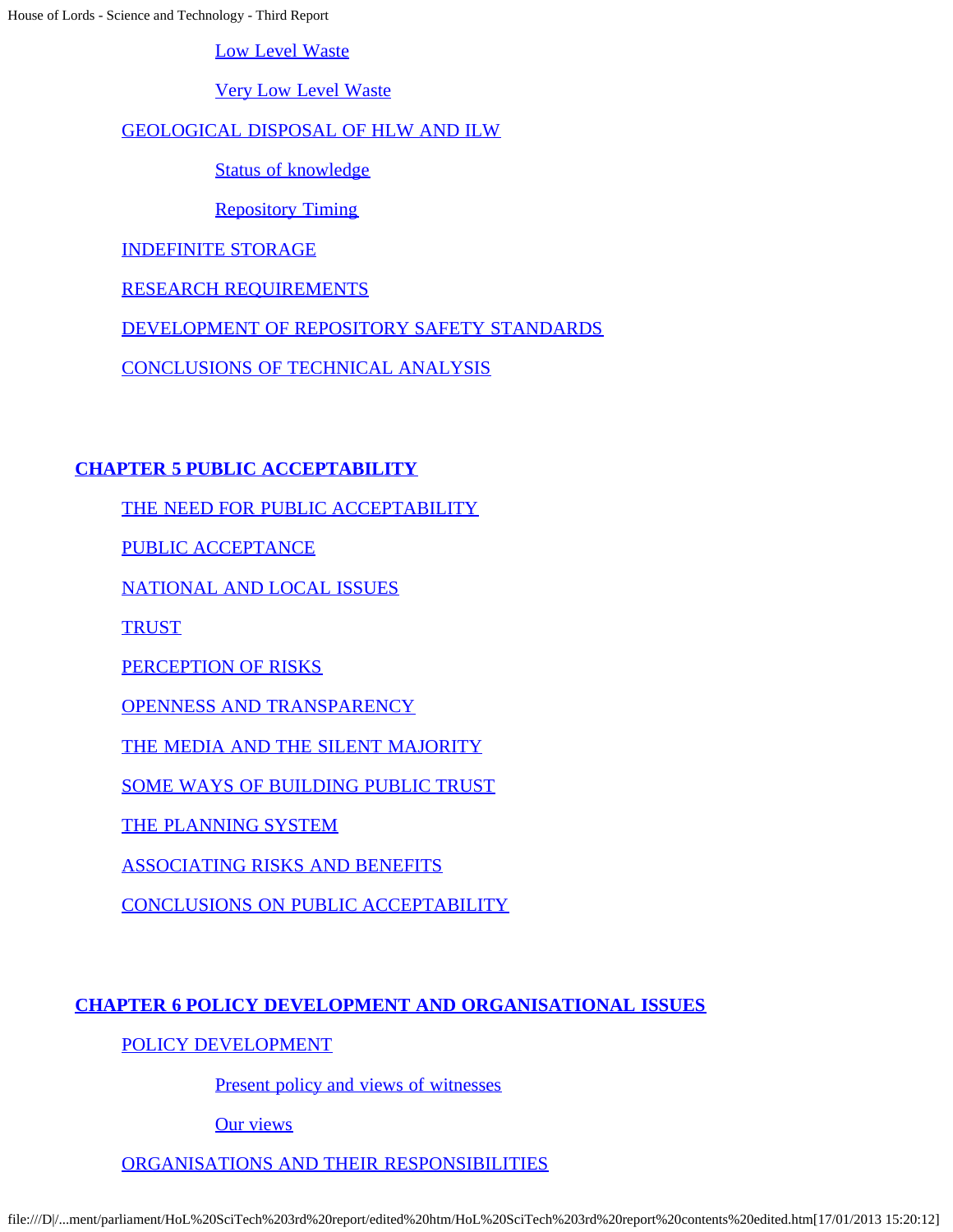[Views of witnesses on advisory and implementing bodies](file:///D|/Home/dks/text/papers%20and%20research/earth%20science/nuclear%20waste%20disposal/government/parliament/HoL%20SciTech%203rd%20report/edited%20htm/4110.htm#a55)

[Our views](file:///D|/Home/dks/text/papers%20and%20research/earth%20science/nuclear%20waste%20disposal/government/parliament/HoL%20SciTech%203rd%20report/edited%20htm/4110.htm#a56)

[RESEARCH CO-ORDINATION AND CONTINUITY](file:///D|/Home/dks/text/papers%20and%20research/earth%20science/nuclear%20waste%20disposal/government/parliament/HoL%20SciTech%203rd%20report/edited%20htm/4110.htm#a57)

[SITE SELECTION AND THE PLANNING SYSTEM](file:///D|/Home/dks/text/papers%20and%20research/earth%20science/nuclear%20waste%20disposal/government/parliament/HoL%20SciTech%203rd%20report/edited%20htm/4110.htm#a58)

[FUNDING ARRANGEMENTS](file:///D|/Home/dks/text/papers%20and%20research/earth%20science/nuclear%20waste%20disposal/government/parliament/HoL%20SciTech%203rd%20report/edited%20htm/4110.htm#a59)

[REGULATORY ROLES AND RESPONSIBILITIES](file:///D|/Home/dks/text/papers%20and%20research/earth%20science/nuclear%20waste%20disposal/government/parliament/HoL%20SciTech%203rd%20report/edited%20htm/4110.htm#a60)

[INTERNATIONAL DEVELOPMENTS](file:///D|/Home/dks/text/papers%20and%20research/earth%20science/nuclear%20waste%20disposal/government/parliament/HoL%20SciTech%203rd%20report/edited%20htm/4110.htm#a61)

[CONCLUSIONS AND RECOMMENDATIONS ON POLICY AND ORGANISATIONS](file:///D|/Home/dks/text/papers%20and%20research/earth%20science/nuclear%20waste%20disposal/government/parliament/HoL%20SciTech%203rd%20report/edited%20htm/4110.htm#a62)

### **[PART C OTHER WASTE MANAGEMENT ISSUES](file:///D|/Home/dks/text/papers%20and%20research/earth%20science/nuclear%20waste%20disposal/government/parliament/HoL%20SciTech%203rd%20report/edited%20htm/4111.htm)**

### **[CHAPTER 7 REPROCESSING, PLUTONIUM AND MOX](file:///D|/Home/dks/text/papers%20and%20research/earth%20science/nuclear%20waste%20disposal/government/parliament/HoL%20SciTech%203rd%20report/edited%20htm/4111.htm)**

[BACKGROUND](file:///D|/Home/dks/text/papers%20and%20research/earth%20science/nuclear%20waste%20disposal/government/parliament/HoL%20SciTech%203rd%20report/edited%20htm/4111.htm#a63)

[REPROCESSING](file:///D|/Home/dks/text/papers%20and%20research/earth%20science/nuclear%20waste%20disposal/government/parliament/HoL%20SciTech%203rd%20report/edited%20htm/4111.htm#a64)

[Views of witnesses on reprocessing](file:///D|/Home/dks/text/papers%20and%20research/earth%20science/nuclear%20waste%20disposal/government/parliament/HoL%20SciTech%203rd%20report/edited%20htm/4111.htm#a65)

[MIXED OXIDE FUEL](file:///D|/Home/dks/text/papers%20and%20research/earth%20science/nuclear%20waste%20disposal/government/parliament/HoL%20SciTech%203rd%20report/edited%20htm/4111.htm#a66)

[Views of witnesses on MOX](file:///D|/Home/dks/text/papers%20and%20research/earth%20science/nuclear%20waste%20disposal/government/parliament/HoL%20SciTech%203rd%20report/edited%20htm/4111.htm#a67)

[PLUTONIUM STOCKS](file:///D|/Home/dks/text/papers%20and%20research/earth%20science/nuclear%20waste%20disposal/government/parliament/HoL%20SciTech%203rd%20report/edited%20htm/4111.htm#a68)

[Views of witnesses on plutonium](file:///D|/Home/dks/text/papers%20and%20research/earth%20science/nuclear%20waste%20disposal/government/parliament/HoL%20SciTech%203rd%20report/edited%20htm/4111.htm#a69)

[WASTE SUBSTITUTION](file:///D|/Home/dks/text/papers%20and%20research/earth%20science/nuclear%20waste%20disposal/government/parliament/HoL%20SciTech%203rd%20report/edited%20htm/4112.htm)

[Views on waste substitution](file:///D|/Home/dks/text/papers%20and%20research/earth%20science/nuclear%20waste%20disposal/government/parliament/HoL%20SciTech%203rd%20report/edited%20htm/4112.htm#a70)

[CONCLUSIONS ON REPROCESSING, PLUTONIUM AND MOX](file:///D|/Home/dks/text/papers%20and%20research/earth%20science/nuclear%20waste%20disposal/government/parliament/HoL%20SciTech%203rd%20report/edited%20htm/4112.htm#a71)

**[PART D: SUMMARY OF CONCLUSIONS AND RECOMMENDATIONS](file:///D|/Home/dks/text/papers%20and%20research/earth%20science/nuclear%20waste%20disposal/government/parliament/HoL%20SciTech%203rd%20report/edited%20htm/4113.htm)**

### **[CHAPTER 8: CONCLUSIONS AND RECOMMENDATIONS](file:///D|/Home/dks/text/papers%20and%20research/earth%20science/nuclear%20waste%20disposal/government/parliament/HoL%20SciTech%203rd%20report/edited%20htm/4113.htm)**

[SUMMARY OF CONCLUSIONS](file:///D|/Home/dks/text/papers%20and%20research/earth%20science/nuclear%20waste%20disposal/government/parliament/HoL%20SciTech%203rd%20report/edited%20htm/4113.htm#a72)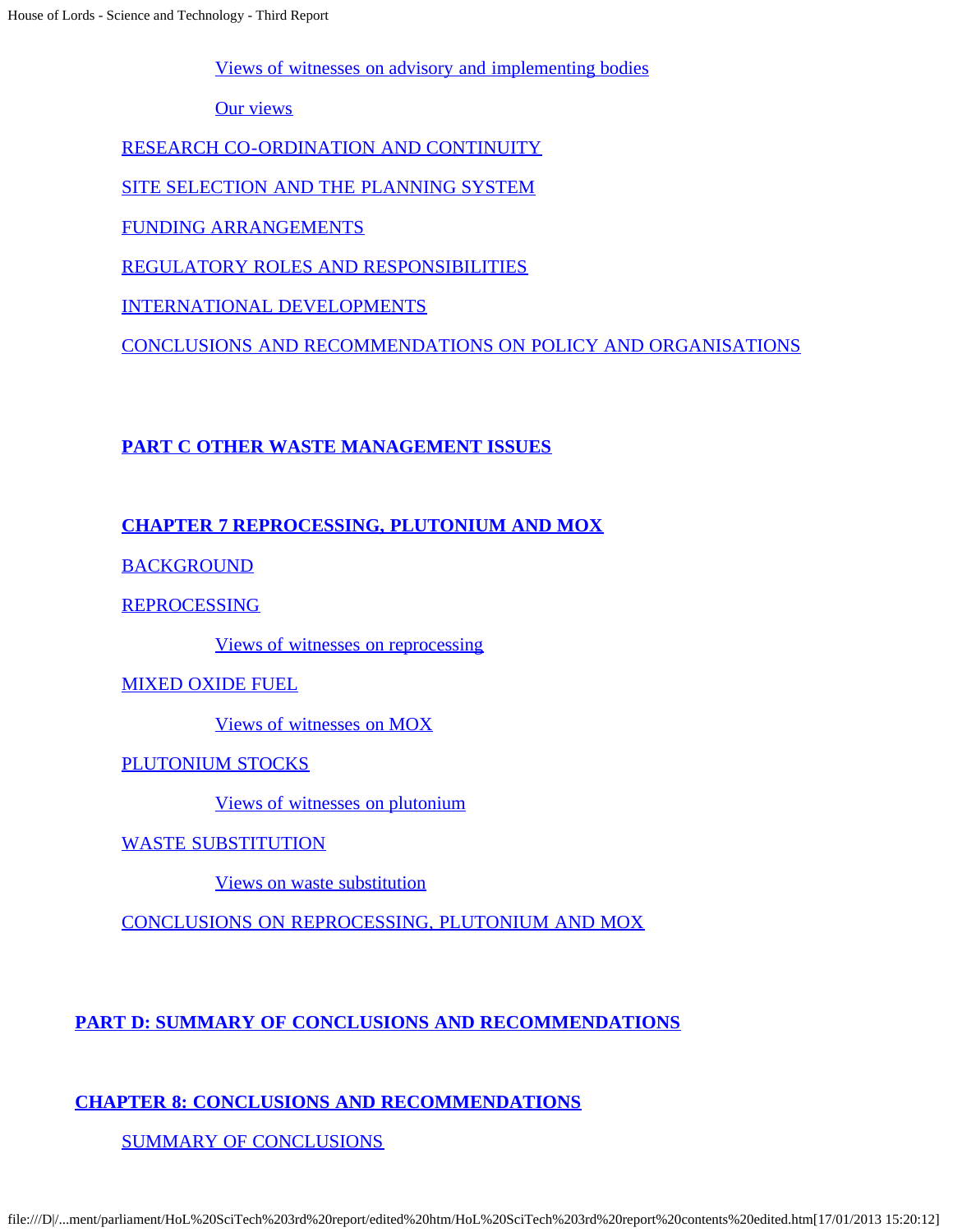#### [SUMMARY OF RECOMMENDATIONS](file:///D|/Home/dks/text/papers%20and%20research/earth%20science/nuclear%20waste%20disposal/government/parliament/HoL%20SciTech%203rd%20report/edited%20htm/4113.htm#a73)

- [APPENDIX 1—Membership of the Sub-Committee](file:///D|/Home/dks/text/papers%20and%20research/earth%20science/nuclear%20waste%20disposal/government/parliament/HoL%20SciTech%203rd%20report/edited%20htm/4114.htm)
- [APPENDIX 2—Call for Evidence \(Published November 1997\)](file:///D|/Home/dks/text/papers%20and%20research/earth%20science/nuclear%20waste%20disposal/government/parliament/HoL%20SciTech%203rd%20report/edited%20htm/4115.htm)
- [APPENDIX 3—Witnesses](file:///D|/Home/dks/text/papers%20and%20research/earth%20science/nuclear%20waste%20disposal/government/parliament/HoL%20SciTech%203rd%20report/edited%20htm/4116.htm)
- [APPENDIX 4—Notes on Overseas Visits](file:///D|/Home/dks/text/papers%20and%20research/earth%20science/nuclear%20waste%20disposal/government/parliament/HoL%20SciTech%203rd%20report/edited%20htm/4117.htm)
- [APPENDIX 5—Glossary of Terms and Acronyms](file:///D|/Home/dks/text/papers%20and%20research/earth%20science/nuclear%20waste%20disposal/government/parliament/HoL%20SciTech%203rd%20report/edited%20htm/4118.htm)

### **REFERENCES TO EVIDENCE**

The written and oral evidence received by the Committee is published separately in two volumes:

Written evidence received up to 30 January 1998 is published in HL Paper 89 of Session 1997-98.

Evidence received from 1 February 1998, including all oral evidence, is published in HL Paper 26 of Session 1998-99.

Q refers to a question in oral evidence;

p refers to a page of written evidence printed in HL Paper 89, Session 1997-98;

P refers to a page of written evidence printed in a separate volume HL Paper 26, Session 1998-99.

*Correction*

HL Paper 26, Session 1998-99, page 383. The Memorandum for Synroc International Limited was submitted by Mr Brian Frey.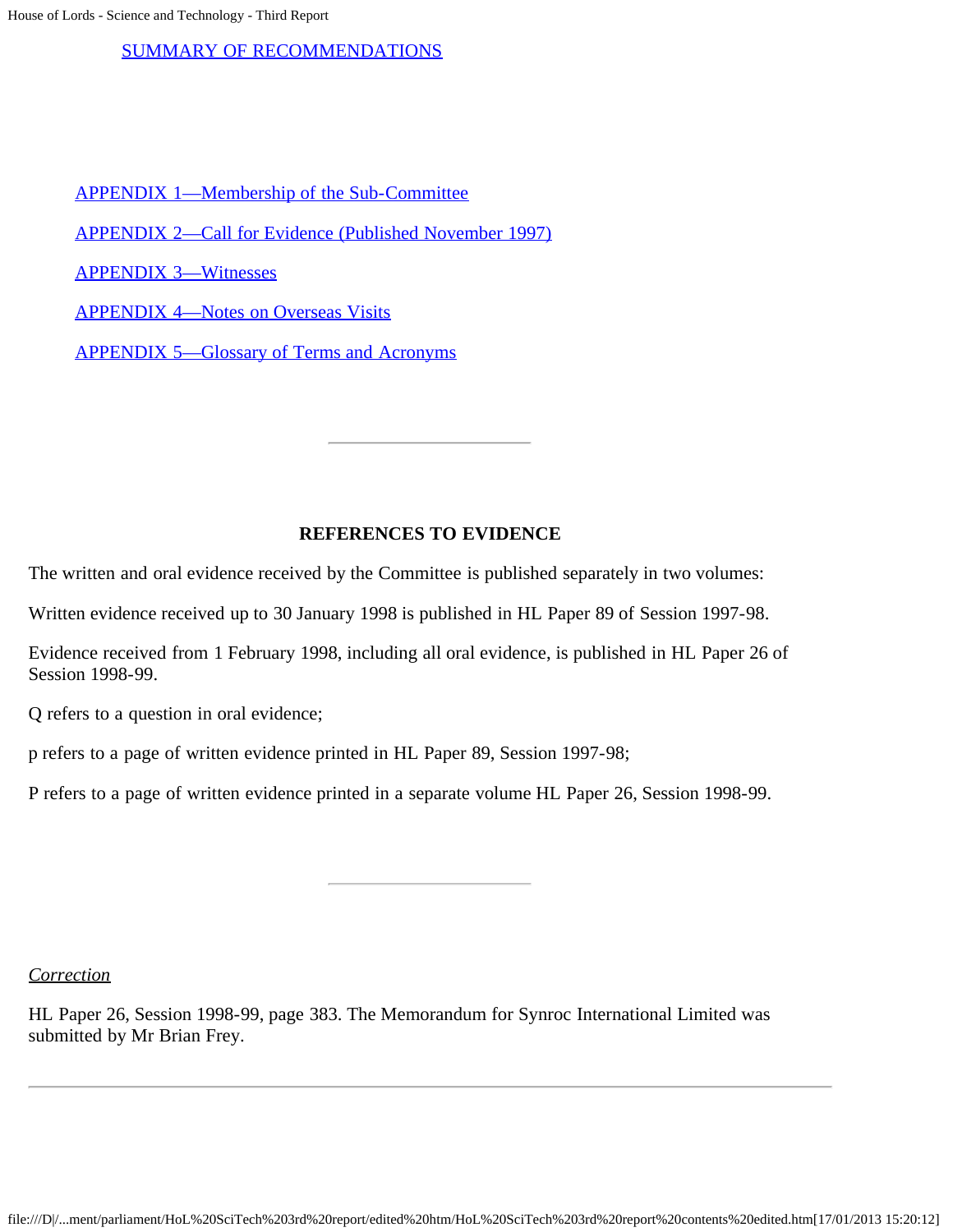### **Select Committee on Science and Technology [Third Report](file:///D|/Home/dks/text/papers%20and%20research/earth%20science/nuclear%20waste%20disposal/government/parliament/HoL%20SciTech%203rd%20report/edited%20htm/4101.htm)**

### **THIRD REPORT**

10 March 1999

By the Select Committee appointed to consider Science and Technology.

Ordered to Report

### **Management of Nuclear Waste**

#### EXECUTIVE SUMMARY

- 1. With the rejection in 1997 of the Nirex planning application for a rock characterisation facility at Sellafield, as a step towards the development of a deep repository, the United Kingdom was left with no practical plan for the disposal of most of its nuclear waste. This prompted the Committee to enquire into the management of nuclear waste in the United Kingdom.
- 2. The bulk of nuclear waste that exists now and is certain to arise in future originates from past military and civil nuclear programmes. The problem exists and has to be solved. It could not be avoided by deciding today to discontinue nuclear power production or the reprocessing of spent fuel (Chapter 2).
- 3. A dominant characteristic of much nuclear waste is the period of hundreds of thousands of years over which it must be effectively isolated from people and the environment. This poses problems of technical assurance and public acceptance in a field which is unique in its demands (Chapter 2).
- 4. The long time-scales involved might be thought to be a reason for postponing decisions. The contrary is the case, since existing storage arrangements have a limited life and will require replacement, and eventually the repackaging and transfer of stored waste. Reliance on supervision for very long periods increases the probability of human error (Chapter 3).
- 5. We received a great deal of evidence on the technical issues and conclude that phased disposal in a deep repository is feasible and desirable. This view is shared by the authorities in other major nuclear nations facing the same problems and by the international agencies dealing with nuclear waste. The phased approach which we recommend would allow decisions to be taken in a considered way as technical confidence and experience develop, and would avoid premature decisions which may be difficult to reverse (Chapter 4).
- 6. The future policy for nuclear waste management will require public acceptance. We examined ways in which this is being approached in other countries and we considered means to achieve it in the UK. Central to this is the need for widespread public consultation before a policy is settled by Government and presented to Parliament for endorsement. We believe that our report will provide a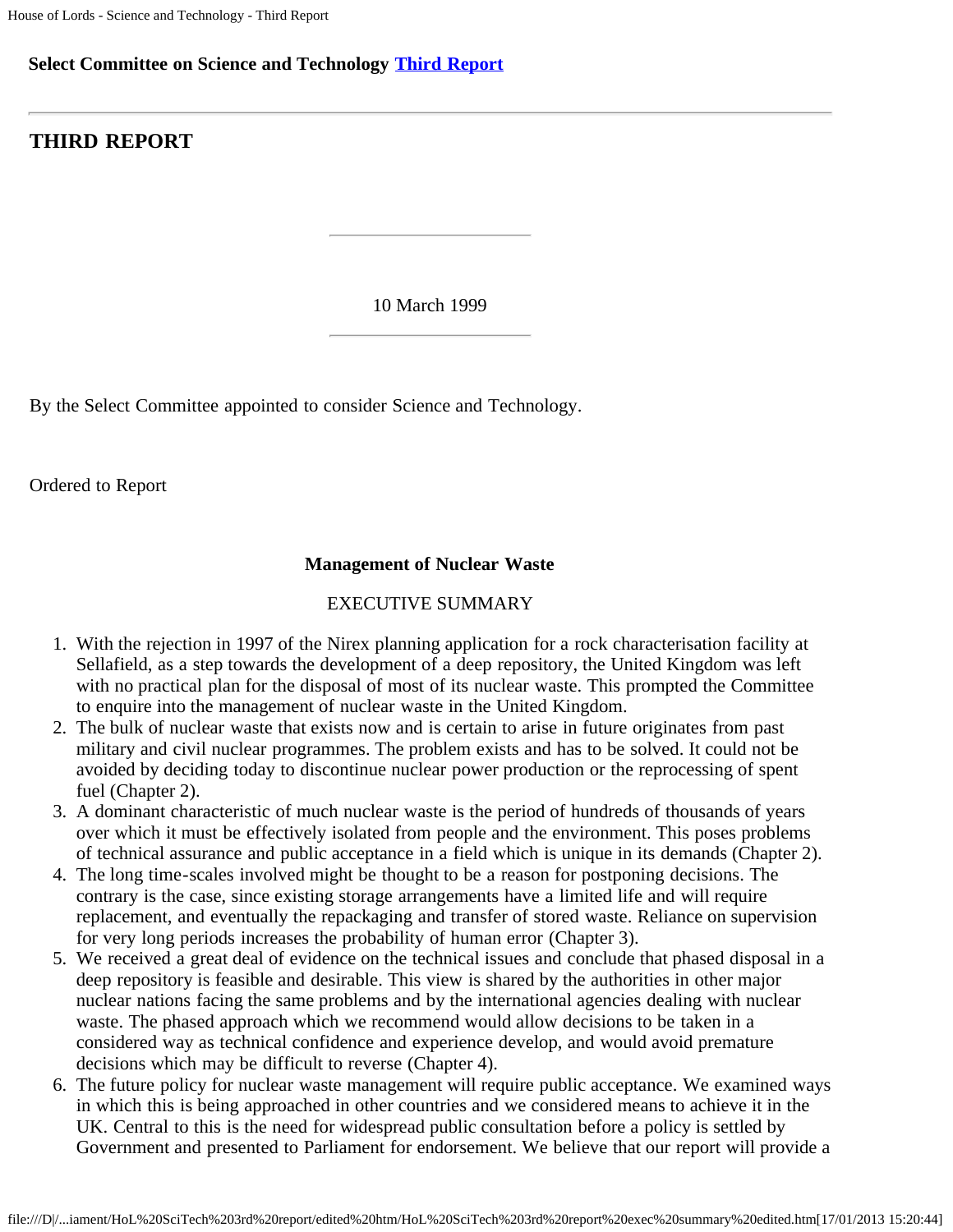useful input to such a consultation process. We draw attention to the further need to secure local acceptance of a recognised national need and we suggest some ways of achieving this (Chapter 5).

- 7. Present policy for nuclear waste management is fragmented. There are wastes for which no long term management option has yet been decided and there are a number of significant materials, for which no use is foreseen, which are not categorised as waste at all. This leads to uncertainties in the planning of future facilities and to the continued storage of hazardous materials in an essentially temporary state. Until the fate of these materials is settled, and the capacity of potential sites is identified and explored, it will not be possible to know whether one deep repository will suffice. In the case of plutonium we draw attention to the large and growing stock level and recommend the excess over foreseeable need be declared as waste (Chapter 7).
- 8. These problems require changes in the present organisational structure for nuclear waste management. We recommend the establishment of a new body, a "Nuclear Waste Management Commission", charged with the development of a comprehensive strategy. This should be done through public consultation, with the object of defining a widely acceptable solution. If, as we recommend, phased geological disposal is adopted, there will be a need for a "Radioactive Waste Disposal Company" with the remit to design, construct, operate and eventually close the repository (or repositories). When these two organisations are established they will subsume the roles of Nirex and RWMAC. We believe it to be essential that Government takes a positive role in the development and implementation of such a strategy, and that Parliament endorses the strategy and renews its support regularly during implementation (Chapter 6).
- 9. The problem is one for which no precedent exists. It requires a determined effort on the part of Government and the public to arrive at a solution without unnecessary delay—a solution which leaves a clear and manageable situation and protects future generations and their environment.

### CHAPTER 1: INTRODUCTION

<span id="page-6-1"></span><span id="page-6-0"></span>1.1 On 17 March 1997, the Secretary of State for the Environment upheld Cumbria County Council's refusal to grant Nirex planning permission for a Rock Characterisation Facility (RCF) at Sellafield. This "stopped dead in its tracks the search for a long-term disposal route for intermediate level radioactive waste" (POST Report [1](#page-10-0)06)[1]. Since the 1976 report by the Royal Commission on Environmental Pollution (RCEP)[\[2](#page-10-1)], it has been Government policy to pursue the disposal of solid radioactive waste as the long-term solution to nuclear waste management problems. The purpose of our enquiry was to see where the rejection of the RCF planning application left that policy for the future management of radioactive wastes in the United Kingdom.

### **BACKGROUND**

<span id="page-6-2"></span>1.2 In 1976 the RCEP[[3](#page-11-0)] stated, "there should be no commitment to a large programme of nuclear fission power until it has been demonstrated beyond reasonable doubt that a method exists to ensure the safe containment of long-lived highly radioactive waste for the indefinite future". The report continued, "We are clear that the responsibility for developing the best strategy for dealing with radioactive waste is one for the Government, and specifically for a department concerned to protect the environment". It recommended a statutory body, the Nuclear Waste Management Advisory Committee, to advise the Secretary of State. It also recommended an executive organisation to develop and manage the radioactive waste disposal facilities, the Nuclear Waste Disposal Corporation. This latter body would meet the cost of rendering wastes environmentally acceptable through charges levied on the nuclear industry. The Royal Commission concluded its discussion on nuclear waste with the words, "Radioactive waste management is a profoundly serious issue…There must be a clear, identifiable, policy centre and a means to ensure that the issues posed by waste management are fully considered at the outset of a nuclear programme, not dealt with many years after the decisions on developments that lead to the waste have been made and when options may have been effectively foreclosed".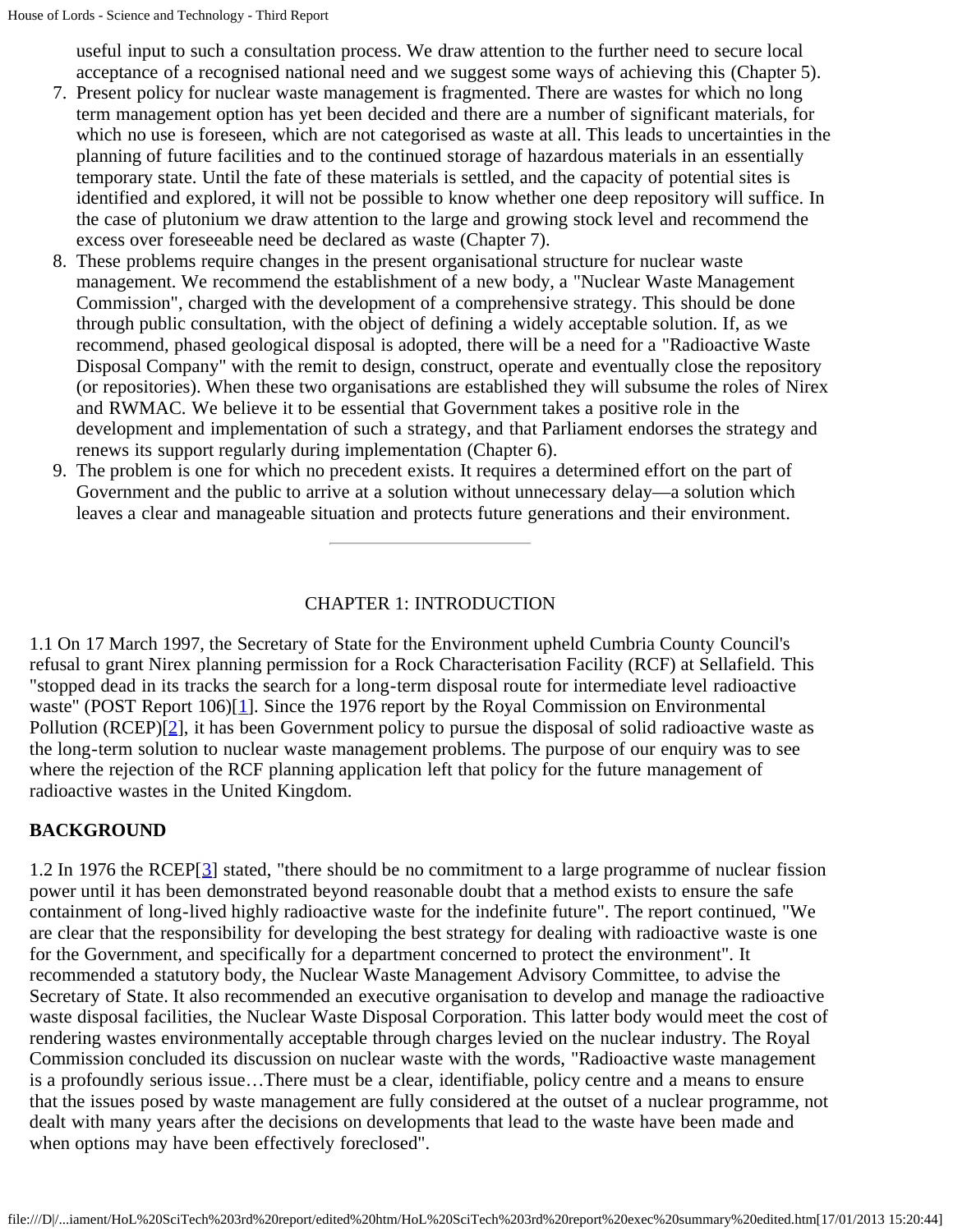1.3 Following the RCEP report, in 1978 the Government set up the Radioactive Waste Management Advisory Committee (RWMAC). In 1982 it established the Nuclear Industry Radioactive Waste Management Executive, which in 1985 became UK Nirex Ltd. Neither it nor RWMAC were the organisations envisaged by the RCEP report. In 1991, after several years of site evaluation and no little public controversy, Nirex selected Sellafield as its preferred option for the site of a deep repository for the disposal of radioactive waste. Nirex considered that a precursor of any such disposal facility should be the construction of a RCF to investigate in detail the conditions in the vicinity and to establish whether they were suitable. It was the planning permission for the construction of this research facility which was refused in 1997.

1.4 Between the report of 1976 and the events of 1997 waste management issues have been the subject of much study. One of the more recent reports is the Royal Society's "Disposal of Radioactive Wastes in Deep Repositories (November 1994). Prophetically, in the first of its principal recommendations, which dealt with the early stage of development of the science, was a warning that "the first exposure to alternative interpretations and to the inadequacies of supporting data could come in the confrontational climate of a public inquiry. This could set back the entire programme, with serious consequences for the achievement of satisfactory solutions to the problems of radioactive waste management and disposal in the UK". The report went on to argue the need for transparency and openness with data, an issue which has also been significant in our own enquiry. The Royal Society's latest report on nuclear issues, Management of Separated Plutonium, came out in February 1998 after the commencement of our enquiry. Again, this has been influential in our proceedings because the continuing production and storage of plutonium could have long-term implications for the United Kingdom's management strategy for nuclear waste. The House of Lords Select Committee on the European Communities report, Radioactive Waste Management, in 1988[[4](#page-11-1)] identified the issues of public confidence and public acceptability as keys to future progress. It recommended that deep geological disposal be pursued with determination. "No better solution is discernible and it is impossible to wait any longer for some hopedfor unspecified alternative" (para 210). These reports, together with many others including in particular the POST Report published at the commencement of our enquiry and the many constructive reports produced before that by RWMAC, have all contributed greatly to our work.

<span id="page-7-0"></span>1.5 Notwithstanding the many reports published in the intervening years, radioactive waste management is no less a profoundly serious issue now than it was when examined by the RCEP in 1976. Much time has been allowed to pass, many recommendations have not been acted upon, and more waste has been, and is still being, created. There is therefore a large legacy of existing waste that present a serious challenge. This is a major problem that has been dealt with in an ad hoc way for decades. Currently, delays in finding a long-term solution mean that new waste stores, intended as a temporary measure pending construction of a permanent facility, are having to be built. If the delays continue, even more will be needed and some existing stores will need to be replaced. In November 1998, towards the conclusion of our enquiry, the Health and Safety Executive published a report  $[5]$  $[5]$  which identified some current waste management issues. Our enquiry is not primarily concerned with issues affecting the safety of stored wastes but the HSE report serves to highlight the need for a coherent waste management strategy. Overall, from the standpoint of immediate safety, the present situation is under control, but the size of the task ahead and the time-scale of any foreseeable solution make a political decision on future strategy a matter of urgency.

### <span id="page-7-1"></span>**This Report**

1.6 Our report is divided into four parts. The first describes the present situation, giving some of the history and background to the current wastes in the United Kingdom's inventory. This part also outlines some of the ways of dealing with nuclear waste that have been used in the past or advocated to us. In the second part we analyse the options for waste management in the UK from the technical perspective, reaching conclusions on the preferred method. We then look more closely at the constraints on implementing this waste management strategy, in particular the question of public acceptability. We conclude this part with a review of policy and make recommendations for the future. In the third part we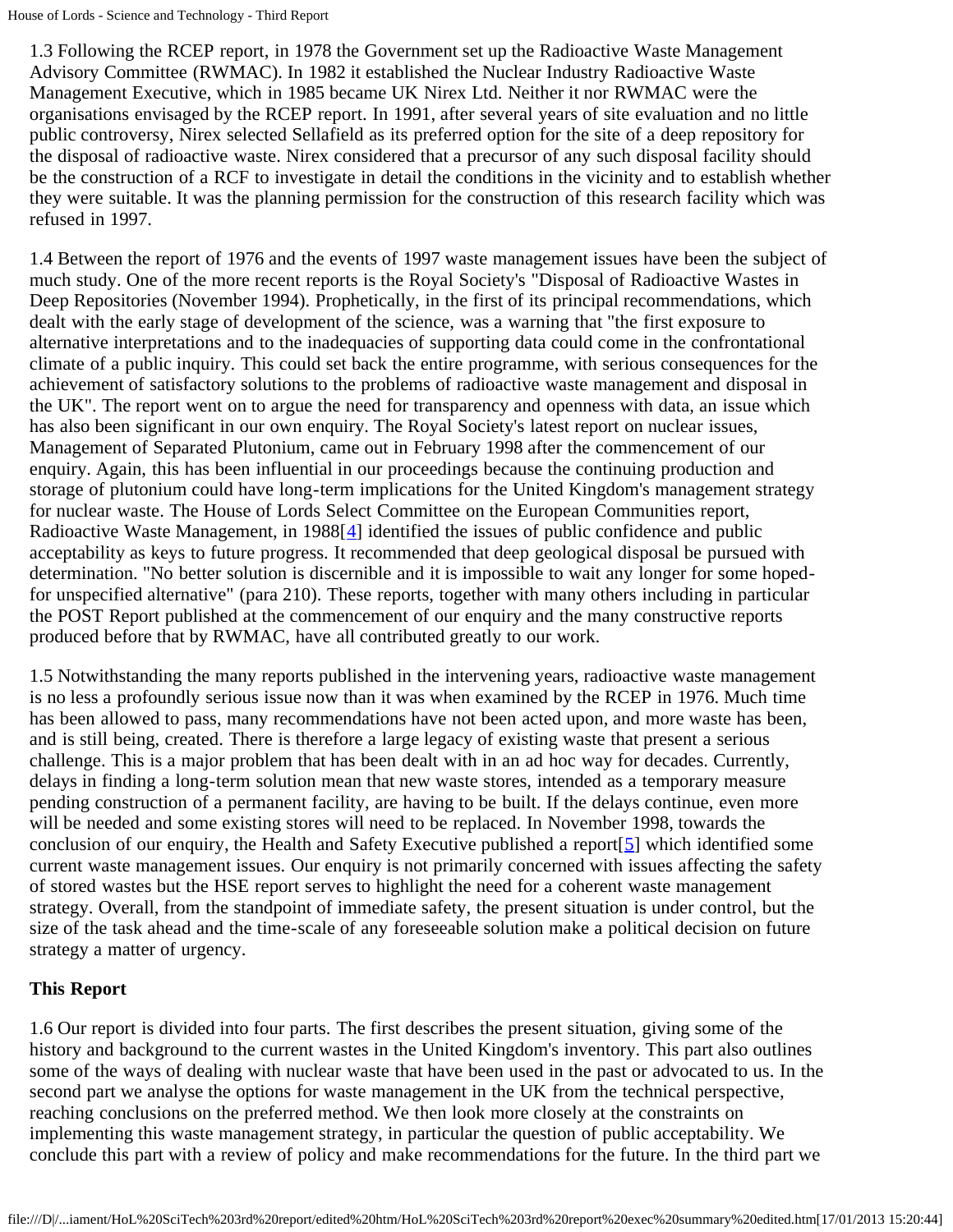consider related but separate waste management issues, particularly reprocessing of spent nuclear fuel and the stock of plutonium. The report concludes with a summary of our recommendations.

1.7 A general introduction to radioactivity, nuclear fission and the problems they pose is given in Box 1. The membership of the Sub-Committee which produced this report is listed in Appendix 1 and the Call for Evidence we issued is set out in Appendix 2. The Enquiry was based on the assistance of a wide range of individuals and organisations who responded to the Call for Evidence: these are listed in Appendix 3. We are most grateful to them all for their time and effort. We also wish to express our thanks to those whom we visited, who made presentations or provided briefing: in particular British Nuclear Fuels plc (BNFL) Sellafield; the UKAEA, Dounreay; and the many people who were so generous with their time and hospitality during our visits to the US, Canada, Sweden and France (see Appendix 4). Thanks go also to the staff of the High Commission in Canada and Embassies in the other countries for their assistance with our overseas visits. Particular thanks go to our Specialist Adviser, Ms Marion Hill of W S Atkins, without whose experience, expertise, and all manner of assistance, the production of this report would have been immeasurably more difficult. We very much appreciate her help and that of everybody who has contributed to this Enquiry.

1.8 A glossary of terms and acronyms is in Appendix 5.

### **Box 1: An introduction to radioactivity**

### **The nature of radioactivity**

The nucleus of an atom may be considered to contain neutrons and protons, the number of which is called the atomic number. Radioactivity originates from the nuclei of atoms that are unstable because they contain too few or too many neutrons. In order to attain stability, these 'radionuclides' spontaneously eject nuclear matter (radiation) as either alpha-particles (nuclei of helium atoms), beta-particles (electrons), gamma-rays (electromagnetic radiation), or neutrons. The eventual result is that unstable atoms transform themselves into more stable atoms of the same or other elements. For example, when the naturally occurring radionuclide samarium-147 (with atomic number 147) ejects an alpha-particle (with atomic number 4), unstable samarium atoms are transformed into stable atoms of neodymium-143.

The transformation illustrated above is the process of radioactivity. In some cases (samarium-147 is an example) a radioactive 'parent' nuclide decays to a stable 'daughter' product. For the heavier radionuclides, however, a chain of daughter products may be involved, only the last of which will be stable. For example, in the naturally occurring uranium chain the parent is uranium-238, the radioactive daughter products include uranium-234, thorium-230, radium-226, lead-210 and polonium-210, and the end of the chain is a stable form of lead. The decay pattern of a single radionuclide is exponential with time, is characteristic of the particular radionuclide, and is precisely known.

A useful measure of the decay rate of a radionuclide is the 'half-life', which is the time taken for half the atoms in a sample of that radionuclide to transform themselves. For a given radionuclide, activity and half-life are inversely proportional. The more active the radionuclide, the shorter the half-life, so the faster the decay. After a sufficient time has passed, almost all of a radioactive sample will have decayed to stable products and be no longer radioactive. That time, however, may be very long, perhaps millions of years or more if the half-life is large enough, and in that case the radioactivity will be correspondingly weak.

For example, the radionuclide krypton-85 has a half-life of 3934.4 days and it decays to the stable nuclide rubidium-85 by ejecting a beta-particle (electron). After one period of 3934.4 days, 50% of the atoms in a sample of krypton-85 will have transformed themselves into rubidium-85; after 10 half-lives (107.8 years) the sample will contain just 0.1% krypton-85 and 99.9% rubidium-85, and the radioactivity of the sample will have decreased in proportion to the amount of krypton remaining.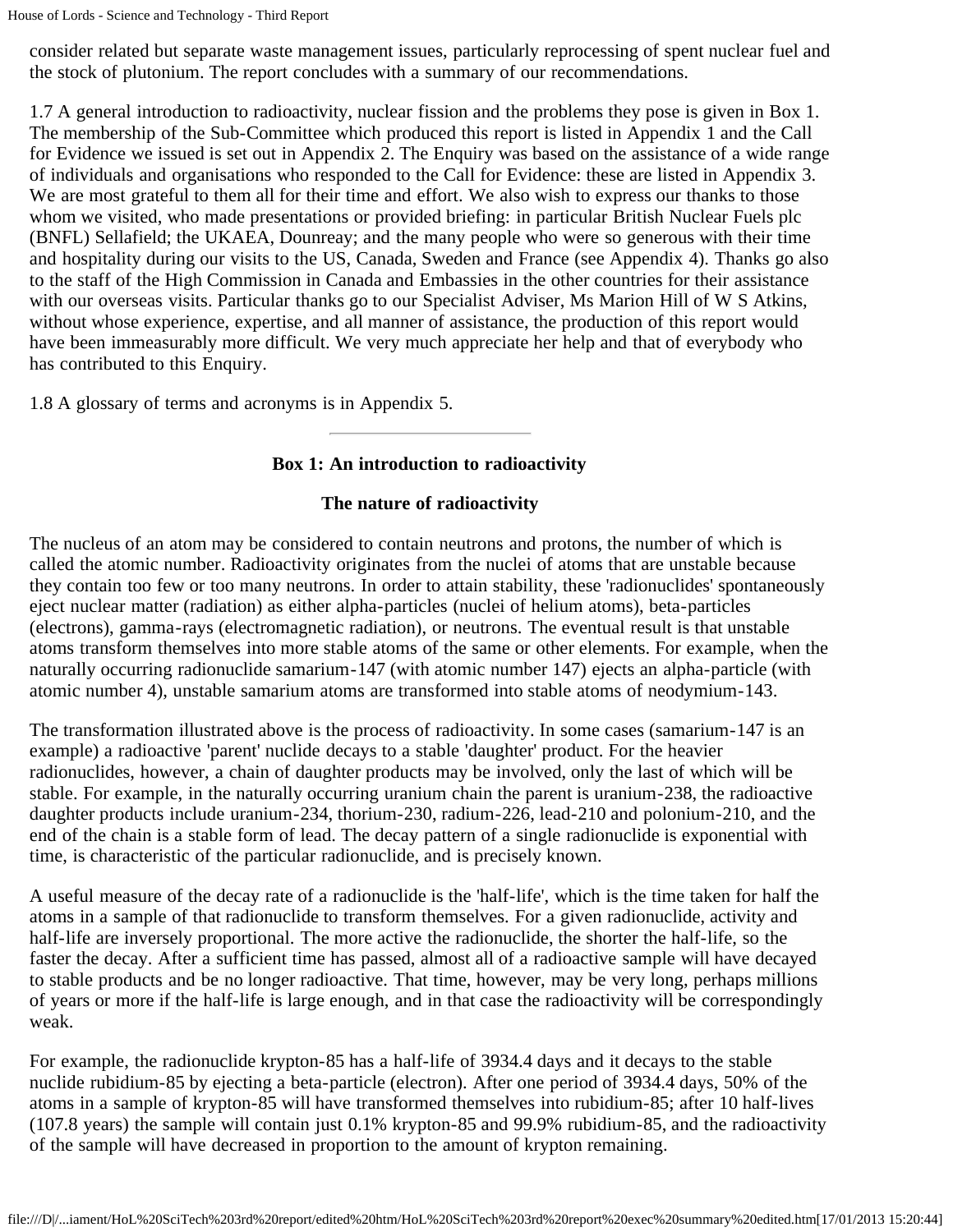```
House of Lords - Science and Technology - Third Report
```
The emission of alpha- and beta-particles is accompanied by a release of energy, most of which manifests itself in the rapid motion of the particles ejected. This radiation is so energetic that it can strip electrons from surrounding atoms, and so 'ionise' them. The ionisation eventually dissipates itself as heat and as damage to the surrounding material. Further energy can be lost as gamma radiation, similar to Xrays but more energetic, which is also ionising.

### **Nuclear fission**

The emission of free neutrons only occurs in a process known as nuclear fission, Here the nuclei of certain very heavy 'fissile' atoms, such as those of uranium, which have a large excess of neutrons over protons (143 neutrons and 92 protons in uranium-235), when excited by the capture of a neutron, split into two nuclear fragments, themselves highly radioactive, with the emission of a few free neutrons. In the fission process large amounts of energy are released, mainly in the form of energy of motion of the heavily ionising fission fragments. Thus a mass of fissile material exposed to neutron irradiation rapidly develops an admixture of 'fission products', and is therefore highly radioactive, at least initially.

The free neutrons emitted in the process of fission in a suitable mass of fissile material may themselves excite further atoms to undergo fission. This process is enhanced if the neutrons are first slowed down in a 'moderator' of light materials such as water or graphite. If the neutrons emitted per fission cause on average one further nucleus to undergo fission, the result is a condition known as 'criticality', a selfsustaining chain reaction. This process, properly controlled, is the basis of energy production in the nuclear power industry. In a nuclear reactor heat is generated in the fuel elements and their cladding by the ionisation caused by the fission fragments, and by the slowing down of neutrons in the moderator.

Such fission reactions are known to have occurred in nature about two billion years ago, when the natural abundance of the fissile uranium-235 (which has a half-life of 703.8 million years) was much higher than it is today.

The large fragments resulting from the fission process are in fact the nuclei of medium weight atoms. They are unstable and they absorb further neutrons, but do not undergo fission. In a nuclear power reactor they are the principal waste product of the power generation process. Eventually, due to their ability to absorb

neutrons, they build up in the nuclear fuel to such an extent that the fission process is no longer efficient. At this point the fuel must be replaced. However it may still contain substantial quantities of fissile material, which may be recovered and re-used as fuel if it can be separated from the waste fission products, and this is known as reprocessing.

### **Problems with radioactivity**

The energy released during radioactive decay causes ionisation in the matter through which the radiation passes. The concern over radioactivity arises from the resulting damage that this can cause to surrounding material, especially living tissue. The term used to describe and measure this damage is 'radiotoxicity': it depends upon the rate of decay, the type of radiation emitted (alpha-particle or beta-particle, for example), its energy, and the nature of the surrounding material. For example, some tissues are more sensitive than others. In living organisms, radiation can kill cells, can disrupt genetic material (leading to cancers) and, if the dose and dose rate are very high indeed, such as in a nuclear explosion, can kill outright. In medicine, on the other hand, these properties are used in controlled conditions to treat cancer, by preferentially killing off tumour cells.

As will be clear from the above, radionuclides can continue to emit radiation for considerable periods of time. Thus, when radionuclides are used, measures must be taken to isolate them from the environment so as to limit their potential for causing harm. This applies not only to nuclear material while in use, but also after use, and to the waste products that result. For some long-lived radionuclides the period of isolation required may be thousands or even millions of years.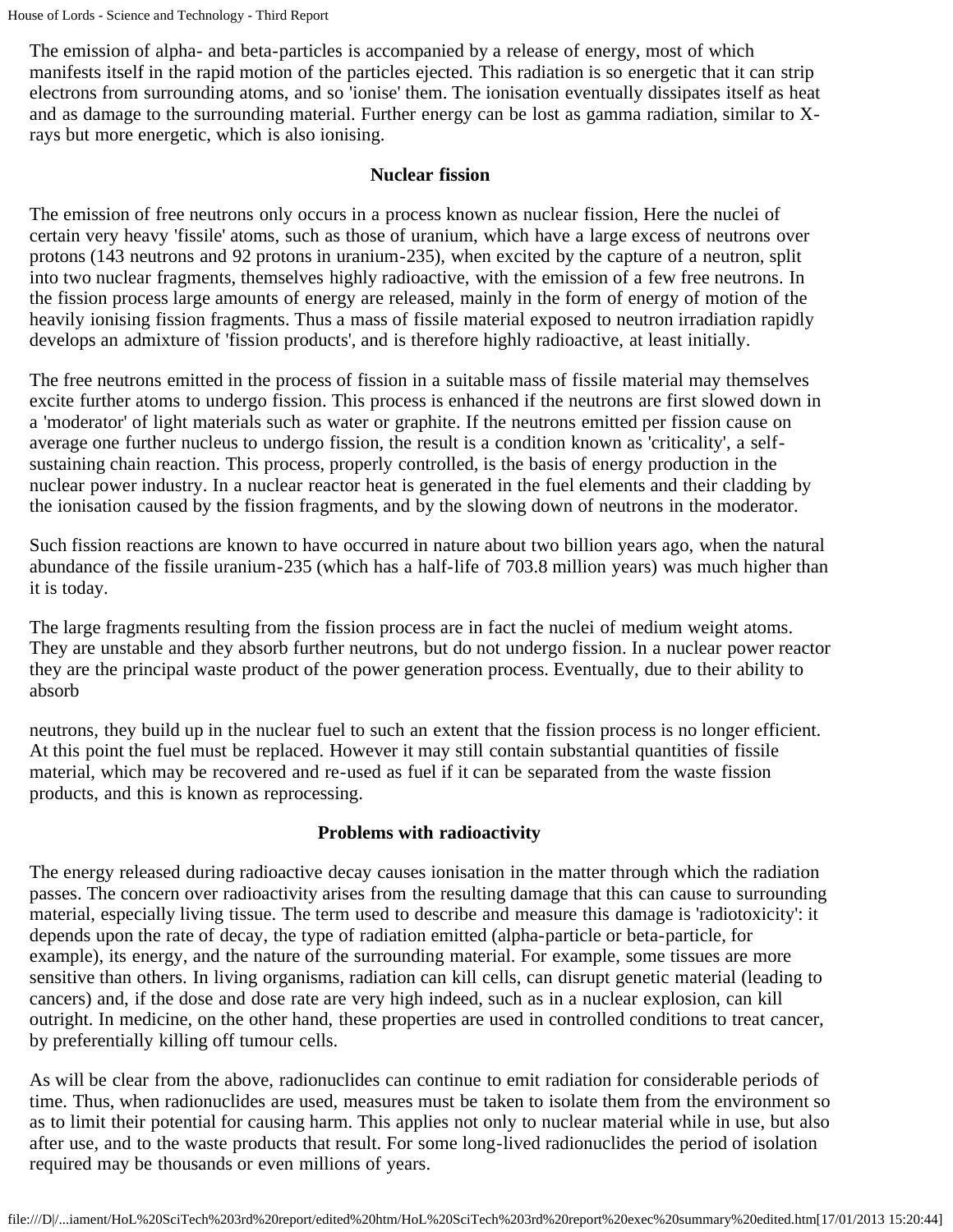The measures that have to be taken to shield against the effects of radiation depend on whether it mainly consists of alpha-particles, beta-particles, gamma radiation or neutrons, or some mixture of these. Alphaparticles can only penetrate a few centimetres of air and they can be stopped by a sheet of paper or an outer layer of skin. Because they lose all their energy in a very short distance, alpha-particles can be very damaging to soft tissue (eg in the lung or digestive system if inhaled or ingested). Beta-particles can penetrate somewhat further, although they can be stopped by a few millimetres of plastic or metal. Again, they are dangerous inside the body. Gamma radiation, which often accompanies beta-particles, will easily penetrate the human body, and can do both internal and external damage. It can only be sufficiently attenuated by thick or heavy shielding, such as lead, concrete, or some metres of water.

Neutrons can also penetrate moderate thicknesses of matter. In the course of doing so, they slow down by repeated collisions with atomic nuclei in the material through which they pass. When a neutron collides with a nucleus there will be a considerable release of energy as the nucleus recoils. This in turn causes ionisation and further damage similar to that caused by an alpha-particle. The neutron is finally stopped only when it is absorbed by an atomic nucleus, a process made more likely if it has first been slowed down. As the neutron is absorbed it may cause fission (as described above), or the release of intense gamma radiation, or some other process. In their slowing down and eventual absorption, neutrons cause damage to both living tissue and reactor components.

Water is often used as a shield for neutron radiation because it can both slow down and absorb neutrons and, if it is extensive enough, can attenuate the associated gamma radiation.

### **Natural background radiation**

Natural background radiation includes cosmic rays, gamma radiation from rocks and soils, radon emitted into the air from rocks and soils, and radionuclides (eg potassium-40) in foods. The background radiation doses which people receive depend on where they live, their habits and their diet.

For most people in the United Kingdom natural background doses are much higher than the dose they receive from all man-made sources of radiation. The average natural background dose to an individual in this country is 2.2 millisieverts per year\*. The range of background doses is from about 1 millisievert per year to about 100 millisieverts per year; the highest doses are in areas where radon levels are high, such as parts of Devon and Cornwall. The average dose to a member of the public from nuclear power is about 0.0004 millisieverts per year and the highest dose is about 0.2 millisieverts per year\*\*.

\*The unit of radiation dose is the sievert, which is defined in terms of the energy deposited per unit mass of body tissue, with weightings for the potential of the type of radiation to cause damage and for the sensitivity of tissues. A millisievert is one thousandth of a sievert.

\*\*Data taken from National Radiological Protection Board report NRPB-R263 and MAFF/SEPA report RIFE-3.

<span id="page-10-0"></span>1 Parliamentary Office of Science and Technology (POST) Report 106, 1997: *Radioactive Waste - Where Next?* Hereafter referred to as the POST Report. **Back** 

<span id="page-10-1"></span>2 Royal Commission on Environmental Pollution Sixth Report (1976); Chairman Sir Brian Flowers (as he then was): *Nuclear Power and the Environment. [Back](#page-6-1)*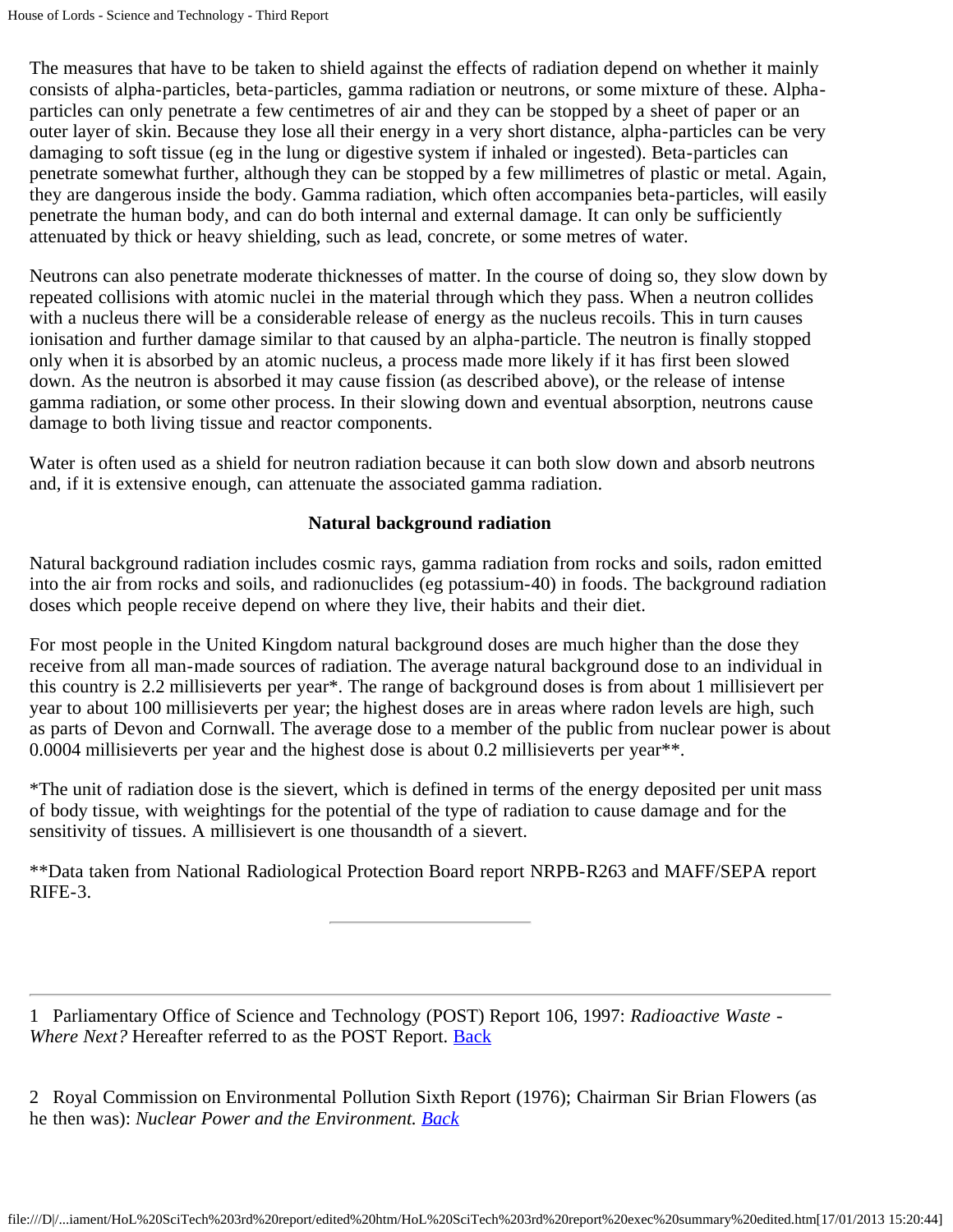<span id="page-11-0"></span>*3 ibid.* [Back](#page-6-2)

<span id="page-11-1"></span>4 Session 1987-88, 19<sup>th</sup> Report, HL Paper 99, July 1988. [Back](#page-7-0)

<span id="page-11-2"></span>5 Health and Safety Executive Safety Directorate: *Intermediate Level Radioactive Waste Storage in the UK: A Review. [Back](#page-7-1)*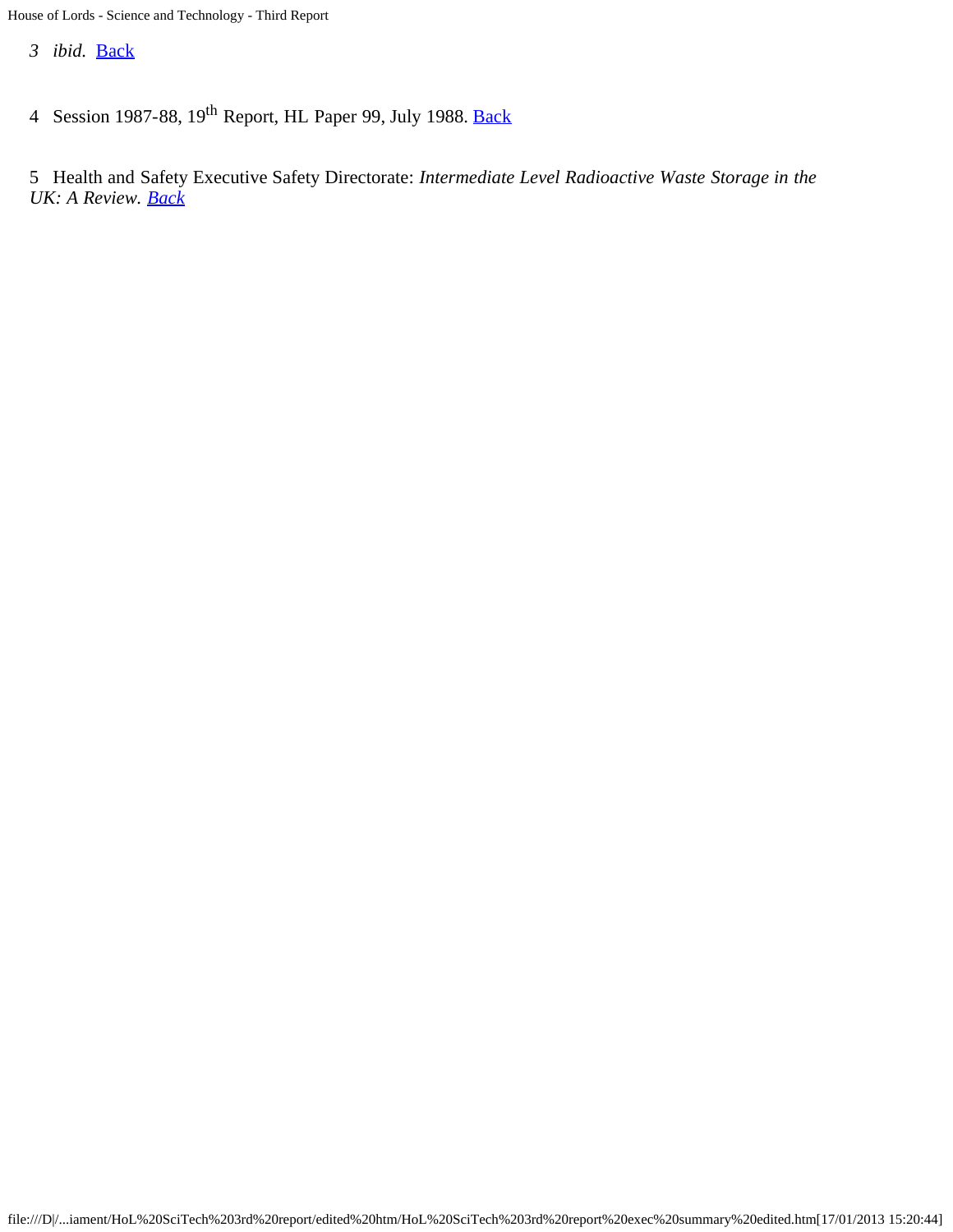### **Select Committee on Science and Technology [Third Report](file:///D|/Home/dks/text/papers%20and%20research/earth%20science/nuclear%20waste%20disposal/government/parliament/HoL%20SciTech%203rd%20report/edited%20htm/4101.htm)**

### **PART A: the present situation**

### **CHAPTER 2: NUCLEAR WASTE MANAGEMENT IN THE UK**

### **THE GENERAL SITUATION**

2.1 The development of methods for the long-term management of radioactive waste is a necessity in all countries which have had nuclear programmes (see Table 1). The scale of the problem, in terms of volume, radioactive content and diversity of physical and chemical forms of the waste, depends on the size of the country's civil and defence nuclear progammes. The problems are greatest in countries which have now, or had in the past, a substantial civil programme and a substantial defence programme. These countries are the US, the former Soviet Union, France and the United Kingdom. In all these countries one important component of the problem is the waste which already exists, especially that arising from plants designed and processes carried out in the 1940s, 1950s, 1960s and early 1970s, when much less attention was paid to long-term waste management than in more recent times. A second important component is 'committed' waste, that is the waste which is bound to arise from the operation or decommissioning of plants which are operating now (and that which is expected to arise from plants which are under construction or for which there is a commitment to start construction).

2.2 This legacy of waste—existing and committed—is very much greater than any current projections of wastes from future nuclear programmes. It has to be dealt with, whether there are future nuclear programmes or not.

| Country               | Percentage of electricity generated by nuclear power stations |
|-----------------------|---------------------------------------------------------------|
| Lithuania             | 81.5                                                          |
| France                | 78.2                                                          |
| Belgium               | 60.1                                                          |
| <b>Ukraine</b>        | 46.8                                                          |
| Sweden                | 46.2                                                          |
| Bulgaria              | 45.4                                                          |
| Slovak Republic       | 44.0                                                          |
| Switzerland           | 40.6                                                          |
| Slovenia              | 39.9                                                          |
| Hungary               | 39.9                                                          |
| Japan                 | 35.2                                                          |
| Republic of Korea     | 34.1                                                          |
| Germany               | 31.8                                                          |
| Finland               | 30.4                                                          |
| Spain                 | 29.3                                                          |
| Taiwan                | 29.1                                                          |
| <b>United Kingdom</b> | 27.5                                                          |
|                       |                                                               |

#### **Table 1 Nuclear Share of Electricity Generation (as of March 1998)**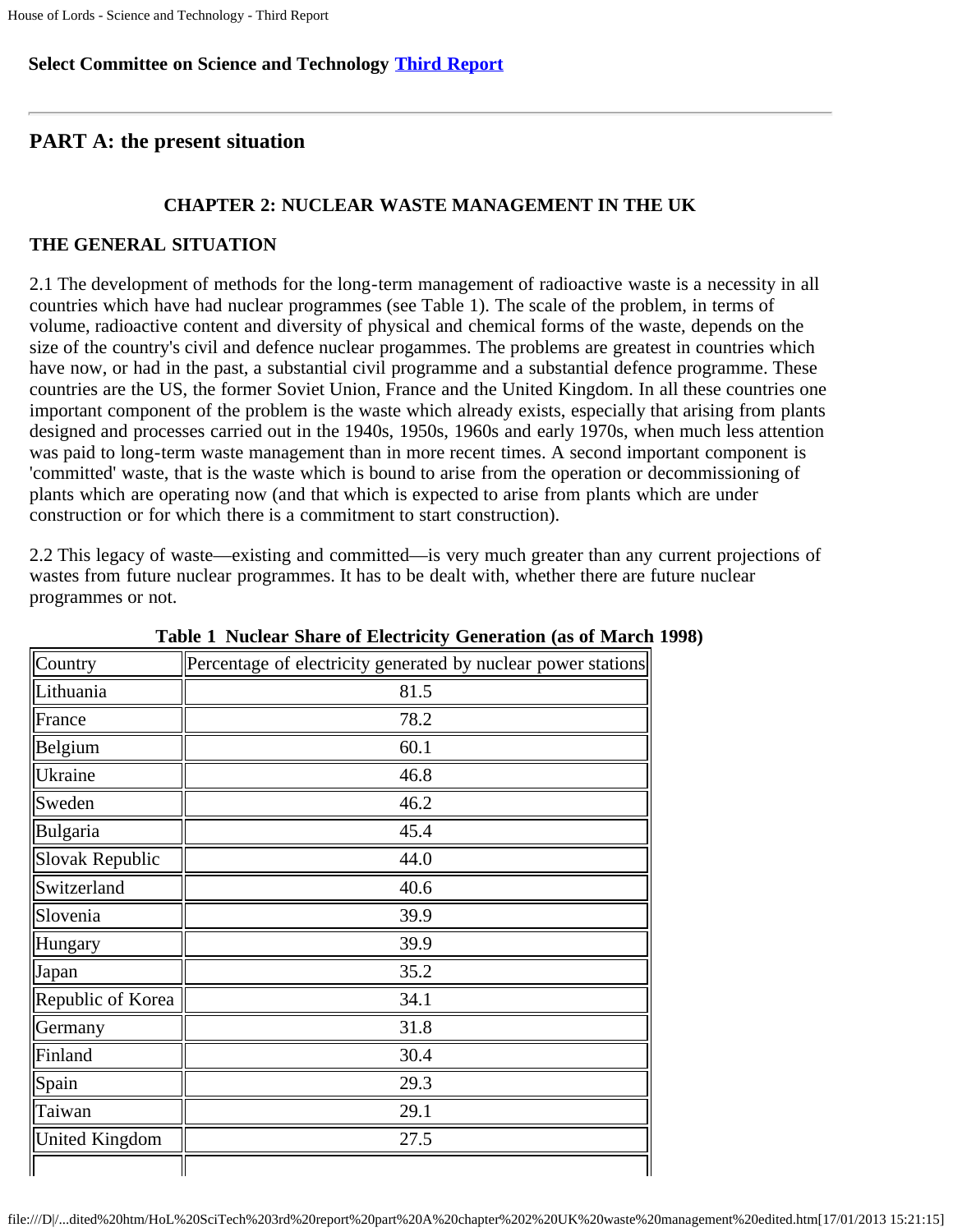| Armenia                   | 25.7 |
|---------------------------|------|
| <b>United States</b>      | 20.1 |
| Czech Republic            | 19.3 |
| Canada                    | 14.2 |
| <b>Russian Federation</b> | 13.6 |
| Argentina                 | 11.4 |
| Romania                   | 9.7  |
| Mexico                    | 6.5  |
| South Africa              | 6.5  |
| Netherlands               | 2.8  |
| India                     | 2.3  |
| <b>Brazil</b>             | 1.0  |
| China                     | 0.8  |
| Kazakhstan                | 0.6  |
| Pakistan                  | 0.6  |

Source: From IAEA Bulletin 40/3/1998.

### **UNITED KINGDOM WASTE QUANTITIES AND CHARACTERISTICS**

2.3 The United Kingdom maintains an 'inventory' of existing and projected future radioactive wastes. This is a database of information on waste volumes, radioactive contents and physical and chemical characteristics. It is updated regularly (approximately every three years) and is compiled by contractors for both UK Nirex Ltd and the Department of Environment, Transport and the Regions (DETR). The latest version of the inventory was issued in 1996 and refers to wastes existing and projected to arise on the basis of information available in 1994.

2.4 The United Kingdom inventory includes all civil nuclear power and defence wastes, plus wastes which arise from other sources, for example the production and use of radioactive materials in research, health care and non-nuclear industries. It does not include some materials which are held in store, for example plutonium, uranium and some unreprocessed spent fuel. These are considered to be a resource now, but may be declared to be waste in future. Some of them are fissile and their inclusion in the inventory could increase significantly the quantities of waste requiring long-term management. We discuss these materials in Chapters 4 and 7.

2.5 For the purposes of the inventory, and for general description, wastes are divided into three categories according to the concentrations of radioactive materials in them and the way they arise: high level, intermediate level and low level.

2.6 High level waste (HLW) has the greatest concentration of radioactive materials and produces substantial quantities of heat. It arises mainly as a nitric acid solution containing fission products separated from irradiated nuclear fuel during reprocessing. This solution will be 'vitrified' (ie converted into a borosilicate glass) and this process is already in operation. If unreprocessed spent fuel and plutonium were declared to be waste, they would also be classified as high level waste.

2.7 Intermediate level waste (ILW) is less radioactive. It consists primarily of metals, with smaller quantities of cement, graphite, organic materials and inorganic sludges. Most of these arise from dismantling and reprocessing of spent fuel, including treatment of effluents prior to discharge into the environment, and from general operations and maintenance of radioactive plant. ILW (for example,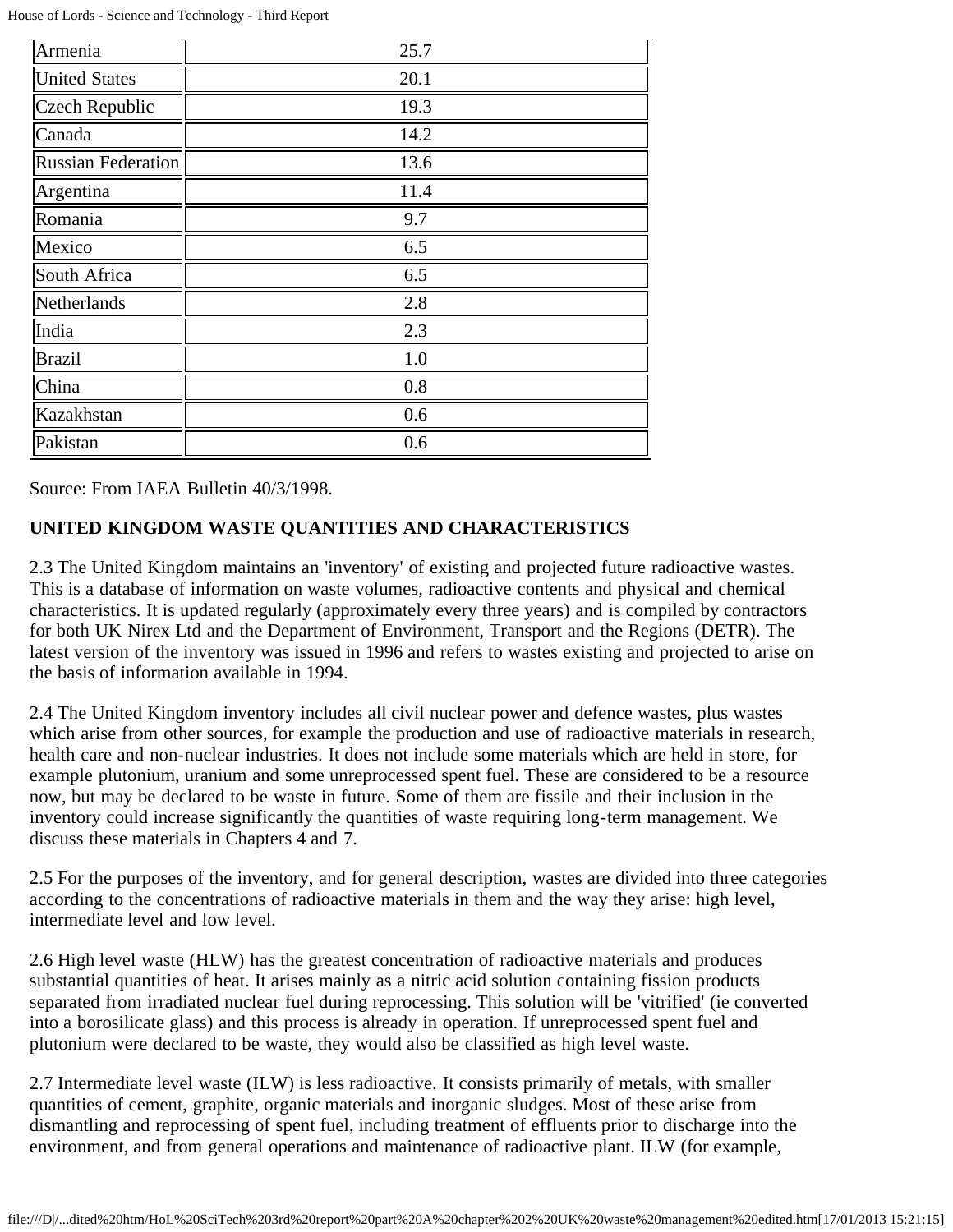contaminated and activated metals) will also be produced when nuclear plants are dismantled.

2.8 Low level waste (LLW) is the least radioactive. Most of the LLW produced by the nuclear industry at present is metals and organic materials, which arise largely as lightly contaminated miscellaneous scrap. The metals are mostly in the form of redundant equipment; the organic materials are mostly discarded protective clothing, paper towels and plastic wrappings. When nuclear plants are decommissioned there will be large volumes of LLW consisting of building materials and big items of plant and equipment. Most of the radioactive waste produced outside the nuclear industry is LLW. This includes small volumes of waste arising at hospitals and research establishments (eg contaminated glassware and plastic containers). There are also rather larger volumes of waste from industries that deal with materials that are naturally radioactive (eg phospates used in the manufacture of fertilisers and detergents, zircon sands used in making abrasives and refractories, sludges and scales from the off-shore production of oil and gas). Some of this waste is formally defined as "very low level" (ie it has an activity level less than 4 Becquerels per gram) and much of it is disposed of to landfills.

2.9 The term 'conditioning' is used to mean any process by which raw waste is treated prior to disposal or long-term storage. For liquid HLW the chosen conditioning process is vitrification. For most ILW, conditioning consists of immobilisation in cement-based materials, in steel drums. Most LLW is compacted to reduce its volume, and in recent years LLW has been 'supercompacted': drums of raw waste are compacted under high pressure to form 'pucks' which are then loaded into large metal containers and concreted in place.

2.10 Figure 1 shows the volumes of existing and committed United Kingdom HLW, ILW and LLW given in the 1994 inventory (issued in 1996) and the volumes of these wastes which were forecast to arise ('uncommitted'). The total volume in stock in April 1994 was 71,000 cubic metres, of which 2.3 per cent was HLW, 86.6 per cent ILW and 11.1 per cent LLW. Although LLW is produced in the largest quantities most of it is disposed of (to Drigg[ $\sigma$ ]) soon after it arises, hence the relatively low volume in stock. The uncommitted waste arisings shown in Figure 1 are based on the following scenario:

· a national future nuclear power programme with pressurised water reactors (PWRs), but without reprocessing of spent PWR fuel,

- · some future fuel manufacture for existing power stations beyond that already committed, and
- · operation of THORP beyond its first ten years (ie beyond 2003).

2.11 As can be seen from the figure, the estimates of total volumes of waste predicted to arise are not very sensitive to the assumptions in this scenario. Of the total volumes, in stock and predicted arisings, 65 per cent of HLW, 88 per cent of ILW and 96 per cent of LLW are committed. (The effects on waste volumes of differing assumptions about reprocessing are discussed in Chapter 7.) On the basis of 1994 inventory information, the cumulative volume of all waste in stock and predicted to arise is 2.2 million cubic metres. Most of this is LLW (see Figure 1) and about 90 per cent of this LLW will arise when present nuclear plants are fully dismantled (see Figure 2).

2.12 Although it has the lowest volume, HLW has the highest radioactive content. The total radioactive content of all waste in stock in April 1994 was 40 million terabecquerels.[7] 90 per cent of this was in the HLW and virtually all the rest in the ILW. During about the first thousand years after production of the HLW its activity falls by a factor of about one thousand as the shorter-lived radionuclides decay (particularly caesium-137 and strontium-90, which have radioactive half-lives of about 30 years). Over about the next ten thousand years the activity of the HLW decreases by about another factor of ten, as americium-241 (half-life about 430 years) decays. After this the activity of HLW decreases more slowly until around three million years, when the quantities of radionuclides such as neptunium-237 (half-life 2.1 million years) and caesium-135 (half-life 2.3 million years) begin to fall substantially.

2.13 When it is first produced HLW emits substantial amounts of heat. As its activity decreases so does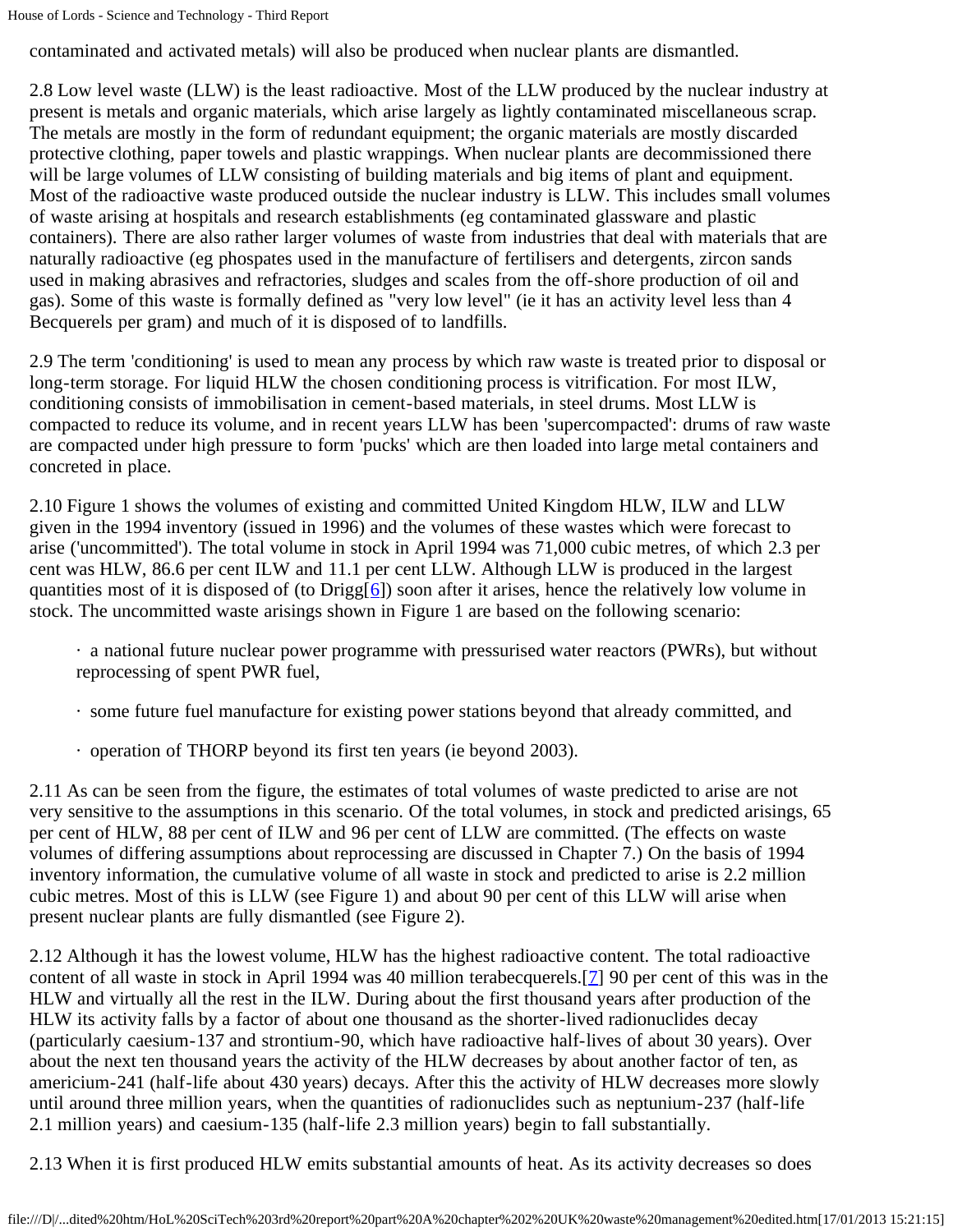its heat output. By about fifty years after the fuel was reprocessed vitrified liquid HLW should be sufficiently cool for it to be placed in a geological repository without excessive temperature rise of the rock. $[8]$ 

2.14 As the activity and heat output of HLW decreases it becomes less hazardous. After two or three thousand years the radiotoxicity of HLW is less than that of the uranium ore from which it was derived. Uranium ore is itself hazardous and HLW does not become innocuous when its radiotoxicity falls below that of ore. Safety assessments of HLW disposal (see, for example, the European PAGIS study[9]) indicate that potential risks to humans may still be significant for hundreds of thousands of years.

2.15 For the purpose of description, ILW is often divided into two categories: short-lived and long-lived. The activity of short-lived ILW is dominated by radionuclides such as caesium-137 and strontium-90, so it falls to very low levels within a few hundred years. Ion exchange materials that are used for treatment of liquid effluents are one example of short-lived ILW. In long-lived ILW there are substantial quantities of radionuclides such as plutonium-239 (half-life 24,000 years), americium-241 and its daughter product neptunium-237 (half-life 2.1 million years), or fission and activation products such as technetium-99 (half-life 210,000 years) and chlorine-36 (half-life 300,000 years). Assessments carried out by UK Nirex Ltd show that long-lived ILW could still give rise to significant risks to humans at times longer than one hundred thousand years after its disposal (see, for example, Figure 4.6 in the POST Report1).

2.16 Although the radiotoxicity of waste constituents is the main concern, some of them are also chemically harmful to humans and other organisms. For example, most of the heavy metals are chemically toxic if sufficient quantities are ingested or inhaled. In a few cases, for example depleted uranium, chemical toxicity is of equal or greater concern than radiotoxicity $[10]$ .

### $\mathbf{P}$

### **WHERE THE WASTES ARE**

2.17 Most HLW arises and is stored at BNFL's Sellafield site; the remainder is at UKAEA's Dounreay site. Most of the HLW is still in liquid form (see 2.6). At Sellafield the vitrification plant began operation in 1996. The canisters of vitrified HLW are kept in a purpose built store (the 'Vitrified Product Store', VPS), which has passive cooling and a back-up forced cooling system. The liquid HLW is stored in cooled tanks. In mid-1998 the VPS contained some 1,600 canisters of HLW and BNFL estimated that it would take until about 2015 to vitrify all the liquid HLW in stock. At Dounreay all the HLW is in liquid form but its volume has been reduced through a process of evaporation. Conversion of this into solid form will not start for some years.

2.18 Around 65 per cent of ILW is currently held at Sellafield (p 175). Much of this is still in raw form but a number of plants are operating, or are planned, to condition this waste. The main conditioning plants, with the dates at which they did or will start operating, and the wastes which they deal with, are:

- · the Magnox Encapsulation Plant (1990, for Magnox cladding);
- · the Waste Encapsulation Plant (1994, for THORP wastes and retrieved solids/sludges);
- · the Waste Packaging and Encapsulation Plant (1994, for flocs and sludges);
- · the Waste Treatment Plant (1996 for plutonium contaminated material) and
- · the Drypac plant (2003, for swarf, sludge and miscellaneous beta/gamma waste).

At Sellafield there are several stores in use and planned to hold the conditioned waste, all of which meet modern safety standards. The stores have design lives of the order of 50 years and BNFL estimate that they could continue to be used safely for 80-100 years (QQ 81, 83-87).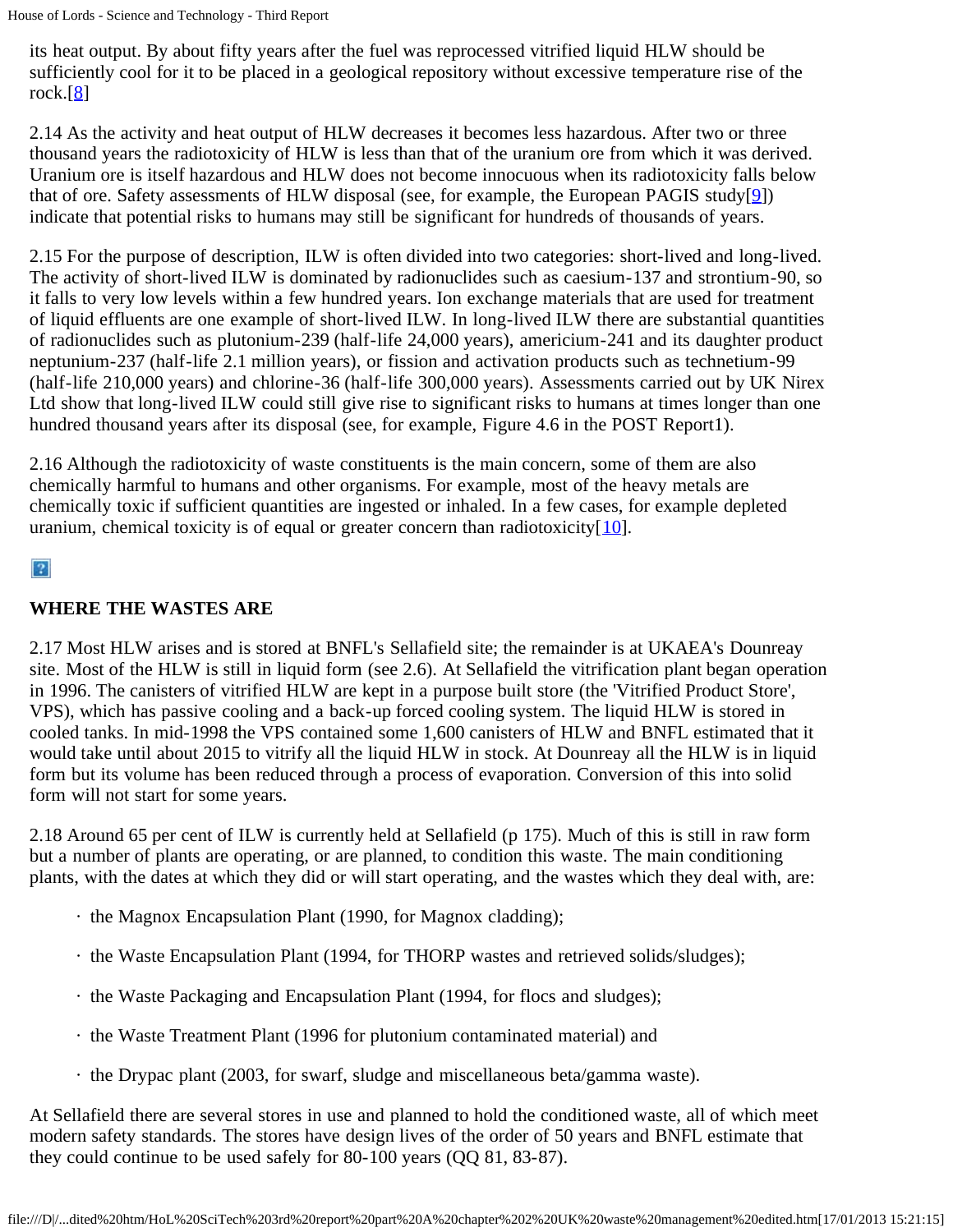2.19 The remaining ILW is held at various nuclear sites. Much of it is held at nine licensed Magnox power stations, at Dounreay and Harwell, and at Aldermaston (see pp 177-179). Again, most of this waste is in raw form and will need to be conditioned. Waste stores, with design lives of several decades or more, are in operation, under construction or planned at several sites, including Dounreay, Harwell, Winfrith and Rosyth. At the Magnox and advanced gas-cooled reactor (AGR) power stations the preferred strategy is not to build new stores for conditioned wastes. Instead the aim is to place such wastes in the 'safestores' which BNFL (at the former Magnox Electric sites) and British Energy (Nuclear Electric and Scottish Nuclear) plan to build around the reactor and other major buildings when they are decommissioned (Q 752). The safestores would also hold wastes arising from clearance of peripheral plant and buildings. The safestores would remain in place for about 130 years, to allow radioactive decay, then all wastes would be removed and disposed of, and the buildings demolished.

2.20 The only LLW which is stored is that which cannot be disposed of to Drigg (because of its volume, alpha activity or chemical composition). Most of this is at Sellafield but there are small amounts elsewhere (for example at Aldermaston).

2.21 Towards the end of our enquiry the Health and Safety Executive (HSE) published a report that reviews ILW storage in the United Kingdom[11]. The review, carried out by the Nuclear Installations Inspectorate of HSE, confirms the evidence previously given to us that a delay in providing a repository will not cause immediate safety problems for ILW storage. It also concludes that up to 20 modern ILW stores will be required for wastes currently accumulated on major nuclear licensed sites if an operating repository is not available within the next 15-20 years, and that a delay of more than 50 years will require a further costly and difficult programme of store replacements or extensive refurbishments, possibly with the repackaging of wastes.

2.22 The reactor compartments of decommissioned nuclear-powered submarines are a particular type of ILW. At present 11 defuelled submarines are being stored afloat; seven of these are at Devonport and four at Rosyth. By the year 2020 there will be about 20 defuelled submarines to store and this could rise to 50 by 2050. The storage capacity at Devonport will be full by 2016 (Q 352). The spent fuel from submarines is being stored in purpose built ponds at Sellafield, where a new pond is under construction to hold future arisings. This spent fuel has not been declared to be waste because MoD intend to have it reprocessed. RWMAC has raised doubts as to whether it will be technically feasible to reprocess submarine fuel in current plants at Sellafield and has suggested that the fuel may have to be disposed of with other HLW (p 261). For reasons of national security there are no published estimates of the volume or activity content of this fuel but the Ministry of Defence (MoD) have told us that there are at present 51 used submarine reactor fuel cores in store at Sellafield.

### **Uranium and Plutonium**

2.23 In a report published in 1996, AEA Technology estimated that there will be 75,000 tonnes of uranium in stock by the year  $2010[12]$ . This includes irradiated uranium separated during reprocessing, and depleted uranium produced in fuel fabrication. None of this uranium is included in the United Kingdom inventory because it is not yet considered to be waste. The corresponding quantity of separated civil plutonium is expected to be about 100 tonnes. $[13]$  More recently, in a study for DETR, QuantiSci estimated that there could eventually be 100,000 tonnes of uranium and 150 tonnes of plutonium in store. $[14]$ 

<span id="page-16-0"></span>2.24 The United Kingdom military stocks of uranium and plutonium were announced in the recent Strategic Defence Review (Cm 3999, July 1998). Various amounts of surplus fissile material were also declared. These surpluses will be placed under EURATOM safeguards and will be made subject to inspections by the International Atomic Energy Agency (IAEA) of the United Nations.

2.25 There are also other materials in store, or which may arise in the future, that contain uranium and plutonium and which may in due course be declared to be waste. These include the spent fuel from the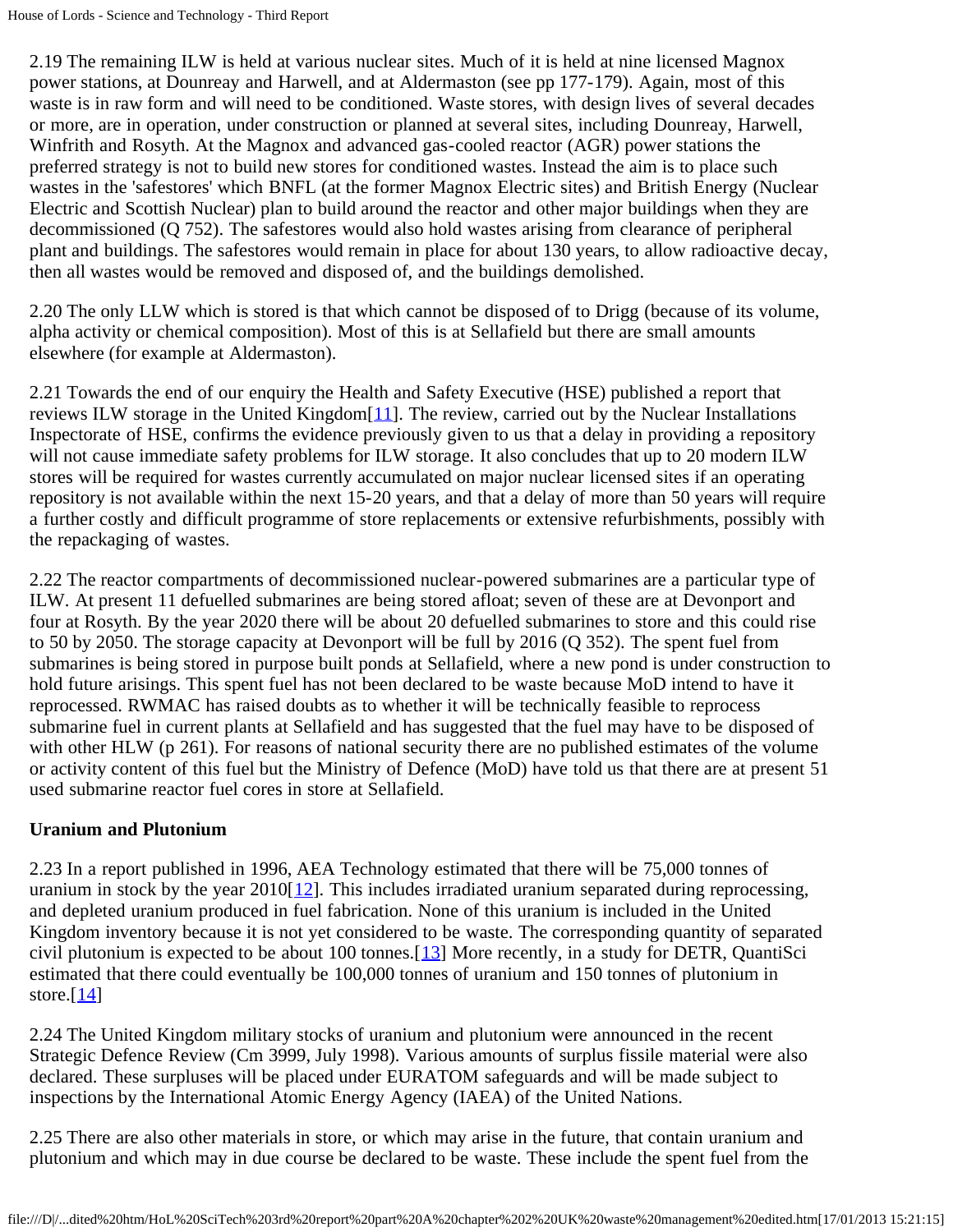Sizewell B PWR, for which no reprocessing contract has yet been signed, and small amounts of fuel from other reactors which does not meet the specifications for reprocessing in current plant. [15]

### **FUTURE NUCLEAR POWER PROGRAMME**

2.26 It can be seen from the above that the volumes of long-lived waste which exist now, and which will be generated by the present nuclear power programme if reactors continue to operate until the end of their useful lives, are substantial. Closing all existing reactors over the next few years would have little effect on these volumes, nor would the construction of a small number of new reactors. Decisions about the future civil nuclear programme will have little effect on waste volumes and, in this sense, are not strongly linked to the choice of long-term waste management option. The same is true of the future defence programme. This is not to say that there is no link between long-term waste management and future nuclear programmes: as we shall see in Chapter 5 there certainly is a link in terms of the attitudes of some sections of society. The situation for reprocessing, of United Kingdom and of foreign spent fuel, is discussed in Chapter 7.

### **History of Waste Management in the UK**

2.27 The first major Government review of nuclear waste management in the United Kingdom was carried out in the late 1950s and its results published in 1959 in Command Paper 884, The Control of Radioactive Wastes. The next review did not take place until the 1970s, when the Royal Commission on Environmental Pollution issued its sixth report Nuclear Power and the Environment (Command Paper 6618, the "Flowers Report", published in 1976). The following summary of events since then starts with the Government's response to the Flowers Report.

### *1977-1981*

As part of its response to the Flowers report, the Government made the Department of the Environment responsible for radioactive waste management policy (Command Paper 6820). It also increased research into the disposal of HLW and recognised the need for a national disposal facility for ILW. In 1978, it established the Radioactive Waste Management Advisory Committee (RWMAC) and in 1979 published an expert report reviewing Cmnd 884.

As part of the research on HLW disposal, the drilling of boreholes began at a site in Scotland (Altnabreac) in 1979 and later at Harwell in Oxfordshire. The aim of these and planned drilling programmes at other sites was to investigate the properties of various types of rock. The research drilling programme was discontinued in 1981, as a result of public opposition.

### *1982-1986*

In 1982 the Government published another White Paper on radioactive waste management. This established the Nuclear Industry Radioactive Waste Executive (NIREX), which later became United Kingdom Nirex Limited (shortened to Nirex). The remit of Nirex was mainly to construct and operate new land disposal facilities for LLW and ILW, but it was also to run the annual sea dumping operation for LLW and some ILW. The Government stated that it was envisaged that HLW would be stored for about 50 years.

Sea dumping was halted in 1983 when the meeting of the international London Dumping Convention passed a non-binding resolution intended to establish a moratorium on sea dumping. Three international reviews of sea dumping of radioactive wastes were carried out, none of which precluded further dumping but all of which implied changes to dumping practices. In 1985 the London Convention meeting extended the moratorium on dumping indefinitely.

In 1983, Nirex announced its initial choice of potential new land disposal sites: a clay site at Elstow (owned by the Central Electricity Generating Board) for a near-surface facility for LLW and short-lived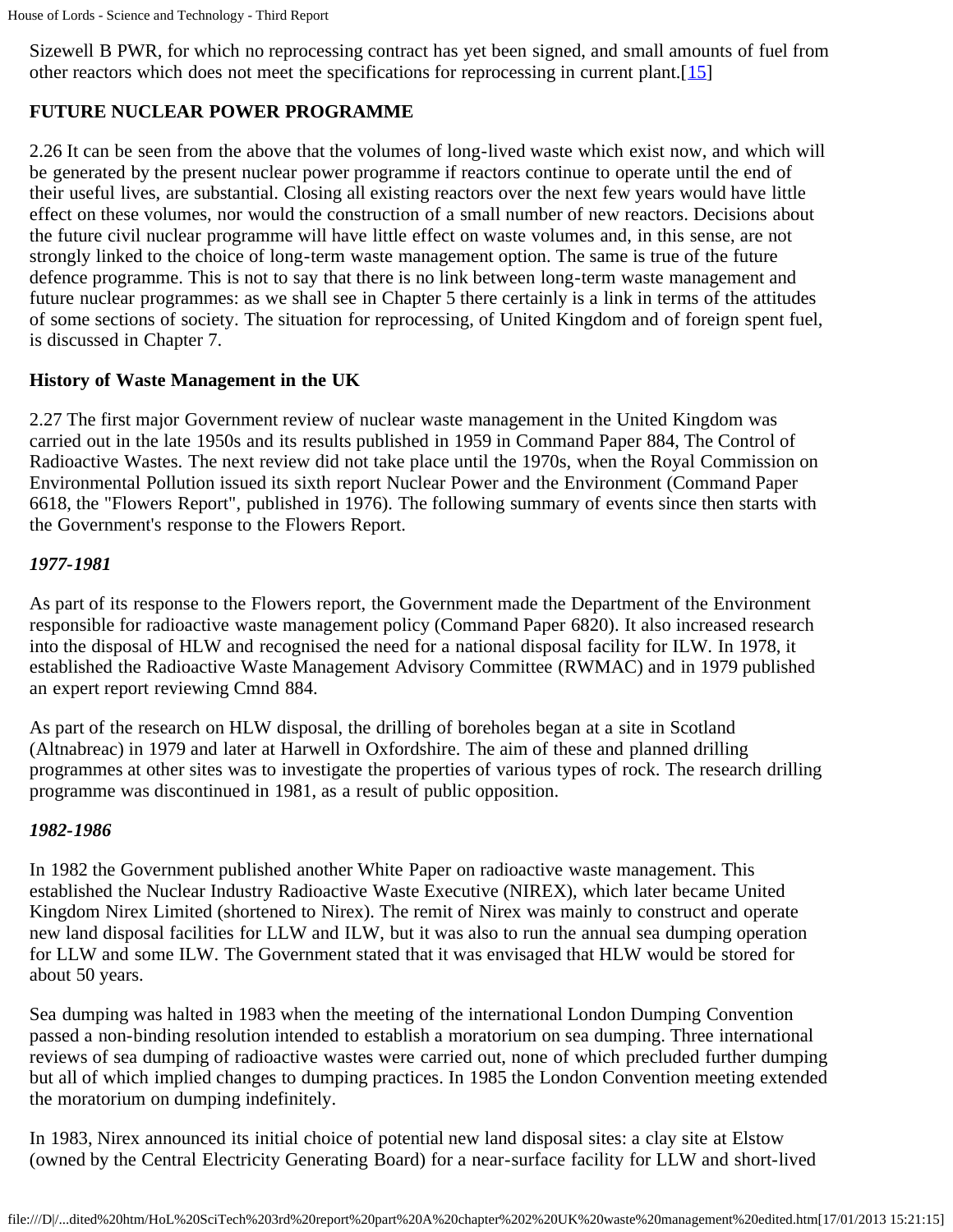ILW, and a disused anhydrite mine at Billingham (owned by ICI) for long-lived ILW. There was a great deal of local opposition at Billingham and ICI became unwilling to allow the site to be investigated. In 1984 the Government announced that Nirex would be required to investigate at least three possible sites for a new near-surface facility and at least three sites for a deep repository, excluding Billingham. In 1986 Nirex announced that they wished to investigate four sites for the near-surface facility: Killingholme, Fulbeck, Bradwell and Elstow. Special Development Orders were made for geological investigations at these sites.

In 1986 the House of Commons Environment Committee published a report on radioactive waste.[16] The Government issued its response (Cmnd 9852), which stated that only LLW would be placed in the Nirex near-surface facility, and which reaffirmed the policy of storing HLW for 50 years.

### *1987-1991*

The Government and Nirex decided in 1987 that the investigations at the four potential sites for a nearsurface facility should cease, and that both LLW and ILW should be disposed of in a deep repository. The reason given was economic. After publication of a discussion document, responses to it, and a preliminary safety assessment report, Nirex announced in 1989 its intention to investigate Sellafield and Dounreay as potential sites for the repository. Drilling began at both sites and in 1991 the decision was made to focus on Sellafield. In the White Paper This Common Inheritance (Cm 1200, published in 1990) the Government confirmed the choice of disposal in a deep repository as the long-term management option for ILW.

During this period the United Kingdom ceased its research programme on the disposal of HLW beneath (and on) the bed of the deep ocean. The Government also stated that there would be no resumption of sea dumping of ILW and LLW but the option would be kept open for disposal of large items of waste from decommissioning of nuclear plant. *1992-1996*

In 1992 Nirex stated its intention to construct a Rock Characterisation Facility (RCF) at Sellafield. Its timetable was to submit the planning application for the RCF in 1993 and then the planning application for the repository in 1998. Nirex hoped that the repository would be operational by 2007. The RCF planning application was eventually submitted in 1994, following delays in gaining approvals to drill more boreholes. The target date for repository operation was stated to be 2010. The application was called in and the Public Inquiry into the RCF was held in 1995-96.

A Government review of radioactive waste management policy was carried out, in parallel with a commercial and economic review of nuclear power in the United Kingdom. The conclusions of this review were published in 1995 as Cm 2919. They were that the policy for radioactive waste management should be, and is, based on sustainable development. Disposal was favoured over indefinite storage and it was concluded that there was no advantage in delaying the development of a repository for ILW. The Department of the Environment was to carry out work on a research strategy for HLW.

### *1997-1998*

In March 1997 the Secretary of State completed his consideration of the Inspector's report on the Public Inquiry into the RCF at Sellafield.

In his report the Inspector recommended that the planning application be refused. He put forward two types of reason: one type concerned straightforward planning matters, which might apply to any type of development; the other type was particular to the RCF and to the repository which might have followed it. The straightforward planning matters included the adverse visual impact of the above ground RCF buildings and spoil heaps, criticisms of road traffic and parking plans, and possible harm to the habitat of a badger clan. The main particular reason was that the proposal to build the RCF was premature. More needed to be known about the hydrogeology and geology of the site before disturbing the rock and groundwater conditions by sinking the shaft for the RCF. Also, the location of the RCF had not been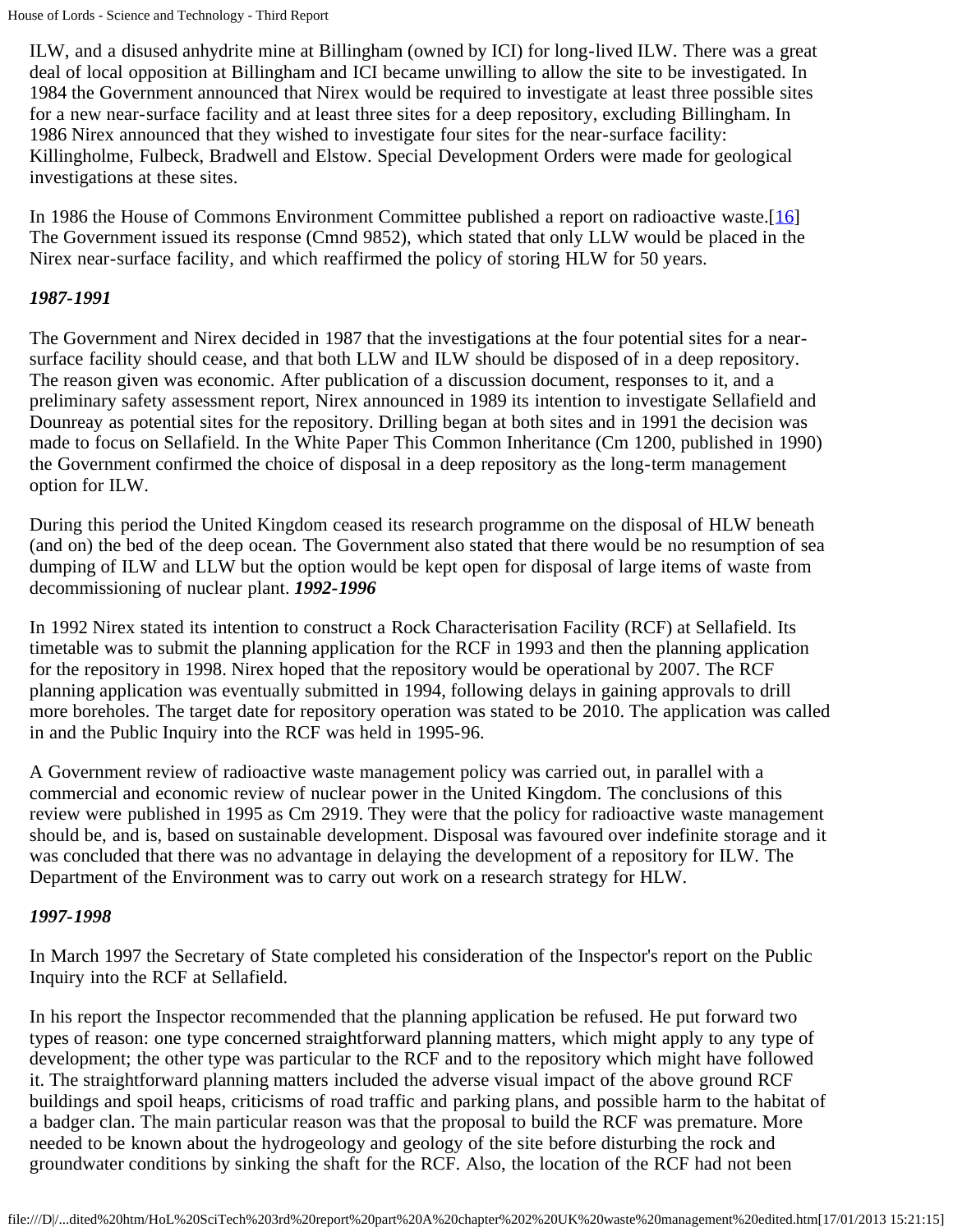shown to be the best one from the point of view of the location of the repository, and the 'potential repository zone' might be damaged by constructing the RCF.

Underlying these particular reasons were concerns about the process by which the Sellafield site had been selected and about the suitability of the site itself. The Inspector concluded that the site had not been selected in an objective and methodical manner. His Technical Assessor was of the view that the site was more geologically and hydrogeologically complex than would be expected of a choice based principally on scientific and technical grounds. He pointed out that while the preliminary safety case for a repository at the site was certainly not a patent failure, nor were its results so clearly within targets as to command any substantial degree of confidence.

The Secretary of State decided that Nirex should not be allowed to construct the RCF at Sellafield, citing in his letter to Nirex both straightforward planning matters and reasons particular to the RCF. His decision, the Public Inquiry and the events leading up to it hold lessons for the future of nuclear waste management in the United Kingdom which we will address later in this report.

The DETR project to develop a research strategy for HLW disposal began in the spring of 1997. An interim report on the project was issued in 1998. This dealt with work during the first stage of the project: a review of past and present national and international R&D and identification of a potential HLW repository development strategy, in terms of a series of key milestones and the questions that must be answered to achieve these milestones.[17] In the summer of 1997 the Government announced that it accepted the London Dumping Convention moratorium on sea dumping: the United Kingdom would not seek to use this method for disposal of any solid radioactive waste. In November 1997 the Parliamentary Office of Science and Technology (POST) published its report Radioactive Waste—Where Next?

Events during 1998, the period of our enquiry, are discussed throughout the remainder of this report.

6 The 110 acre low level waste disposal site in West Cumbria, owned and operated by BNFL. Back

7 See glossary for explanation of terabecquerels and other units. **Back** 

*8 Review of Radioactive Waste Management Policy, Final Conclusions.* Command Paper (Cm) 2919, 1995. Back

9 Commission of the European Communities, *PAGIS, Performance Assessment of Geological Isolation Systems for Radioactive Waste*, report EUR 11775, 1988. Back

10 WHO, *Guidelines for drinking water quality, 2nd Edition, Volume 1, Recommendations*, 1993. Back

11 Health and Safety Executive Nuclear Safety Directorate, *Intermediate Level Radioactive Waste Storage in the UK: A Review by HM Nuclear Installations Inspectorate, November 1998. Back* 

12 R. Cummings, R P Bush et al, *An assessment of partition and transmutation against UK requirements for radioactive waste management.* Report DoE/RAS/96.007 for the UK Department of the Environment, 1996. See also QQ 1141-1211. Back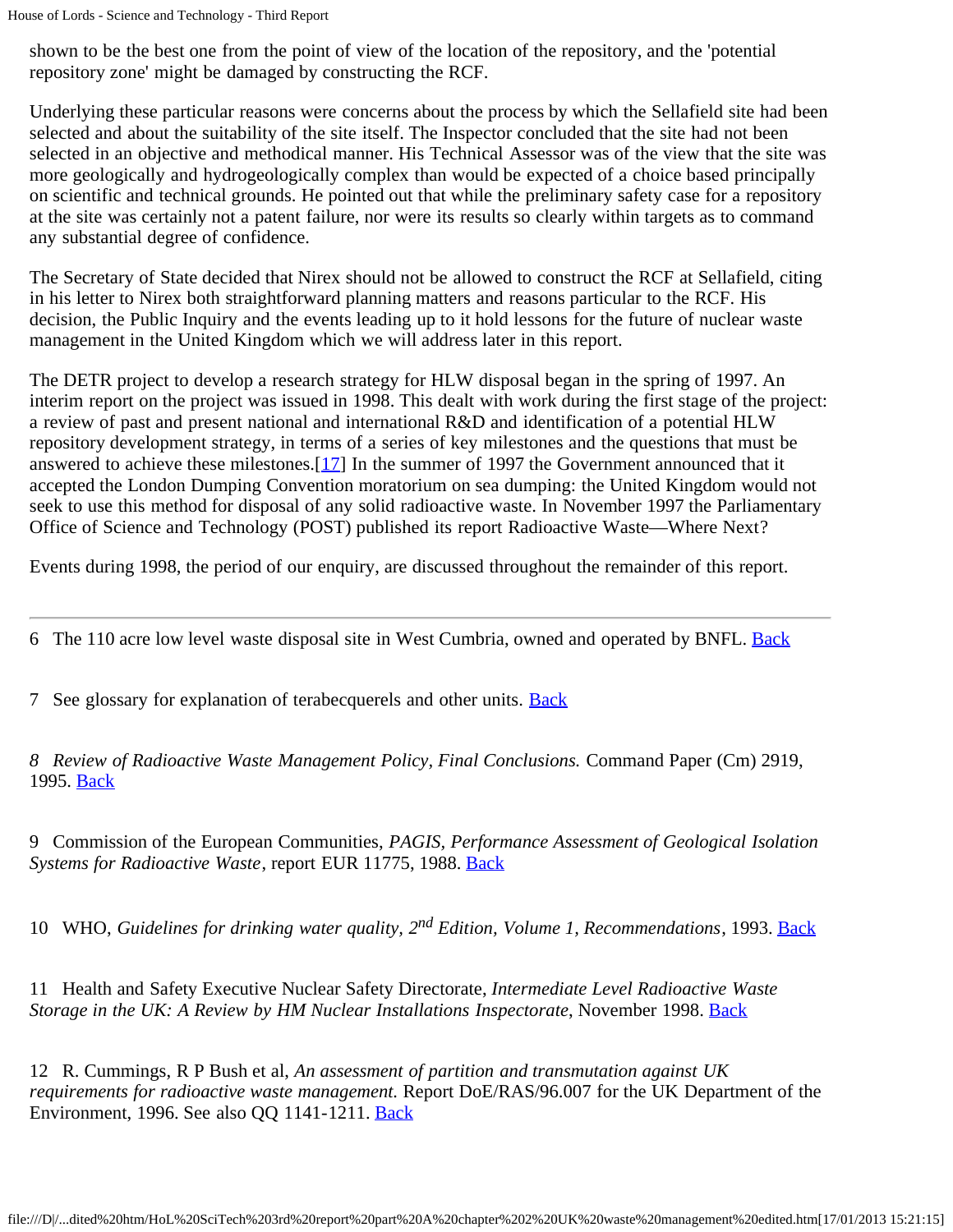13 The Royal Society: *Management of Separated Plutonium*, February 1998. [Back](#page-16-0)

14 QuantiSci, *High-Level Waste and Spent Fuel Disposal Research Strategy: Project Status at the Half-Way Point*, report DETR/RAS/98.006, May 1998. Back

15 *ibid*. Back

*16 Radioactive Waste,* House of Commons Environment Committee, First Report 1985-86, HC 191 **Back** 

17 QuantiSci, *High-Level Waste and Spent Fuel Disposal Research Strategy: Project Status at the Half-Way Point*, report DETR/RAS/98.006, May 1998. **Back**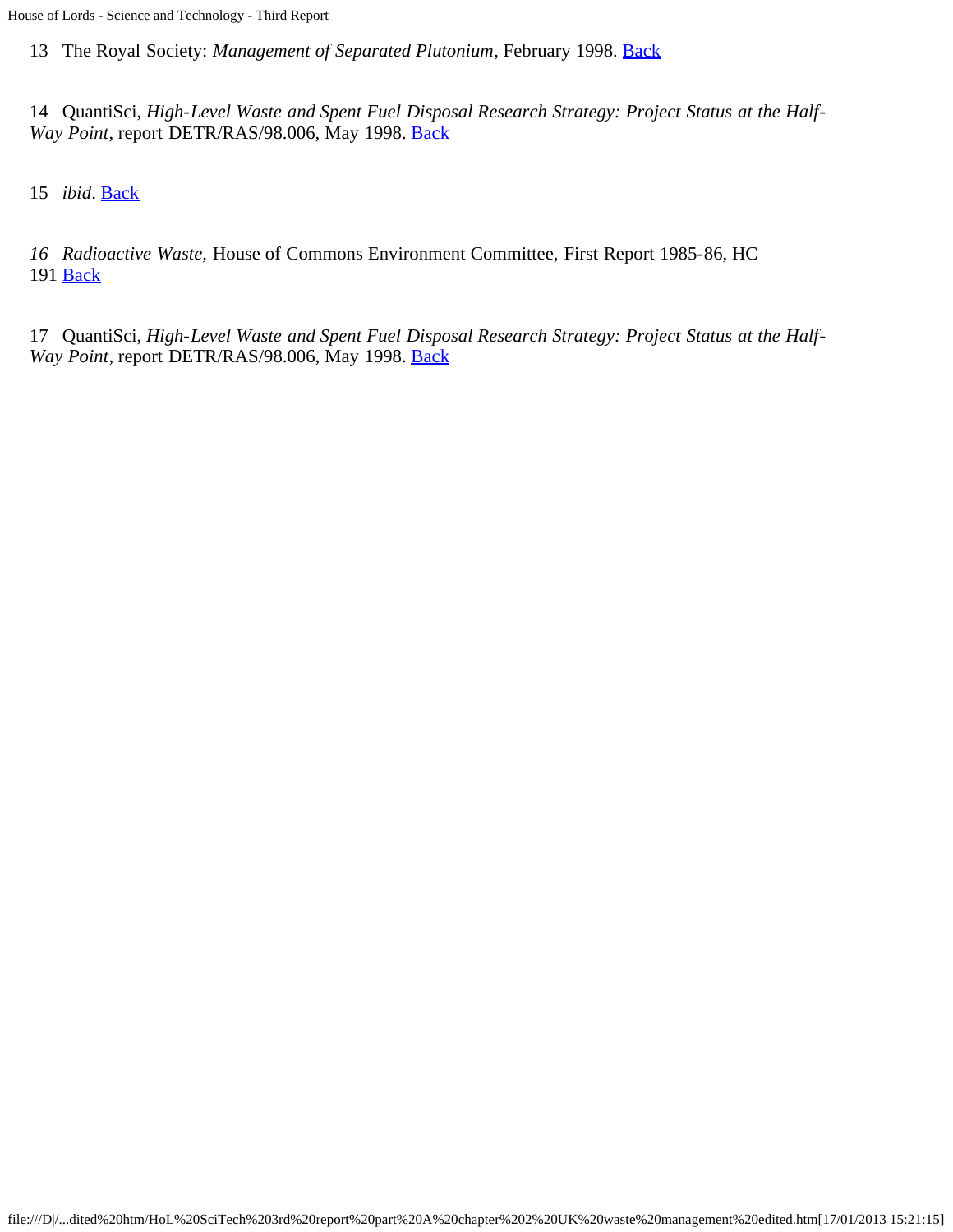### **Select Committee on Science and Technology [Third Report](file:///D|/Home/dks/text/papers%20and%20research/earth%20science/nuclear%20waste%20disposal/government/parliament/HoL%20SciTech%203rd%20report/edited%20htm/4101.htm)**

### **CHAPTER 3: SOME OPTIONS AND THEIR ADVOCATES**

### **THE UNITED KINGDOM'S VIEW ON WASTE OPTIONS**

3.13 The United Kingdom's position on the options mirrors the international one outlined above. It is not felt to be worthwhile to conduct research on subduction zone disposal, ice sheet disposal or ejection into space. We have signed and ratified the international agreements which rule out seabed and sub-seabed disposal. A watching brief is maintained on partitioning and transmutation but it has been rejected as not feasible for existing wastes, nor for those which will arise in the future from present civil and defence nuclear programmes. The remaining options are discussed below, firstly by outlining the views of the United Kingdom advocates of variants of them.

### **Regulatory views**

### THE ENVIRONMENT AGENCY

3.14 The Agency believes that there should be an integrated programme for the management of ILW and HLW, based on geological disposal of these wastes (pp121-27). It recognises that disposal might involve a period during which wastes are maintained underground in a fully retrievable and monitored condition, to allow further studies, before a repository is backfilled and sealed, and supervision withdrawn. The instigation of an integrated programme would not necessarily mean that all ILW and HLW would be placed in the same repository.

3.15 The Agency considers that the United Kingdom should now "get on with the job" of developing a deep repository, using a stepwise approach based on sound science, openness and public confidence. The first step would be to review the science base and decide which repository concepts and geological settings can be modelled with sufficient confidence to make an initial safety case for disposal. This would lead into a site selection process consisting of identification of potential locations, surface investigations, underground investigations and eventually repository construction. In the interim wastes would be stored safely on the surface.

### THE HEALTH AND SAFETY EXECUTIVE

3.16 The HSE also thinks that the best long term management option is disposal of ILW and HLW in a deep repository. It would prefer repository development to proceed without undue delay, so as to focus short-term waste management decisions and to minimise the time for which wastes are stored on nuclear licensed sites. It believes that the risks to the public and workers from surface storage will always exceed those from a well-designed and engineered repository (pp159-181).

3.17 The HSE also emphasises the need to carry on and extend current programmes of retrieving wastes from unsatisfactory facilities, and immobilisation and packaging of wastes so that they can be stored safely for the time it is likely to take to establish one or more deep repositories. A long delay in establishing a repository could necessitate additional handling and packaging of wastes which it would be preferable to avoid $[21]$  $[21]$ .

<span id="page-21-0"></span>3.18 The HSE sees merit in establishing a new near-surface disposal facility for short-lived intermediate level wastes, so that these could be removed from nuclear sites at an earlier date than would be possible if they were to be placed in a deep repository.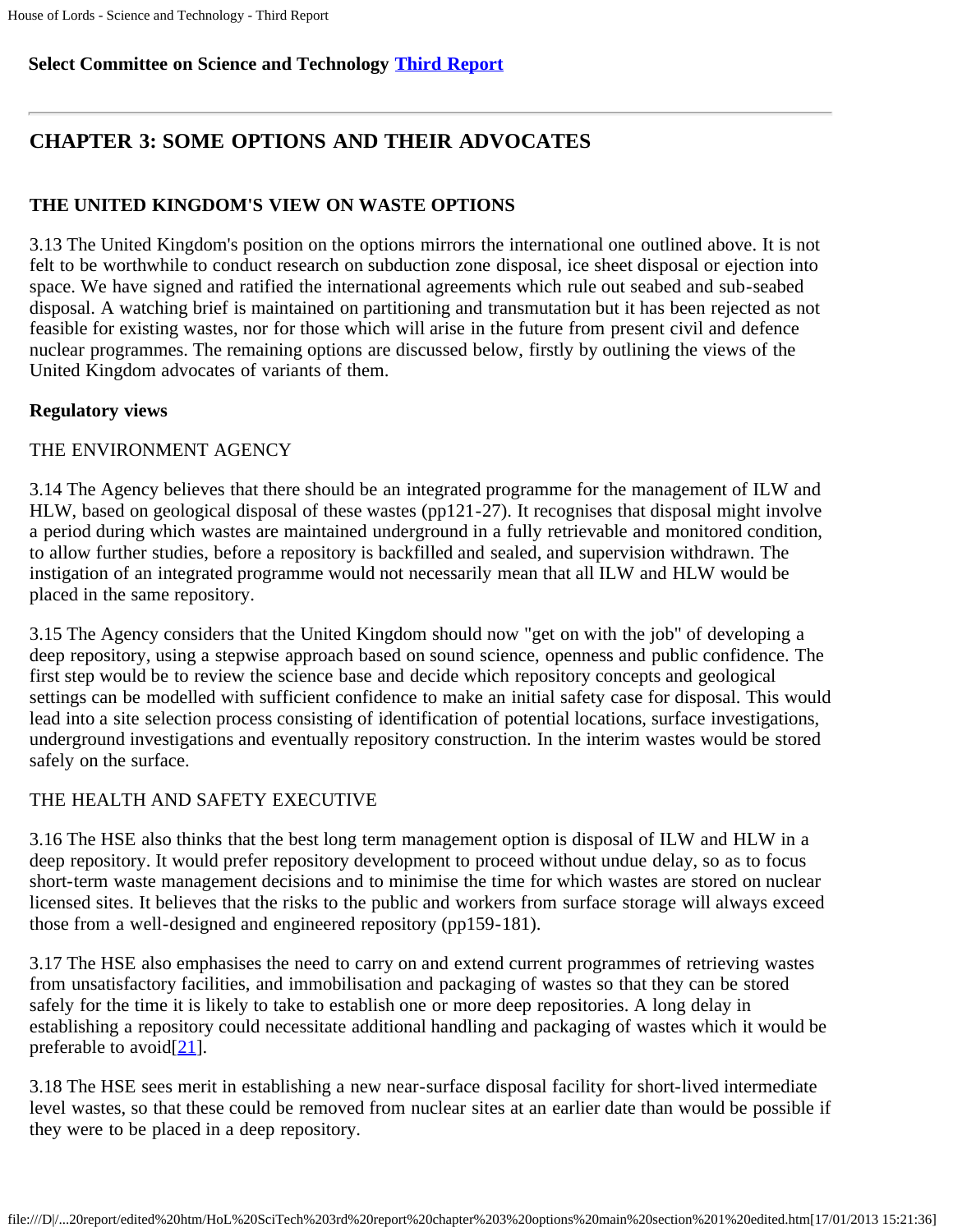### **Nuclear Industry Views**

3.19 The nuclear industry believes that disposal in a deep repository is the best long term solution for ILW and HLW but now feels that development of a deep repository should not be rushed (BNFL pp34- 40, UKAEA pp313-317, British Energy pp24-29). The industry emphasises that, once wastes have been immobilised and packaged, they can be stored in modern surface facilities for several decades. Wastes can also be kept in a monitored and retrievable condition during the operational period of the repository, which is likely to be a few decades. In the industry's view the first step would be for the Government to establish a consensus that geological disposal is the best option and to confirm that this is the United Kingdom's policy. This would be followed by an open and transparent site selection process, with adequate national and local public consultation.

3.20 Disposal of ILW and HLW in the same repository is seen as an attractive proposition. The industry pointed out that the previous United Kingdom disposal strategy might have required three repositories: one for existing ILW (to be available in the first half of the next century), one for HLW (to be available in the second half of the next century), and one for ILW which will arise from Stage 3 of reactor decommissioning in the century after that (p 28).

### **Radioactive Waste Management Advisory Committee**

3.21 The Radioactive Waste Management Advisory Committee (RWMAC) is very strongly in favour of geological disposal, seeing it as the "only tenable option for long term management of ILW and HLW within the context of sustainable development" (pp 248-263). It has given detailed consideration to the organisational structure, procedures and research required to establish a deep repository in the United Kingdom (pp 248-262, 357-363).

3.22 RWMAC feel that the first step should be to obtain agreement that deep disposal is the correct option for the long-term management of ILW and HLW. This would be achieved through analysis, discussion and public consultation, and could take time (pp 357-363). The next step would be a Government statement of policy and implementation of an Act of Parliament which sets out the repository development process. We discuss this proposal and the organisational structure proposed by RWMAC in Chapter 6.

### **Views of Environmental Groups**

3.23 Greenpeace is of the view that storage on the surface is the least environmentally damaging and most responsible option which is available at present (p 150-154). It believes that this would allow future decisions to be taken with the benefit of better knowledge of the environment and improved technologies. It would also allow an integrated approach to the management of all radioactive wastes. Greenpeace is firmly opposed to disposal in a deep repository, saying that it inevitably involves future contamination of the environment.

3.24 Friends of the Earth is of a similar view, seeing surface storage for the next 50-100 years as the only practicable way forward (PP 316-328). Such storage would be accompanied by a scientific programme which would pass on an increasing knowledge base to future generations and allow them to judge whether a better option exists. Any future policy, strategy and practice should cover all wastes. It believes that geological disposal is not a viable option at present.

3.25 For both Greenpeace and Friends of the Earth the cessation of waste creation, by ceasing reprocessing and closing existing nuclear power stations, is a vital part of future waste management policy.

3.26 Environmental pressure groups local to nuclear sites hold similar general views to the national groups but are also concerned about issues which are specific to their sites. Several groups have expressed dissatisfaction about the limited information available to them on the types and quantities of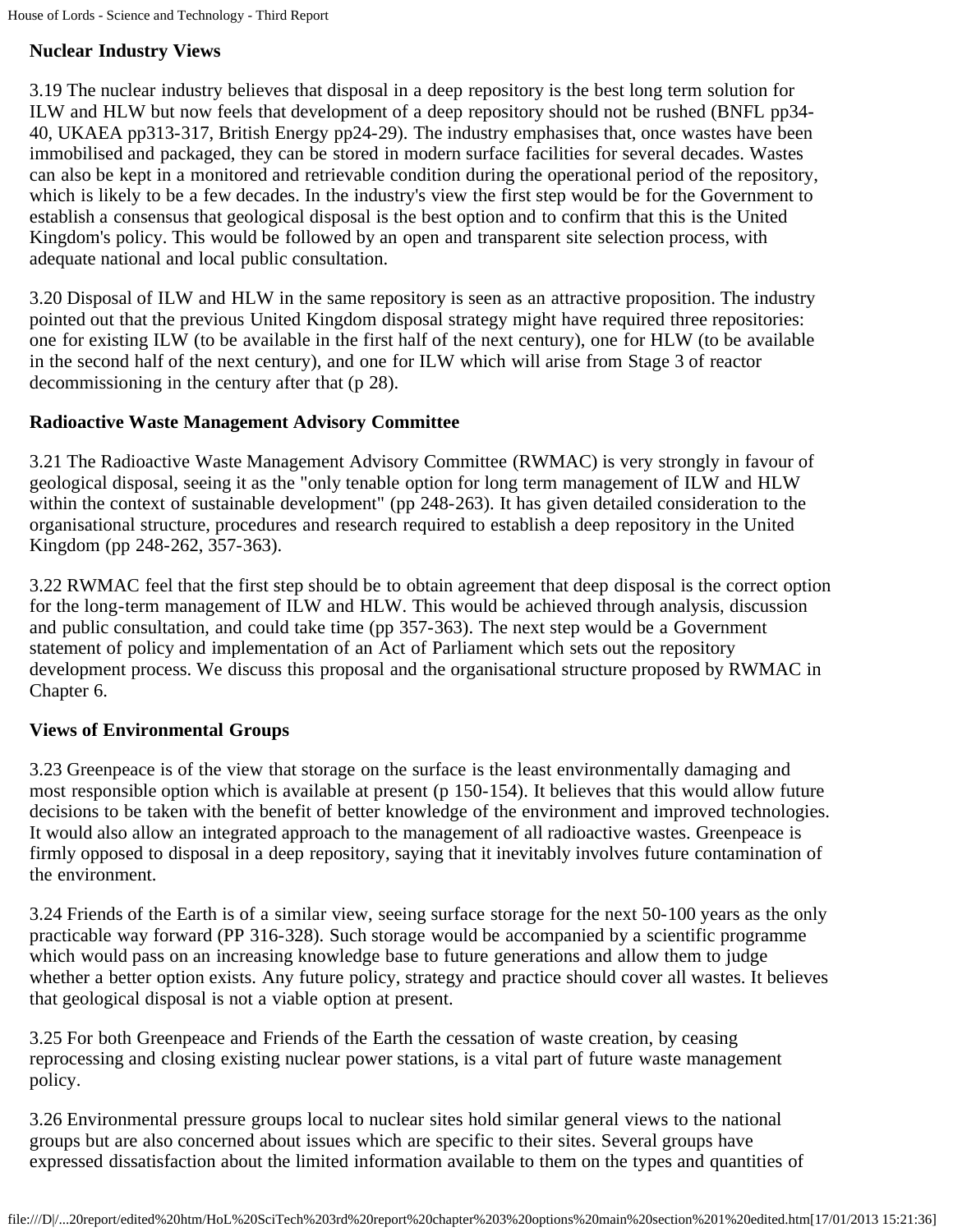waste stored on site, and about deficiencies in accountability and consultation (see, for example, p17, and paragraph 5.24).

### **Other United Kingdom Views**

3.27 The views of the other organisations and individuals who submitted evidence fall within the spectrum of those expressed by the regulators, the industry, and Greenpeace and Friends of the Earth. Trades Unions tend to favour geological disposal, provided that there is much more emphasis on monitorability and retrievability, both while a repository is operational and after it has been backfilled and sealed (see, for example, pp189-191). Those local authorities which favour geological disposal also require this emphasis. Other local authorities express views which are closer to those of Friends of the Earth and Greenpeace: they favour surface storage pending further R&D before any choice of a longer term management option is made (pp 88-93 and pp 218-224).

<span id="page-23-0"></span>21 Health and Safety Executive Nuclear Safety Directorate, *Intermediate Level Radioactive Waste Storage in the UK: A Review by HM Nuclear Installations Inspectorate*, November 1998. **[Back](#page-21-0)**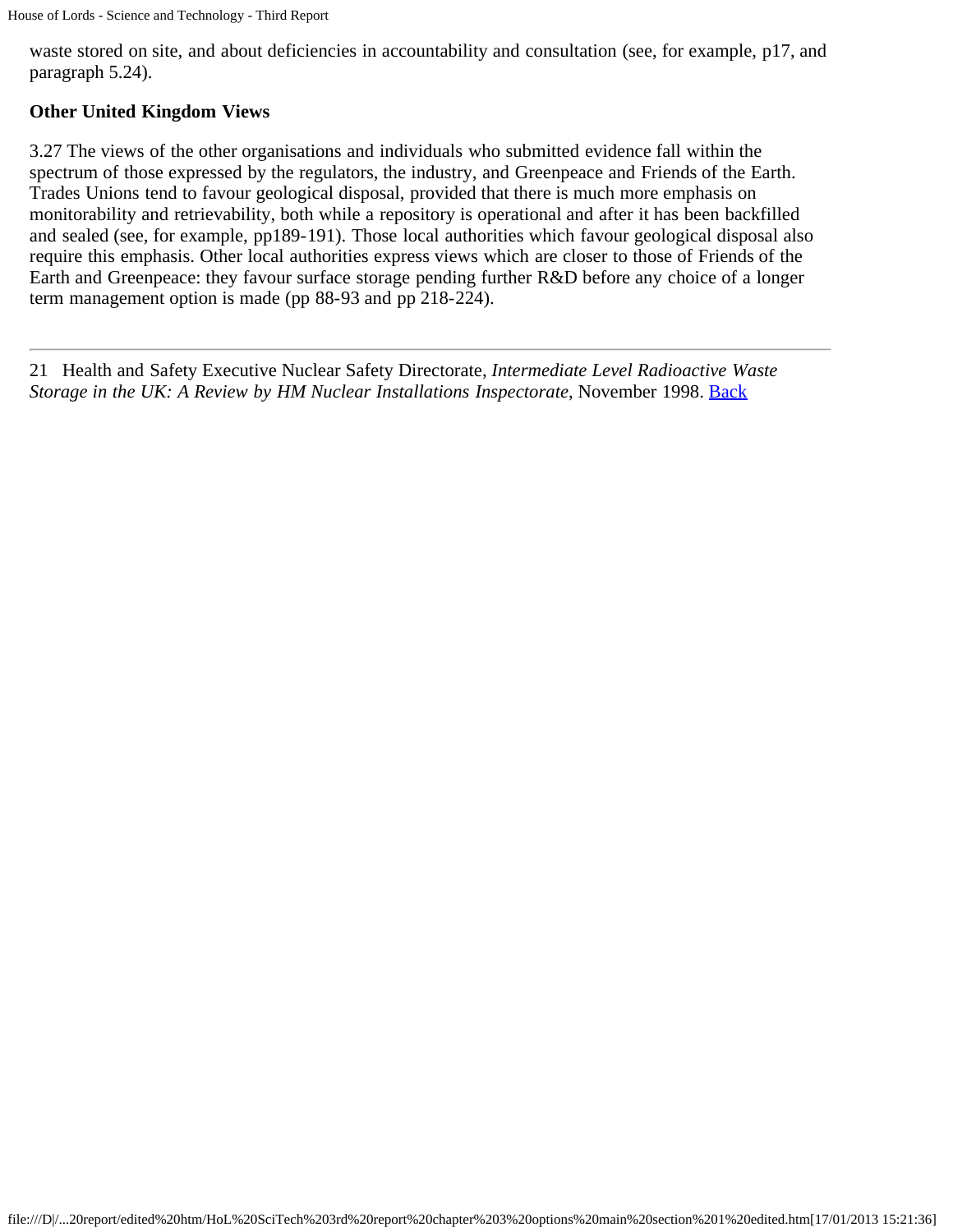### **Select Committee on Science and Technology [Third Report](file:///D|/Home/dks/text/papers%20and%20research/earth%20science/nuclear%20waste%20disposal/government/parliament/HoL%20SciTech%203rd%20report/edited%20htm/4101.htm)**

### **CHAPTER 3: SOME OPTIONS AND THEIR ADVOCATES**

#### **Options studied World-Wide**

3.1 Over the approximately three decades since the start of major research and development (R&D) programmes world-wide, a variety of options have been suggested for the long-term management of long-lived radioactive wastes. These are outlined in Box 2.

3.2 Several of the options were only seriously considered for high level wastes (vitrified reprocessing HLW and spent fuel). R&D initially focused on these wastes because it was felt that they would be the most difficult to deal with, and if a long-term management option could be developed for HLW one for other long-lived wastes would follow. It was then recognised that the diversity and larger volume of ILW presented its own difficulties, and that some of the options which could be appropriate for HLW would not be so for ILW. Present international views on the options are as follows.

### **Box 2: Management Options for Long-Lived Radioactive Wastes**

**The main options**

### **Emplacement in Geological Formations on Land**

The types of geological formations considered for waste emplacement are all those in which there is likely to be low or no groundwater flow: evaporites (salt domes, bedded salt); sedimentary rocks (clays and shales); hard rocks (granite, tuff).

The emplacement geometries studied include mined caverns and tunnels, both entirely on land and under the bed of coastal seas with access from land, at depths of 300-800m; very deep boreholes (kilometres) drilled from the surface, boreholes drilled from caverns and tunnels. All repository designs include "engineered barriers", particularly backfilling and sealing materials.

The option is suitable for all long-lived wastes.

It relies on the predictable stability of geological and hydrogeological conditions over millions of years.

#### **Indefinite Storage on or near the Surface**

This is storage on or near the surface pending technological advances to render the waste harmless or to develop better disposal methods than those thought of so far.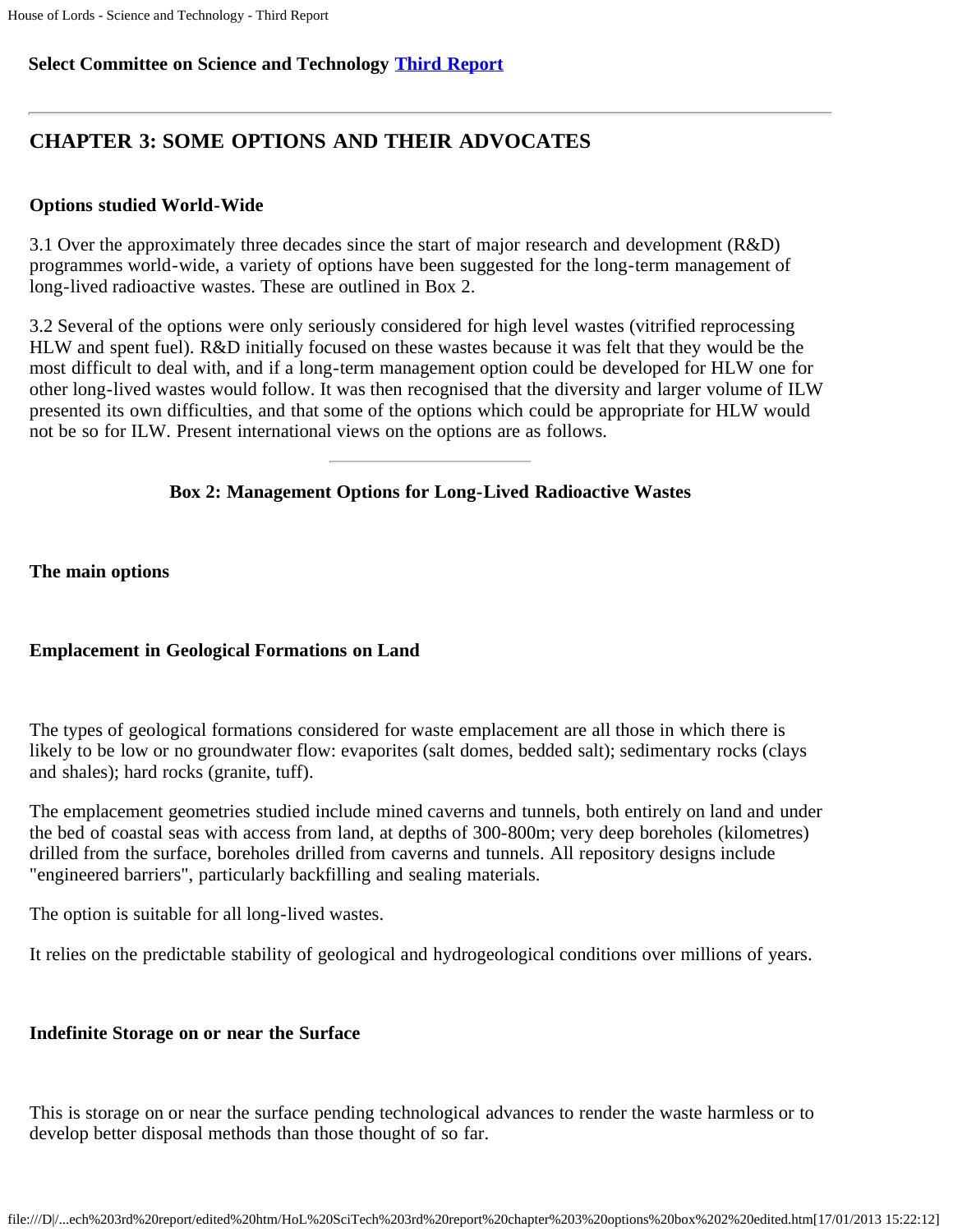It is applicable to all long-lived wastes.

It relies on supervision by humans and could imply repeated rebuilding of stores and repackaging of wastes.

### **Disposal options which are no longer being considered**

### **Placing Wastes on the Bed of the Deep Ocean**

The water depths at sites used in the 1970s and 1980s, and proposed for the future, were several kilometres, in parts of the ocean away from boundaries of tectonic plates and hundreds of kilometres from shore.

For LLW and ILW the method used was to drop canisters of waste from a ship (sea dumping).

For HLW there were suggestions to construct some kind of concrete structure on the ocean floor, as well as to use sea dumping (but with much longer lived canisters than for LLW and ILW).

Emplacement in the Sediments of the Deep Ocean

The main emplacement method studied was the use of 'penetrators': torpedo-shaped outer canisters which would embed themselves a few metres below the ocean floor, but drilling into the ocean floor was also looked at.

The characteristics of proposed sites were as for sea dumping, and for penetrators sediments had to be sufficiently plastic to close over the wastes.

The option was primarily considered for HLW.

### **Emplacement in the Rock beneath the Deep Ocean**

This option consists of placing canisters of waste in boreholes drilled in the ocean floor. The suggested borehole depths were kilometres below the ocean floor, at sites where ocean depths are kilometres.

The option was only considered for HLW, because of its relatively small volume.

#### **Subduction Zones**

These are zones in the ocean floor where one section of the earth's crust is moving under another section. Canisters of wastes would be placed in the zone and, in principle, they would move towards the centre of the earth and would not re-emerge for hundreds of millions of years.

The option was considered mainly for HLW.

### **Placing Wastes in Antarctic Ice Sheets**

The canisters of waste would be placed in holes drilled in the ice sheet, where they would move downwards by melting the ice, which would refreeze over them.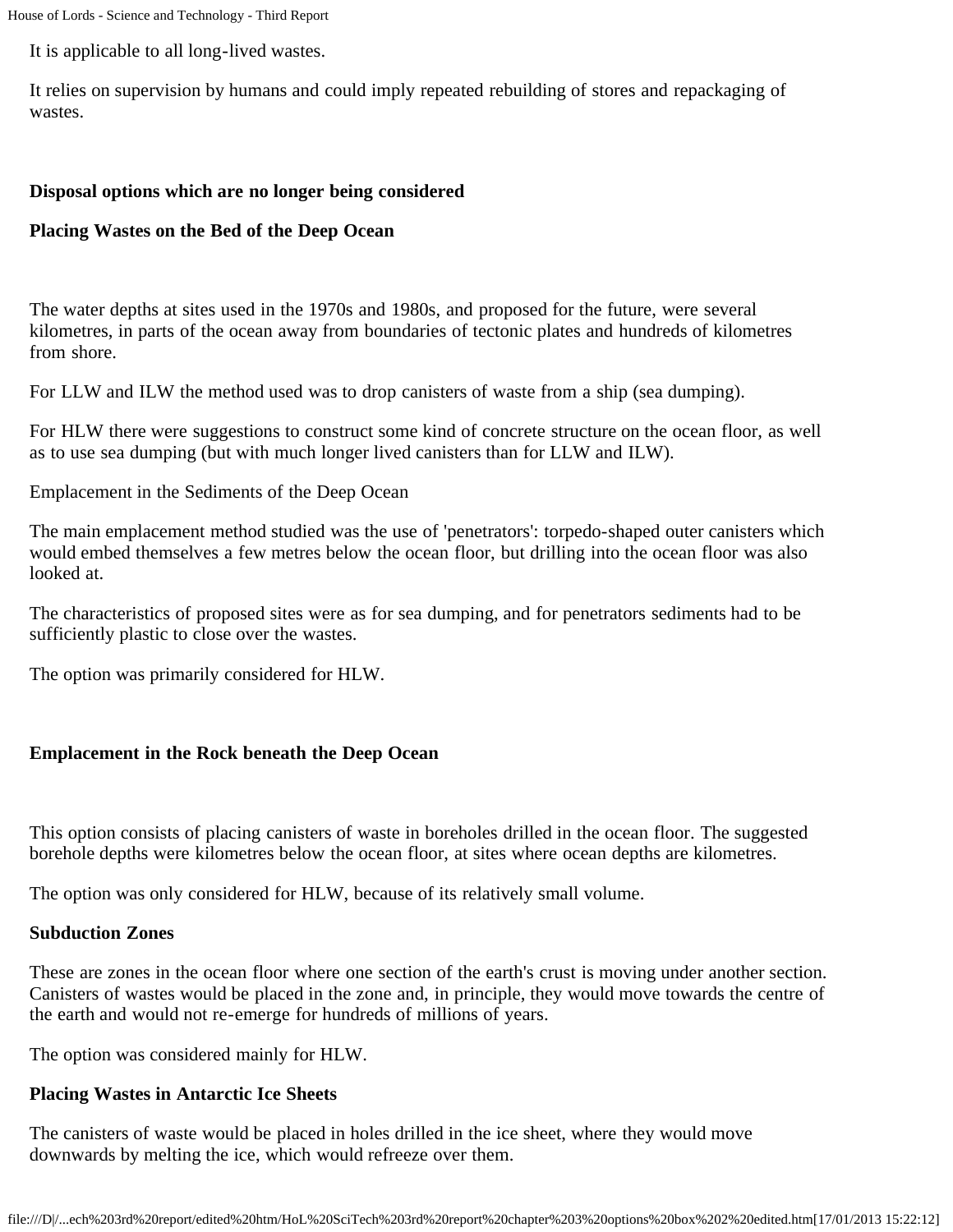The option was considered for HLW only, because of its heat generation.

It relies on ice sheets being stable for millions of years.

### **Ejection into Space**

In this option canisters of waste would be loaded into a spacecraft which would travel out of the earth's orbit.

It was considered for low volumes of waste, mainly HLW, only.

It would only be feasible with very reliable space craft, because an accident at launch or shortly after could release large amounts of radioactive material into the atmosphere, with huge health and environmental consequences.

#### **Other options**

#### **Partitioning and Nuclear Transmutation**

Partitioning means separation of long-lived radionuclides from wastes (typically by chemical means), transmutation is transforming these radionuclides into short-lived ones, or stable elements, in a reactor or using a particle accelerator.

The option is not feasible for ILW and existing HLW.

The physics of transmutation has been studied extensively, the technology less so (especially accelerators). Problem areas are partitioning, processes for making radionuclides into suitable physical and chemical forms for transmutation, and waste management processes (chemical engineering). The option would require major nuclear programmes and technological advances if it were to be used on a large scale in future.

#### **Synroc**

Synroc is a synthetic rock material which is made by mixing waste constituents with minerals; radionuclides are held within crystal lattices so would be released very slowly into any water that came into contact with the waste after disposal.

It could be used to immobilise HLW arising from reprocessing, and other HLW such as surplus plutonium.

Immobilisation of wastes in Synroc has not yet been carried out on a commercial scale. In the future it could become an alternative to vitrification for reprocessing HLW. It may be used in the US for surplus weapons grade plutonium and in the former Soviet Union for various types of HLW.

#### **Geological Disposal**

3.3 From a technical point of view, emplacement in geological formations on land always has been and still is the 'front-runner'. In some countries it is the only option which has ever been considered. Some research has been carried out into placing wastes in very deep boreholes drilled down from the earth's surface but it was concluded that this would not be practicable for substantial volumes of HLW and ILW. R&D is now focused on deep repositories, ie mined tunnels and caverns, in some instances with boreholes drilled into their floors. In most countries' R&D programmes it is envisaged that a deep repository will become operational during the latter half of the next century and may not be closed and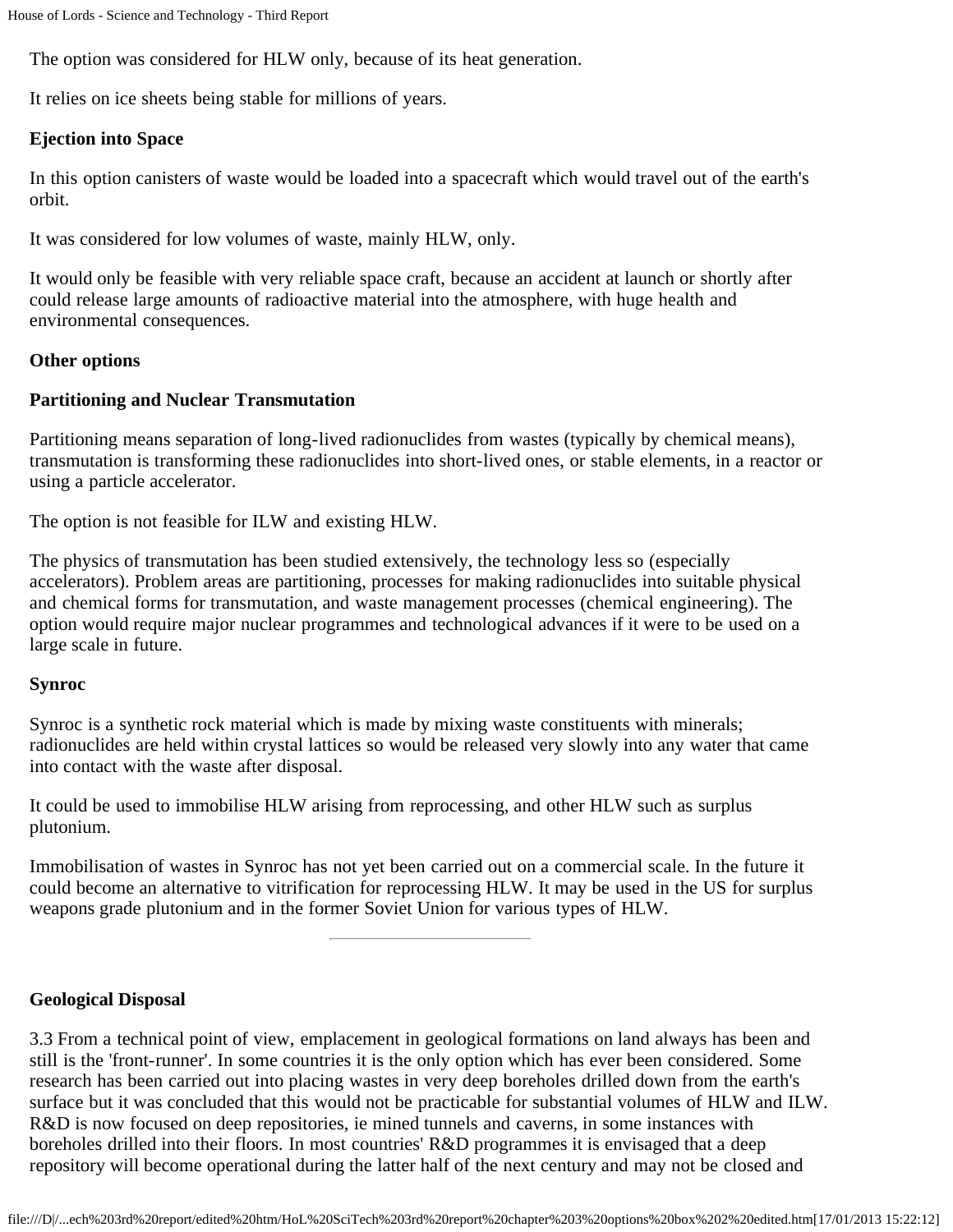sealed until the century after that. Meanwhile, wastes are stored on or just under the surface.

### **Indefinite surface Storage**

3.4 This option is favoured by those who reject geological disposal as unsound or unproven, and who wish to leave future generations the freedom to develop better methods for managing wastes in the very long term. Indefinite surface storage has not been the subject of much R&D and no countries with major nuclear programmes have adopted indefinite storage as a policy.

#### **Seabed Disposal**

3.5 Emplacement on the bed of the deep ocean was considered primarily for some types of ILW but the United Kingdom also evaluated the option for vitrified HLW. In several nuclear nations it is still thought of as, technically, an excellent option for some wastes, particularly large volume items. The option is unacceptable to non-nuclear nations, especially those whose economies depend on the sea (eg Pacific island states). It is now prohibited by international agreements.

#### **Sub-seabed Disposal**

<span id="page-27-0"></span>3.6 This option was only considered for HLW because of the logistics and costs of emplacing the larger volume ILW in the sediments or rocks beneath 3-4 km of water. The international R&D programme on sub-seabed disposal, set up by the Nuclear Energy Agency of OECD[\[18](#page-28-0)], concluded that it would be technically feasible, given sufficient R&D, and that its radiological impact on human health and the environment could be kept low. The option was always politically and socially unacceptable to many nations, in the same way as seabed disposal, and it is now prohibited by international agreements.

#### **Subduction Zones**

3.7 Placing wastes in subduction zones was also only considered for HLW because of logistics and costs. R&D on the option was confined to paper studies, from which it was concluded that, for the foreseeable future, there would not be enough confidence in predictions about the fate of the wastes. The option also suffers from the same political and social objections as seabed and sub-seabed disposal.

#### **Ice Sheets**

3.8 This option relies on heat from wastes to melt the ice and achieve the required disposal depths. It was thus only considered for HLW. From preliminary paper studies it was concluded that there would never be enough confidence in predictions of the fate of wastes, and that there was the potential for releases of radioactive materials into the ocean. Subsequently, concern about the preservation of the Antarctic environment became another strong reason for rejecting this option. It is now ruled out by international treaties.

### **Ejection into Space**

3.9 Initially this option was suggested for HLW but it was also thought about for low volume residual wastes from partitioning and transmutation. It was never included in major R&D programmes because the radiological consequences of an accident in which waste became dispersed in the atmosphere would be so large. The Challenger disaster reinforced opposition to the option.

#### **Partitioning and Nuclear Transmutation**

3.10 Partitioning and transmutation (P&T) was first suggested over thirty years ago as a means of reducing the long term toxicity of radioactive wastes. This would be achieved by transmuting long-lived radionuclides into shorter-lived radionuclides, or stable elements, by irradiation with neutrons. The transmutation could take place in a nuclear reactor or in the target of a particle accelerator. Partition is the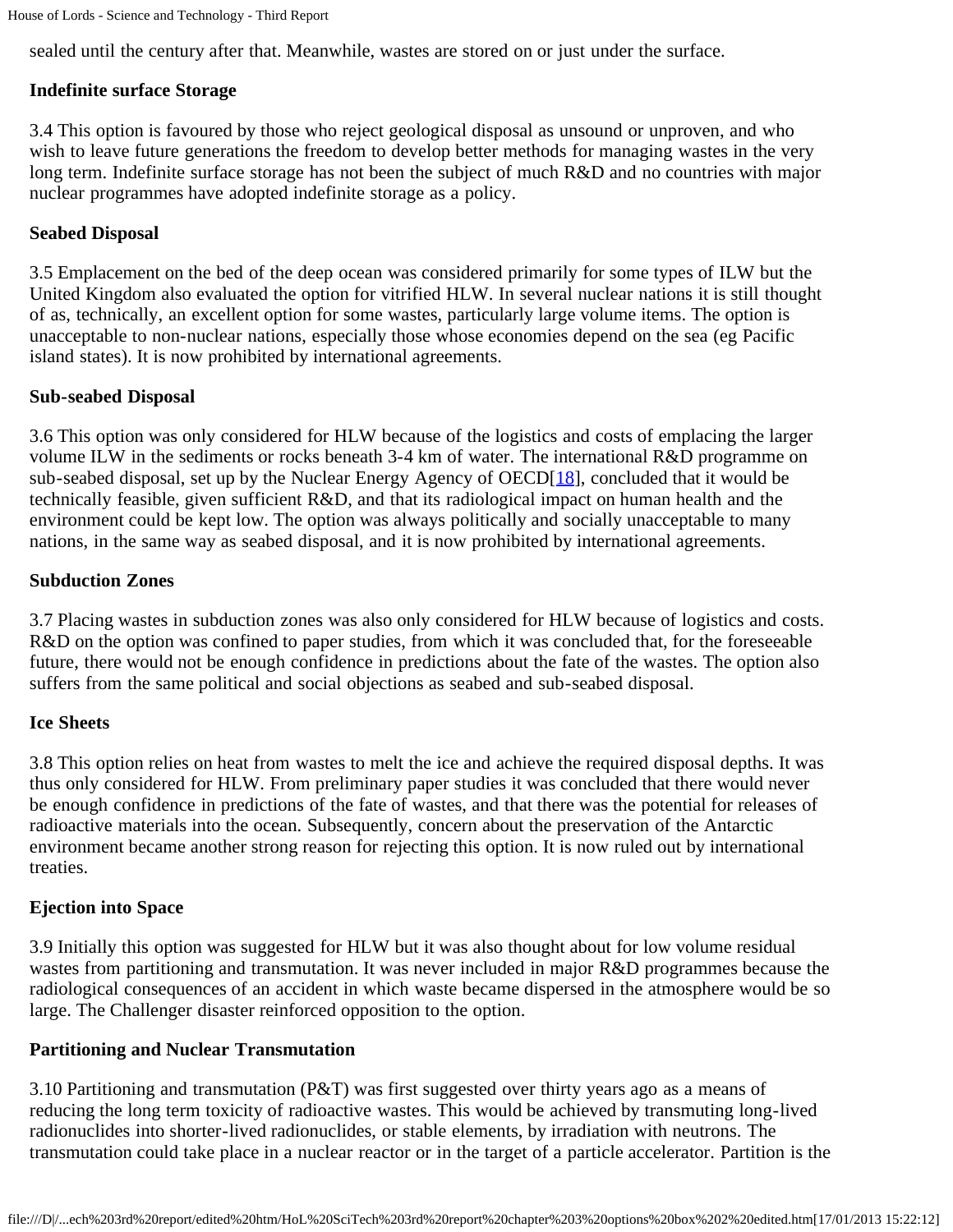process of physically or chemically separating the long-lived radionuclides and would be needed prior to transmutation. Initially P&T was considered for HLW and particular constituents of spent fuel (eg iodine-129). Latterly, transmutation has been proposed to deal with surplus military plutonium in the former Soviet Union and the US.

3.11 R&D on P&T began in the 1970s and continues in several countries, particularly France and Japan. Despite the effort devoted to it, P&T is still at the experimental stage and use of it on a large scale would require significant technological developments. For example, in France it is anticipated that the development and introduction of the technology would take between twenty and forty years. This technology is for use of P&T as an intrinsic part of nuclear fuel cycles: there is now general agreement that it is not feasible to use P&T to deal with existing HLW or spent fuel. It is also impractical to use P&T for ILW and LLW, in which the radionuclides of interest are dispersed throughout large volumes of material.[[19\]](#page-28-1) P&T is thus not a solution for the waste legacy, nor for wastes that will arise in future from present nuclear programmes.

### <span id="page-28-3"></span>**Synroc**

3.12 We heard evidence from the Earl of Shannon and other representatives of Synroc International about the potential of this synthetic rock material to immobilise HLW and other wastes (QQ 1083-1140). The Synroc process was invented in the late 1970s by Professor Ted Ringwood of the Australian National University and consists of mixing waste constituents with minerals to produce a solid in which the radionuclides are held within the lattices of crystals. The process has not been demonstrated on a commercial scale but may be applied soon in the US to immobilise weapons grade plutonium prior to its disposal [[20\]](#page-28-2). BNFL is examining the technology and we support the continuation of this work.

<span id="page-28-4"></span><span id="page-28-0"></span>18 OECD: Organisation for Economic Co-operation and Development [Back](#page-27-0)

<span id="page-28-1"></span>19 R. Cummings, R P Bush et al, *An assessment of partition and transmutation against UK requirements for radioactive waste management.* Report DoE/RAS/96.007 for the UK Department of the Environment, 1996. See also QQ 1141-1211. [Back](#page-28-3)

<span id="page-28-2"></span>20 Sunday Times, 4 October 1998. [Back](#page-28-4)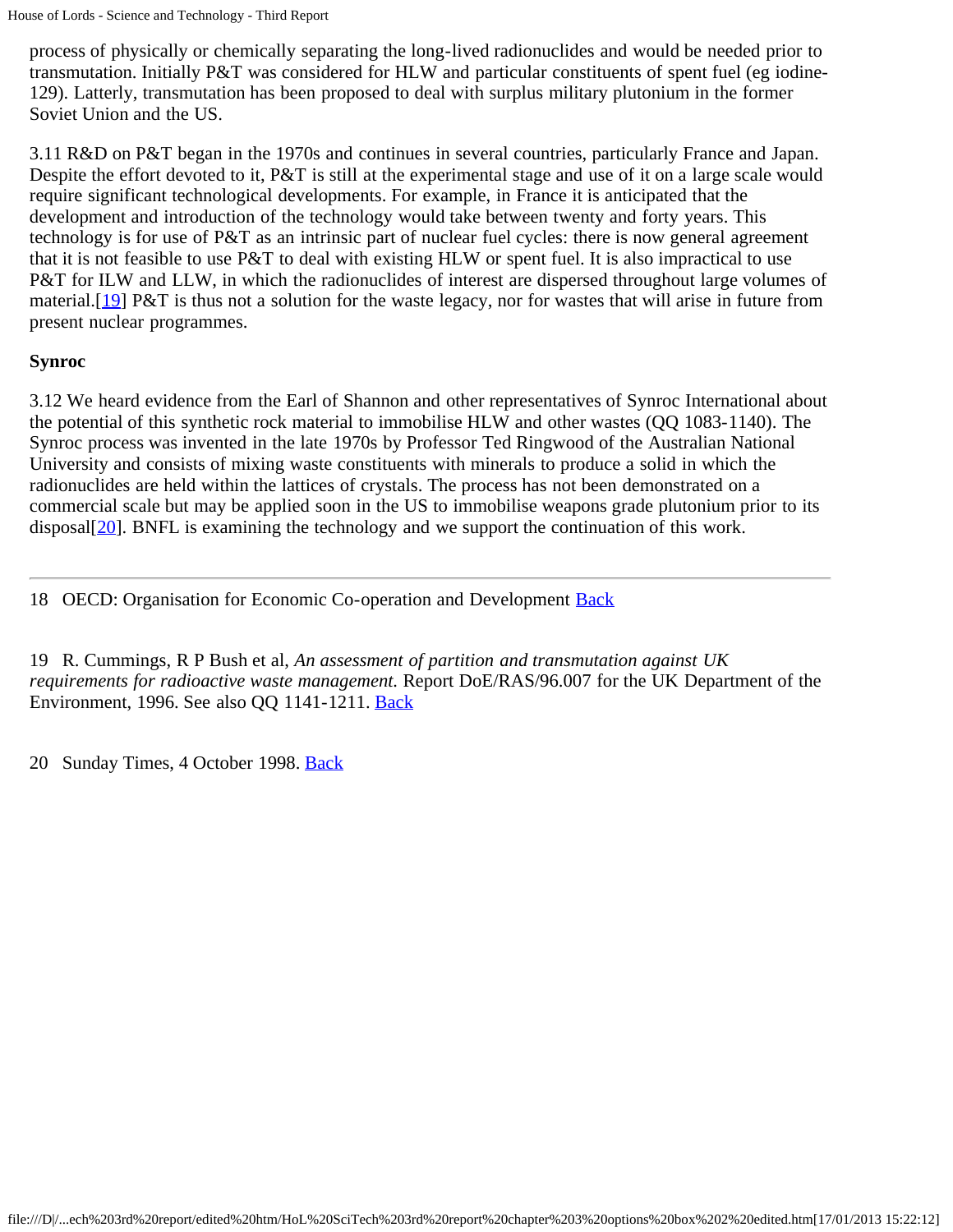### **Select Committee on Science and Technology [Third Report](file:///D|/Home/dks/text/papers%20and%20research/earth%20science/nuclear%20waste%20disposal/government/parliament/HoL%20SciTech%203rd%20report/edited%20htm/4101.htm)**

## **CHAPTER 3: SOME OPTIONS AND THEIR ADVOCATES**

### **Recent International Experience**

3.28 We outline below the situation in those countries we visited during the course of our enquiry, namely the US, Canada, Sweden and France. We are aware that there are substantial nuclear waste management problems in other countries, particularly in Eastern Europe, but we did not examine these.

### **United states**

3.29 The scale of the radioactive waste management problem in the US is bigger than that in the United Kingdom in terms of volume of long-lived wastes, but similar in terms of diversity. HLW in the US is primarily unreprocessed spent fuel, but there is also some HLW from reprocessing and weapons grade plutonium which has been declared to be waste. Broadly speaking, US transuranic (TRU) waste is what we would call long-lived ILW. It has mostly arisen from defence-related processes.

3.30 After about twenty years' work, the US geological repository for TRU waste is about to become operational. This is WIPP (the Waste Isolation Pilot Plant), which is located in bedded salt at Carlsbad in New Mexico, and for which the long-term safety case has been made to the satisfaction of the regulators. In contrast, work on the US repository for HLW, at Yucca Mountain, (Nevada) is at an early stage. Here underground research is in progress, but levels of local and national opposition to constructing the repository at this site are high.

### **Canada**

<span id="page-29-0"></span>3.31 No reprocessing has been carried out in Canada. Its HLW consists of unreprocessed fuel from CANDU[[22](#page-31-0)] reactors and there are only small amounts of long-lived ILW. The main recent development in Canada was the publication, in early 1998, of the report by the Nuclear Fuel Waste Management and Disposal Concept Environmental Assessment Panel. This concluded that, from a technical perspective, the safety of the Canadian nuclear industry's deep repository concept had been demonstrated adequately for a conceptual stage of development, but that this was not the case from a social perspective. The panel reached the conclusion that geological disposal has not been shown to have broad public support and recommended that selection of a repository site should not begin. During our visit to Ottawa, the Chairman of the panel made the point to us that failure to demonstrate acceptability is not synonymous with a clear indication of unacceptability. The problem with the Canadian approach hitherto was that it had not included a comparison of their geological disposal concept with any alternatives, and that it was not meaningful to consult the public about the acceptability of one option without the context of others. Hence the panel recommended, inter alia, that there should be development and comparison of various long-term management options, within an ethical and social assessment framework.

3.32 The Canadian government responded to the panel's report in December 1998. It stated that it agreed with most of the panel's recommendations and with the intent of the rest. The government said that it expects producers and owners of Canadian nuclear fuel waste to establish a waste management organisation, incorporated as a separate legal entity and financed by a special fund. The organisation is to develop and compare waste management options, and to implement the preferred approach for long-term management, including disposal of nuclear fuel waste. The organisation is to report to government on its preferred approach and its justification, including a comprehensive public participation plan, an ethical and social assessment framework, and a comparison of the risks, costs and benefits of options. The government will determine whether it accepts the preferred approach.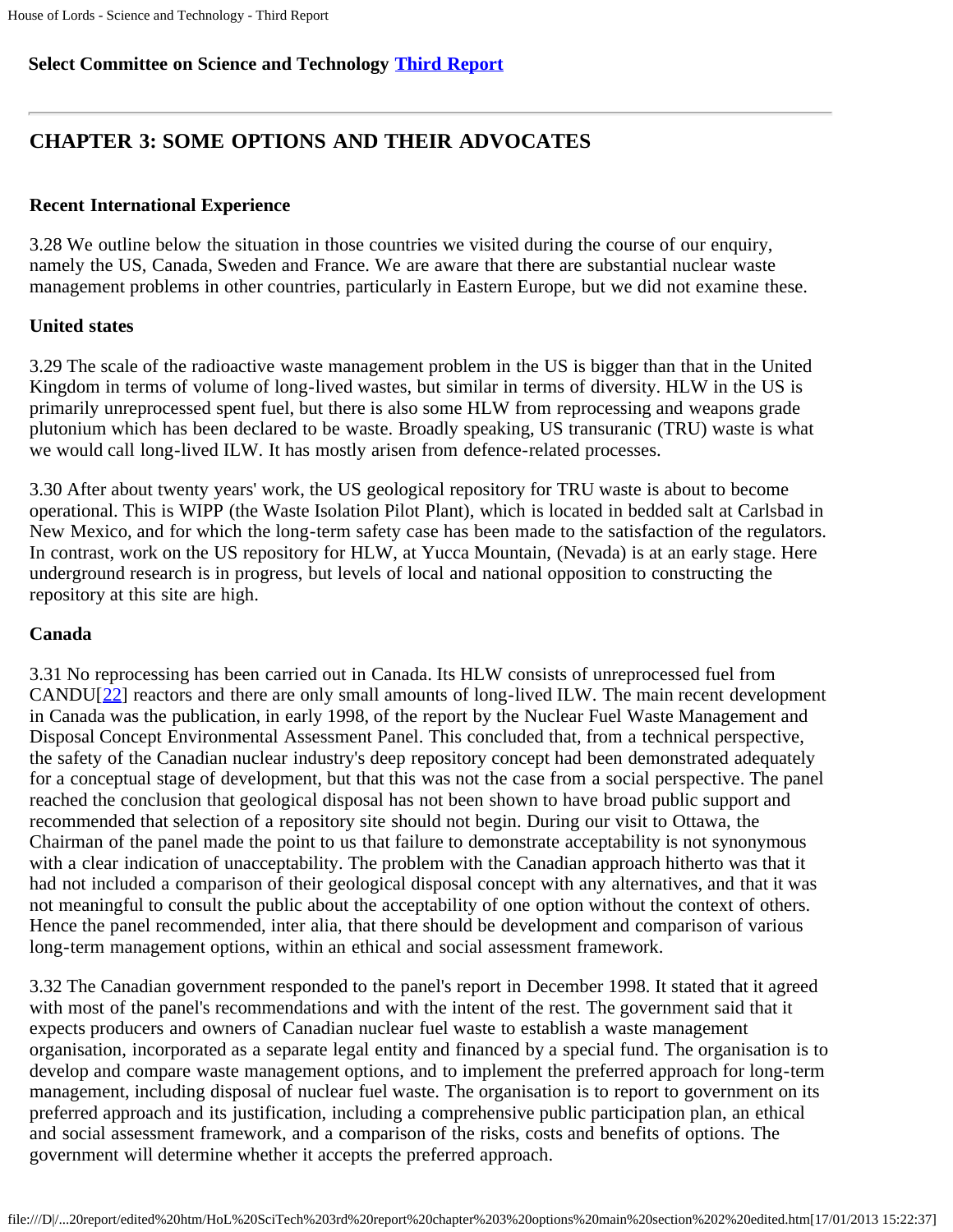#### **Sweden**

3.33 The nuclear waste problem in Sweden is much smaller than that in the United Kingdom: essentially the only long-lived waste they have to deal with is unreprocessed spent fuel from light water reactors. Sweden is proceeding in a measured and open fashion with geological disposal of spent fuel. The aim is to have a demonstration emplacement of a small quantity of fuel in a repository by about 2010, for the repository to be fully operational by about 2020, and for it to close around 2050/60. Until closure the waste will be monitored and retrievable. A process for selecting a repository site is in progress, using a volunteering approach, ie an approach based on seeking a community which might volunteer to 'host' a repository. So far this has not been successful but the last attempt failed by only a small margin in a local referendum and there is confidence that a site will eventually be selected.

3.34 Spent fuel is at present stored in a central facility below the ground, CLAB. A repository at Forsmark for LLW and short-lived ILW began operation in 1988. It is at a depth of about 60 metres, in crystalline rock beneath the Baltic Sea.

3.35 It is the present policy of the Swedish government that nuclear power will be phased out some time in the next century. It is not entirely clear when this might be or what alternative energy sources could replace nuclear power. Meanwhile, existing nuclear power stations are being refurbished.

### **France**

3.36 France has a substantial civil nuclear programme, reprocesses its own and other countries' spent nuclear fuel and has a defence nuclear programme. The waste management problems in France are of a similar scale to those in the United Kingdom but are less technically complex, because there has been one predominant type of nuclear reactor: the pressurised water reactor (PWR). This means that there are fewer types of ILW and rather less long-lived ILW than in the United Kingdom.

3.37 Since about 1969 France has disposed of LLW and short-lived ILW in near-surface engineered facilities. The first of these, Centre de la Manche, became full and closed in 1994. The site is being sealed ready for a long period of institutional control (300 years), during which time the radioactive content of the short-lived ILW will decrease to that of LLW. The second facility, Centre de l'Aube, began accepting waste in 1992 and has the capacity for about 30 years' waste arisings.

3.38 France has been studying deep geological disposal of HLW and long-lived ILW since the 1970s. Investigations began at four sites in 1987 but ceased about two years later as a result of public opposition. A government review of the management strategy for HLW and long-lived ILW was then carried out (which included public hearings) and this led, in 1991, to the passing of a law which set out the framework for R&D on management and disposal of these wastes over a 15 year period. The framework requires that at least two potential repository sites be established with underground laboratories and that the sites to be chosen via proposals from local communities. So far, three sites have been selected by this process.

3.39 The framework includes taking a decision on the chosen repository site by the year 2006. We were told during our visit to France in October 1998 that it was becoming doubtful that this deadline would be met, primarily because of opposition at the national political level. Green parties in France are opposed to nuclear power and to geological disposal (instead they favour surface or near-surface storage). Nevertheless, in early December 1998 the French government announced that an underground laboratory is to be constructed at one of the sites being investigated: the Est clay site at Bure in Meuse département. A centre for research into reversible emplacement of waste underground is to be constructed near another clay site at Gard (near Marcoule). The third, granite, site (Vienne) has been found to be unsuitable and a search will start in 1999 for a possible site for an underground laboratory in granite. At the same time the government announced reforms of French nuclear safety supervision. These include the creation of an independent nuclear safety authority that will present an annual report to parliament and the chairman of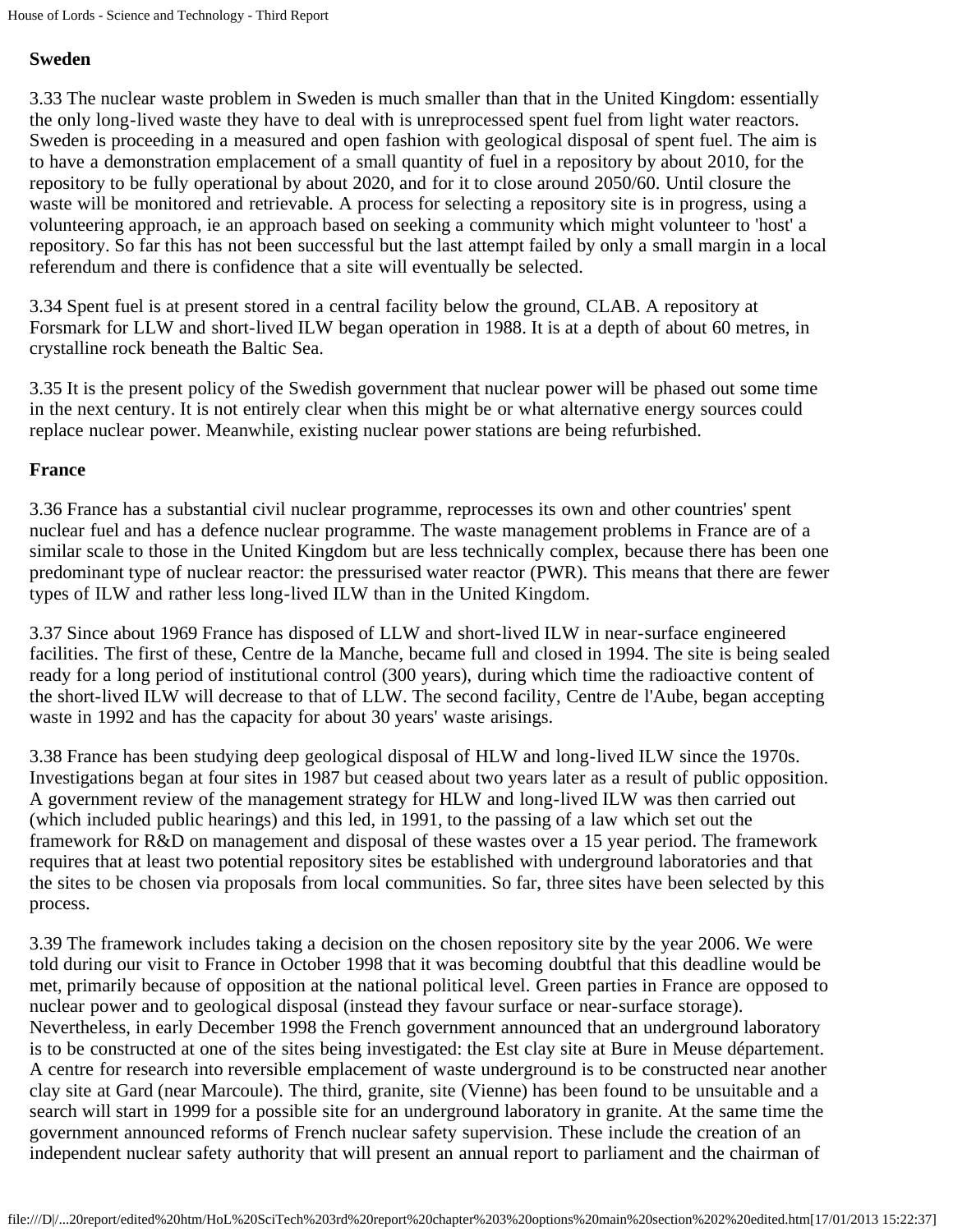which can be called before parliament to answer questions.

### **Views of International Agencies**

3.40 We heard evidence from representatives of the United Nations' International Atomic Energy Agency (IAEA, QQ 1605-1652) and the European Commission (QQ 1338-1391), and in Paris we saw staff of the OECD's Nuclear Energy Agency (NEA). All three organisations act on the basis of a consensus among their member states and their work on long-lived radioactive wastes is focused on geological disposal.

3.41 The IAEA is establishing safety standards for geological disposal; these are mainly qualitative at present and there is resistance from some member states to more quantitative standards. It also runs coordinated research programmes and arranges peer reviews of its member states' repository research and their safety assessments (Q 1646). An important part of its work is to provide assistance to less developed countries, particularly to help them establish the infrastructure and regulatory systems required to manage radioactive wastes to the same standards as in developed countries (Q 1639, Q 1643).

3.42 In the past the IAEA put considerable effort into the promotion of international (regional) repositories, for example in Africa. This effort was unsuccessful and there are conflicts at the international level between those who wish to establish regional repositories and those who want to ensure that wastes are not transported across national boundaries (Q 1627-1629).

3.43 The European Commission aims to develop and implement a strategy for radioactive waste management at the European Union level. It also has a considerable programme for providing advice and technical assistance to other countries, particularly those in central and eastern Europe who wish to join the European Union and the countries of the former Soviet Union (Q 1338, Q 1355). The Commission funds and co-ordinates research in Member States and provides a forum for discussions amongst regulators, with a view to the harmonisation of standards and regulations (Q 1343).

3.44 The Commission wishes to encourage the development of repositories that can accept wastes from more than one country but has encountered opposition from some Member States: it now tends to focus on the objective of the European Union being self-sufficient in waste disposal (Q 1357-1360). Like the IAEA it sees difficulties in establishing detailed standards for radioactive waste management (Q 1377). It is working on a "communication" on the need for geological disposal, in an attempt to encourage member states to move forward (Q 1383). The Commission is also involved to some extent in producing information for the public about radioactive wastes and their management (Q 1385).

3.45 NEA acts mainly in a co-ordinating and peer review role for its member states. It is strongly supportive of the concept of geological disposal, but has noted that there is a reluctance to proceed to disposal with large and irreversible steps. Initial phases can include extended storage and retrievable emplacement. Such phased programmes are motivated by a need to build public confidence in the geological disposal option and in the competence of disposal organisations and regulators.

3.46 From IAEA, the European Commission and NEA we gained the impression that progress at the international level, particularly on regional repositories, is dependent on progress in individual countries that are developing their own repositories.

<span id="page-31-0"></span>22 CANDU: Canadian Deuterium Uranium reactors. [Back](#page-29-0)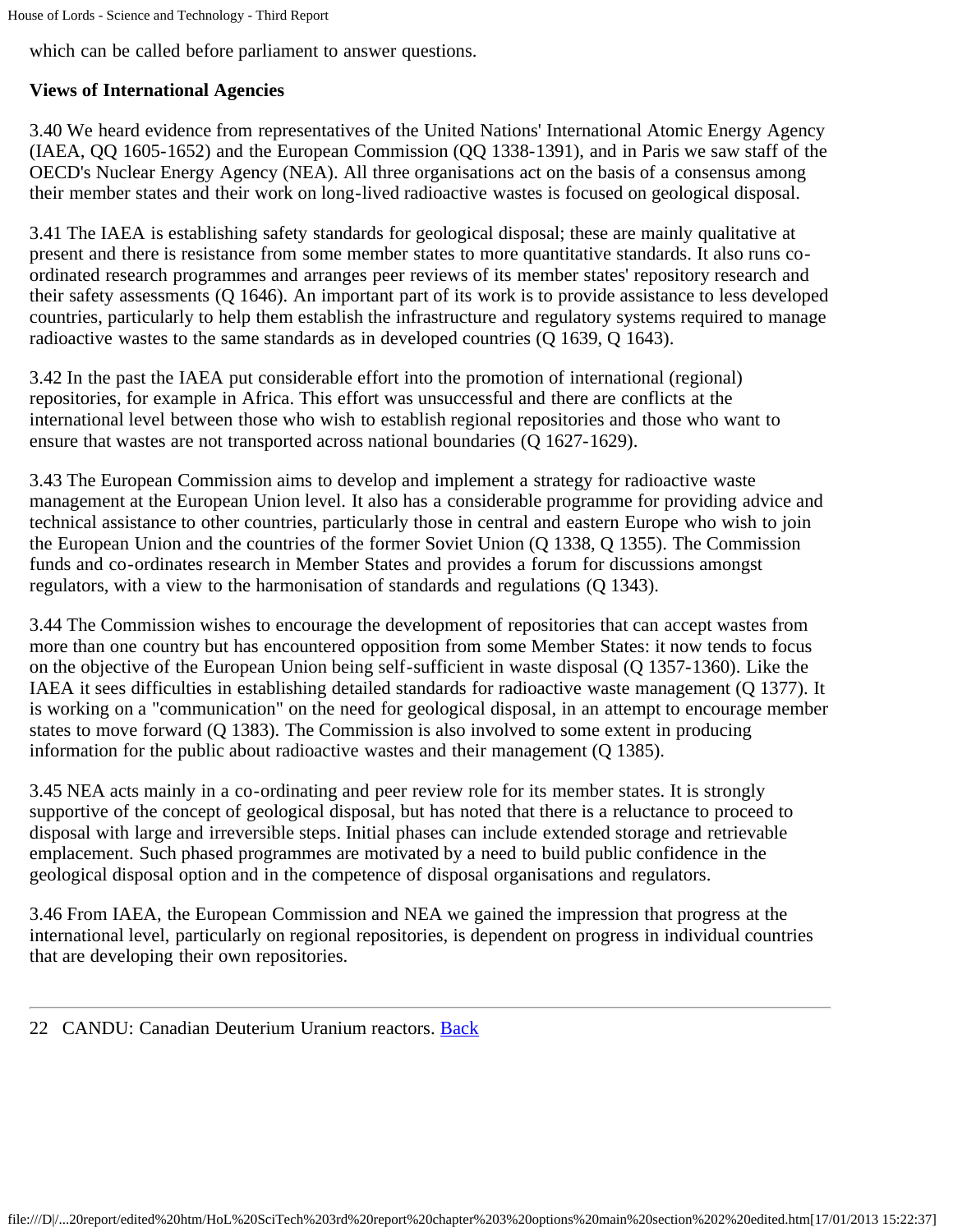### **Select Committee on Science and Technology [Third Report](file:///D|/Home/dks/text/papers%20and%20research/earth%20science/nuclear%20waste%20disposal/government/parliament/HoL%20SciTech%203rd%20report/edited%20htm/4101.htm)**

### **PART B: DISPOSAL AND STORAGE**

### **CHAPTER 4: TECHNICAL ANALYSIS**

4.1 In this chapter we examine the present United Kingdom policy for the management of nuclear waste, looking first at intermediate and high level waste and then the issues raised by low and very low level waste. We continue with an examination of the technical aspects of the courses of action which focus on geological disposal, then move on to indefinite storage. The organisational changes that are required to implement strategies effectively are discussed in Chapter 6, after consideration of public acceptance in Chapter 5.

### **MANAGEMENT STRATEGY FOR ALL INTERMEDIATE LEVEL AND HIGH LEVEL WASTES**

4.2 Since the early 1980s, when the decision was taken to focus R&D on disposal of ILW rather than on disposal of HLW, the United Kingdom approach to the long-term management of long-lived wastes has become increasingly fragmented. There are now several types of long-lived wastes, and materials which may be declared to be wastes, for which no long-term management option has been proposed or examined in detail. These wastes and materials include submarine reactor compartments, spent submarine fuel, spent PWR fuel, depleted uranium, surplus plutonium and reactor Stage 3 decommissioning wastes (see Chapter 2). There is a consensus amongst regulators, the nuclear industry, and groups such as Greenpeace and Friends of the Earth that this situation is not satisfactory. The general feeling is that a more integrated approach is needed (see Chapter 3) in which long-term management methods are identified and implemented for all wastes, and decisions are taken on the fate of all other materials held in store.

<span id="page-32-0"></span>4.3 An integrated approach is required particularly if geological disposal is to be adopted, and this goes beyond the need to consider 'co-disposal' of ILW and vitrified HLW. The DETR project on a research strategy for HLW and spent fuel disposal is highlighting the necessity to be clear about the wastes which a repository is to be capable of holding before planning a research and development programme[[23](#page-35-0)]. It follows that any new search for potential deep repository sites should be carried out bearing in mind all long-lived wastes and materials that may be declared wastes. Ideally decisions would be made in the near future as to which materials are wastes. This is particularly the case for plutonium because, for reasons connected with criticality risks, its inclusion as a waste would have a significant effect on repository size and design (see also Chapter 7).

<span id="page-32-1"></span>4.4 At present it is not clear whether it would be feasible to find a site for one repository which is physically large enough and has sufficient radiological capacity to take everything. QuantiSci have estimated that a vitrified HLW and spent fuel repository could be several times larger than the proposed Nirex ILW repository  $[24]$  $[24]$  $[24]$ . This implies that a single repository for all long-lived wastes would require a considerable volume of rock with the appropriate physical and chemical characteristics. It may be that it is only after site investigations that a decision can be taken on whether there should be one deep repository or two. This would have to be declared at the start of a site selection process (see Chapter 6). Similar problems of siting could occur if a strategy of indefinite storage were adopted.

4.5 The United Kingdom inventory of radioactive wastes (see Chapter 1) would be much more valuable as a tool for development of an integrated strategy if it included all the materials which may be declared to be wastes. The current convention of excluding materials such as plutonium, depleted uranium, and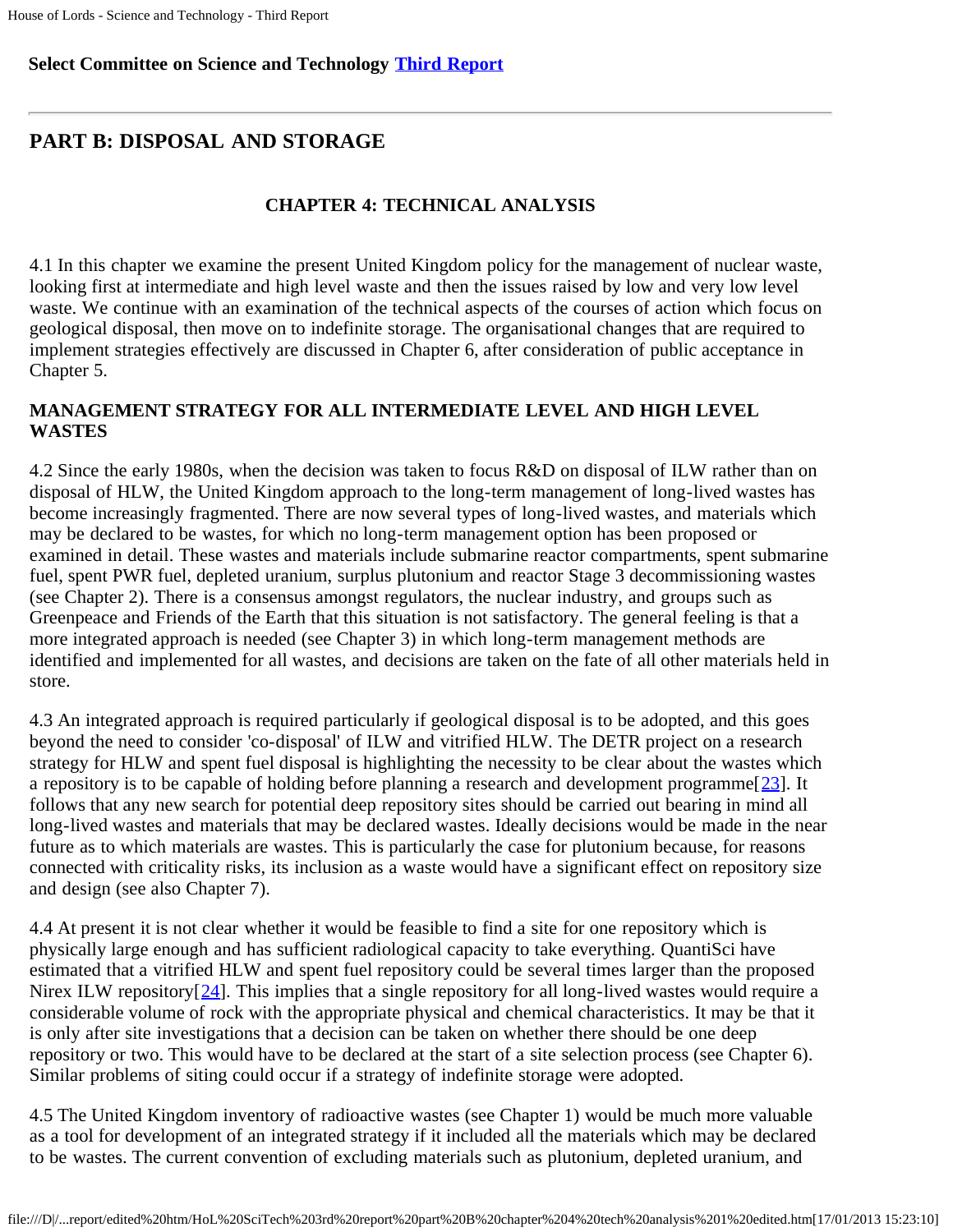spent fuel for which there are no definite plans for reprocessing, can lead to gaps and inconsistencies in national planning for waste storage and disposal.

### **Reactor decommissioning wastes**

4.6 While BNFL Sellafield has adopted a policy of using purpose built stores, British Energy and the Magnox stations (now owned by BNFL) intend to store some wastes in the 'safestore' structures which they plan to erect to enclose their nuclear plants after the initial stages of decommissioning (Q 752). The intention is that these structures will be in place for over a century, while radioactivity levels in the plants decay. They will then be opened, wastes will be retrieved and plants dismantled, and the sites will be completely cleared. This safestore strategy implies that a substantial volume of wastes will not be in a form which is suitable for emplacement in a deep repository until the beginning of the century after next. It would be necessary to examine the safestore, and other decommissioning strategies, because of their influence on any new repository development programme, and to adjust the strategies, or the programme, so that there are no inconsistencies in timing.

### **Nuclear powered submarines and their spent fuel**

4.7 RWMAC and NuSAC have called for all civil and defence waste to be dealt with in a single coherent manner (p 261, QQ 737-738). Much of MoD's waste is subject to civilian regulation and it is relatively straightforward to bring it into an integrated national strategy. This is not true of decommissioned nuclear powered submarines, which are at present stored afloat, nor of the spent submarine fuel which is currently in store at Sellafield and which may be declared to be waste (see Chapter 2). MoD appears to have no firm plans for the long-term management of the submarines and their spent fuel: their present policy is to continue current storage arrangements for decades and review the situation at intervals. This carries the risk that at some unknown date in the future MoD will request space in a store or repository for civilian wastes, when such space cannot be made available. It is essential that this is avoided. The long-term management of submarines and their spent fuel should be considered fully in the development of an integrated national strategy and MoD policy brought into line with this strategy.

### **Short-lived ILW**

4.8 There is also the question of how short-lived intermediate level wastes should be managed. When Nirex was set up it was intended that these wastes would be disposed of in a near-surface engineered facility, as is done in France, Spain and Japan, for example (see Chapter 1). Some witnesses said that the later decision that short-lived wastes should be placed in the proposed deep repository seems to have been taken hurriedly, and for pragmatic rather than strategic reasons (eg Q1017). There is now some support, particularly from HSE and from smaller users of radioactive materials, for a return to the idea of a near-surface disposal facility for short-lived ILW (p 160, p 235, QQ 703-706).

4.9 Nycomed Amersham (a supplier of radiochemicals for use in medicine, biotechnology and other industries) said that there was a good case for building a surface decay store for short-lived ILW from 'small users'. This would provide a safe, cost effective and more easily manageable alternative to deep disposal. The company said that it would then only have to send about one to three percent of its radioactive waste for long-term storage or deep disposal; almost all of the other wastes would decay to background levels in under 50 years (p 234). Nycomed Amersham suggested using an existing waste disposal site (i.e. Drigg or Dounreay) for the short-lived ILW store. Another witness suggested that unused civil defence bunkers, which already had radiation shielding, could be used (p 279).

4.10 BNFL point out that the volumes of their short-lived wastes are small compared to those of longlived wastes, so it is not worthwhile to develop a separate disposal facility for them (QQ 124-126). One problem in advocating different treatment for short-lived ILW would be the need to segregate it from other wastes. This would also require the waste to be given a new classification based on the half-life.

4.11 Nycomed Amersham (p 234), the Joint Trade Unions (p 190), Sir John Knill (p 198), NuSAC (p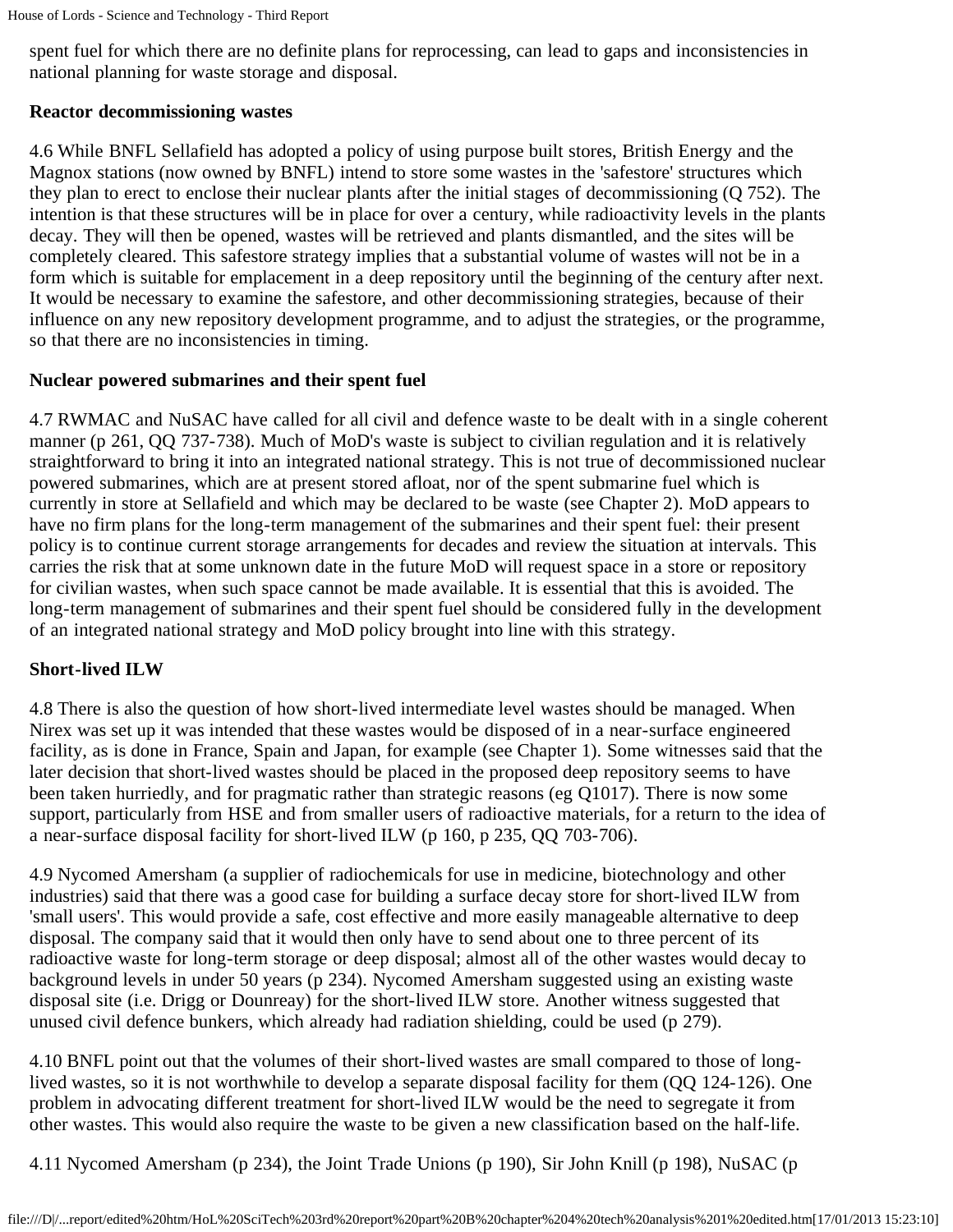156), HSE (p 160, Q 703) and British Energy (p 28) all called for waste to be reclassified in terms of half life, activity level and other radiological characteristics. This is something that RWMAC also said was worth developing after a preliminary study which it described in its 17th Annual Report (July 1997). British Energy agreed and told us that it would prefer a classification of waste on the basis of radiotoxicity, which would move the emphasis to a biological approach (QQ 768-770). However, BNFL was unsure of what benefits this would bring: if the aim was to allow short-lived ILW to be disposed of at Drigg then all this required was a new authorisation for the site (Q 125). The Joint Trade Unions noted that if Drigg were to take short-lived ILW then a new near surface repository would be required sooner than currently anticipated because Drigg would fill up faster (p 190).

4.12 We consider that it would be impractical for large waste producers to separate out old wastes (in particular those which have already been conditioned) and for them segregation of short-lived ILW from long-lived ILW would have few advantages. However, for small users who only (or mainly) produce short-lived ILW segregation could be simple and might also bring commercial advantages. These small users should commission a study of the options for management of their short-lived ILW, including the provision of a national decay store (from which wastes would be transferred to a LLW disposal facility when their activity had decayed sufficiently), and the direct disposal of their short-lived ILW to Drigg. They would then be in a position to make a formal proposal to regulators and Government.

### **LOW AND VERY LOW LEVEL WASTE**

### LOW LEVEL WASTE

4.13 There is currently only one major designated facility for disposal of LLW in the United Kingdom. This is the Drigg facility which is close to Sellafield and is owned and operated by BNFL. In the past there has been some disposal of LLW to a facility at Dounreay but the future of this is under review[ $25$ ].

<span id="page-34-0"></span>4.14 We were told when we visited Drigg that its "radiological capacity" will be exhausted by about 2050, i.e. that by then it will not be possible to emplace anymore LLW at the site because of its potential long term radiological impact, although there could well be the physical space to do so. HSE also said that Drigg could close in the period 2030-2050 (p 160). As can be seen from Chapter 2, large volumes of LLW will arise after 2060, when present nuclear power stations are fully dismantled. There could be about 2 million cubic metres of LLW requiring disposal at this time (see Figure 2). It is therefore clear that one or more new disposal facilities for LLW will be needed when Drigg closes.

4.15 At present much of Drigg's capacity is reserved for LLW from Sellafield. There could be advantages in establishing a new disposal facility well before Drigg closes, to take waste from sites other than Sellafield. British Energy have waste which cannot be disposed of at Drigg under the present authorisation and operating regime, but which could be disposed of safely as LLW (p 25). MoD are concerned about wastes which could arise from remediation of contaminated land. They are unable to estimate the volumes of such waste (P 343) and some of it has radioactive and chemical (nonradioactive) contamination (Q 321). The problems associated with waste disposal can strongly influence priorities for land remediation and sale (Q 321).

4.16 As HSE point out (p 160), a new disposal facility for LLW might well encounter some of the public acceptance difficulties associated with a deep repository. These difficulties might be reduced if the site selection process for a LLW facility was subsequent to that for a deep repository. This approach could still lead to the facility being operational before Drigg closes, and help to avoid the consignment of LLW to a deep repository by default, which would be inefficient and costly.

### **Very Low Level Waste**

<span id="page-34-1"></span>4.17 In principle the less radioactive LLW, including that which is technically defined as very low level waste (VLLW)[[26](#page-35-3)], can be disposed of to landfills. Nuclear industry use of this disposal route has declined in recent years, although it is still employed to some extent, and it is employed by many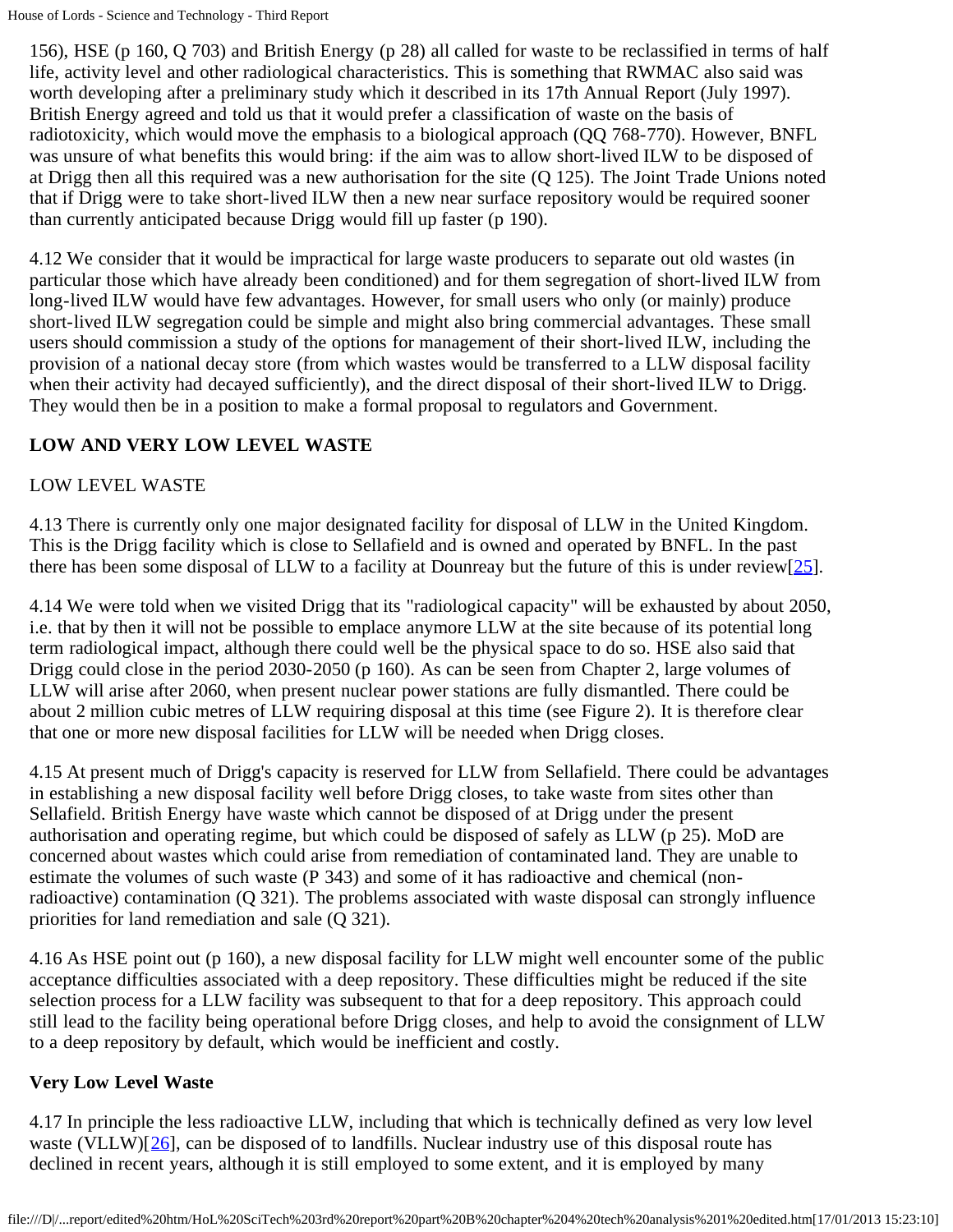<span id="page-35-5"></span>organisations outside the nuclear industry (e.g. hospitals, the mineral sands industry). In the 1995 review of radioactive waste management the Government decided not to encourage greater use of this disposal route because of opposition from local authorities, environmental groups and members of the public $[27]$  $[27]$ . We heard from local authorities that there continues to be strong opposition to disposal of nuclear industry LLW to landfills (see, for example, the National Steering Committee of Nuclear Free Local Authorities, p 222, Manchester City Council, p 201, West Dunbartonshire Council, PP 402-403). MoD said that the reluctance of local authorities to sanction landfill disposals of VLLW left them without a nationally approved disposal route for this waste, and that they are considering ways to solve this problem (Q 320).

4.18 We did not receive any evidence on alternatives to landfill disposal, nor have we considered this issue in detail. However, we recommend that the Government does so, in order to produce a national policy that is accepted by local authorities, landfill operators, the nuclear industry, and all those who currently use landfill disposal, rather than leaving matters almost entirely to local negotiations.

<span id="page-35-0"></span>23 QuantiSci, *High-Level Waste and Spent Fuel Disposal Research Strategy: Project Status at the Half-Way Point*, report DETR/RAS/98.006, May 1998. **Back** 

<span id="page-35-1"></span>24 RWMAC, *The Radioactive Waste Management Committee's Advice on The Interim Report of the High Level Waste and Spent Fuel Disposal Research Project*, November 1998. **[Back](#page-32-1)** 

<span id="page-35-2"></span>25 HSE and SEPA, *Safety Audit of Dounreay*, 1998. [Back](#page-34-0)

<span id="page-35-3"></span>26 Very low level waste has an activity level below  $4 \text{ Bq/g.}$  [Back](#page-34-1)

<span id="page-35-4"></span>27 *Review of Radioactive Waste Management Policy, Final Conclusions*, Command Paper (Cm) 2919, 1995. [Back](#page-35-5)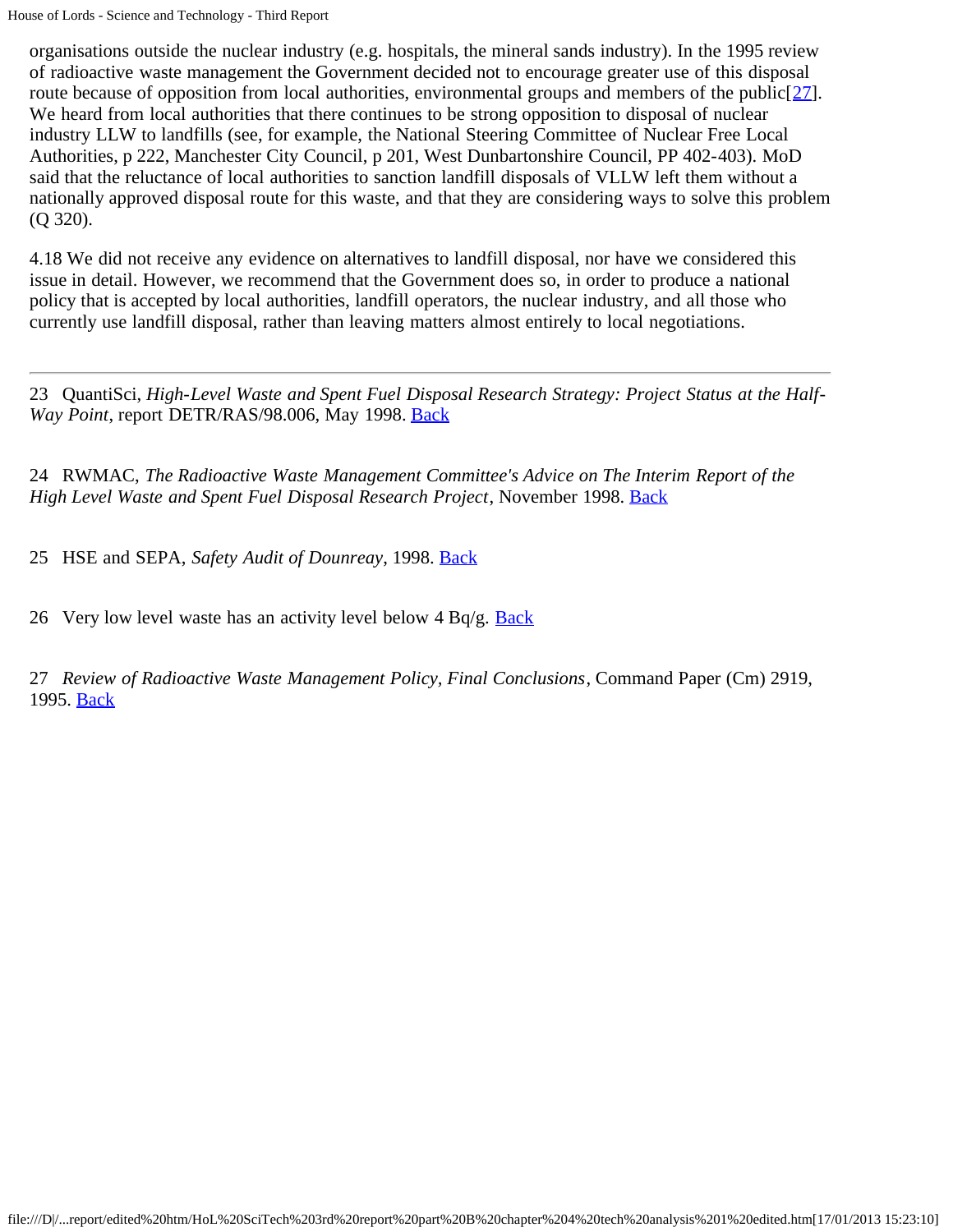# **Select Committee on Science and Technology [Third Report](file:///D|/Home/dks/text/papers%20and%20research/earth%20science/nuclear%20waste%20disposal/government/parliament/HoL%20SciTech%203rd%20report/edited%20htm/4101.htm)**

# **CHAPTER 4: TECHNICAL ANALYSIS**

# **GEOLOGICAL DISPOSAL OF HLW AND ILW**

4.19 The evidence given to us shows that there is a strong international scientific and technical consensus that there is enough confidence in geological disposal of HLW and ILW to make it worthwhile to work towards it (see Chapter 3 and, for example, p 136, QQ 957-959). Only a small minority in the geological community, and in other disciplines, feel that there is so little confidence in geological disposal that it should be abandoned, or that it should cease to be the focus of most R&D (see, for example, Friends of the Earth, pp 322-328).

<span id="page-36-0"></span>4.20 Various courses of action can be defined which involve proceeding with geological disposal, using surface storage until one or more deep repositories are available. At one end of the scale is the strategy followed over the last decade in the United Kingdom, in which the surface storage period was planned to be as short as possible, and it was envisaged that the repository would be finally sealed when all the wastes had been emplaced $[28]$  $[28]$ . In the middle of the spectrum of courses of action is a strategy with a surface storage period prior to emplacement in a repository, and a long time in which a repository is kept open with wastes in a retrievable form (see, for example, p122, QQ1706-1714, QQ545-547). At the far end of the spectrum of courses of action is indefinite storage of long-lived wastes on the surface, combined with an R&D programme on longer-term management methods including, perhaps, geological disposal (see, for example, Friends of the Earth, P318).

# **Status of knowledge**

4.21 The main scientific determinant of the way to proceed with geological disposal is the ability to predict the performance of a deep repository over the hundreds of thousands of years it will take for the radioactive constituents of the wastes to decay to very low levels. By "performance" we mean the capability of all the parts of a repository to prevent releases of radionuclides and/or to slow down their rates of movement into the surface environment. Assessments of repository performance are necessarily probabilistic because it will never be possible to predict exactly what will happen over such long times. Rather the aim is to identify possibilities and to quantify, or at least describe, uncertainties. Performance assessment is a mixture of quantitative analyses, using mathematical models (for example, of radionuclide migration with groundwater), semi-quantitative analyses ("scoping calculations") and qualitative reasoning  $[29]$  $[29]$  $[29]$ . Similarly, the criteria by which the adequacy of predicted repository performance will be judged are both quantitative and qualitative  $[30]$  $[30]$  $[30]$ .

<span id="page-36-3"></span><span id="page-36-2"></span><span id="page-36-1"></span>4.22 . The research carried out to date world-wide has increased considerably the ability to assess repository performance over very long times.[[31\]](#page-41-3) Initial "guesstimates" about the rates at which waste packages will corrode and the rates at which radionuclides will be leached out of wastes into groundwater have been replaced by firmer estimates, based on better understanding of the physical and chemical processes involved. Very simple generic models of rates and patterns of groundwater movement and radionuclide migration have been superseded by models founded on site specific hydrogeological and geochemical conditions. Some processes which were omitted entirely from early performance assessments can now be included (for example, the generation of gases such as hydrogen when metallic wastes and waste canisters corrode under anaerobic conditions in a repository).

4.23 . Nevertheless, there are still significant gaps in knowledge. One of the most important for a deep repository in the United Kingdom concerns the effects of future changes in climate on rates and patterns of groundwater flow. It is possible, using probabilistic techniques and palaeoclimatic data, to generate a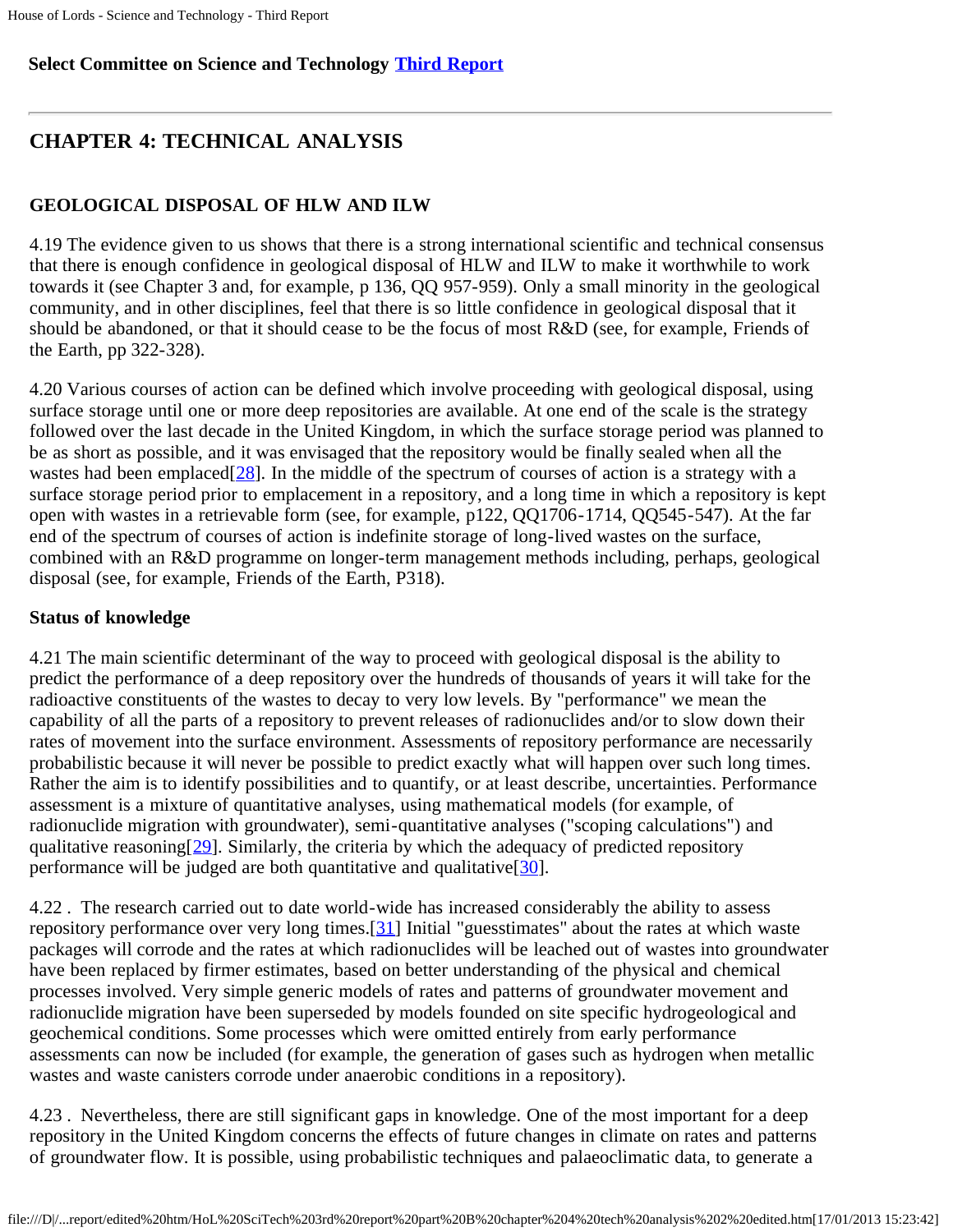series of possibilities for how climate may change in the future and to provide probability estimates for these sequences of climatic conditions. Thus probabilistic predictions can be made of rates and magnitudes of changes in sea level, and of the timing and extent of future glaciations. Means to predict the effects of climate changes, particularly glaciations, on rates and patterns of groundwater flow are, however, at present incomplete. Techniques such as palaeohydrogeology, in which attempts are made to reconstruct past groundwater conditions as an indicator of future ones, are in their infancy.[[32\]](#page-41-4)

<span id="page-37-1"></span><span id="page-37-0"></span>4.24 Similarly, advances in scientific knowledge are needed before the effects of seismic events on groundwater flows can be predicted with any confidence. For fractured rocks, in particular, there are problems in characterising the rock in enough detail to be able to model groundwater flow through it, without disturbing it so much that repository performance is affected (Q 925). While rates of generation of bulk gases can be quantified if groundwater conditions are known, much less has been done on the effects of gases on water flow patterns and on the transition period when a sealed repository is resaturating. Quantitative prediction of the rate of evolution of chemical conditions within and around a repository is not yet possible[\[33](#page-41-5)]. For example, for a repository with a cementitious backfill, it is not known how long it will take to establish the conditions in which the solubilities of most radionuclides will be very low, nor how the movement of the minerals in the backfill will affect radionuclide migration. A further major type of uncertainty is the extrapolation of the results of short term laboratory experiments to thousands of years, and longer. This applies to canister corrosion, waste leaching and the sorption of radionuclides on geological media. These gaps in knowledge are not a reason for postponing action: they are a reason for increased effort.

### **Repository Timing**

4.25 In the technical evidence presented to us the predominant scientific view is that enough is known to begin a deep repository site selection process in the United Kingdom (for example, p29, p136, p224, p245). It will be necessary to begin by establishing clear site selection criteria (geological and other), then to perform desk studies to identify sites for preliminary field investigations. The next steps are to decide which sites merit more detailed investigations and to carry these out (pp 254-255). Based on scientific and technical considerations, we estimate that these steps are likely to take at least a decade. The need to build public confidence (see Chapter 5) could prolong this.

4.26 To plan interim surface storage arrangements and repository related research it is essential to take a view on how rapidly to proceed with repository construction and operation once the repository site (or sites, see para 4.4) has been selected. Concerns about the ability to monitor and retrieve the wastes are a major consideration here. We believe that it is essential not to proceed from one stage to the next until there is a sound technical basis for doing so, and ideally the programme would contain no, or very few, points of no return.

4.27 A repository can be built and operated so that there is monitoring during the operational period (eg of the integrity of waste packages) and so that it is relatively easy to retrieve wastes if necessary (eg Q1417). The repository operational period can, in effect, be made one of underground storage. It will also be possible to retrieve wastes after a repository is backfilled and sealed, although retrieval would then be more difficult and might pose significant risks to the workers involved (eg Q1418). In developing a repository design it is necessary to decide how much ability to monitor and retrieve should be built in, for both the operational period and after closure, without compromising long term safety (Q 1011)[[34](#page-42-0)] [[35](#page-42-1)].

<span id="page-37-2"></span>4.28 In our opinion, the best course of action would be to begin repository construction without undue delay after site selection, and to place wastes in the repository in such a way that they can be monitored and retrieved, only backfilling and sealing the repository when sufficient knowledge has been judged to be gained. We do not believe that the length of the period for which the repository is to remain open needs to be, or should be, prescribed precisely now, but it is necessary to have some idea of how long it might be. The minimum would be several decades, to allow sufficient time for research and observation of waste packages underground. To proceed more rapidly to repository closure would not give the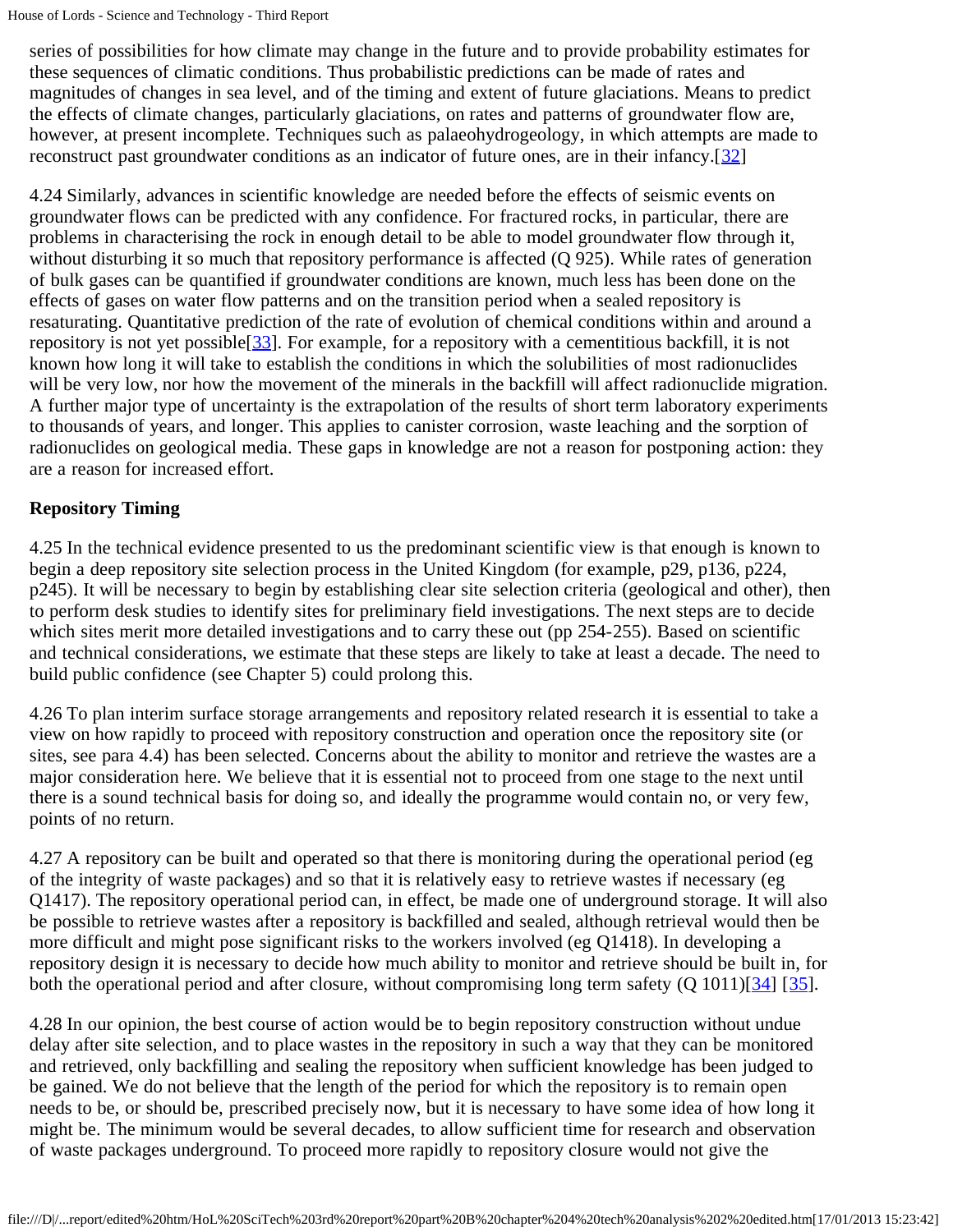flexibility to adjust development programmes in the light of research findings, and would be unlikely to satisfy desires for monitorability and retrievability.

<span id="page-38-0"></span>4.29 We believe that it is important that repository operation starts within the next fifty years, before a major programme of store replacements or refurbishments, perhaps with repackaging of intermediate level wastes, is required[[36\]](#page-42-2). We are therefore not in favour of delaying the start of the United Kingdom site selection process until further research has been carried out. Expert opinion is that such research might take a decade or two (Q 938). Adding this to the one or two decades for site investigation and selection, and a few years for construction and commissioning, means that a repository would only just be ready to receive wastes fifty years from now. There would be no leeway in such a programme, and a danger that the latter stages would be carried out with undue haste. We believe that research is best carried out in parallel with site selection, and subsequently when wastes are emplaced in a monitored and retrievable way.

4.30 The above course of action might be described as a combination of surface storage, underground storage and geological disposal, or a phased approach to geological disposal. It is the course we favour.

### **INDEFINITE STORAGE**

4.31 We use the term indefinite storage to mean storage on or just below the ground surface while R&D is carried out on longer-term options. Such a strategy implies that something else will be done with wastes eventually, but that it is not known now what this will be or when it will occur. This differs from permanent storage, which carries no implication of different actions in the long term, and which is not a tenable strategy (see, for example, Cm 2919 and evidence from Friends of the Earth, p318).

4.32 Surface storage of conditioned, packaged wastes in modern facilities for several decades is feasible and safe (p 156, p 160). Beyond periods of this length it will be necessary to refurbish stores extensively and perhaps replace them. Repackaging of wastes may also become necessary [[37](#page-42-3)].

<span id="page-38-1"></span>4.33 Storage for several centuries raises much greater problems. The major one is the likelihood of societal breakdown. World-wide, there are many examples of civilisations which have appeared and disappeared within a century. If this occurred to our civilisation, stores, wastes and packages would degrade, and R&D on longer-term management options would cease. Eventually there would be rapid and substantial leakage of radionuclides into soils and groundwater, and perhaps into the atmosphere. Even a lesser change in society would be serious if it led to stores falling into disrepair, and wastes and packages degrading to such a degree that it would be risky to retrieve packages and very difficult to convert wastes to a stable form again. The maintenance of facilities does not always receive the economic priority that it deserves.

4.34 Over several centuries there could be climatic changes (particularly sea level rises) which would make it necessary to move wastes to new stores in other locations. This would entail risks, particularly to workers. Another concern is that over centuries the foundations and reinforcement in stores could weaken, making them more vulnerable to earthquake damage. Again this would necessitate building new stores and moving wastes to them.

4.35 A further problem with indefinite storage is the R&D programme to accompany it. We have not been able to find in the evidence presented to us, or in the literature, any definite suggestions as to what R&D might be carried out to look for new long-term management options. Many methods have been thought about, and some have been the subject of much research, but has been found to be more promising than geological disposal for the ILW and HLW which exists now and which will arise from the current civil and defence nuclear programmes (see Chapter 2). In view of these difficulties we do not favour indefinite storage as a policy.

# **RESEARCH REQUIREMENTS**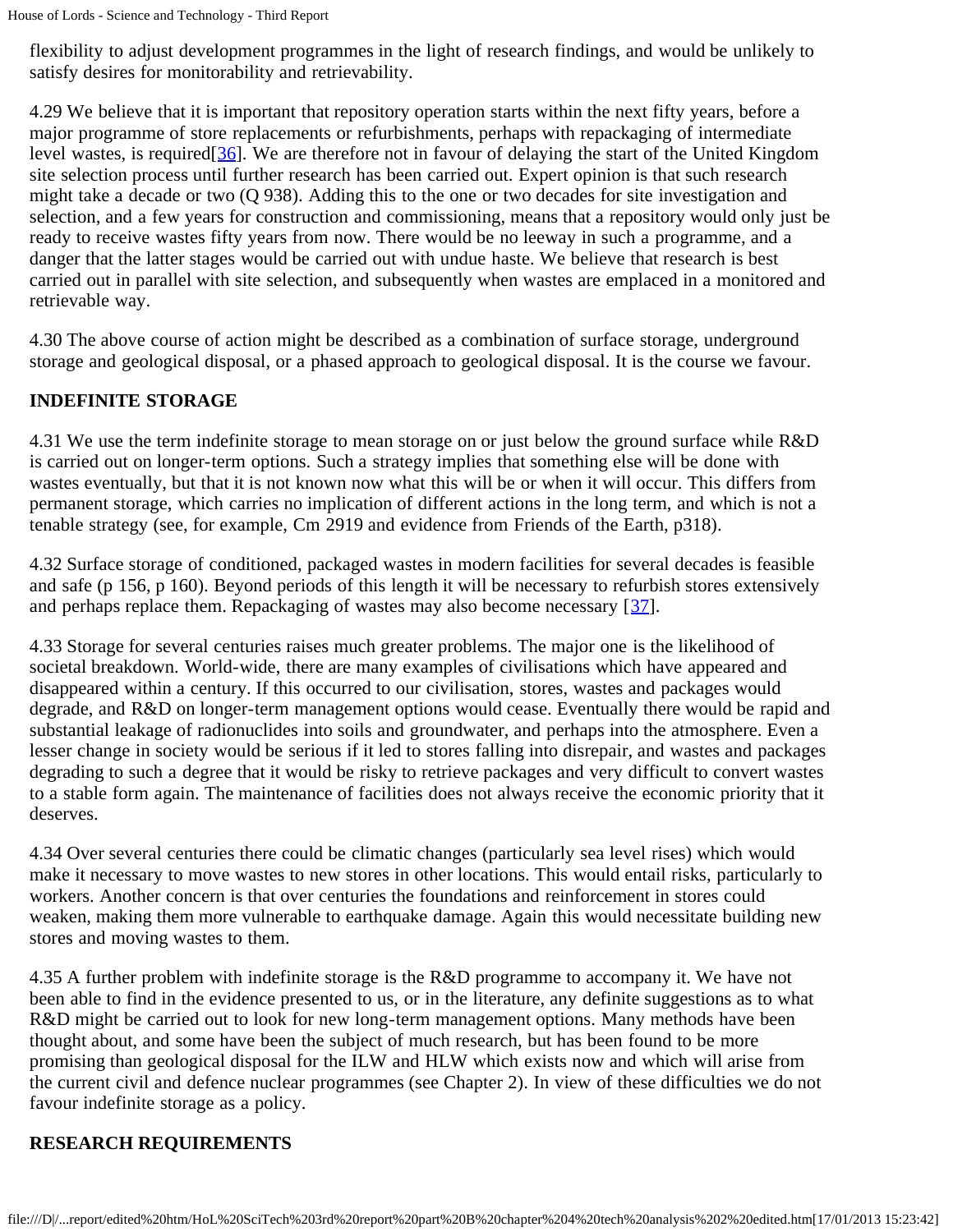4.36 With a phased approach to geological disposal of the type outlined above, research would be carried out in three steps:

- · before the deep repository site selection programme starts and while it is in progress;
- · after the site (or sites) has been selected, during repository construction and waste emplacement;
- · while wastes are underground in monitored and retrievable form, before the repository is sealed.

4.37 In each phase there would be a need for multi-disciplinary research, covering, in particular, geology, hydrogeology, geochemistry, and the materials science relevant to the behaviour of wastes and their packages under disposal conditions. Processes in the surface environment (the "biosphere") also merit attention, primarily from the point of view of how they affect conditions at depth (for example, how changes in sea level and rainfall could affect groundwater flow).

4.38 The first phase of research would be largely generic and would be partly aimed at assisting site selection and repository design. It will be important to address the wastes which were not included in the Nirex deep repository programme (vitrified high level waste, spent fuel, depleted uranium, surplus plutonium etc). For some of these wastes much can be gained from research carried out in other countries. Development of means to build into a repository the ability to monitor and retrieve the wastes should be included, because there has been little work on this in the United Kingdom to date. Although the ability to monitor and retrieve wastes while the repository is open is the first priority, it would be valuable to consider what could be done for the post-closure period.

4.39 The second phase of research would be mainly site specific. It would include experimental work at the repository site (or sites), in addition to site characterisation activities. The third phase of research would be a continuation of the second, but with the addition of observations of waste packages and groundwater conditions in the repository.

4.40 As well as disposal related research, it would be necessary to carry out some work on surface storage. Amongst the aims of this R&D would be to provide better estimates of the length of time for which such storage could be maintained without carrying out major operations, and to develop the technology for repackaging wastes. This would be needed if there were unforeseen delays in the repository development programme.

4.41 It has been suggested that future United Kingdom R&D on geological disposal should include establishing an underground laboratory at a site which will never be used for a repository. While such a laboratory would have been valuable in the past, there would be little merit in having one in the future if a search for deep repository sites were to be started soon. United Kingdom researchers have made good use of underground laboratories in other countries for generic studies. They could continue to do so until our site selection process was complete and then move on to site specific research.

<span id="page-39-0"></span>4.42 We have had various suggestions put to us as to topics on which research is particularly required (see, for example, The Royal Society P365, and RWMAC, September 1998[[38](#page-42-4)]). It would not be appropriate to comment on details of these topics now. When there is agreement on the national strategy, a comprehensive research programme should be set out, linked to milestones in a repository development programme (assuming that geological disposal is to be pursued). The DETR project on a research strategy for HLW and spent fuel disposal provides an indication of how such a research programme could be developed, and will contain information which is valuable in establishing a research programme for disposal of all long-lived wastes[[39\]](#page-42-5).

# <span id="page-39-1"></span>**DEVELOPMENT OF REPOSITORY SAFETY STANDARDS**

4.43 The current United Kingdom standards for the long term safety of a deep repository are those given in the 1997 Environment Agency / SEPA / DoE Northern Ireland document entitled "Disposal Facilities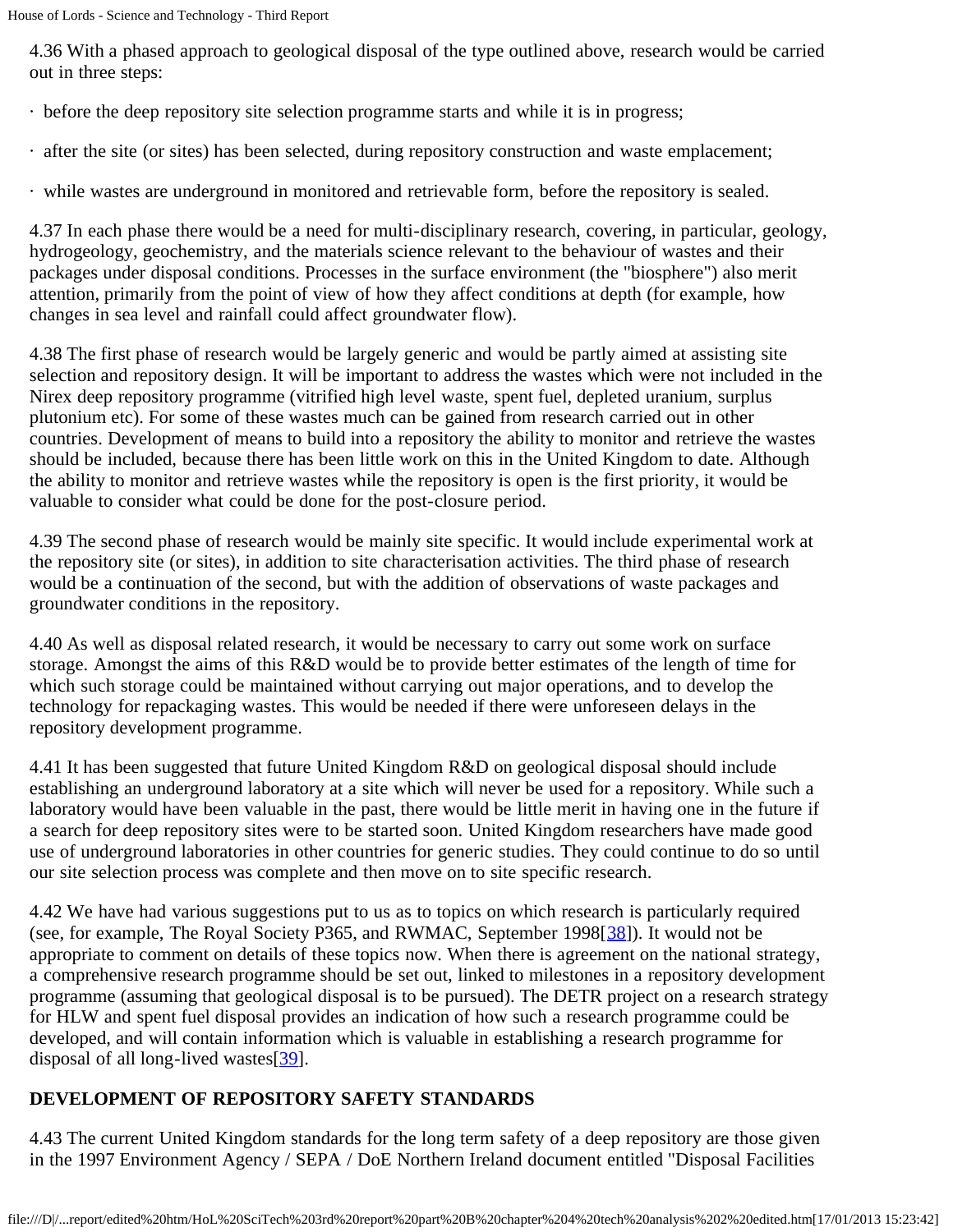<span id="page-40-0"></span>on Land for Low and Intermediate Level Wastes: Guidance on Requirements for Authorisation", which is known for short as the GRA. This document takes into account NRPB advice on radiological protection objectives for waste disposal $[40]$  $[40]$ . For repository operation, including the whole time for which a repository is open, the HSE would apply standards based on their "Safety Assessment Principles for Nuclear Plant" (SAPS)[[41\]](#page-42-7), as well as the Ionising Radiation Regulations (currently being revised in the light of the 1996 European Directive on basic safety standards for radiation exposure of workers and the public).

<span id="page-40-1"></span>4.44 As is evident from its full title, the GRA would not apply to a repository for HLW, nor for one for co-disposal of HLW and ILW. For this reason alone new safety standards would be needed if an integrated strategy for all long-lived wastes is put in place. More importantly, the GRA will need to be revised and expanded as a repository development programme progresses, so that it specifies in more detail the principles to be applied in repository design and the safety-related criteria to be met.

4.45 The current GRA contains only one numerical standard for long term safety: the target that the risk that an individual human being will suffer a serious health effect (fatal or genetic) from any releases of radioactive material from a sealed repository should be less than one in a million  $(10^{-6})$  per year. It is clear that one numerical standard will not be enough. There is confusion about what the risk target means, and concern that it does not address aspects such as cumulative releases of radionuclides to the surface environment, the extent of environmental contamination and deleterious effects on organisms other than humans. It is also possible that the figure of  $10^{-6}$  will need to be revised in the light of technological and medical developments, and changes in societal expectations.

4.46 It would also be anticipated that an expanded GRA would contain many more qualitative requirements. The majority of standards in the SAPs are qualitative "engineering principles", which reflect accumulated knowledge of what is good practice in the design of nuclear plants. The GRA should be developed in a similar way and might become as extensive as the SAPs.

### **CONCLUSIONS OF TECHNICAL ANALYSIS AND RECOMMENDATIONS**

4.47 It is essential that the United Kingdom has a comprehensive and integrated strategy for the management of all long-lived wastes. The strategy should set out the long-term management methods for all existing wastes, for all those wastes which are certain to arise from the current civil and defence nuclear programmes, and for all those materials that are at present held in store and which are likely to be declared wastes (see also para 4.50). The United Kingdom inventory of radioactive wastes should be expanded to include all such materials, so that it becomes a better tool for use in strategy development. The strategy should take full account of plans for decommissioning reactors, so that there are no inconsistencies in timing of waste arisings and the provision of storage and disposal facilities. In developing the strategy the long-term management of nuclear powered submarines and their fuel should be considered fully and MoD policy should be brought into line with, and incorporated in, the national strategy.

4.48 There is a spectrum of possible courses of action which the United Kingdom could follow for the management of its long-lived wastes which has been identified in the course of this enquiry, from "early disposal" in a deep repository to indefinite surface storage. In an early disposal strategy a repository would be constructed as soon as a suitable site could be found and the repository would be finally sealed There is a spectrum of possible courses of action which the United Kingdom could follow for the management as soon as all wastes had been emplaced in it. We are not in favour of such a strategy because it has too many large irreversible steps, with too little flexibility and opportunity to build technical confidence. Nor are we in favour of indefinite storage of wastes on the surface: this relies too heavily on human intervention and societal stability over many centuries.

4.49 Our strong preference is for a phased approach to geological disposal, in which wastes are stored on the surface whilst a site is found and a repository is constructed, and then emplaced in a repository in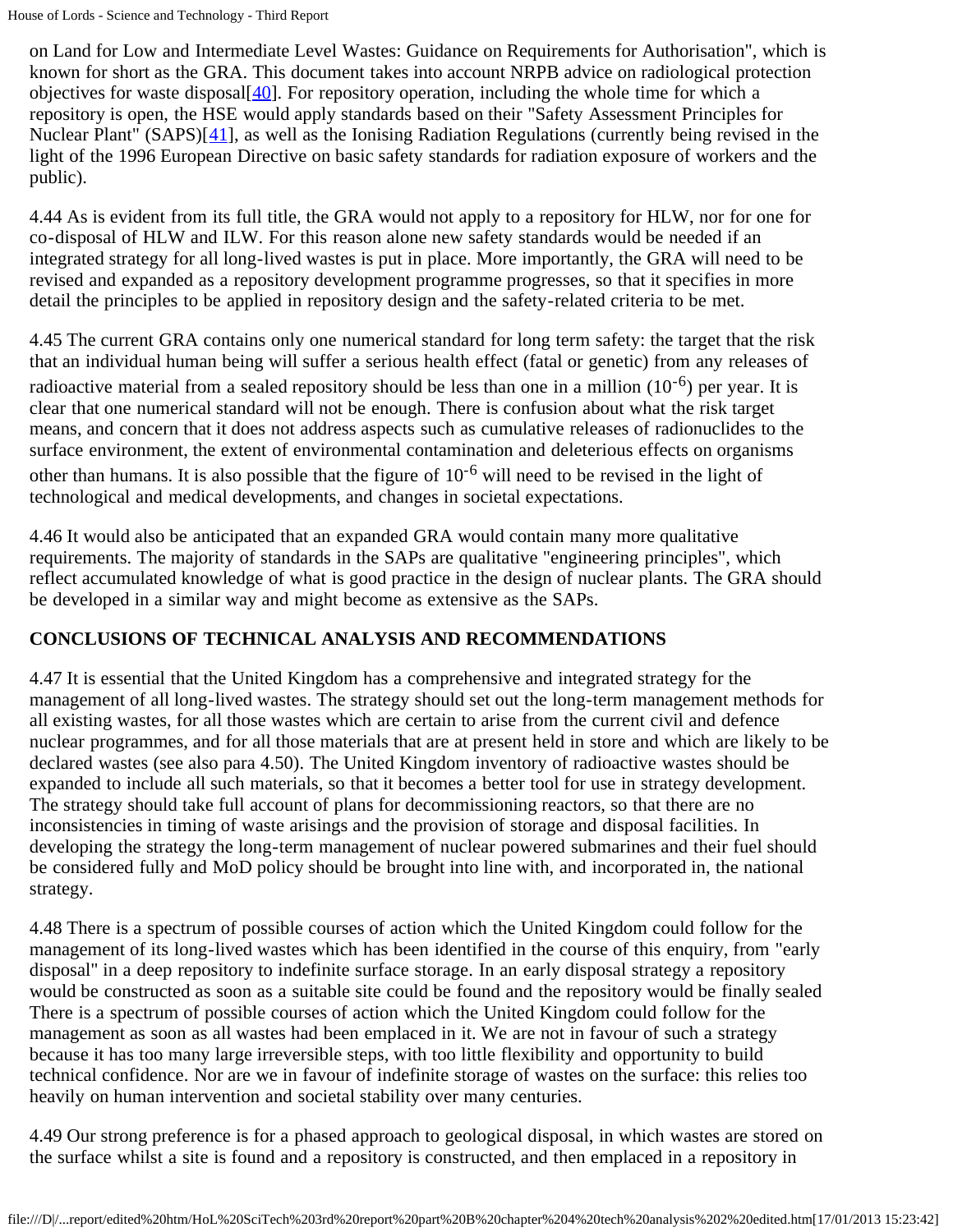such a way that they can be monitored and retrieved. The repository would be kept open while data are accumulated from the monitoring and from additional research. When there is sufficient confidence to do so the repository would be backfilled and sealed. Monitoring would then continue and it would still be possible (but difficult) to retrieve wastes.

4.50 To proceed with repository site selection and design, it is essential to know what wastes will be placed in it. Thus decisions are needed soon on whether materials which are not yet declared to be waste are to be so declared. It is possible that more than one repository will be required to take all long-lived wastes and this has to be recognised before a site selection process begins.

4.51 One or more United Kingdom deep repositories should be operational within 50 years, so that no major programme of store replacement or refurbishment, or repackaging of intermediate level wastes, has to be undertaken.

4.52 When there is agreement on the national strategy a comprehensive research programme should be set out, linked to milestones in repository development. The first phase of research would be largely generic, to assist repository site selection and design. The second phase of research would be mainly site specific. The third phase would include observations of waste packages and groundwater conditions in the repository. The current United Kingdom standards for the long-term safety of deep repositories should be revised and expanded as the repository research and development programme progresses.

4.53 Small users of radioactive materials who produce limited quantities of LLW that will decay quite rapidly to LLW should commission a study of the options for management of this waste. The options considered should include the provision of a national decay store (to allow the waste to decay to LLW prior to disposal), and direct disposal to Drigg. They should then make a formal proposal to regulators and Government for their preferred option.

4.54 Plans should be made for the establishment of a new LLW disposal facility, to open before Drigg closes. The Government should also consider alternatives to landfill disposal of less active LLW and produce a national policy that is accepted by local authorities, landfill operators, the nuclear industry and organisations outside the nuclear industry that currently dispose of LLW to landfills.

<span id="page-41-0"></span>28 *Review of Radioactive Waste Management Policy, Final Conclusions*, Command Paper (Cm) 2919, 1995. [Back](#page-36-0)

<span id="page-41-1"></span>29 The Royal Society, *Disposal of Radioactive Wastes in Deep Repositories*, 1994. [Back](#page-36-1)

<span id="page-41-2"></span>30 The Environment Agency, SEPA, Department of the Environment for Northern Ireland, *Disposal Facilities on Land for Low and Intermediate Level Radioactive Wastes: Guidance on Requirements for Authorisation*, 1997. [Back](#page-36-2)

- <span id="page-41-3"></span>31 The Royal Society, *ibid.*. [Back](#page-36-3)
- <span id="page-41-4"></span>32 The Royal Society, *ibid.*. [Back](#page-37-0)
- <span id="page-41-5"></span>33 The Royal Society, *ibid*. [Back](#page-37-1)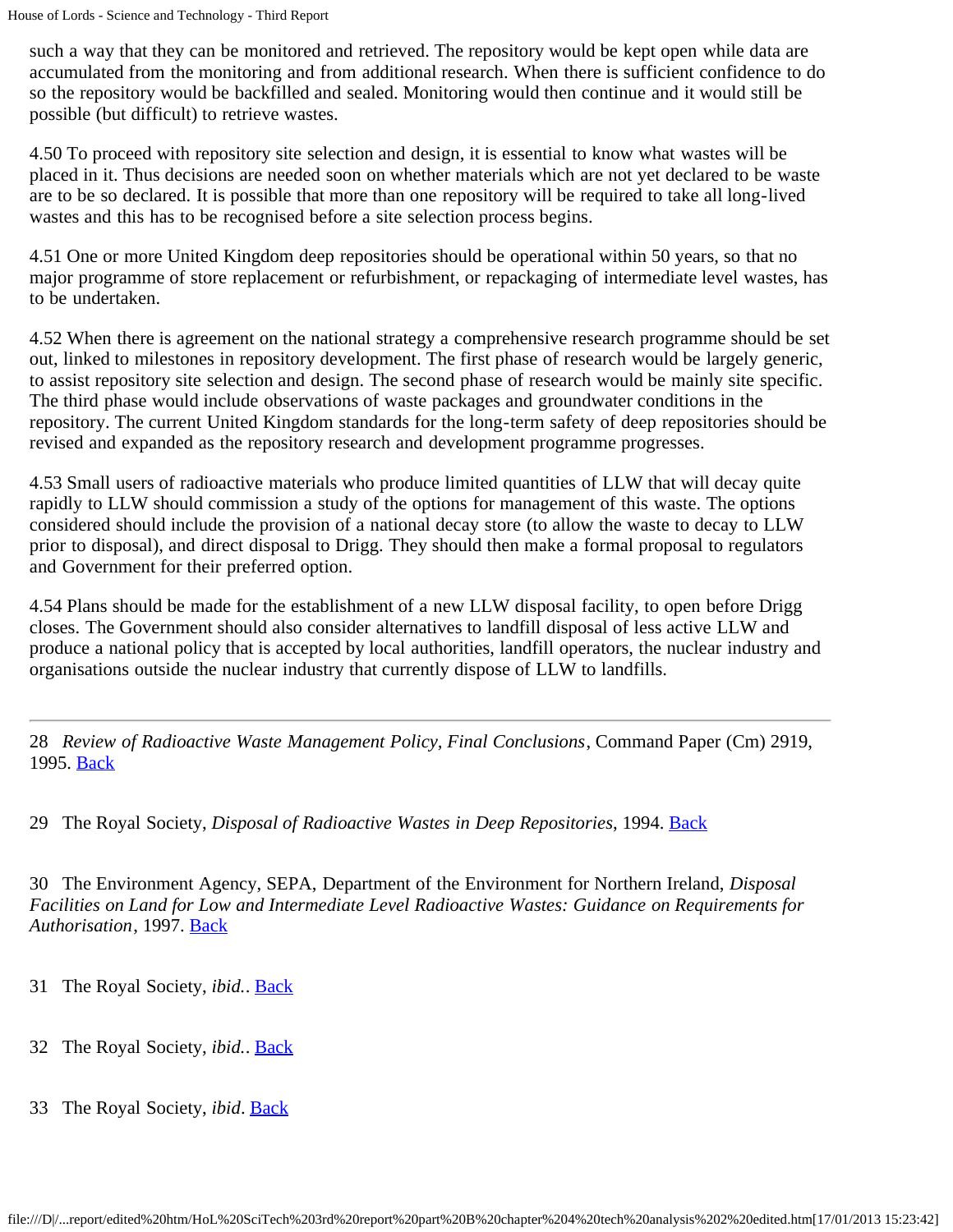<span id="page-42-0"></span>34 QuantiSci, *High-Level Waste and Spent Fuel Disposal Research Strategy: Project Status at the Half-Way Point, report DETR/RAS/98.006, May 1998. [Back](#page-37-2)* 

<span id="page-42-1"></span>35 RWMAC, *The Radioactive Waste Management Committee's Advice on The Interim Report of the High Level Waste and Spent Fuel Disposal Research Project, November 1998. [Back](#page-37-2)* 

<span id="page-42-2"></span>36 Health and Safety Executive Nuclear Safety Directorate, *Intermediate Level Radioactive Waste Storage in the UK: A Review by HM Nuclear Installations Inspectorate, November 1998. [Back](#page-38-0)* 

<span id="page-42-3"></span>37 Health and Safety Executive Nuclear Safety Directorate, *ibid. [Back](#page-38-1)*

<span id="page-42-4"></span>38 RWMAC, *The Radioactive Waste Management Advisory Committee's Advice on the Scope and Content of the Core Scientific Research Programme on Intermediate Level Radioactive Waste Disposal. [Back](#page-39-0)*

<span id="page-42-5"></span>39 RWMAC, *The Radioactive Waste Management Committee's Advice on The Interim Report of the High Level Waste and Spent Fuel Disposal Research Project*, November 1998. **[Back](#page-39-1)** 

<span id="page-42-6"></span>40 Doc. NRPB 3, No.3, 1-3, 1992 [Back](#page-40-0)

<span id="page-42-7"></span>41 HSE, *Safety Assessment Principles for Nuclear Plants*, 1992. [Back](#page-40-1)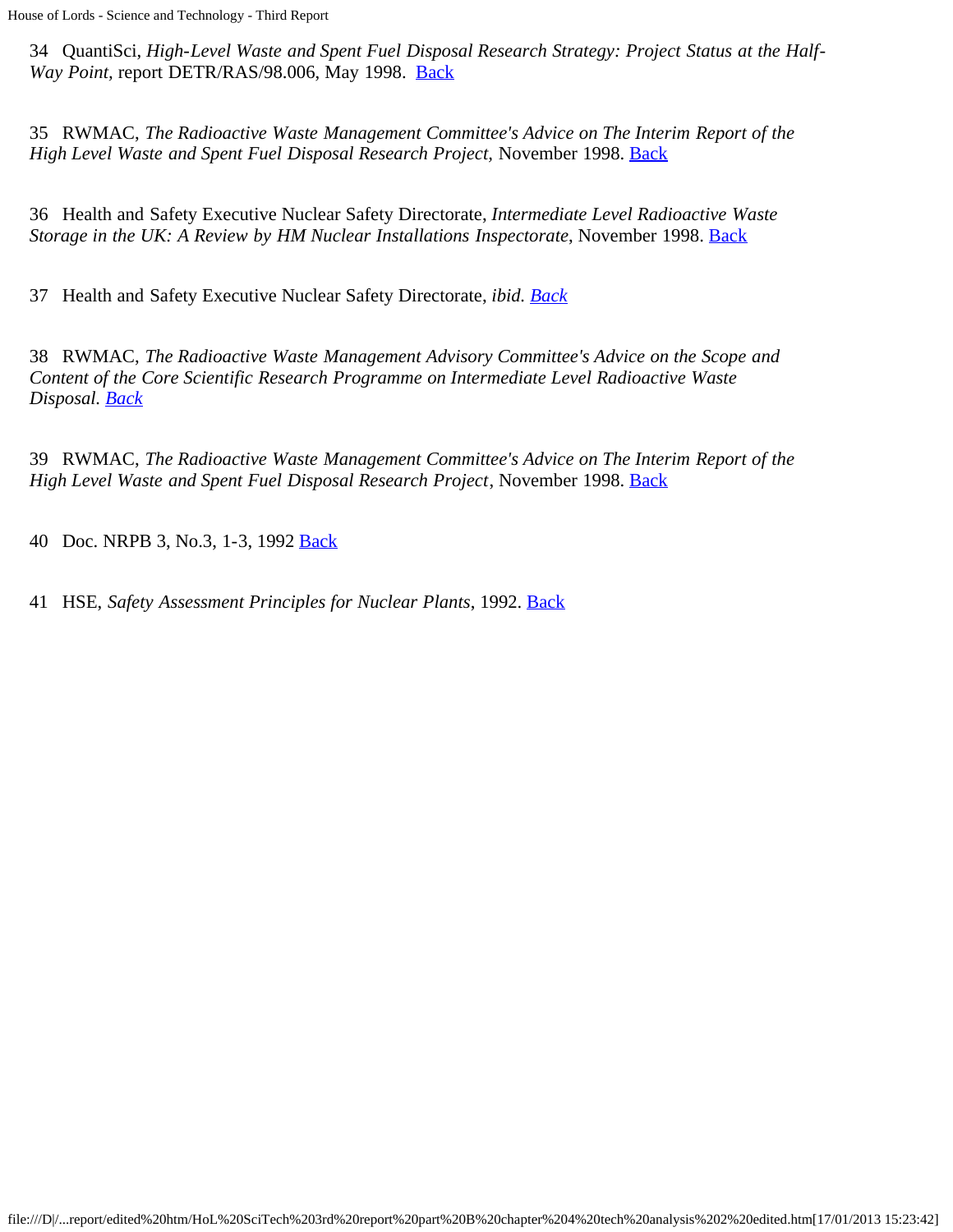### **Select Committee on Science and Technology [Third Report](file:///D|/Home/dks/text/papers%20and%20research/earth%20science/nuclear%20waste%20disposal/government/parliament/HoL%20SciTech%203rd%20report/edited%20htm/4101.htm)**

# **CHAPTER 5: PUBLIC ACCEPTABILITY**

### **THE NEED FOR PUBLIC ACCEPTABILITY**

5.1 The importance of public acceptability is widely recognised: many witnesses told us that, however well founded the safety case in the view of experts, no progress would be made without public acceptability (e.g. the Environment Agency p123, Gosforth Parish (Cumbria) Action Group pp143-144). Nirex told us (p 319) the chief requirement is for a proposal which is "in a form which is workable and wins public acceptance".

5.2 Overseas the need for public acceptance has been widely recognised. Sir John Knill highlighted the relative success in Finland and Sweden where work had been undertaken on public acceptability and "an atmosphere was created within which there has been real achievements" (p 195, Q 1005). The Committee visited the US, Canada, Sweden and France, where public acceptability has also been addressed. In Canada in 1978 the Federal and Ontario Provincial Governments set up a programme to find a permanent repository for nuclear fuel waste. It was agreed that the selection of the site of the repository would not begin until after a formal public review. That review $[42]$  $[42]$  concluded that broad public support is necessary to ensure acceptability of a concept, and "safety is a key part, but only one part, of acceptability. Safety must be viewed from two complementary perspectives: technical and social". Applying these criteria the Canadian review panel concluded that while safety had been adequately demonstrated from a technical perspective, from a social perspective it had not.

<span id="page-43-0"></span>5.3 The technical problems in Canada are very different from our own. There is no legacy of weapons manufacture and they have elected not to reprocess spent fuel. Therefore Canada does not have the intermediate level wastes associated with reprocessing, nor the problem of managing separated plutonium. But Canada has over twenty nuclear reactors in service, has historic wastes associated with the long term operations of radium and uranium refining, and has to deal with uranium mine and mill tailings (about 200 million tonnes of these tailings have been generated since the mid 1950s). Despite the technical differences, much of the Canadian analysis has parallels in the United Kingdom. The Canadian conclusion was that work should not proceed until what the panel called "the social issues" had been further addressed. Exactly what criteria should be used to define acceptance were not specified in the report.

5.4 In the United States a good level of acceptance has been established locally at the proposed Waste Isolation Pilot Plant (WIPP) site at Carlsbad in New Mexico. Here it is proposed to dispose of "transuranic waste", primarily plutonium contaminated materials. But a lack of widespread national acceptance of waste management plans has given rise to difficulties over the transportation of the waste to the site. The Yucca Mountain project in Nevada, an evaluation of a potential repository site for spent nuclear fuel and other forms of high level radioactive waste, is considerably less advanced. The decision to embark on this work was primarily at the direction of the US Congress and has been subjected to intense opposition from the local community. There are also objections at the federal level from agencies responsible for health, safety and environmental standards. A lack of public acceptance is a major stumbling block at Yucca Mountain, where there are also outstanding technical issues.

5.5 France, which like the UK has a legacy of nuclear waste from both civil and defence programmes, has, unlike the UK, nearly 80 per cent of its electricity generated by nuclear power. The same spectrum of views about nuclear matters exists but, perhaps because of the greater dependence on nuclear power, there is less controversy about nuclear facilities and there seems a greater recognition by the public of the need to deal with waste management issues. The French government also has programmes established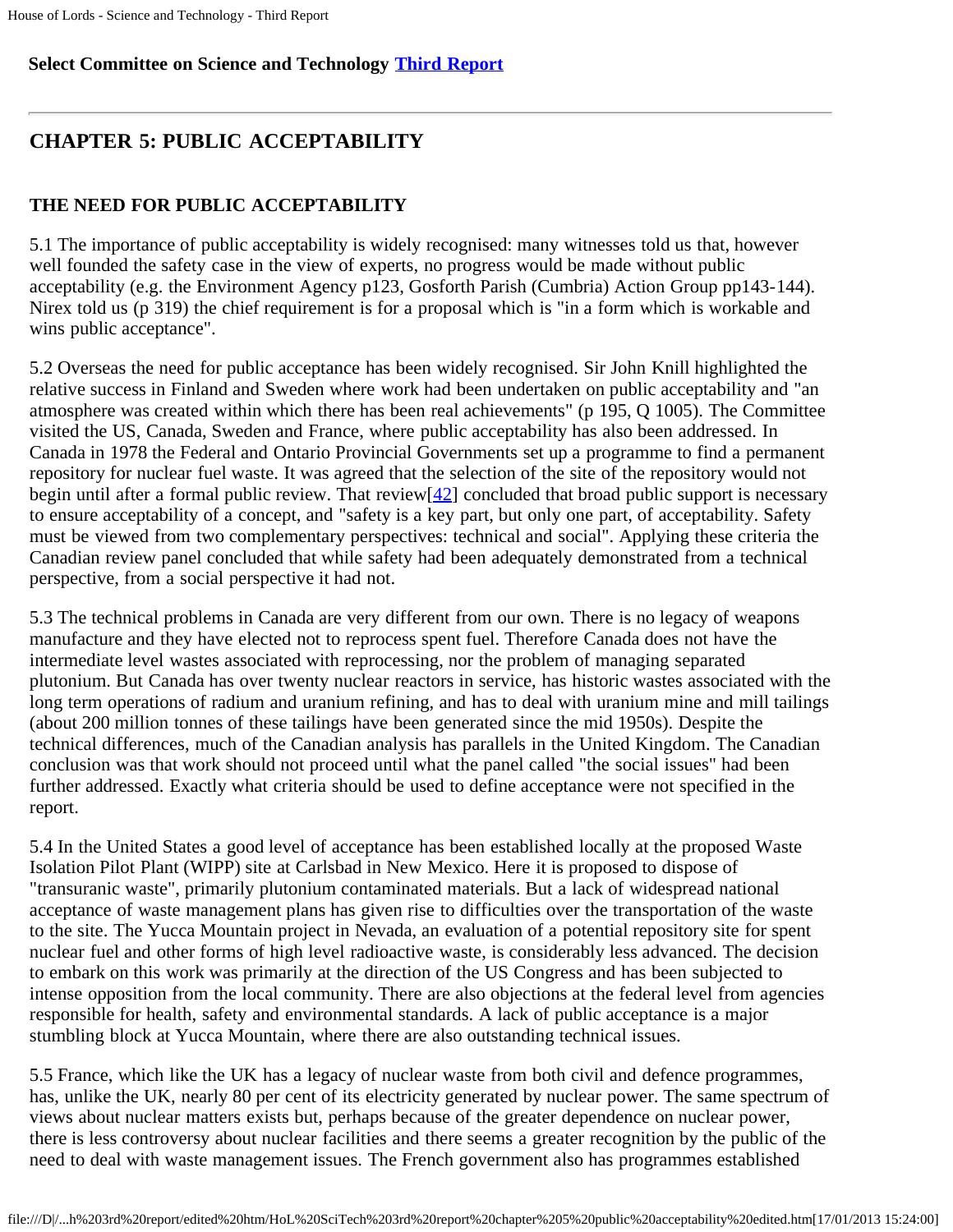specifically to improve the public acceptability of waste facilities (see para 5.37).

5.6 Sweden has had an underground repository at Forsmark for short-lived low and intermediate waste in operation since 1988. By any standard this is a significant achievement, although the Swedish waste disposal problem is inherently more straightforward than our own. The Swedish Government had no weapons programme and has elected not to reprocess spent fuel and therefore Sweden does not have the intermediate level waste associated with reprocessing, nor the problem of managing separated plutonium. The public has confidence in the regulators, which may stem in part from the existence of freedom of information laws: allegations of secrecy rarely seem to be levelled at the Swedish nuclear industry and even less frequently at the regulators.

5.7 But even with the history of public confidence in the regulators, the absence of a nuclear waste legacy from past military programmes, a more straightforward waste management programme with the absence of reprocessing, and ten years' operational experience with an underground repository, Sweden has not yet gained public acceptance for a deep geological disposal facility for spent fuel.

5.8 For the last six years the Swedish Government has had in place a well-developed government programme, financed by the industry, to gain public acceptance at a local level for its nuclear waste plans. Moreover, any proposal in Sweden is subject to local referendum, which gives the local community the right of veto. On the last occasion that a local referendum was taken the proposal was lost only narrowly. It seems likely that the public confidence necessary to win approval for a proposal to build a deep repository on another site will be forthcoming in the not too distant future.

### **PUBLIC ACCEPTANCE**

5.9 Finding publically acceptable solutions to complex technical issues is not straightforward. One witness observed that on most things the public does not think anything until it is forced to do so (Hawkes Q1488). Another witness said that "….the public should not be expected to have an opinion. There are many things for which quite legitimately the public looks to Government to make up the mind of 56 million people. Nuclear energy is a matter that is largely in Government hands and is a matter for Government decision" (Fishlock Q1489). These witnesses were clear that it is the job of those in power to take the decisions necessary for the sound management of nuclear waste. If those people are trusted by the public they will be allowed to get on with the job. Government is seeking acceptance by the majority, recognising that there may still be vocal opposition from minorities. Acceptance by the public does not imply one hundred percent endorsement.

### **NATIONAL AND LOCAL ISSUES**

5.10 It is quite frequently the case that people will support the construction of a large facility, a major airport or large out of town shopping centre, for example, whilst also arguing that it should not be placed in a certain location e.g. "not in my back yard". The disposal of nuclear waste confronts both sets of issues: securing general acceptance of the principles underpinning an approach to the management of nuclear waste and securing local acceptance to the selection of disposal sites. Many people will go along with the concept as a general principle but object when it affects them directly.

5.11 At present it is not clear that the first prerequisite has been achieved and we discuss in the following sections some of the elements necessary to build up public confidence in a policy for nuclear waste management. These are necessary but not sufficient conditions for securing agreement at a local level: the generality must be translated into local acceptability somewhere.

### **TRUST**

5.12 The public will accept the decisions of Government and institutions if it feels confident in placing its trust in the individuals, the organisations and all the parts of the process that lead to those decisions. The organisational structure must be one in which the public can see that its interests are well protected, and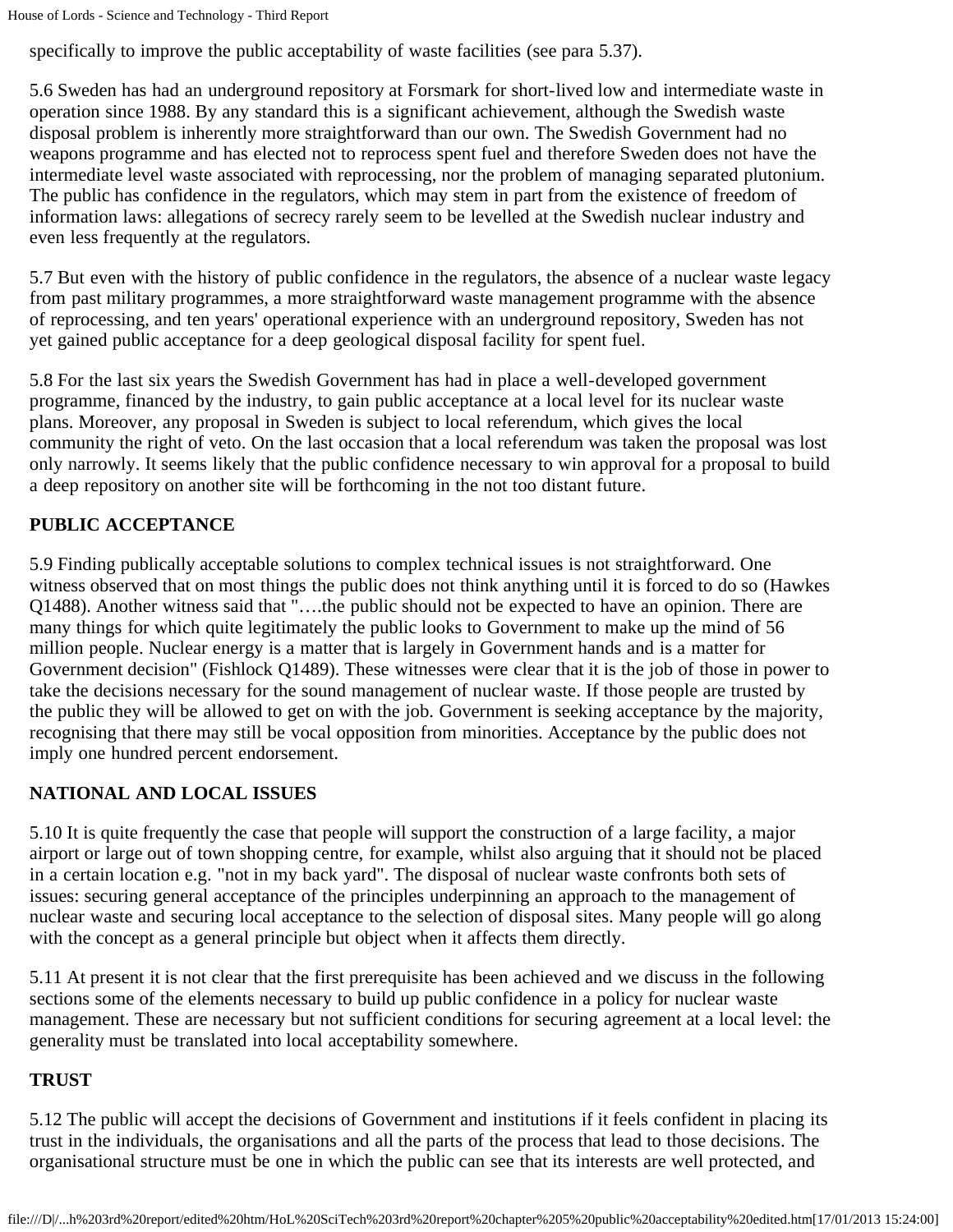all the elements of that structure must be seen to be operating fairly. Establishing such trust is difficult and takes time: if it is lost, regaining it is likely to be even harder and to take much longer.

5.13 Surveys of public opinion about environmental issues show that the public in Britain has less trust in government scientists than in those working for environmental organisations. A MORI poll in 1997 on environmental attitudes showed that the proportion of the public expressing "a great deal" or a "fair amount" of confidence in scientists working for Government was 44%, whilst the corresponding figure was 47% for scientists working in industry and 83% for scientists working for environmental groups.[[43](#page-50-1)]

<span id="page-45-1"></span><span id="page-45-0"></span>5.14 In 1998, the Royal Commission on Environmental Pollution's 21st report [[44\]](#page-50-2) commented that "there is nevertheless much evidence that trust has been eroded. When major and widely-publicised issues arrive (such as … the disposal of waste from the nuclear industry), public opinion about the nature and extent of the risks they pose may turn out to be at sharp variance with the assessments that have been made by those with official responsibility for environment protection". In general, the public has a propensity to believe statements from environmental organisations that there are significant risks and to disbelieve Government statements that risks are negligible. Professor Wynne (University of Lancaster) told us that expert bodies had not taken the institutional trust dimension seriously enough (P 411).

### **PERCEPTION OF RISKS**

5.15 Dr Pidgeon from the University of Wales explained that disposal of nuclear wastes has almost all the negative characteristics as far as its perceived risks are concerned. The risks are not voluntarily accepted at the level of the individual; the benefits and the costs are not seen clearly alongside each other; the nature of some of the risks (e.g. cancer) have a particular dread factor; and the degree of risk is subject to uncertainty, to which the public has a particular aversion (Q 872).

5.16 Although it is a relatively new field of study, there has been considerable academic debate recently over public tolerance or acceptance of different types of risk. Some of this general discussion was rehearsed in the evidence we received, although most comments focused on the specific issues raised by the long time scales involved. The UKAEA told us that there was substantial agreement on the standard of safety acceptable, and that safety now and in the future can be defined quantitatively in terms of risk (p 315). However, the BGS (p 32) said that it is unreasonable to expect that an assessment of risk made now will remain unchanged.

5.17 The National Radiological Protection Board (NRPB) advocates a risk "constraint" of one in a hundred thousand per year for any individual who could be exposed to radiation from a closed waste disposal facility. The risk referred to is that of the individual incurring fatal cancer or passing on to his or her children a serious hereditary defect. NRPB considers that 1 in 100,000 is the maximum risk which should be tolerated from a waste repository and further recommends the use of a risk target of one in a million per year in repository design. "The (1 in a 1,000,000) design target represents a level of individual risk which is widely regarded as acceptable" (NRPB p218). RWMAC (p 258), Nirex (p 325), BNFL (p 38), UKAEA (p 315), the DETR (Q 56), and others in the nuclear industry all defended the one in a million  $(10^{-6})$  risk level.

5.18 Most of those who supported the  $10^{-6}$  criterion argued that it would continue to be acceptable. Some witnesses, however, argued that a change of attitude may well occur if current trends continue. "As the hazards of life have diminished in industrialised society, reflected by increasing life spans, the tolerance of risk, particularly risk associated with technology, has diminished" (The Royal Society, P367). Dr Loomes made a similar point (Q 878). Greenpeace said that we know nothing about the view that future generations might take; "all we do know is that the levels of radioactivity which are deemed to be acceptable during the lifetime of the nuclear industry have progressively declined" (Q 434).

5.19 We received much evidence on the public's view of risk and the need to put figures in perspective. For example Gosforth (Cumbria) Parish Council noted that a rational assessment of risk by the public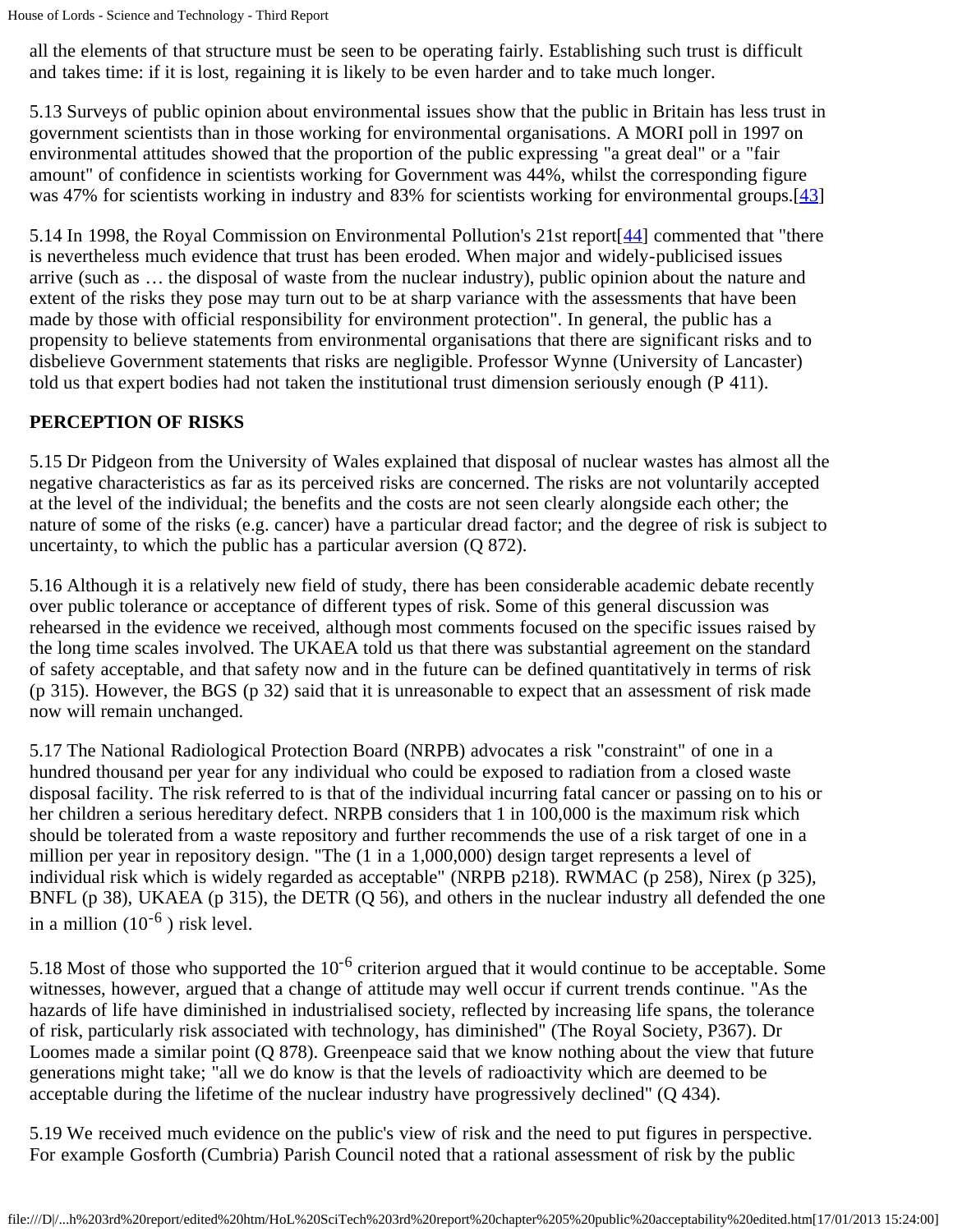would be difficult when the Government accepted smoking (1 in 200 risk of death from smoking related disease), but legislated against selling beef on the bone (p 149) (where the risks of contracting CJD are likely to be much less than 1 in 500,000 but are less well characterised).

5.20 QuantiSci (pp 245-246), the Health and Safety Executive (p 162) and Golder Associates (p 141) said that numerical estimates should form only part of the risk evaluation and should be treated with caution because very few people have sufficient understanding of what the numbers represent. Similarly, the DETR said that risk estimates should form only part of the safety case, although they were useful in shaping engineering concepts (Q 55). Dr Couples warned that lumping performance parameters together could obscure the significance of a single element which might be critical "and would not be recognised by someone who did not have a complete grasp of the entire model…and who would?"(pp 98-99). Professor Wynne argued that abstract figures of risks like these are not meaningful to the public. Cumbria County Council and others said that risk assessments of storage or disposal will need to be more effectively explained and made accessible to a lay audience (e.g. pp104, 113).

5.21 Some of the characteristics that affect public perception are easier to change than others, but the idea that "there is a public perception out there" that can be easily changed "by providing information or a publicity campaign, just does not work" (Pidgeon Q 864). Indeed according to Dr Loomes from the University of Newcastle "were the Government to find the right way of putting across…the truth about these things" there would still be a difficulty because "in many of these sorts of areas there is no obvious and uncontested truth" (Loomes Q864). Nonetheless perceptions can change: "we observe that people's perceptions change very rapidly in relation to events such as media stories" (Dr Pidgeon Q865).

5.22 Dr Loomes told us how the public attitude to nuclear risk tended towards the catastrophic: "I think many members of the public suspect that there is a very substantial possibility of human error, negligence or something of the kind which may be left out…. The other possibility is that members of the public may just have very different values about the nature of the losses that are involved" (Q 851). Dr Loomes said that public misconceptions should be identified and genuine public values should be taken into account when framing policy, but admitted that this was extremely difficult to do (Q 851).

# **OPENNESS AND TRANSPARENCY**

5.23 A key requirement in any programme intended to increase public trust is openness. Many witnesses expressed the need for openness on regulatory matters; for example the Scottish Environment Protection Agency (SEPA) was cited by the National Steering Committee of Nuclear Free Local Authorities as a good example of openness (Q 403-404). SEPA thought that its present structure, where most meetings are held as open fora, allowed open, transparent decision making and enabled the public to "participate meaningfully in this process"(p 276). The Environment Agency told us that most of its regional and local area committees were open to the public and, although its main board was not, a summary of its business was published on the Agency's Web pages (Q 615). The Health and Safety Executive told us that the public was involved in all of its major inquiries into nuclear sites, and inspectors report regularly to representatives of the public at local liaison committees (Q 694-696).

<span id="page-46-0"></span>5.24 Various witnesses said that the nuclear industry is not open enough, despite improvements in recent years. Copeland Borough Council described how they had been unable to obtain some information on the Nirex proposal until it reached the RCF Public Inquiry. Others described to us the need to ensure scientific papers are published and subject to peer review (eg Greenpeace Q 497). Nirex acknowledged that it had been severely criticised in the past and that their aim in future was to be seen as not secretive (Nirex Q1396). There were criticisms of the Nuclear Installations Act, which contains no provisions for HSE to consult the public on variations of nuclear site licences (eg pp221-222), and of the Health and Safety at Work Act, which only allows HSE to release information when an industry organisation gives its permission. An example of the restrictions under the latter Act was when UKAEA felt that an HSE inspector's report would be commercially damaging and HSE could not make the report public until many months after it had been written $[45]$  $[45]$ . There was considerable criticism of the secrecy of MoD on nuclear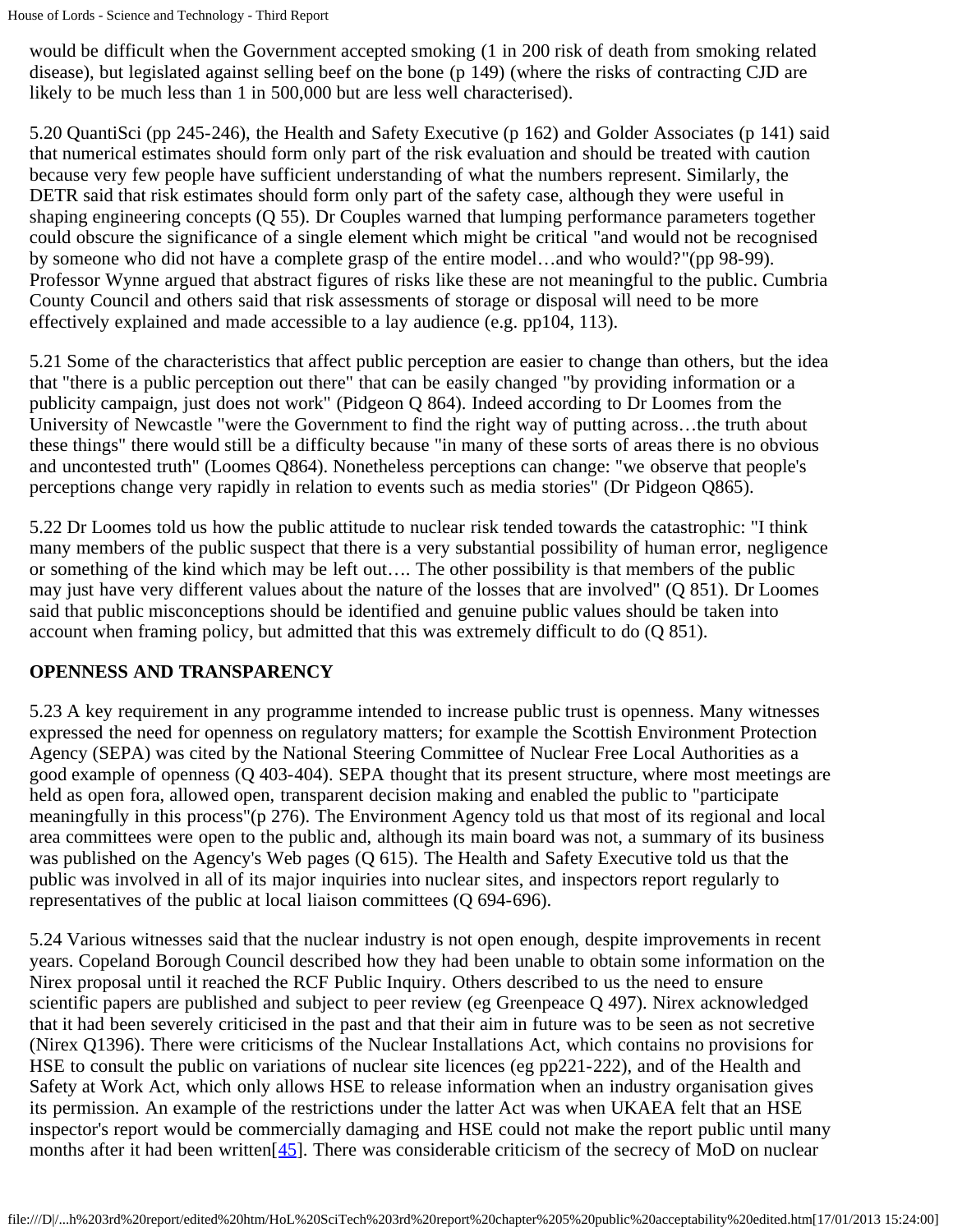waste matters (eg CND, pp53-55)

5.25 We were told in Sweden that their tradition of freedom of information, dating back to 1766, had established a basis of trust whereby the public understood that it could always obtain the relevant information if needed. In practice this meant that rarely did members of the public seek information themselves; they placed their trust in their elected representatives and regulators to do what was necessary on their behalf. Freedom of information is a broader subject than we wish to address here but it is clear that where people are concerned about risks, secrecy can be counterproductive.

<span id="page-47-0"></span>5.26 There should be a general presumption of disclosure, openness and transparency. This is a necessary condition for achieving public trust. The RCEP[[46](#page-50-4)] concluded that "bodies setting environmental standards must operate in an open and transparent way. There must be full publicity for their existence, their terms of reference, the decisions they take and the reasons for them. There must be adequate opportunities for those outside an institution, especially those with a particular interest in the given decision, to contribute fully to the decision making procedure".

5.27 Openness is not without cost. In matters such as the selection of a prospective site for storage or disposal of nuclear waste we were told that the fundamental problem underlying a commitment to an open, honest and transparent process is planning blight (Grant Q1276). This difficulty cannot be avoided: it is part of the price of openness (see paragraphs 5.36 and 5.43).

# **THE MEDIA AND THE SILENT MAJORITY**

5.28 We briefly examined the influence that the media has in providing information and influencing public opinion. Where people have no personal experience, for example of radioactivity, undoubtedly the media can play a role in forming public opinion (Hawkes Q1465). Normally the newspapers and television are the first places where people learn about these issues, and the way in which the stories are couched can set the development of public attitudes.

5.29 Nuclear waste was the subject of some considerable media attention during the course of our enquiry. There was reporting on clean up plans for the Dounreay waste shaft and an incident leading to the closure of the reprocessing facility there; on Britain's acceptance of a small amount of nuclear waste from Georgia in the former Soviet Union; and on pigeons that have spread radioactive material from the Sellafield site. None of these stories showed the nuclear industry in a favourable light. The Royal Society commented that the media tend to give a story a sensational angle (Q 910, Q 912), but witnesses who spoke to us about risks said that the media were only part of the process through which public perceptions become formed (Pidgeon Q 865). One witness considered that, on many issues where there really is no public opinion, the reporter's tendency is to take the views of a small number of people who are talking loudly as representing a large number of people with more moderate opinions (Hawkes Q1464). Mr Hawkes explained that a pressure group that specialises in a particular subject has a well-formed opinion that is generally quite well argued with supporting data (Q 1645).

### **SOME WAYS OF BUILDING PUBLIC TRUST**

5.30 We examined one area where the public perception of risk and the action that should be taken seemed at odds with the scientific assessment: the experience of Shell in the disposal of its Brent Spar oil rig in the North Sea. The conclusion of both the company and Government experts was that the preferred option for decommissioning the rig was deep-sea disposal. But a campaign by Greenpeace and others in the United Kingdom, Denmark, the Netherlands and Germany led to the abandonment of this policy in favour of an alternative use.[[47](#page-50-5)]

<span id="page-47-1"></span>5.31 Following the abandonment of its original proposal (still considered by many to represent the best environmental option), Shell established a process whereby the company could open up a discussion with interested parties. Mr Faulds, from Shell, observed that the "traditional decide, announce, defend" process had now changed to "show me" (Q 1298), where explanation and discussion of the options preceded the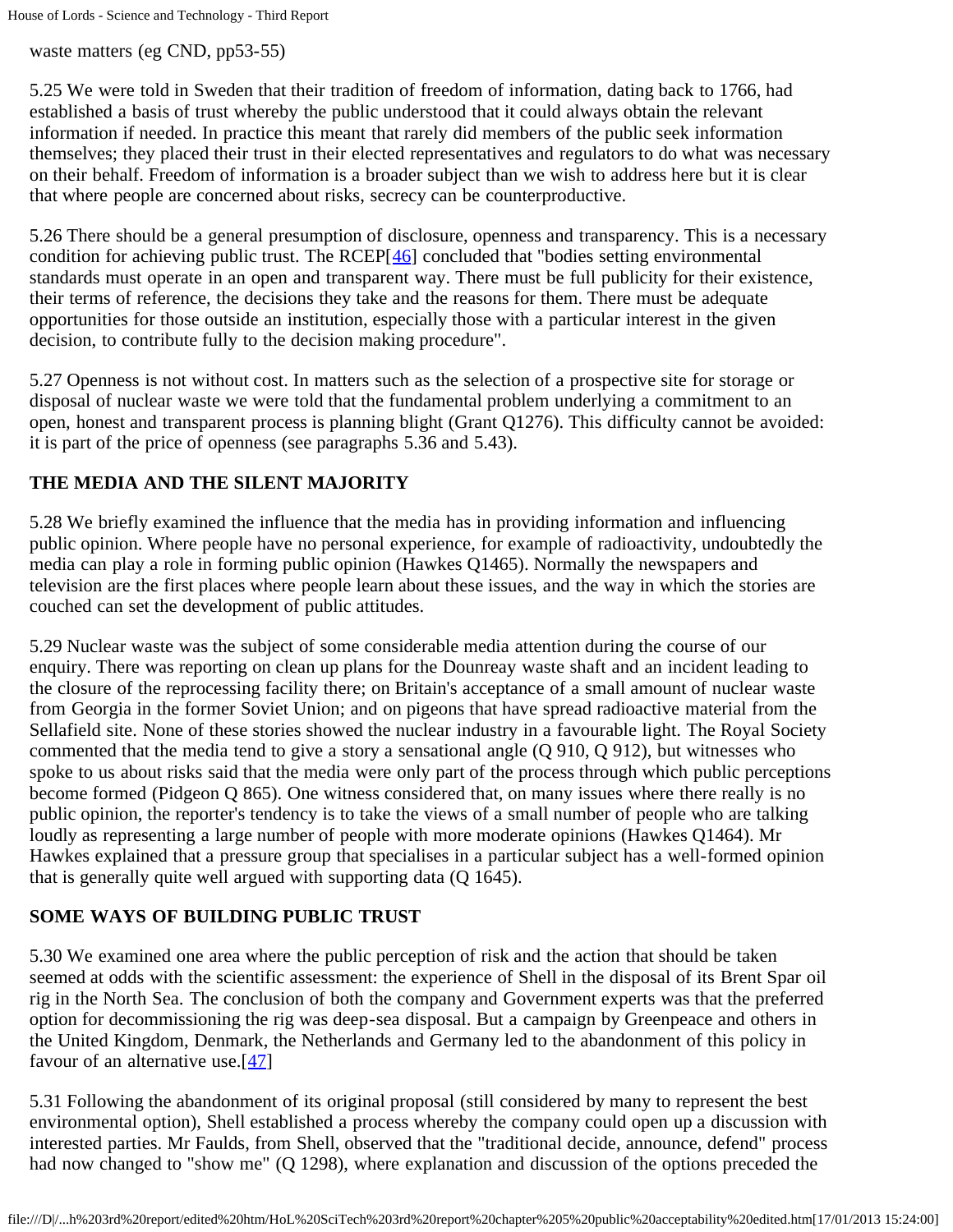decision. He explained that it is not practical to consult directly with the public in a wide sense on a complex technical issue (Q 1305), but a means had to be found to assess views. Shell brought together balanced audiences which were not dominated by industry, green or other groups: they included political interests, unions, the church, academic interests etc, with no one group dominant (Q 1319). Shell was not seeking to establish a consensus (Q 1309) but was asking the group what criteria it would use in making a judgement on the relative priority of the issues put before it. The company's role was to listen; it still had to make its own decision. "We do not think that either industry or Government can abdicate its responsibilities for making decisions" (Mr Faulds, Q1306). The process described by Mr Faulds, which was put in place after Shell had been forced to abandon its original plans for Brent Spar, is an example of attempts to build an understanding of the issues with key sections of the public.

<span id="page-48-1"></span><span id="page-48-0"></span>5.32 The technique used by Shell is only one of those now being tried. The Cabinet Office has formed a "Peoples' Panel"[[48](#page-50-6)], there has been one consensus conference and another is planned, and other countries have used citizens' juries and deliberative polls. As the RCEP point out in their 21st report  $\left[\frac{49}{7}\right]$  $\left[\frac{49}{7}\right]$  $\left[\frac{49}{7}\right]$ , when judgements are made about environmental issues "decisions must be informed by an understanding of people's values". None of the new techniques is a means of achieving compromises between extremes or of taking decisions. They enable constituencies of opinion formers to be built which have a deeper understanding of the issues, and provide decision-makers with valuable information. National issues, such as the management of nuclear waste, must remain matters for Government decision.

# **THE PLANNING SYSTEM**

5.33 We discussed in paragraphs 5.10-5.11 the distinction between national and local issues. If handled with sensitivity, enough confidence in Government's chosen policy for nuclear waste management may, over time, be established at the national level. Such national acquiescence in the overall policy is a necessary condition to proceed but agreement must also be reached locally on specific site proposals.

5.34 Many witnesses hoped that the technique for building public trust could establish a consensus which would overcome local planning difficulties. The RWMAC agreed with the findings in the POST report that the Town and Country Planning procedures created great difficulty for repository development (p 251). The BGS (p 31), the UKAEA (QQ 244-251), the Environment Agency (Q 548) and other witnesses told us that the site selection process must seek a consensus view by involving the public, regulatory and advisory bodies, academia and relevant learned societies.

5.35 But in essence the planning system is designed as a process of dispute resolution. At its heart it is almost inevitably adversarial when dealing with local issues on which there are genuine differences of opinion amongst industry, Government, local authorities, pressure groups and local residents. For the local planning process to function well, a clearly stated and broadly accepted Government policy must be in place at the outset. It is certainly not appropriate, as Professor Grant said, for a planning inquiry inspector to try to make national policy for Government or Parliament in the light of the evidence given at a local public inquiry (Grant, Q1233). That does not mean that the inspector should stifle all debate. As Professor Grant pointed out, participants at local inquiries feel cheated if they are unable to question some of the fundamental assumptions on which the proposal is premised (Q 1234).

<span id="page-48-2"></span>5.36 We discuss in chapter 6 the improvements to the planning system described by the DETR (Q 58)[[50\]](#page-50-8) which include key points designed to improve the planning procedures for major infrastructure projects. These policies, when implemented, have the potential to achieve significant improvements. Nevertheless, the planning inquiry will remain the point of local assessment, and cannot be confined to details of policy implementation. The final decision on a site will rest with the Secretary of State based on the Inspector's report.

### **ASSOCIATING RISKS AND BENEFITS**

5.37 We discussed earlier the steps needed to build trust and establish agreement to - or acquiescence in a national policy. To achieve local agreement more is required. Many witnesses, and in particular those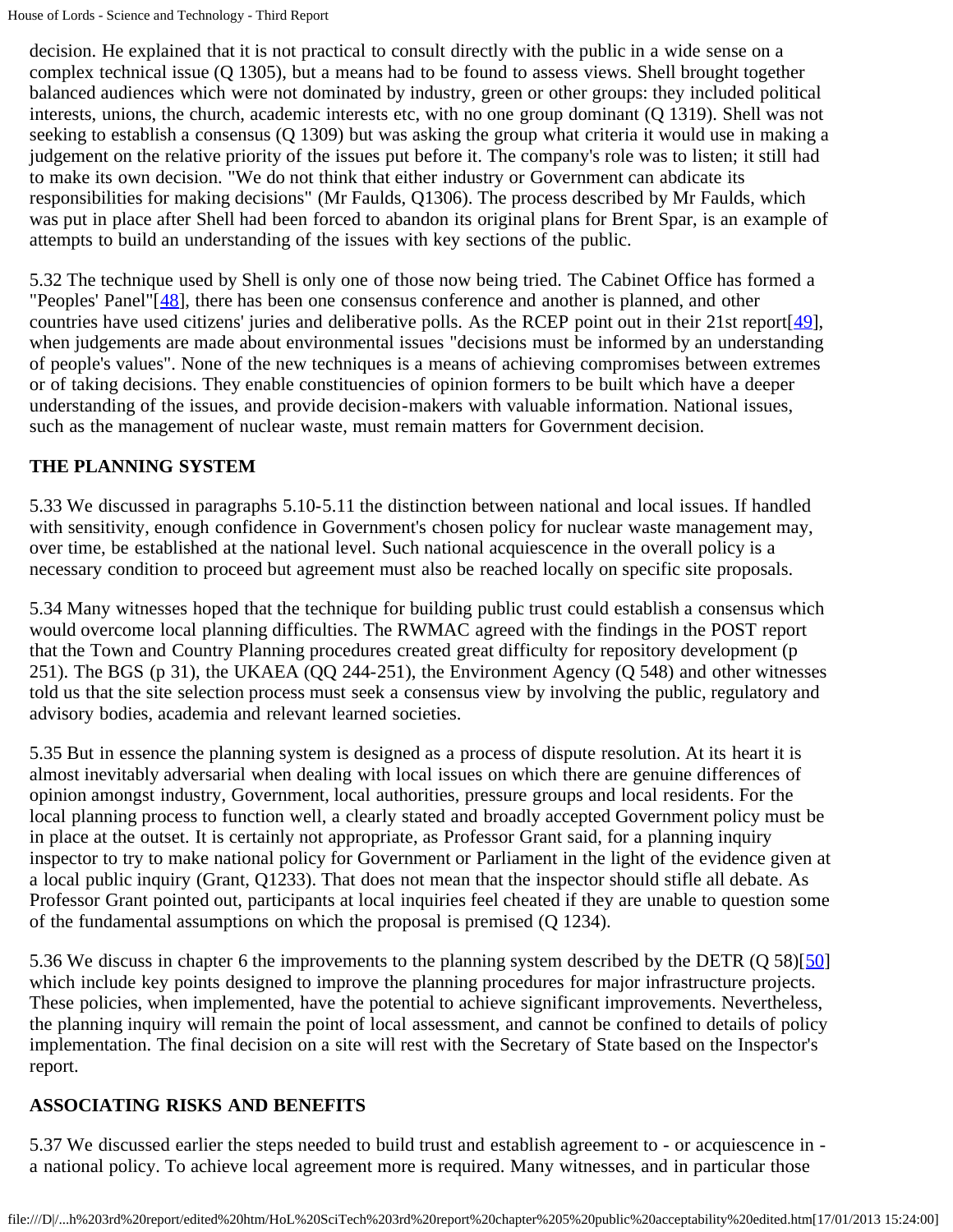representing people close to the proposed Nirex site near Sellafield, argued that compensation should have been given so as to offset the fall in land and house prices described as "nuclear blight". The Gosforth Parish Action group described the nuclear blight in their area: new industry was reluctant to set up nearby and one food firm had to close because customers elsewhere in the UK refused to buy products coming from near Sellafield (p 145). From the evidence of Copeland Council (p 93) we conclude that, while the local community there stood to gain indirect benefits from accepting a waste facility, for example in increased employment opportunities and in the provision of services to the contractors, much of the local electorate would have seen little direct benefit. There is little motive for them to support any proposal to site a repository in their locality.

5.38 Dr Loomes said that members of the public were more likely to be comfortable with risks if they were familiar with them and if they could also see direct benefit from taking them (Q 851). QuantiSci called for community financial trusts, infrastructure improvements, local and regional development preferences and local tax deductions (p 245). Sir John Knill described the benefits that could be made available to a community that agreed to host a site (Q 1031). In France the Committee was told the French Government offered the equivalent of £0.5 million per year during the investigation period to communities that volunteered to host a nuclear waste repository and that £6 million was available per annum until the year 2006 for the communities actually chosen. Other witnesses (including Nirex, p324, Sir Richard Morris, p210, and RWMAC, p254) expressed support for measures in countries such as Sweden, Hungary, France and Canada where communities are asked to volunteer as possible sites for a waste repository. Some were given some form of financial inducement.

<span id="page-49-0"></span>5.39 With a transparent and open system for decisions on the location of facilities it is inevitable that blight will occur. Changes underway to the planning system will speed up the process and will minimise blight[\[51](#page-50-9)], but it will nonetheless occur. Government should do more to create a linkage between the costs that a local community might have to bear and benefits that it can receive from any nuclear waste management activity. These benefits might be in the form of specific measures to improve the local infrastructure, to compensate for increased road traffic or loss of other business, or it might take the form of more direct assistance in the form of community services.

# **CONCLUSIONS ON PUBLIC ACCEPTABILITY**

5.40 Public acceptability of a national plan for the management of nuclear waste is essential, but achieving it will be difficult. The potential risks to human health and the environment are not easily expressed in ordinary terms and the benefits of managing waste are not clearly related to these risks either at national or local level. Within many groups in society there is an aversion to the uncertainty inherent in long-term risks and a lack of trust in some of the organisations involved in regulating such risks. Some groups have a single minded adherence to their own viewpoint such that they will not accept a contrary conclusion, however democratically arrived at (Greenpeace Q470). Because of these differences in attitude the establishment of broad public trust in all aspects of the process is vital.

5.41 Social science research has provided some insights into how people perceive risks. It has shown that there is no one "public perception" or public opinion, and that perceptions and opinions do change with time. But there is no simple means of changing them by, for example, providing information in different ways or through different media.

5.42 Much emphasis is placed in the evidence given to us upon openness and transparency in decision making. These are seen as essential to the task of seeking to gain public acquiescence, acceptance and, possibly, even support for a national programme on nuclear waste management: where there are concerns about risks secrecy is counterproductive. We concluded that it is necessary to be open and transparent but further mechanisms are needed to include the public, or rather the various groups within it, in decision making. Some new methods are currently being tried which do not give undue preference to minorities at the expense of the "silent majority".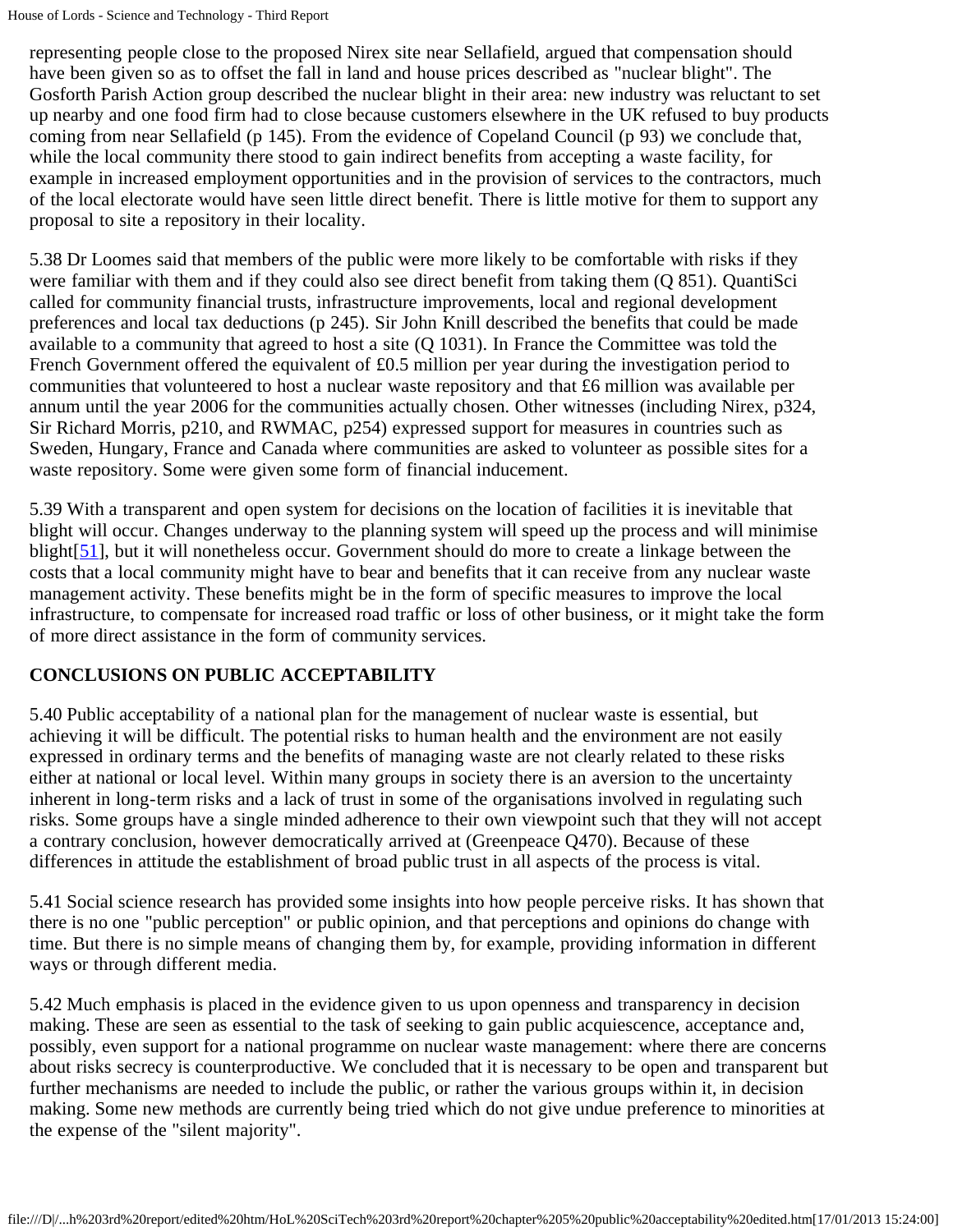5.43 The steps outlined above, based upon the recognition that the attitude of the public is vital, have been lacking in previous attempts to develop policies for the long-term management of nuclear waste in the United Kingdom. There has been an over reliance on the nuclear industry to establish or change public views, to formulate its preferred policy and to gain public acceptance of it. Past approaches, which could be characterised as "decide, announce, defend", have not worked. Local planning inquiries have become the focus of major public debate on the nation's policy for nuclear waste disposal, a role for which they are singularly ill suited. A national policy must be established with which the public is broadly content. This should be demonstrated and underpinned by parliamentary endorsement, as we will discuss in the next chapter.

5.44 With a national policy in place, there still remains the even more difficult task of ensuring that those most affected must have confidence in the integrity of the planning inquiry. They must also be reassured that they will not be the losers, in economic terms, from the selection of a local site. Supporting measures might include regional infrastructure improvements, support for local authority services, or other measures specifically to address the difficulties of individuals selling property.

<span id="page-50-0"></span>42 Report of the Nuclear Fuel Waste Management and Disposal Concept, February 1998, Canadian Environmental Assessment Agency. [Back](#page-43-0)

<span id="page-50-1"></span>43 Market and Opinion Research International (MORI) 1997, Business and the Environment 1997. Attitudes and Behaviour of the General Public. August 1997. [Back](#page-45-0)

<span id="page-50-2"></span>44 Royal Commission on Environmental Pollution 21<sup>st</sup> Report "Setting Environmental Standards" October 1998. [Back](#page-45-1)

<span id="page-50-3"></span>45 HSE Inspector's Report on the fuel cycle area at Dounreay, released 15 June 1998. [Back](#page-46-0)

<span id="page-50-4"></span>46 Royal Commission on Environmental Pollution 21<sup>st</sup> Report "Setting Environmental Standards" October 1998. [Back](#page-47-0)

<span id="page-50-5"></span>47 Decommissioning of oil and gas installations, February 1996. [Back](#page-47-1)

<span id="page-50-6"></span>48 The People's Panel; The Service First Unit, Cabinet Office. [Back](#page-48-0)

<span id="page-50-7"></span>49 Royal Commission on Environmental Pollution 21<sup>st</sup> Report "Setting Environmental Standards" October 1998. [Back](#page-48-1)

- <span id="page-50-8"></span>50 Modernising Planning 15 January 1998. [Back](#page-48-2)
- <span id="page-50-9"></span>51 DETR, January 1998, Modernising Planning. [Back](#page-49-0)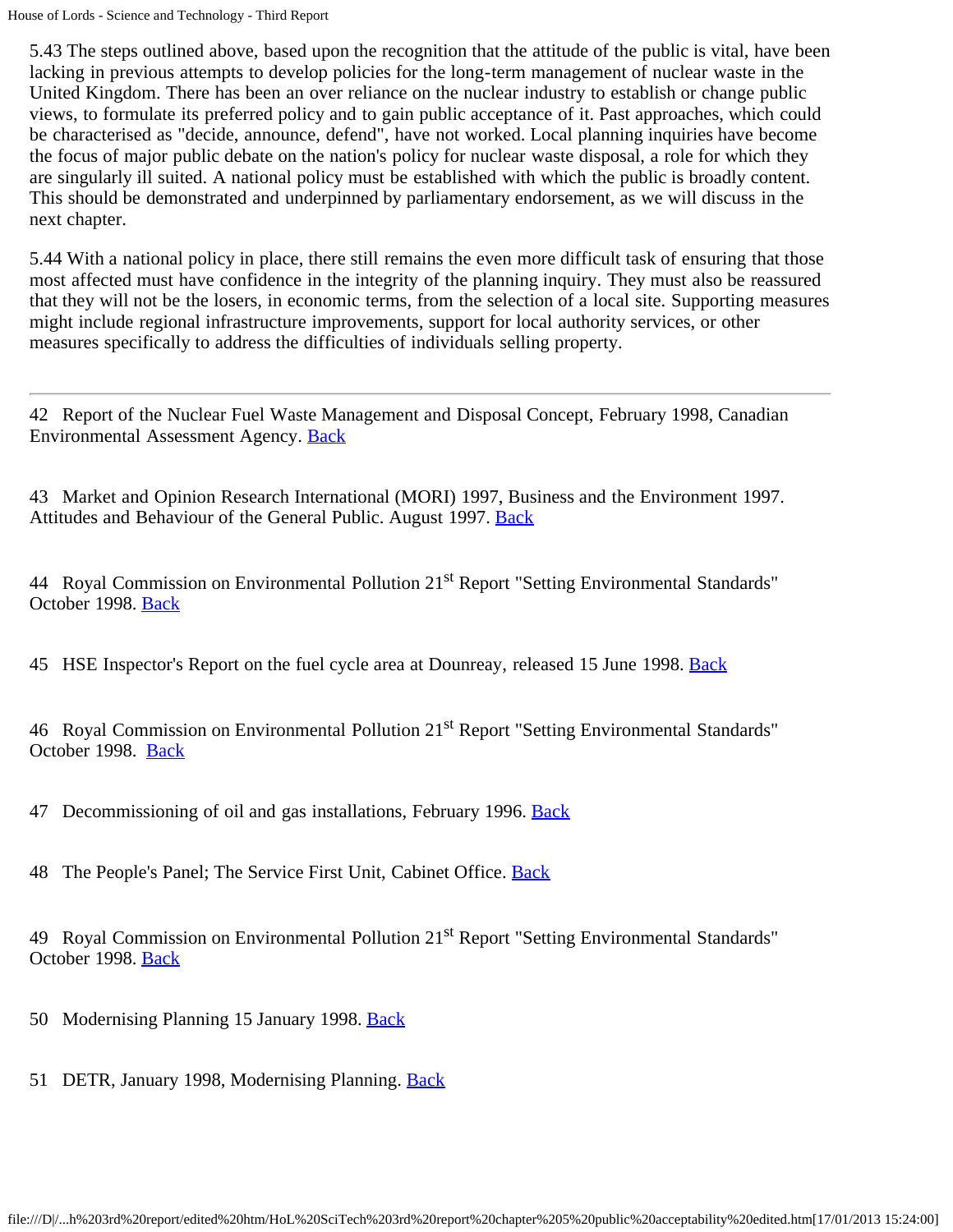# **Select Committee on Science and Technology [Third Report](file:///D|/Home/dks/text/papers%20and%20research/earth%20science/nuclear%20waste%20disposal/government/parliament/HoL%20SciTech%203rd%20report/edited%20htm/4101.htm)**

# **CHAPTER 6: POLICY DEVELOPMENT AND ORGANISATIONAL ISSUES**

# **POLICY DEVELOPMENT**

# **Present policy and views of witnesses**

<span id="page-51-0"></span>6.1 Present United Kingdom policy is to dispose of ILW in a deep repository and to store vitrified HLW for about 50 years to allow it to cool sufficiently before its disposal[[52](#page-63-0)]. Most LLW is disposed of (primarily to Drigg and also to approved landfills) and the remainder stored pending the availability of a deep repository. There are some materials that are held in store pending decisions on how or whether they are to be recycled or re-used in the future; some of these may, in due course, be declared to be wastes (eg spent fuel from nuclear-powered submarines; plutonium and uranium separated during reprocessing, see Chapter 7).

6.2 Several witnesses, including Cumbria County Council (pp 102-103) and the National Steering Committee of Nuclear Free Local Authorities (pp 218-219), called explicitly for a review of national policy, with wide ranging consultation. Other witnesses included such a policy review, or consultation on policy, or both, in their proposals for a new organisational structure for nuclear waste management (see, in particular, the nuclear industry evidence PP 280-285 and the RWMAC evidence PP 357-363).

6.3 There was agreement amongst many of our witnesses that there is a need for a policy which is stated more clearly, which commands widespread support and which has parliamentary endorsement. For example, BNFL (p 36), British Energy (p 25), Sir John Knill (ex Chairman of RWMAC, p 196 and Q 1005) and Sir Richard Morris (ex Chairman of Nirex, Q 1037) all called for a clear declaration of Government policy. Dr Fisk of DETR said that a solution which commanded "very wide consensus" was the only way forward (Q 6). Dr Hodgkinson of QuantiSci agreed, saying that it is necessary to start in such a way that "there is cross-party support, …wide acceptance that the programme should go ahead and that it represents the best national interest". His opinion was that "a new policy would stand or fall almost the day it is announced" and that "if people feel they have trust in the new strategy framework from the start, that would continue" (Q 164).

6.4 Views were also expressed that, hitherto, there has been only intermittent Government commitment to policy. RWMAC highlighted this, together with inadequacies in the legislative framework, as two reasons for the failure of the Nirex programme (P 361). Sir Richard Morris concurred: "We need leadership from Government on a continuous basis for a project which will be potentially controversial for the next, say, 100 years. Parliament must back the project and the process and organisational and management structure, perhaps through an annual report to Parliament" (Q 1037). The British Geological Survey (p 30) and the Joint Trade Unions (p 190) noted the same problem.

# **Our views**

6.5 We believe that the present policy is flawed and fragmented. It does not identify all existing and potential wastes. It does not set out in enough detail the means by which all long-lived wastes are to be managed over the next century and beyond. It does not make it clear that more than one deep repository may be needed (see Chapter 4).

6.6 We have concluded that the Government should develop a fully comprehensive policy for the longterm management of all United Kingdom nuclear waste. This proposed policy should be put to Parliament for debate and decision, in the form of a Bill, so that the adopted policy has explicit parliamentary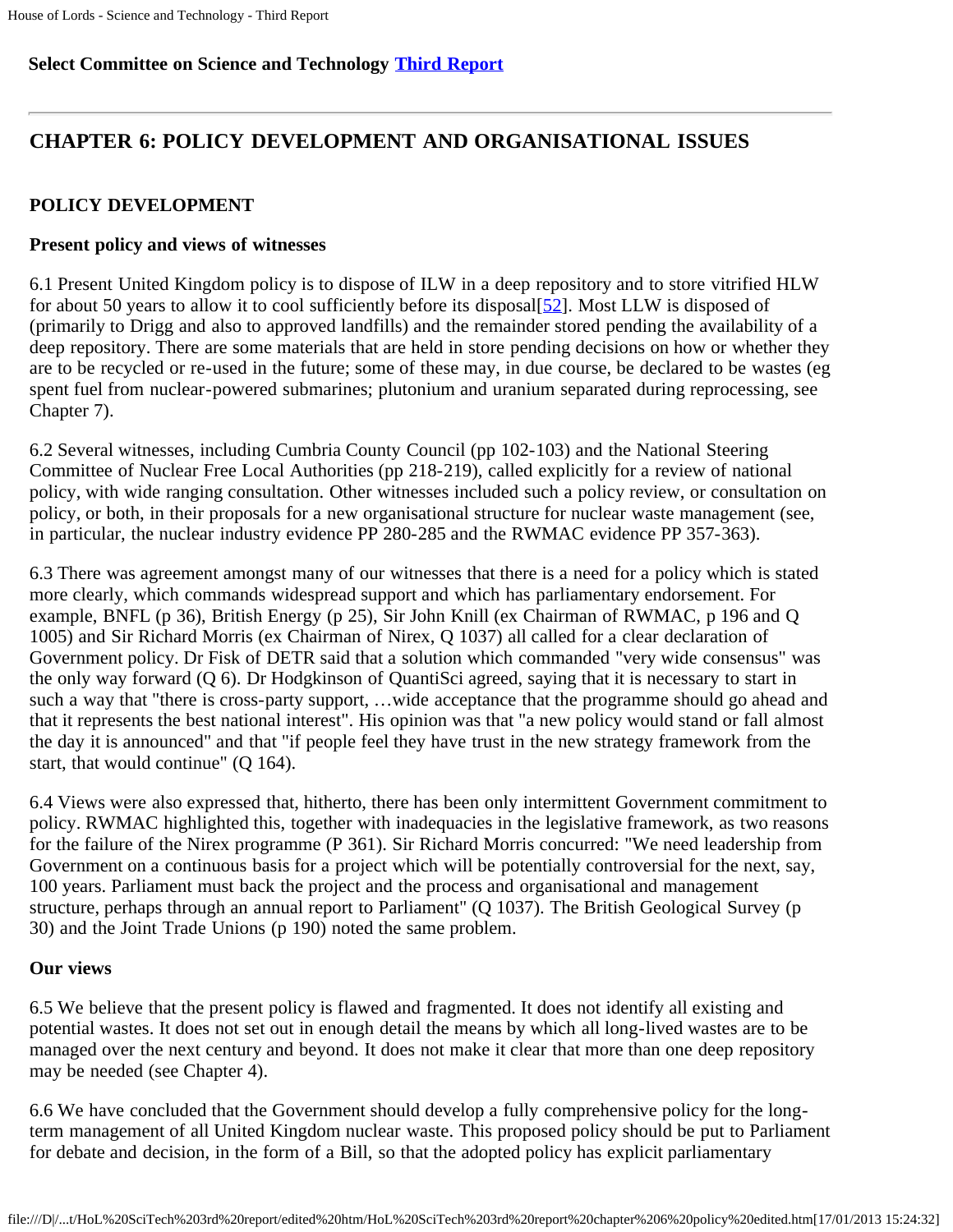endorsement and statutory authority. At appropriate intervals, when major milestones in implementation are reached, the policy should be put to Parliament again. Similarly, if scientific or other developments occur which make a large change in the policy desirable, this change should be subject to parliamentary debate. In this way enough assurance can be provided that the chosen methods for the long-term management of nuclear waste will be carried out, over the decades (perhaps centuries) required.

6.7 It is essential that, before the policy is put to Parliament for approval, there is substantial public consultation. We recommend this take place on a Green Paper embodying the proposals which the Government is minded to put to Parliament, having studied our report. The consultation should be designed to involve as wide a range of people across the country as is feasible. The Government should approach this consultation with the objectives of:

(1) informing the public of the problem of nuclear waste and of the imperative need to deal with it;

(2) discussing with the public the solutions open to the Government;

(3) seeking views on the institutional framework proposed to handle the processes of decision-taking and implementation including, in the case of deep repositories, the process of site selection.

When the consultation is completed the Government should present to Parliament a full statement of the policy for which they seek approval, together with a report on the outcome of the consultation. These could be in the form of a White Paper. They would be followed by the Bill to establish the new policy.

6.8 Those consulted should include Government departments, regulatory agencies, the nuclear industry, environmental pressure groups, trade unions, local authorities and other interested groups within the public. We do not wish to prescribe the consultation process in detail but we note that the emphasis should be on dialogue, moving forward and building trust (see Chapter 5).

6.9 Our own opinion is that the best policy, indeed the only realistic policy, is a phased approach to geological disposal of long-lived wastes. This would combine surface storage with emplacement of wastes in one or more deep repositories in a monitored and retrievable way. The repository would be backfilled and sealed when there is sufficient confidence to do so; after this monitoring could continue and it would still be possible, but more difficult, to retrieve the wastes (see Chapter 4). We recognise that others may not accept our view immediately, particularly if they have not been consulted about how the policy is to be implemented. Consultations on the nature of the repository site selection process are especially important; we provide suggestions on this process later in this chapter (see paras 6.29-6.38).

### **ORGANISATIONS AND THEIR RESPONSIBILITIES**

6.10 Under current institutional arrangements radioactive waste management policy is developed by Government departments, led by DETR, who receive advice from, in particular, RWMAC. The main regulators are the Environment Agency, SEPA and HSE. The two principal disposal organisations are BNFL, which owns and operates Drigg, and UK Nirex Ltd. The shareholders in Nirex are BNFL (which has about 75% of the shares), British Energy and UKAEA; the Secretary of State for Trade and Industry holds one "golden share" and is represented on the Nirex board (P 279, Q77). Nirex operates via loans from its shareholders, which are to be repaid by providing disposal services. MoD now has a full working relationship with Nirex, and contributes funding and expertise to it, but is not a shareholder represented on the board (Q 298). Nirex has responsibility for disposal of ILW and the LLW which is to go to a deep repository. No organisation has yet been made responsible explicitly for disposal of HLW. (BNFL are responsible for storage of HLW and are regulated by HSE and the Environment Agency.)

6.11 There are likely to be some changes to the current organisational arrangements when the Scottish Parliament and the Welsh and Northern Ireland Assemblies are in being. We have not examined the possible impact of devolution. Our recommendations are made for the United Kingdom as a whole and we leave it to others to interpret the relevant legislation in the future devolved situation.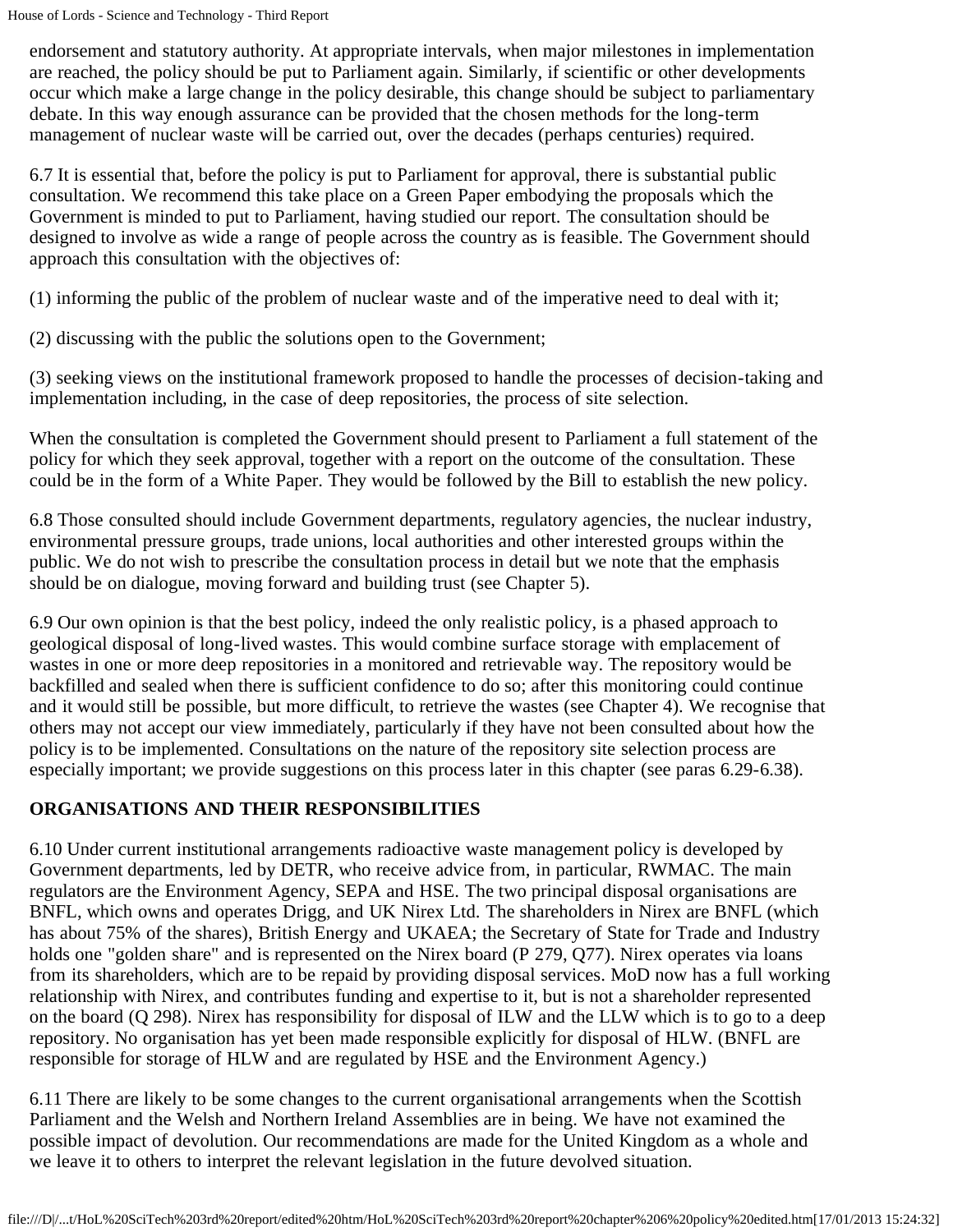# **Views of witnesses on advisory and implementing bodies**

6.12 None of our witnesses believed that the present organisational arrangements for nuclear waste management are satisfactory. Of the changes suggested the smallest was to alter the name of Nirex (e.g. Professor Williams, p336), and the largest was to set up a new company or agency to replace Nirex and a new independent body to oversee it (e.g. the Royal Society P 366, NERC p 225, CORE p 107, the Geological Society p 137, Friends of the Earth p 132, p 279 and P 319, and Gosforth Parish Council pp 144-145). There were also suggestions to change the remit and composition of RWMAC (e.g. Sir John Knill, Q 1019; Sir Richard Morris, Q 1037; the National Steering Committee of Nuclear Free Local Authorities, p 222; Friends of the Earth West Cumbria and North Lakes, p 132). The most detailed proposals for a new organisational structure were put forward by RWMAC itself (PP 357-363), the civil nuclear industry (PP 280-285) and QuantiSci (pp 243-248 and PP 355-357). These proposals all assumed that geological disposal would continue to be the chosen method for the long-term management of nuclear waste. The main features of the proposals are shown in Table 2.

| Proposer      | Government<br>and Parliament                                                                                                                                                                                                                 | Regulators                                                                                                                                                                                                             | <b>Advisory Bodies</b>                                                                                                                                                                                                 | Disposal<br>$ O$ rganisation                                                                                                                                                                                                                                         |
|---------------|----------------------------------------------------------------------------------------------------------------------------------------------------------------------------------------------------------------------------------------------|------------------------------------------------------------------------------------------------------------------------------------------------------------------------------------------------------------------------|------------------------------------------------------------------------------------------------------------------------------------------------------------------------------------------------------------------------|----------------------------------------------------------------------------------------------------------------------------------------------------------------------------------------------------------------------------------------------------------------------|
| Existing      | <b>DETR</b><br>responsible for<br>policy, with<br>MoD and DTI<br>No formal<br>involvement of<br>Parliament                                                                                                                                   | HSE,<br>Environment<br>Agency, SEPA<br>Responsible to<br>Parliament via<br><b>DETR Ministers</b><br>Funded by levies<br>and charges on<br>waste producers                                                              | RWMAC (reports to DETR<br>Ministers)<br>NuSAC (previously ACSNI, reports<br>to HSC)                                                                                                                                    | UK Nirex Ltd,<br>responsible to its<br>nuclear industry<br>shareholders,<br>funded by loans<br>from shareholders<br>and by MoD<br>Deals with ILW<br>and LLW                                                                                                          |
|               | <b>DETR</b><br>QuantiSci responsible for<br>policy,<br>monitoring<br>progress and<br>ensuring results<br>achieved<br>Parliament to<br>set statutory<br>framework and<br>approve<br>disposal<br>concept and site case at time of<br>selection | As now, but with<br>strengthening of<br>Environment<br>Agency.<br>Regulators to<br>work with new<br>Commission on<br>Radioactive<br>Waste (CRW) to<br>assess technical<br>aspects of<br>repository safety<br>licensing | CRW to set programme for<br>repository development, set siting<br>methodology, review NWDC work,<br>carry out R&D and communicate<br>with all stakeholders. To have wide<br>representation and a professional<br>staff | New Nuclear<br><b>Waste Disposal</b><br>Corporation<br>$\vert$ (NWDC) to<br>develop, construct<br>and operate<br>repository, under<br>guidance and<br>supervision of<br><b>CRW</b><br>Funded and<br>managed by<br>lindustry<br>To deal with all<br>long-lived wastes |
| RWMAC promote | DETR to<br>develop and<br>legislation, and<br>set up Planning                                                                                                                                                                                | As now                                                                                                                                                                                                                 | New Statutory Repository Board: a<br>facilitating body to advise<br>government throughout repository<br>planning and development, to<br>monitor work of Executive Disposal                                             | New Executive<br>Disposal<br>Company to<br>deliver successful<br>repository project.                                                                                                                                                                                 |

### **TABLE 2 FEATURES OF EXISTING AND PROPOSED ORGANISATIONAL ARRANGEMENTS FOR MANAGEMENT OF LONG-LIVED WASTES**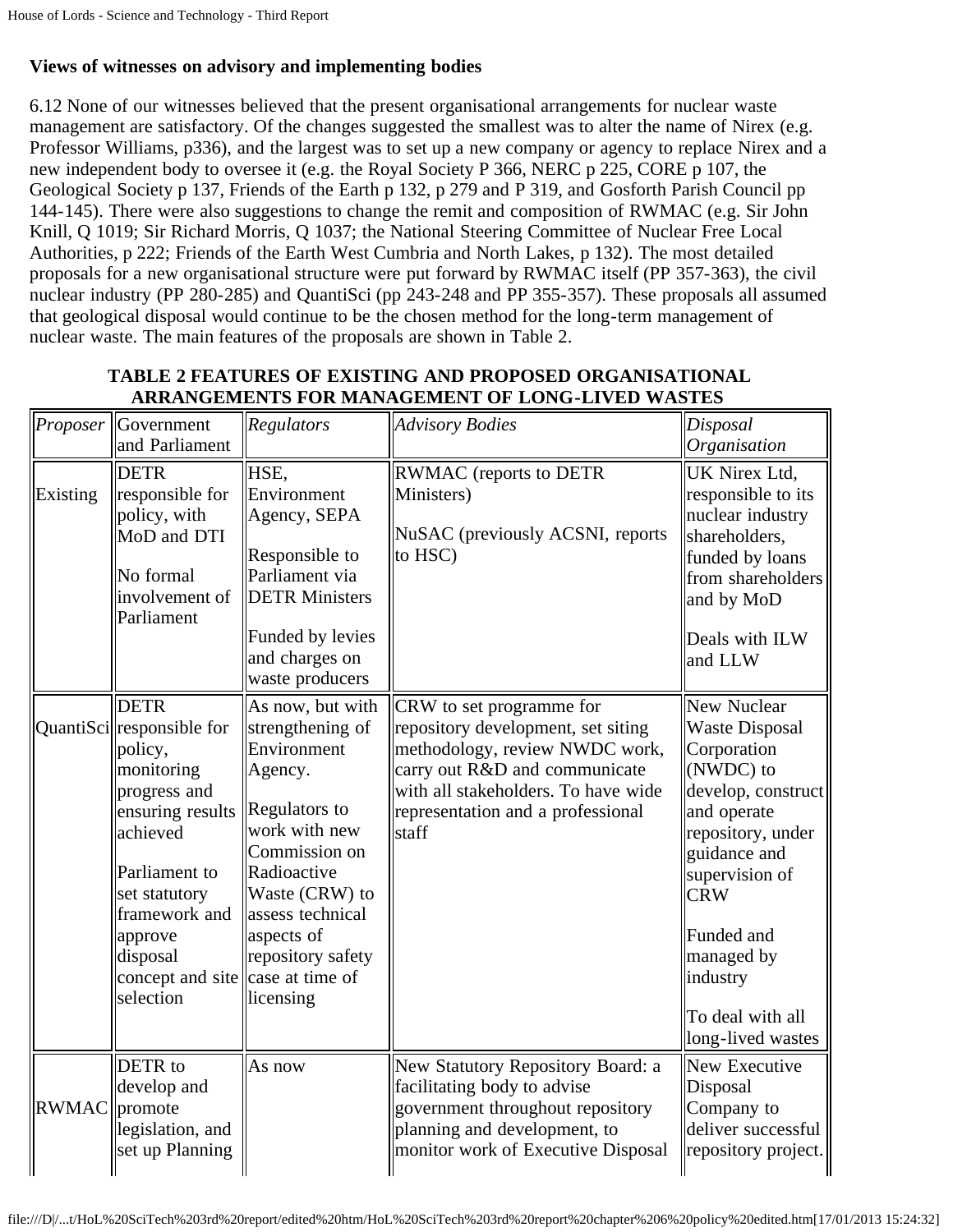|                 | Inquiry<br>Commission for<br>site selection<br>Parliament to<br>pass Act to set<br>up Statutory<br>Repository<br>Board and<br>Executive<br>Disposal<br>Company and<br>set out need for<br><b>Quality Plan</b> |                               | Company, to conduct independent<br>technical reviews. Would report to<br>Parliament at key stages | Industry funded,<br>with broader<br>board<br>membership than<br><b>Nirex</b> |
|-----------------|---------------------------------------------------------------------------------------------------------------------------------------------------------------------------------------------------------------|-------------------------------|---------------------------------------------------------------------------------------------------|------------------------------------------------------------------------------|
| BNFL,<br>Nirex, | Government to<br>state policy, set                                                                                                                                                                            | As now but with<br>better co- | New Advisory Body to make<br>recommendations to government on                                     | New Disposal<br>Company, funded                                              |
| <b>British</b>  | up Advisory                                                                                                                                                                                                   | ordination                    | site selection criteria, commissioning  by waste                                                  |                                                                              |
| Energy,         | body, establish                                                                                                                                                                                               | between HSE and               | research as necessary, to oversee site                                                            | producers, with a                                                            |
| <b>UKAEA</b>    | site selection                                                                                                                                                                                                | environment                   | selection process, to facilitate                                                                  | culture of                                                                   |
|                 | process, endorse agencies                                                                                                                                                                                     |                               | consultations and to ensure adequate                                                              | openness and                                                                 |
|                 | choice of site                                                                                                                                                                                                |                               | review of Disposal Company<br>programme. Limited nuclear industry   broader board                 | transparency, with                                                           |
|                 | No involvement                                                                                                                                                                                                |                               | involvement                                                                                       | membership than                                                              |
|                 | of Parliament                                                                                                                                                                                                 |                               |                                                                                                   | <b>Nirex</b>                                                                 |
|                 | unless                                                                                                                                                                                                        |                               |                                                                                                   |                                                                              |
|                 | legislative                                                                                                                                                                                                   |                               |                                                                                                   |                                                                              |
|                 | changes                                                                                                                                                                                                       |                               |                                                                                                   |                                                                              |
|                 | required (eg on                                                                                                                                                                                               |                               |                                                                                                   |                                                                              |
|                 | planning)                                                                                                                                                                                                     |                               |                                                                                                   |                                                                              |

6.13 QuantiSci propose that there should be a "Commission on Radioactive Waste (CRW)" with an "Executive" of technical and social science staff (pp 243-248 and pp 243-248). The CRW would: carry out consultations; establish a methodology for siting a repository and oversee its application; ensure that there is liaison between the repository developer, regulators, planning authorities and others; advise DETR and Parliament as to the progress of the programme; and act as a local negotiator at potential repository sites. The CRW would be a facilitating organisation, charged with implementing long-term national policy and acting in the best public interest, and would also carry out R&D (by sub-contracting work) (Q 169). Members of the CRW would be drawn from the science and technical community, the health professions, environmental organisations, trades unions, public interest groups and the nuclear industry. The CRW would be independent of the nuclear industry but funded by a levy on it, via a segregated fund.

6.14 RWMAC favour the creation of a "Statutory Repository Board" which would be, in essence, a facilitating body (pp 248-263 and PP 357-363). The Board would be charged with promoting the implementation of national policy and its primary role would be to advise Government throughout the process of planning and developing a repository. This process would be set out by Government in a "Quality Plan", which contained the programme with milestones. The Board would be made up of independent experts in appropriate disciplines. It would ensure openness and transparency in repository planning and development, advise on the detail of the site selection process specified by Government, and undertake technical reviews. The Board would report to Parliament at key stages, particularly during site selection (P 359).

6.15 BNFL, Nirex, British Energy and UKAEA propose that an "Advisory Body" be set up which is independent of the nuclear industry and which has a broadly-based membership (PP 283-284). The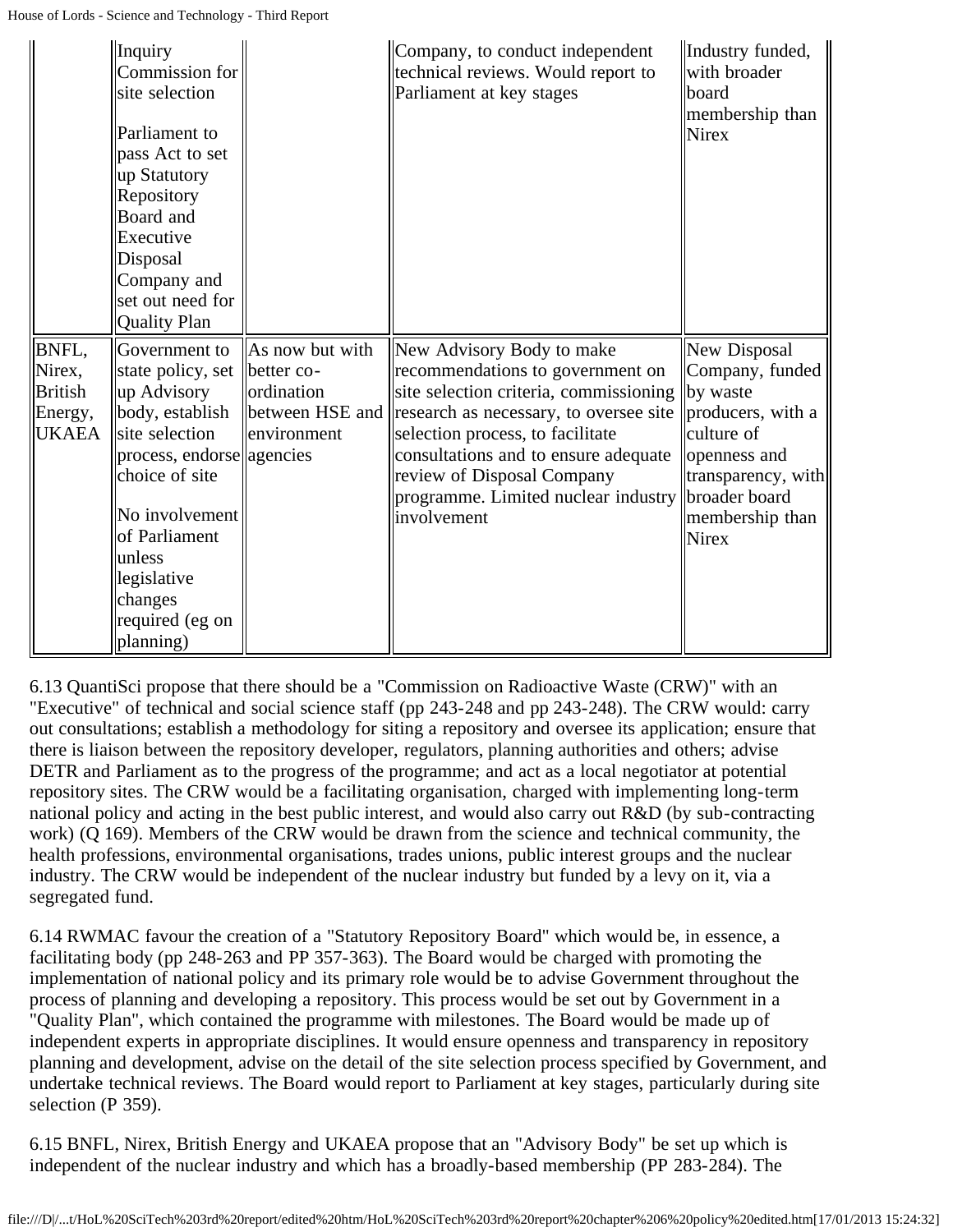primary function of the Body would be to provide advice to Government and the composition of the Body might change as the nature of the required advice changed. The Body would consult widely on the repository site selection procedure and criteria, and would commission research to assist with site selection. The Body would report to Government on the extent of consensus and identify topics which need to be addressed in future (P 284).

6.16 In the framework suggested by QuantiSci there would be a second new organisation. This would be a "Nuclear Waste Disposal Corporation" (pp 243-248 and PP 355-357), which would be an implementing body, entirely funded and managed by the nuclear industry, and which would accept and dispose of all relevant wastes. The NWDC would be responsible for researching, developing, building, operating and closing a repository, and gaining all the necessary regulatory and planning approvals. It would be overseen by the CRW.

6.17 RWMAC propose that there should be an "Executive Disposal Company" which has the role of delivering a successful repository project, in accordance with the Government programme, additional advice from the Statutory Repository Board, and the requirements of regulatory and planning authorities (PP 357-363). The majority of the board of the Company would be independent of the nuclear industry. The Company would carry out site investigations, safety assessments of short-listed sites, and R&D, including the construction of an RCF. It would obtain all the necessary regulatory and planning approvals and would construct the repository.

6.18 BNFL, Nirex, British Energy and UKAEA also propose that there should be a new "Disposal Company" which would be funded by the waste producers (P 284). The Company would have a culture of openness and transparency. Its board would be composed of people from a wider range of backgrounds than the Nirex board and there would be fewer representatives of the waste producers. The Company would implement the site selection process which had been established by Government (based on the recommendations of the Advisory Body), carry out site investigations, commission R&D and offer the results for peer review, and design, build and operate the repository, obtaining the necessary regulatory and planning approvals (PP 280-285).

### **Our views**

6.19 The proposals made above deal only with repository site selection and development. There is a need for a new body which has a wider remit, and the authority and permanence required to oversee the national nuclear waste management programme. We recommend that a 'Nuclear Waste Management Commission' be set up, eventually by statute, with a professional staff. This would be analogous to the Health & Safety Commission (and HSE), but with a much more specific remit and on a much smaller scale.

6.20 Initially, the Nuclear Waste Management Commission could be set up without legislation, with the task of undertaking consultations on a Green Paper covering a comprehensive policy for the management of all long-lived wastes (see paras 6.5-6.9), and undertaking any associated technical and economic analyses. It would report its findings to Government which would use them in formulating the policy to be put to Parliament in the form of a Bill for debate and decision (see para 6.7).

6.21 The Bill would establish policy and give the Commission powers to undertake its subsequent role. Its role would be, in essence, to make sure that the policy endorsed by Parliament is implemented. It would include carrying out research and making arrangements for research to be carried out, undertaking consultation on means to implement policy, and providing information. The workings of the Commission would be as open as possible, with a presumption that everything it produces will be published.

6.22 Members of the Commission would be appointed by the Secretary of State after appropriate consultation, and would be drawn from a wide range of backgrounds to ensure that no one point of view was dominant. The Commission's staff would include people qualified in the physical, biological and social sciences.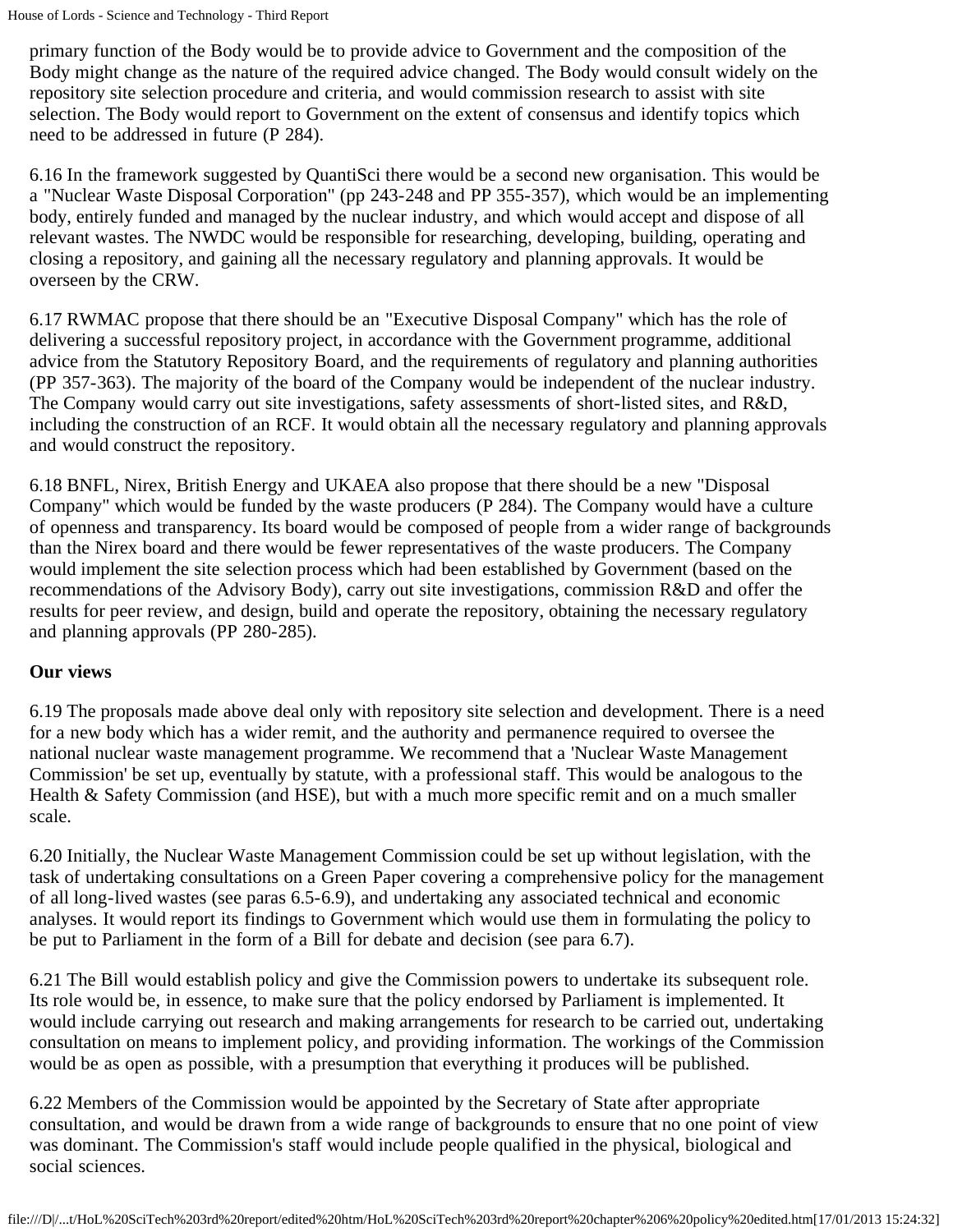6.23 The Commission would report annually to the Secretary of State, who would place its report before Parliament. At appropriate intervals debates would be held on the Commission's reports; regular, explicit parliamentary approval is essential.

6.24 If, as we favour, it is decided to embark on a phased approach to geological disposal (see Chapter 4), a second body will be needed, of the type suggested by QuantiSci, RWMAC and the nuclear industry. This would be a 'Radioactive Waste Disposal Company', with the remit to investigate a small number of potential repository sites, to select the preferred site (or sites) and to design, construct, operate, monitor and eventually close the repository (or repositories), conducting R&D as necessary. The company should be able to retrieve the waste if this became necessary. This would be a nuclear industry organisation, structured so that it requires approval from the Commission for its work programme. Government involvement in the Company would be only via the publicly owned parts of the nuclear industry (BNFL, UKAEA and MoD). The Company would work in as open and transparent a way as possible, restricting confidentiality to the absolute minimum consistent with commercial operation.

6.25 It seems sensible, for the present, to maintain Nirex to fulfil two roles. One is to advise the nuclear industry on the acceptability of waste conditioning and packaging proposals (the issuing of 'letters of comfort'). The other is to help the United Kingdom to keep abreast of international progress in repository R&D and to maintain expertise. Once the new organisations are established, the roles of Nirex should be subsumed by them. Its "letters of comfort" role should be undertaken by the nuclear industry and its regulators. The Commission should be responsible for monitoring international progress and maintaining expertise.

6.26 When the Commission is set up RWMAC's role in advising Government on the management of nuclear wastes will no longer be required and the Committee should be disbanded.

### **RESEARCH CO-ORDINATION AND CONTINUITY**

6.27 In our proposed new organisational framework the Nuclear Waste Management Commission would be responsible for co-ordinating all United Kingdom research on the long-term management of nuclear waste. The main organisations which would sponsor research would be the Commission itself and, if geological disposal is pursued, the Radioactive Waste Disposal Company; the latter would need approval from the Commission for its research programme.

6.28 It is important that there is no loss of expertise or continuity while consultations on policy are underway and before the Commission is given its powers by statute. We suggest that during the consultation period the Commission takes over from the various DETR committees the role of coordination of research and that it has the task of ensuring that records of past research findings are completed and are preserved. This applies particularly to the research sponsored in the past by Nirex, but there is also a need to safeguard the findings of past regulatory research programmes.

# **SITE SELECTION AND THE PLANNING SYSTEM**

6.29 No new national policy could be implemented unless it has the acceptance of those who would be most affected by it, namely those who live and work near proposed repository sites. It will be difficult to gain the acceptance of local authorities and local environmental pressure groups for a national policy unless it is clear how their views will be taken into account in implementing it and, in particular, unless it is clear what say they will have in the selection of repository sites (see Chapter 5). (We assume that the new United Kingdom nuclear waste management policy will entail the construction of one or more deep repositories (see Chapter 4). Such difficulties would arise with similar intensity if the new policy entailed construction of major centralised surface storage facilities, especially if these were to be outside the boundaries of current nuclear licensed sites.)

6.30 It would be for the Nuclear Waste Management Commission (see paras 6.19-6.23) to propose a site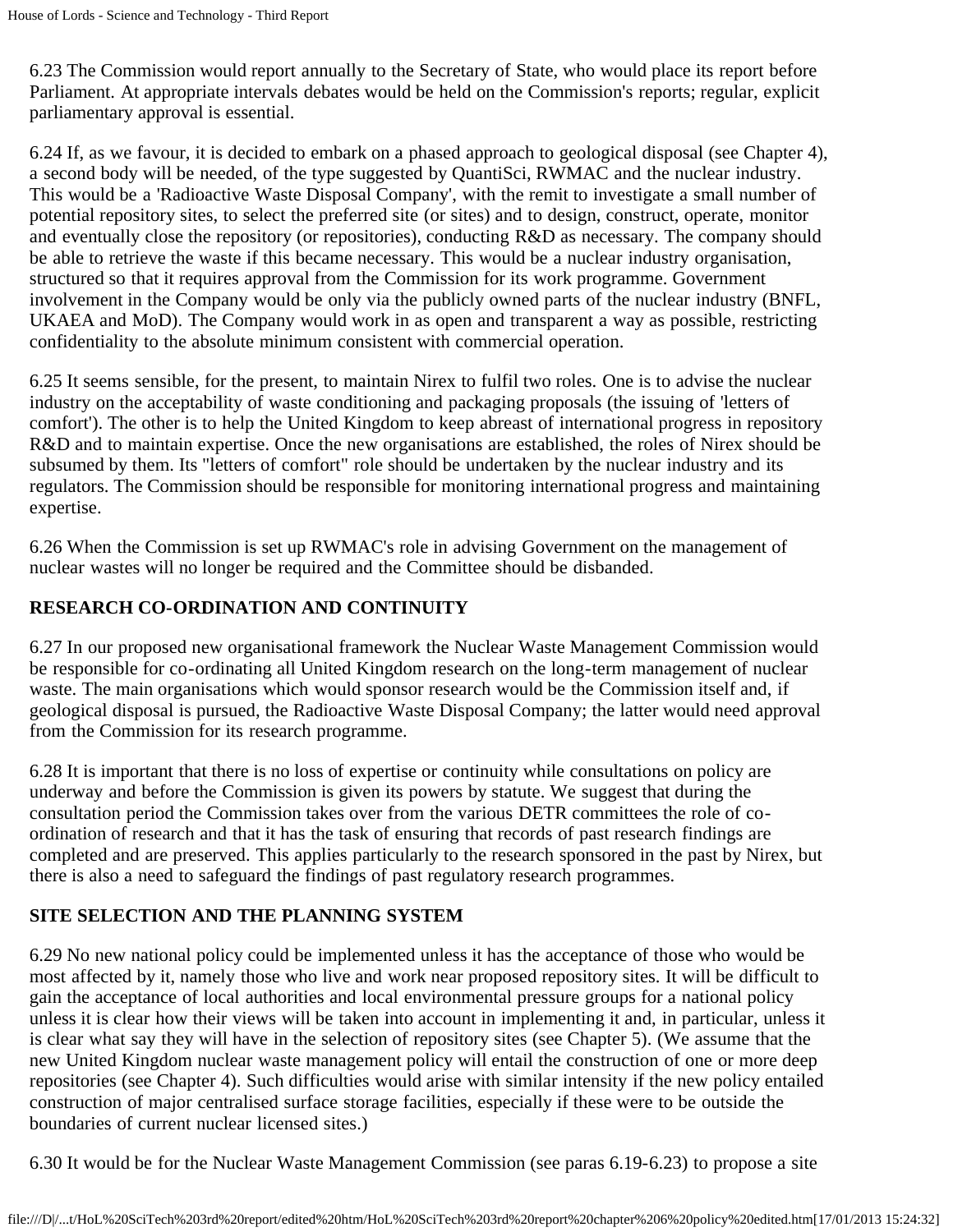selection process, after the necessary consultations, and to submit it to Government and Parliament for approval. We set out here the conclusions we have reached about the main features of an appropriate process and how it would fit within the planning system. Our conclusions take account of the Ministerial policy statement Modernising Planning (DETR, 1998) and draw particularly on the evidence of Professor Grant, Mr Joyce and Mr Piatt (PP 341-343 and QQ 1212-1293).

6.31 We suggest that the first phase of site selection be carried out by the Commission, which could contract independent professionals if necessary (as proposed by RWMAC, see p254). This phase would consist of establishing qualitative criteria and using them with desk studies to identify a "long list" of, say, 15-20 potentially suitable sites. The criteria at this stage would be primarily, but not exclusively, geological and hydrogeological (QuantiSci p 245, RWMAC pp 254-256). A short list of sites for possible field investigation (including the drilling of deep boreholes) would then be derived by comparing the sites on the basis of a number of attributes. The attributes and the comparison method, including the weightings for the attributes, would be established by the Commission and made public. The final list of sites for field investigation would be derived by consultation or by using a volunteering approach (see Chapter 5). It would be the Commission that handled the consultation or 'volunteering' process. We envisage that volunteering would be on the basis that the local community could not withdraw the site once field investigations had begun, and that the final decision on a site would be for Government (see below).

6.32 Blight would occur when the short-listed sites are named (QQ 1274-1275). It would be appropriate to offer some form of compensation to mitigate this 'nuclear blight' and to enable people to derive some form of benefit from hosting a repository (see Chapter 5). Government should consider how this is to be achieved, bearing in mind that generosity may succeed but parsimony will not.

6.33 The field investigations at the short-listed sites would be carried out by the Radioactive Waste Disposal Company (see para 6.24), overseen by the Commission. All the results of the investigations would be published, for scientific peer review, and would be reported to the local populations and their elected representatives in a form intended to be comprehensible to non-experts. If it became clear during the investigations that a short-listed site is not suitable, the Company would inform the local community and withdraw it. The quantity of waste which a site could hold will have been considered throughout the derivation of the long and short lists but it will probably only be during site investigations that capacities can be determined with any accuracy. By the end of the investigations it must be clear whether it will be sufficient to construct one repository or whether more are required.

6.34 When sufficient data were available, the Company would identify its preferred site or, if more than one repository is needed, sites. The selection would take place within the framework of a formal environmental impact assessment, in which all the short-listed sites are compared, in compliance with European Directive requirements to consider alternatives (Q 1237). The Commission would ensure that the selection process is open, transparent, reasonable and robust, but would not endorse the chosen site or sites.

6.35 We believe that Parliament should be involved at this stage, as envisaged in the parts of Modernising Planning that deal with major infrastructure projects, and as suggested by our witnesses on planning matters (PP 341-343, QQ 1262-1264). One approach is to establish a procedure modelled on that in the Transport and Works Act 1992 for schemes of national significance. Under such a procedure the Company would make an application to develop a preferred site, for approval by Ministerial order. Because the scheme would, by definition, be of national significance, the Secretary of State would refer the proposal in the application to Parliament. He could also make available to Parliament the Environmental Statement and other supporting documents. Single debates would be held in each House on a motion moved by a Minister to approve the proposals. If both Houses pass the resolution the application would go forward for more detailed consideration at a public inquiry, which would focus primarily on local matters (PP 341-343). Application of this type of procedure to nuclear waste repositories would require primary legislation (see pp14-15 of Modernising Planning): this could be part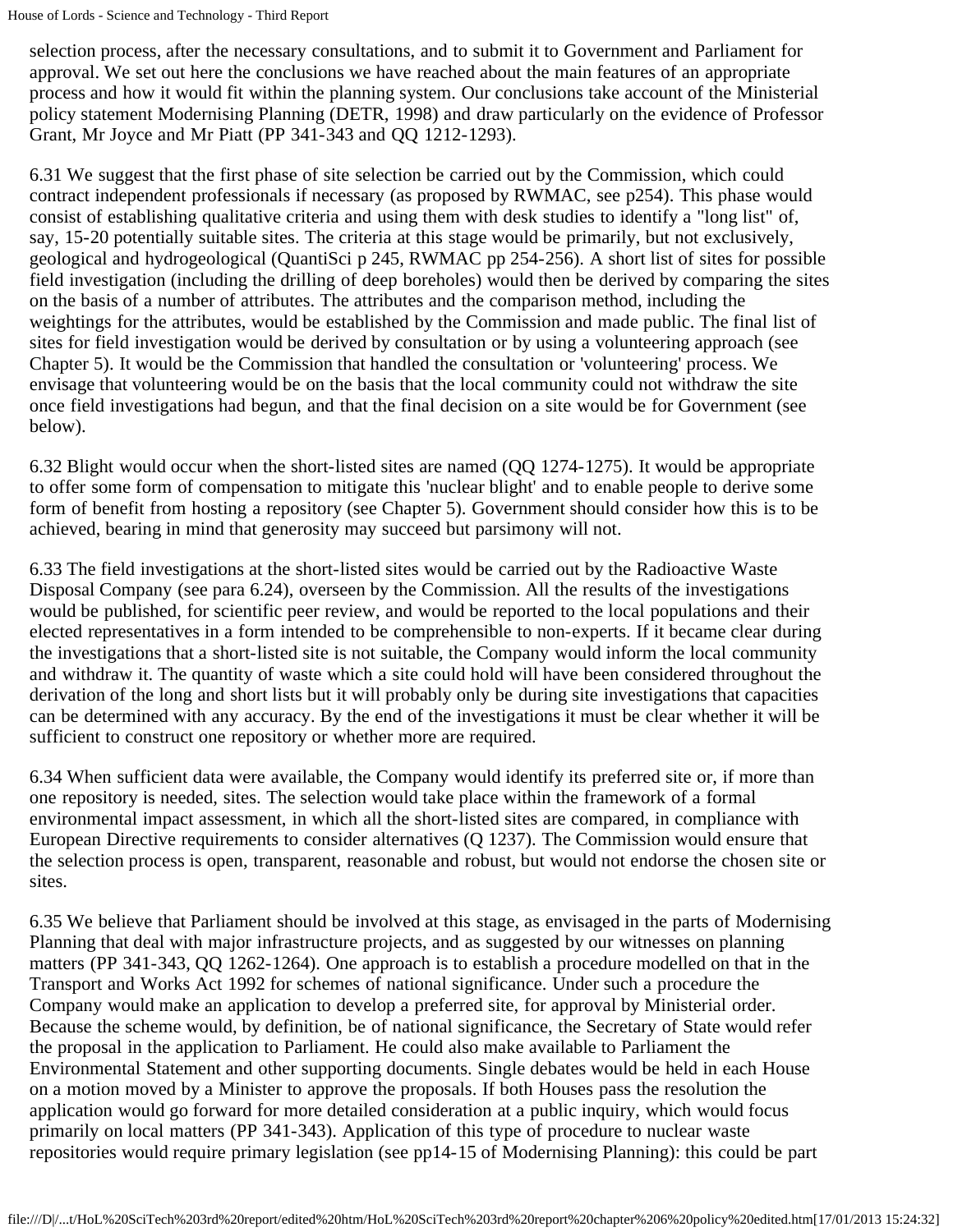of the Act which sets out the national nuclear waste management policy and gives the Commission its statutory powers.

6.36 At the public inquiry the environmental impact of the repository would be considered in detail. It is likely that objectors would argue against national policy and question the site selection process, as well as raising local issues. The Inspector should not rule out any arguments which are relevant. Nevertheless, the debate should be less extensive than at previous public inquiries on nuclear matters because the national policy will have been endorsed by Parliament, and the site selection process will have been established via consultation and carried out openly with Parliamentary involvement (Q 1236). The outcome of the public inquiry would be a recommendation from the Inspector that the repository should or should not go ahead at that site. In the latter case the Inspector might indicate which of the other shortlisted sites appeared preferable or refer the matter back to the Company. The final decision would be made by the Secretary of State, based on the Inspector's report, and would be embodied in an order.

6.37 We believe that a process like that outlined above has the features necessary to balance national need with local concerns in an open and explicit way. The process would not give the local community a right of absolute veto but it would give them many opportunities to make their views known, and for those views to be taken into account. It would ensure that they are consulted at every stage, provided with all the relevant information and offered compensation for blight.

6.38 Table 3 summarises the actions which would be taken by Parliament, Government, the Commission, the Company and the regulators if the approach described above is followed, and gives very approximate timings. We believe that the approach would achieve the goal of emplacing wastes in repositories before modern surface stores have to be extensively refurbished or replaced (see Chapter 4), but all phases of consultation may take longer than we have indicated. It is important that the process is thorough and, because of its duration, that it is set in train by Government without delay.

| Year<br>(approx) | Parliament             | Government                                                                                                                                             | Commission                                                         | Company | Regulators               |
|------------------|------------------------|--------------------------------------------------------------------------------------------------------------------------------------------------------|--------------------------------------------------------------------|---------|--------------------------|
|                  |                        | Decides to develop<br>comprehensive policy<br>and issues Green Paper,<br>indicating that it is<br>minded to pursue phased<br>geological disposal       |                                                                    |         |                          |
|                  |                        | <b>Sets up Commission</b><br>without its statutory<br>powers, to conduct<br>consultations                                                              |                                                                    |         |                          |
|                  |                        | Establishes complete<br>inventory of long-lived<br>wastes                                                                                              | Consults and<br>recommends policy<br>and site selection<br>process |         | Input to<br>consultation |
|                  | Debates<br>White Paper | Formulates policy, issues<br>White Paper, drafts Bill<br>to establish policy,<br>Commission, site<br>selection process, and<br>changes to planning law |                                                                    |         |                          |

Table 3 Possible Sequence of Actions by Parliament, Government, Nuclear Waste Management Commission, Radioactive Waste Disposal Company and Regulators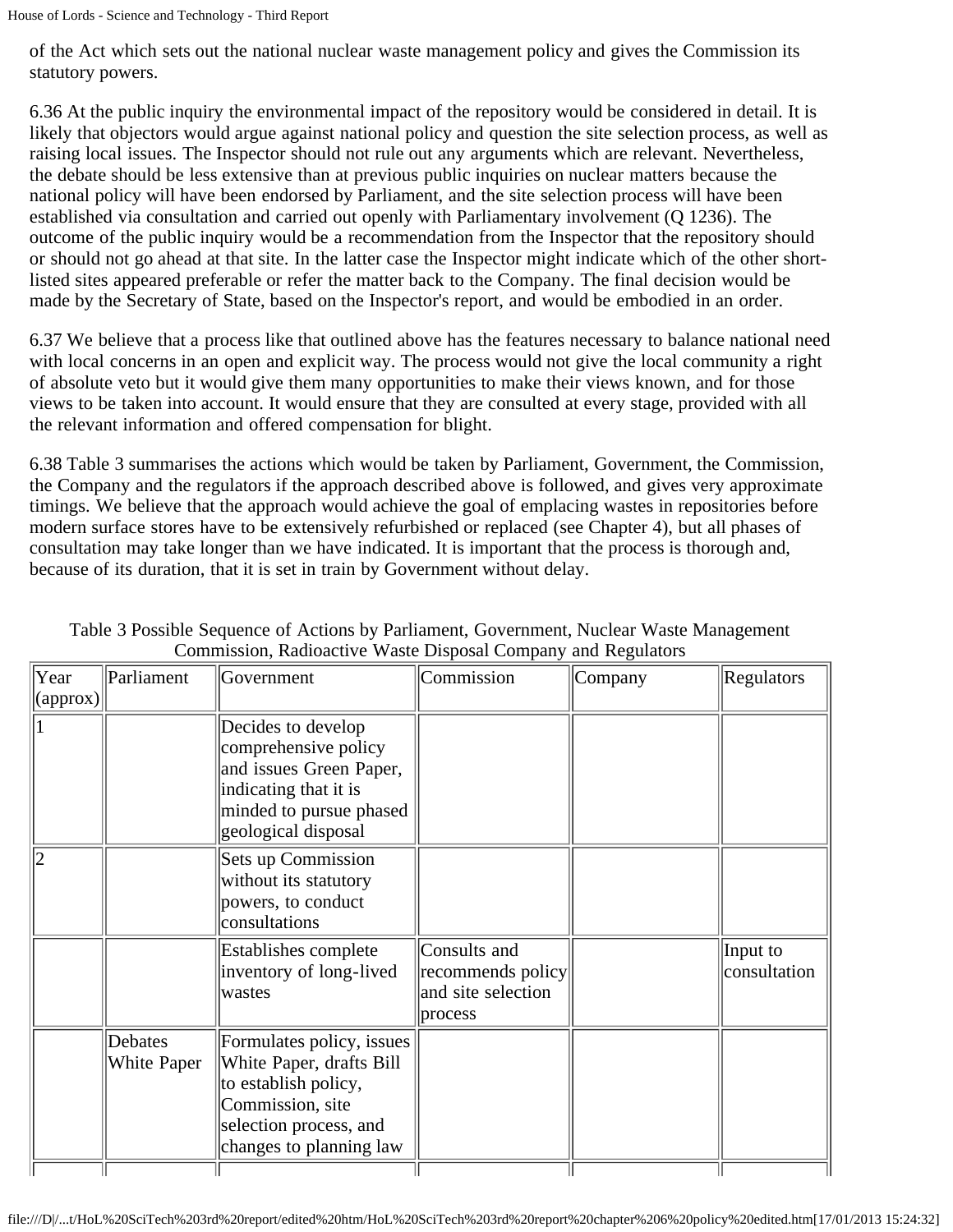| $\parallel$ 4 | Debates,<br>amends and<br>passes Bill                                             |                                                                                                    | Formulates<br>research strategy                                                                                                | Set up by industry                                                                                                        |                                                                                        |
|---------------|-----------------------------------------------------------------------------------|----------------------------------------------------------------------------------------------------|--------------------------------------------------------------------------------------------------------------------------------|---------------------------------------------------------------------------------------------------------------------------|----------------------------------------------------------------------------------------|
| 5             | Receives<br>Commission's<br>first annual<br>report                                | Input to long list of sites                                                                        | Begins<br>consultation and<br>desk studies to<br>establish long list<br>of repository sites;<br>begins research                | Begins R&D,<br>input to long list<br>of sites                                                                             | Establish<br>relationship<br>and dialogue<br>with<br>Company                           |
| $ 6-7 $       | Receives<br>Commission's sites<br> annual<br>reports,<br>reaffirms<br>policy      | Input to short listing of                                                                          | Starts comparisons<br>of sites on long<br>list, and<br>consultation and/or<br>volunteering to<br>derive short list of<br>sites | Input to short<br>listing of sites                                                                                        | Input to short<br>listing of<br>sites                                                  |
| 8             | Receives<br>Commission's<br>annual report<br>containing<br>short list of<br>sites |                                                                                                    | Continues<br>research, monitors<br>work of Company                                                                             | Begins<br>investigation of<br>short listed sites,<br>consulting with<br>local populations                                 | Monitor<br>work of<br>Company                                                          |
| $ 9-14$       | Receives<br>Commission's<br>annual<br>reports,<br>reaffirms<br>policy             |                                                                                                    | Continues<br>research, monitors<br>work of Company                                                                             | Continues<br>investigation of<br>short listed sites,<br>consulting with<br>local populations<br>and publishing<br>results | Monitor<br>work of<br>Company,<br>establish<br>mechanisms<br>to assess<br>safety cases |
| 15            | Receives<br>Commission's<br>annual report                                         |                                                                                                    | Monitors site<br>comparison and<br>selection,<br>comments on draft<br>Environmental<br>Statement                               | Compares sites<br>and selects<br>preferred site,<br>issues draft<br>Environmental<br>Statement                            | Start<br>assessment<br>of pre-<br>construction<br>safety cases                         |
| 16            | Receives<br>Commission's<br>annual report                                         |                                                                                                    |                                                                                                                                | Applies for order<br>to allow repository<br>development at<br>preferred site                                              |                                                                                        |
| 17            | Considers<br>application<br>for Order                                             | Calls local Public<br>Inquiry                                                                      |                                                                                                                                |                                                                                                                           | Complete<br>assessment<br>of pre-<br>construction<br>safety cases                      |
| $18-19$       | Receives<br>Commission's<br>annual<br>reports                                     |                                                                                                    | Gives evidence to<br>Public Inquiry                                                                                            | Puts case at Public<br>Inquiry                                                                                            | Give<br>evidence to<br>Public<br>Inquiry                                               |
| 20            | Receives                                                                          | Decides whether<br>Commission's repository development<br>annual report   should proceed, on basis |                                                                                                                                |                                                                                                                           |                                                                                        |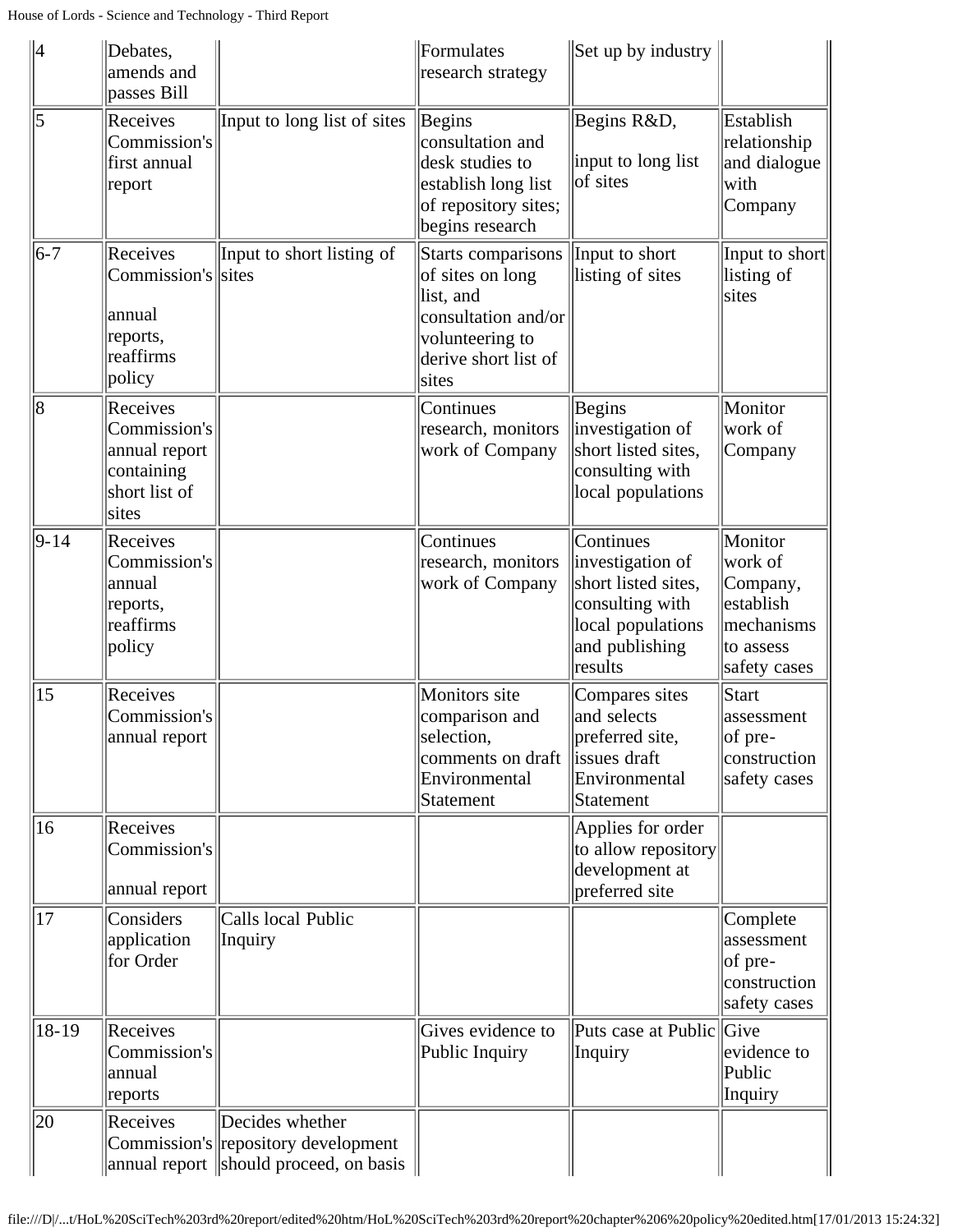|             |                                                  | of Inspector's report |                             |                                     |                                                                      |
|-------------|--------------------------------------------------|-----------------------|-----------------------------|-------------------------------------|----------------------------------------------------------------------|
| 21          | Receives<br>Commission's<br>annual report        |                       | Monitors work of<br>Company | Begins repository<br>construction   | Start<br>lassessment<br>$ $ of pre-<br>operational<br>safety cases   |
| $ 22 - 23 $ | Receives<br> Commission's <br> annual<br>reports |                       | Monitors work of<br>Company | <sub>Constructs</sub><br>repository |                                                                      |
| 24          |                                                  |                       | Monitors work of<br>Company | Begins waste<br>emplacement         | Complete<br>assessment<br>$ $ of pre-<br>operational<br>safety cases |

#### **FUNDING ARRANGEMENTS**

<span id="page-60-0"></span>6.39 It has been suggested to us that the United Kingdom arrangements for funding nuclear waste management research, regulation and implementation could be made more transparent (e.g. Barker, 1998[[53\]](#page-63-1)). We also have concerns about continuity of funding over decades, and perhaps centuries, bearing in mind the possibility that the nuclear industry may cease to exist in its present form.

6.40 The principal new mechanism proposed to us is the setting up of a segregated fund, to which the whole of the nuclear industry would contribute, and which would be administered by some independent body (see, for example, the Environment Agency pp 122-123). This would seem similar to the funding arrangement in Sweden. It would help to allay concerns that financial provisions for nuclear waste management are inadequate (see, for example, p 220, Q 367).

6.41 We have sympathy with the proposal for a segregated fund. We recommend that the Nuclear Waste Management Commission be financed by such a fund derived from a levy on the whole nuclear industry (privately and publicly owned, civil and defence). We would also be in favour of financing other nuclear waste management activities in this way, particularly repository development, operation and closure. However, we are aware that such an arrangement would be unique to nuclear waste and may be difficult to accommodate within the present system of Government funding. We recommend that the Commission consults on funding arrangements and Government decides following this consultation, subject to Parliamentary approval. Funding arrangements would have to feature in the proposed Bill (6.21).

### **REGULATORY ROLES AND RESPONSIBILITIES**

6.42 It is not part of the scope of this enquiry to comment in great detail on the roles and responsibilities of the organisations which regulate the nuclear industry. Nevertheless there are some issues which arose from the evidence presented to us which merit discussion. These concern the three principal civilian regulators, the Environment Agency (for England and Wales), the Scottish Environment Protection Agency (SEPA), and the Health & Safety Executive (HSE). They also concern the Ministry of Defence (MoD), which regulates those parts of its own sites which are not subject to the civilian regulatory regime.

6.43 In evidence to us the Environment Agency expressed concern that they have no legal powers to regulate the storage of radioactive waste on nuclear licensed sites (p 122). Their only powers over storage, and also over waste conditioning and packaging, are those deriving from a memorandum of understanding with HSE. A major problem with this arrangement is that until the Environment Agency receives a formal application for authorisation to dispose of stored waste, it cannot recover any costs of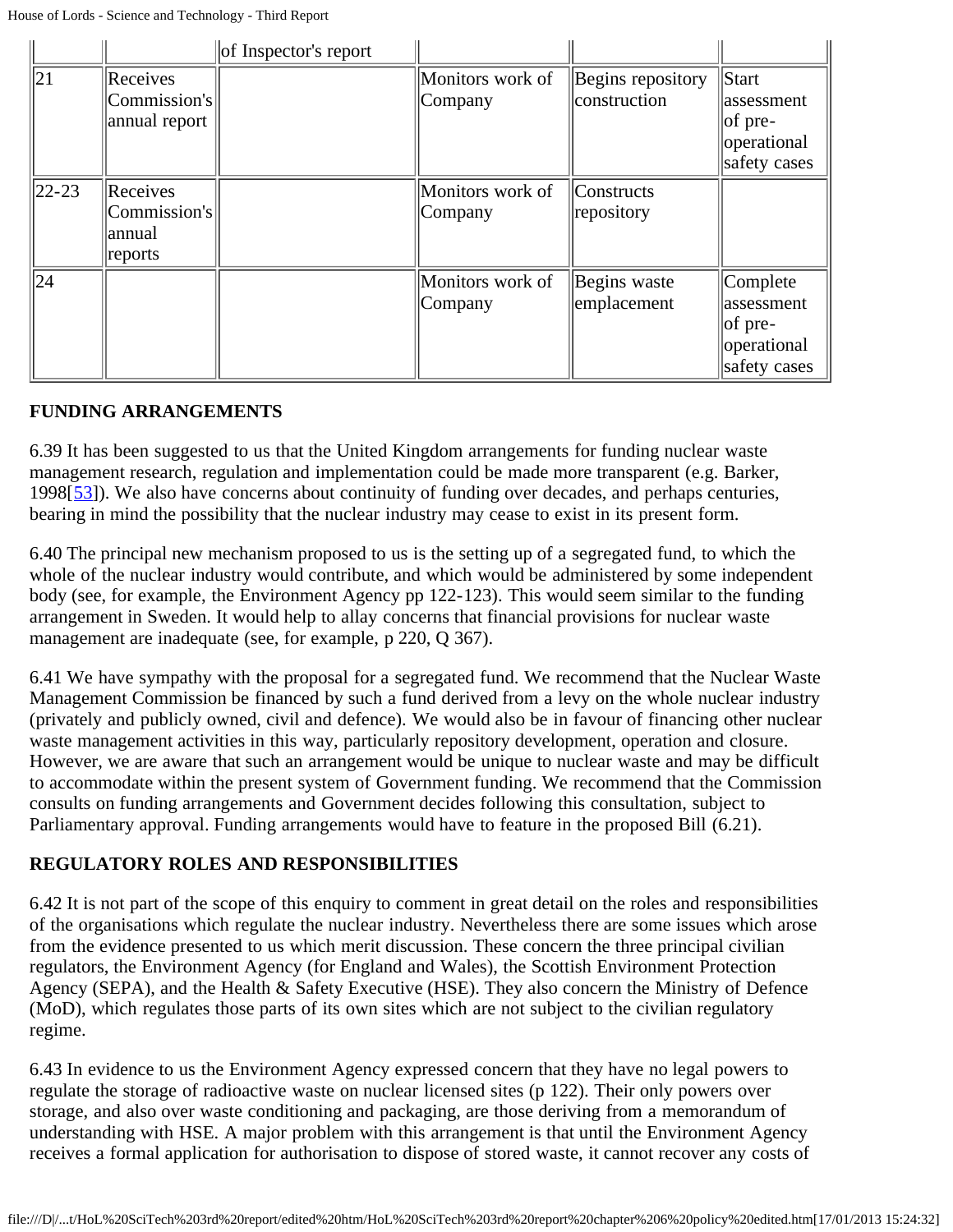regulating the waste, nor can it require the owner of the waste (or the operator of the disposal facility for which the waste is destined) to provide it with information. This could lead to considerable difficulties if a deep repository were designated initially to be a storage, rather than a disposal, facility because the Agency could not regulate the repository or inspect the waste (Q 588).

6.44 To rectify this situation the Agency proposes that it be given a new statutory power over the storage of radioactive wastes on nuclear licensed sites, to co-exist with the HSE powers. Under the new power the Agency's approval would be required for arrangements to treat, package and store waste, and the Agency would inspect these arrangements and require improvements to be made if necessary. The power would enable the Agency to fulfil its responsibility to protect the environment during the long-term storage of wastes and to ensure that wastes are maintained in a suitable condition for ultimate disposal (PP 303-306).

6.45 Further advantages of the proposed new power would be to increase the information available to the public about waste storage arrangements, and to make the Agency involved fully at a much earlier stage in repository design and development (p 122). The Agency recognises that there are balances to be drawn between, on the one hand, health and safety, and on the other, environmental protection. It considers that the proposed new power would help to make the balancing process explicit and transparent, with public consultation (P 306). (The Nuclear Installations Act contains no provisions for public consultation, or for disclosure of information about wastes held on site. The only time when consultation and disclosure must take place is when an application is made, under the Radioactive Substances Act, to dispose of waste.)

6.46 Local interest groups (see, for example, p22) and local authorities (see, for example, p101) agree with the Environment Agency that the present situation is not satisfactory. The nuclear industry would also wish to see earlier formal involvement of the Environment Agency in repository development (see, for example, p36). HSE expressed the view that it is working arrangements that matter, rather than the statutory division of roles, and that the arrangements between itself and the Environment Agency (and its predecessors) have always been satisfactory (p 161, Q 655, Q 676, Q 692). HSE also pointed out that it is introducing a new system of reporting back to the public, via the local liaison committees at nuclear licensed sites, on regulatory activities, and that it is conscious of the possible implications of a Freedom of Information Act (Q 696).

6.47 These differences of view led us to ask the Environment Agency and HSE whether there would be merit in having only one regulator to cover all aspects of nuclear sites (QQ 588-598, QQ 675-693). Both organisations said that it is in the nature of the problem that there can be conflicts of priority between health and safety and environmental protection, and that this situation could not be changed by changing regulatory responsibilities. Dual regulation is already established in many other areas and is being extended, for example to sites that constitute a major accident hazard (P 304).

6.48 We conclude that it would not be worthwhile to make all the changes to primary legislation which would be required to give one organisation all the regulatory responsibility for nuclear sites. It would be contrary to other regulatory developments to do so and would not necessarily make for more constructive and open balancing of health, safety and environmental protection. We agree that the Environment Agency should be given the proposed new power it seeks over waste treatment and storage, because we feel that the advantages in terms of its formal involvement in the decision process and an increase in transparency outweigh any possible disadvantages of dual regulation with HSE.

6.49 A further issue is the regulatory position at MoD sites. Those MoD sites which are operated by private contractors are subject to the full civilian regulatory regime. Other MoD sites are visited by inspectors from HSE and the environment agencies but are legally regulated by MoD themselves. In some instances there are differences from one part of a site to another. For example, most of the Devonport Royal Dockyard is a nuclear licensed site, operated by DML, but all testing and running of the reactors in nuclear submarines is done on parts of the site operated by MoD, under MoD's own regulatory regime (Q 338). There is general agreement that it is desirable to bring all MoD sites under the full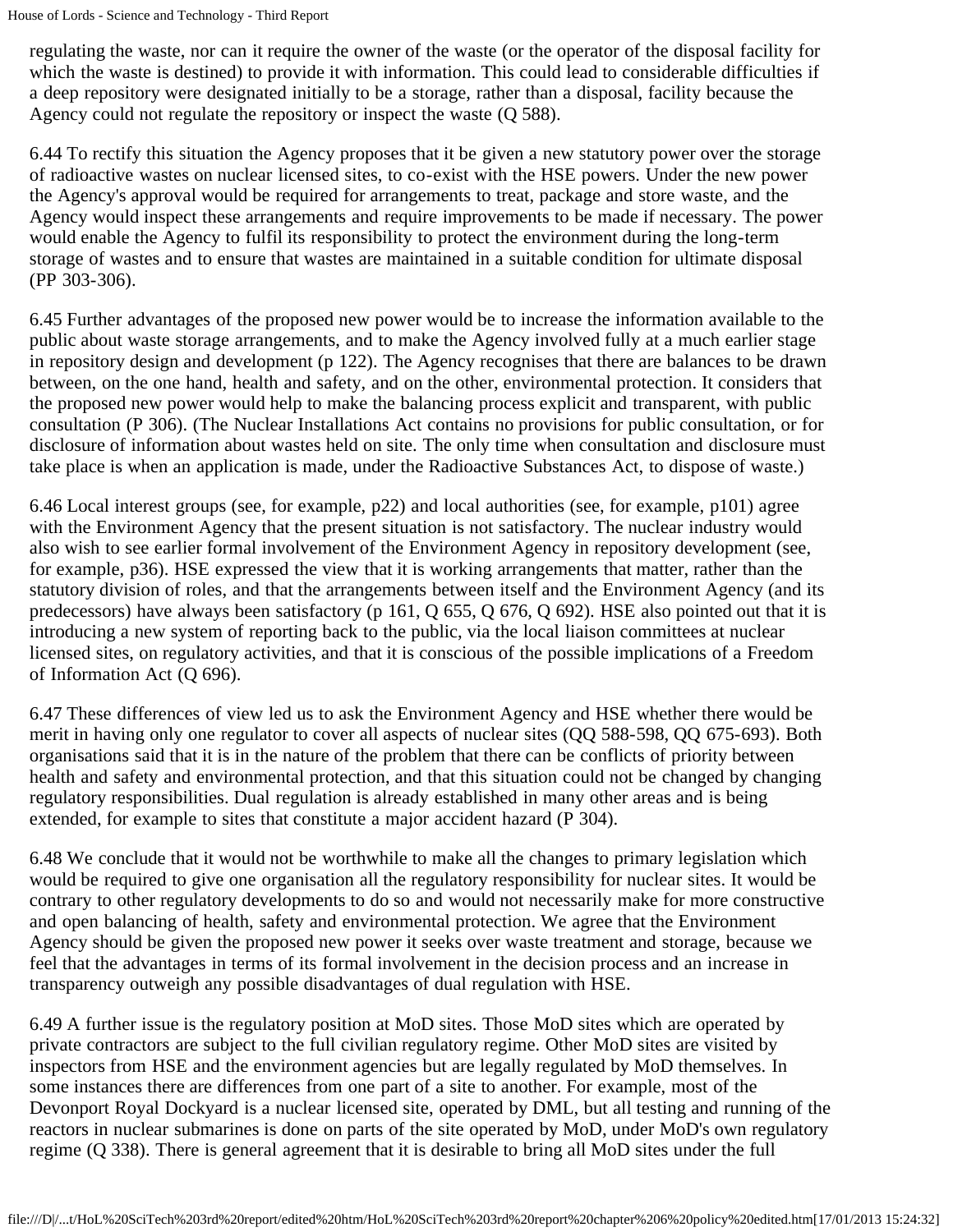civilian regulatory regime as soon as practicable, but progress is at present very slow (QQ 349-350). We wish to see ways found to speed it up.

# **INTERNATIONAL DEVELOPMENTS**

6.50 From our discussions with staff of international agencies (the European Commission, NEA and IAEA) we concluded that these agencies work well as fora for discussions amongst nuclear industries and their regulators, but poorly as catalysts for action (see Chapter 3). It is particularly disappointing that the agencies have not succeeded in promoting regional solutions to nuclear waste management for groups of countries which have relatively small amounts of waste to deal with and for countries which lack the infrastructure or resources to establish their own repositories.

6.51 Our view is that it is entirely appropriate for countries which have substantial waste legacies to develop their own deep repositories for their own wastes. In some of these countries, including the United Kingdom, more than one repository may be required and it would not be sensible to import waste from elsewhere for reasons of public acceptability. For countries with less waste the best policy is to pool resources.

6.52 We recognise that it is likely to be ineffectual for the United Kingdom to promote or support regional repository initiatives until we have made more progress in solving our own nuclear waste problem. We recommend that when our policy consultation is complete, and if the chosen policy is phased geological disposal, this country should take a lead in international discussions on regional repositories and offer help to those countries that need to develop them, but lack the resources. Help is particularly needed in eastern European countries.

# **CONCLUSIONS AND RECOMMENDATIONS ON POLICY AND ORGANISATIONS**

6.53 We recommend that the Government should develop without delay a fully comprehensive policy for the long-term management of all nuclear waste. The policy should have explicit endorsement by Parliament, as well as a large measure of public acceptance.

6.54 To achieve public acceptance it is essential that the policy is the subject of wide-ranging consultation. We suggest that, having considered our report, the Government issues a Green Paper which states the problem, the possible solutions and the policy that the Government is minded to put to Parliament, and which seeks views on the principal means for implementation of that policy, including, for deep repositories, the site selection process. The consultation on the Green Paper should involve as many sections of the public as is feasible. At the end of it the Government should report the results to Parliament; this could be done via a White Paper that contains a full statement of the proposed policy. The development process should lead to a parliamentary Bill to establish the policy and the institutional framework for implementing it. It is essential that the policy is endorsed by Parliament at regular intervals during its implementation.

6.55 We recommend that a new organisation be set up to oversee the implementation of policy. This should be a "Nuclear Waste Management Commission", which is outside day-to-day government and which has authority and permanence. Members of the Commission should be drawn from a wide range of backgrounds and it should have scientific, technical and administrative staff. The workings of the Commission should be as open as possible, with a presumption that everything it produces will be published. There would be advantages in setting up the Commission initially in a non-statutory way and giving it the task of consultation on a comprehensive policy. The Bill which establishes the policy should give the Commission its powers of oversight.

6.56 Our view is that the United Kingdom should embark on a phased approach to geological disposal, in which surface storage leads to emplacement in one or more deep repositories, initially in a monitored and retrievable way. The Commission should carry out the first stage of a repository site selection process, consulting as necessary, perform research and make arrangements for research to be carried out, and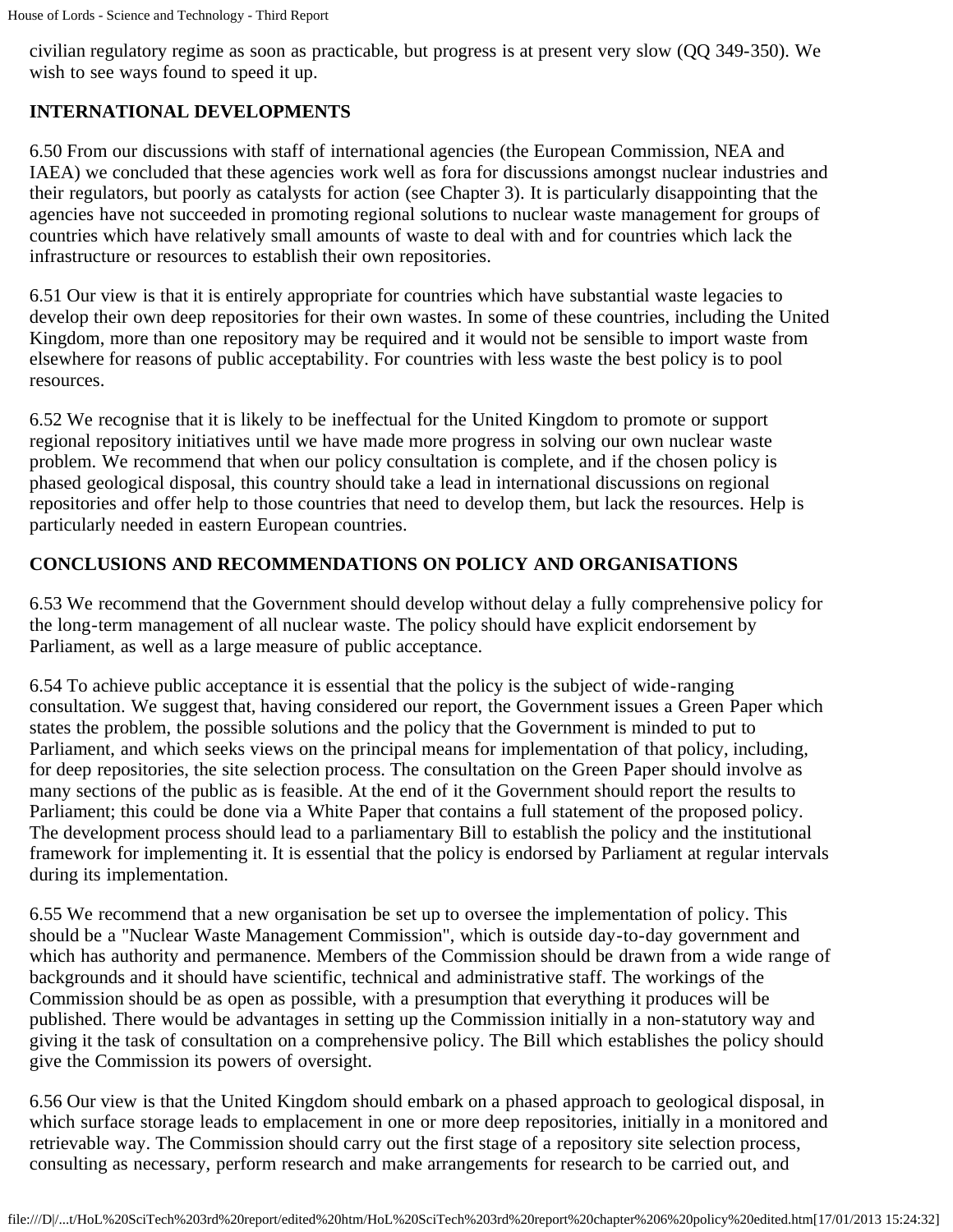provide information to whoever needs it.

6.57 Another new organisation should be set up with the remit to design, construct, operate and eventually close the repository (or repositories), conducting R&D as necessary. This "Radioactive Waste Disposal Company" should be a nuclear industry organisation (including the Ministry of Defence) which would need approval from the Commission for its work programme. There should be a presumption that the work of the Company will be available for public scrutiny.

6.58 For the present, Nirex should be maintained but when the Commission and the Company are established its roles should be subsumed by them. When the Commission is set up RWMAC should be disbanded.

6.59 The Commission should be responsible for co-ordinating all United Kingdom research on the longterm management of nuclear waste. It should take over this role during the consultation period and ensure that records of past research findings are preserved.

6.60 The process of selecting a repository site (or sites, if more than one repository is needed) should be open and transparent, and should involve Parliament and Government. The Commission should derive a long list of potential sites and, from this, a short list. It should then oversee the Company's selection of the preferred site(s). The Company's choice of site(s) should be debated in Parliament and examined at public inquiry. The final decision should be made by the Secretary of State.

6.61 The Commission should be financed by means of a segregated fund, derived from a levy on the whole nuclear industry (civil and defence). The Commission should consult those concerned about the desirability and practicability of funding repository development, operation and closure in a similar way, and make recommendations to Government.

6.62 When the Commission is set up some changes should be made to regulatory arrangements. The Environment Agency should be given a new statutory power over the storage of wastes on nuclear licensed sites. Efforts to bring all Ministry of Defence sites under the full civilian regulatory regime should be increased substantially and the Government should bring forward a timetable for achieving this objective. Further changes to regulatory arrangements might be needed as the Commission's work proceeds.

6.63 We recommend that when policy consultation is complete, and if the chosen policy is geological disposal, this country should take a lead in international discussions on regional repositories and offer help to those countries that need, but lack the resources, to develop them. Help is particularly needed in eastern European countries.

6.64 We strongly recommend that the Government starts work promptly and proceeds in a steady and measured way without interruption. The programme for repository development is a long one and cannot be rushed. Delay in starting the programme will increase the likelihood that extensive refurbishment or replacement of surface stores will be required.

<span id="page-63-0"></span>52 *Review of Radioactive Waste Management Policy, Final Conclusions*, Cm 2919, 1995. [Back](#page-51-0)

<span id="page-63-1"></span>53 Barker, Fred, *A Framework for Policy Review*, Paper presented at the Nuclear Free Local Authorities Conference on the Future of UK Radioactive Waste Policy, October 1997. Proceedings published by Thomas Telfords, 1998. [Back](#page-60-0)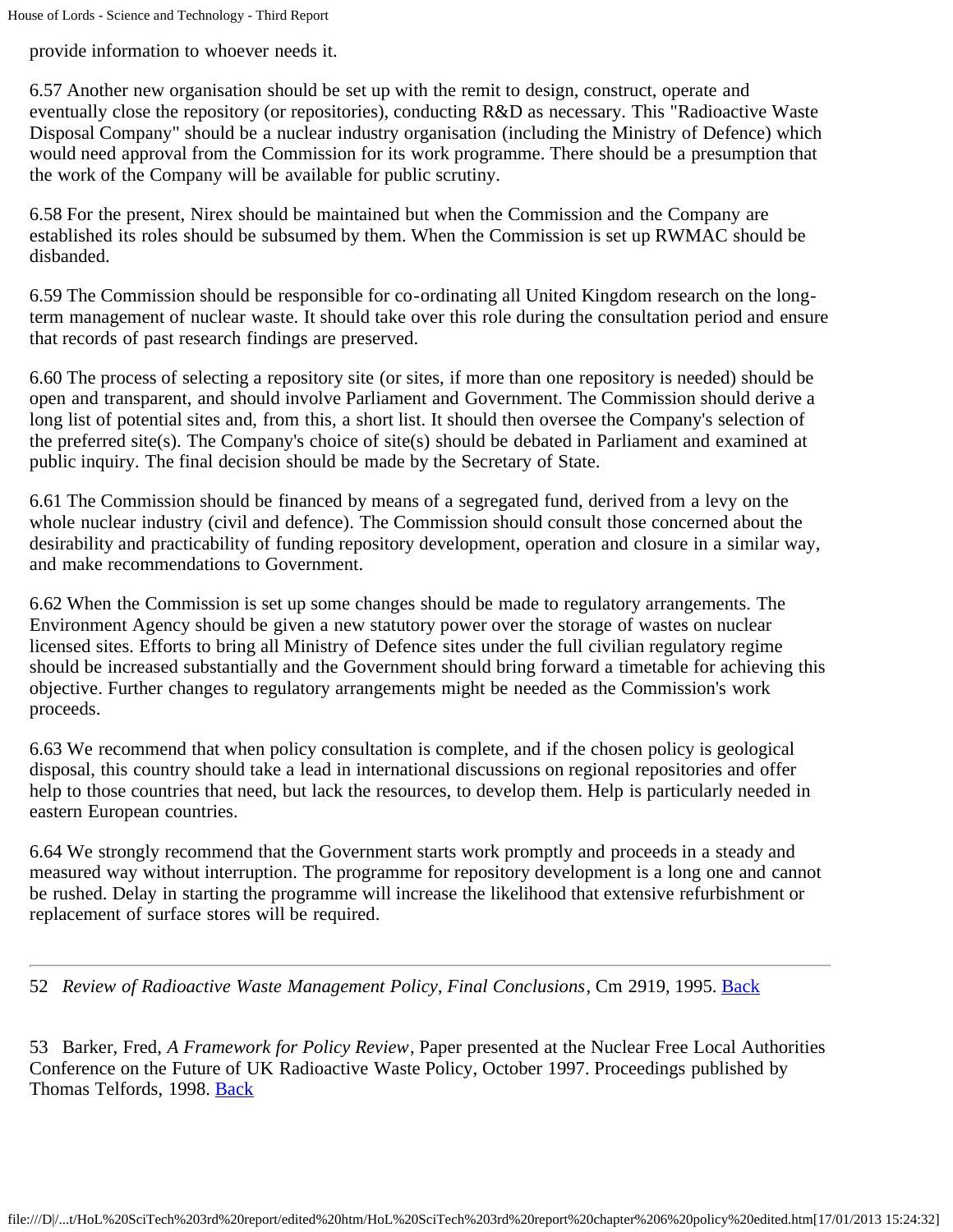[ations](http://www.parliament.uk/business/publications/committees/) > [All Select Committee Publications](http://www.parliament.uk/business/publications/committees/select-committee-publications/) > [Lords Select Committees](http://www.parliament.uk/business/publications/committees/select-committee-publications/lords-select/) > [Science and Technology](file:///pa/ld/ldsctech.htm) > Science and Technology

**Select Committee on Science and Technology [Third Report](file:///D|/Home/dks/text/papers%20and%20research/earth%20science/nuclear%20waste%20disposal/government/parliament/HoL%20SciTech%203rd%20report/edited%20htm/4101.htm)**

# **PART C: OTHER WASTE MANAGEMENT ISSUES**

### **CHAPTER 7: REPROCESSING, PLUTONIUM AND MOX**

#### **BACKGROUND**

7.1 The United Kingdom faces complex challenges in nuclear waste management because of the variety and volume of wastes that must be dealt with. These wastes have resulted from the active role that the United Kingdom has played (and continues to play) in both civil and military developments since the Second World War. The United Kingdom has operated numerous different commercial and research reactor types (including submarine reactors), has had an active fuel reprocessing programme for military and commercial purposes since the 1950s, is a world leader in nuclear materials research and the application of nuclear materials for medical purposes, and operates facilities for fuel fabrication. The various programmes to clean up wastes from previous activities also generate their own waste, albeit in more manageable forms. Each operation often generates its own waste stream which may require a unique management solution because of the physical nature of the waste, or its chemistry, or its activity. The waste management task for the United Kingdom is thus comparable to that of the US, France, or the former Soviet Union, rather than to nations such as Sweden, Canada, the Netherlands and others which have only operated a limited number of different reactor types and have no nuclear weapons programme.

7.2 In this chapter we look at some of the issues for the United Kingdom which feed into the debate on longer-term solutions to nuclear waste. These include plutonium and its uses and the reprocessing of spent fuel. A description of the issues is given under each heading and this is followed by a review of what our witnesses told us. Our opinions are summarised at the end of the chapter.

#### **REPROCESSING**

7.3 Whether a country reprocesses spent fuel or not is a key factor in determining what types and volumes of waste have to be managed. This, in turn, may have a bearing on the long-term management strategy that can be used. Compared to a "once-through" fuel cycle, reprocessing reduces the volume of HLW, but increases the volume of ILW; this could have implications for the volumes of storage or repository space (or both) that will be required. Over the whole fuel cycle reprocessing can reduce the volume of LLW because if uranium and plutonium are recycled less uranium ore needs to be mined. This off-sets the small additional radioactive discharges to the air and sea at the reprocessing plant. The following table shows the volumes of LLW, ILW and HLW arising from 1 GW(e) year power generation for a fuel cycle with reprocessing and complete recycling of uranium and plutonium, and a once-through cycle<sup>[[54](#page-73-0)]</sup>. If the uranium and plutonium produced by reprocessing are not recycled the situation is very different because of the large repository volume that is likely to be required to accommodate these fissile materials (see para 7.42).

|            | Waste type  Waste volume (cubic metres) |                             |  |
|------------|-----------------------------------------|-----------------------------|--|
|            |                                         | Reprocessing   Once-through |  |
| <b>LLW</b> | 15,152                                  | 20,060                      |  |
|            |                                         |                             |  |
|            |                                         |                             |  |

Table 4 Waste arisings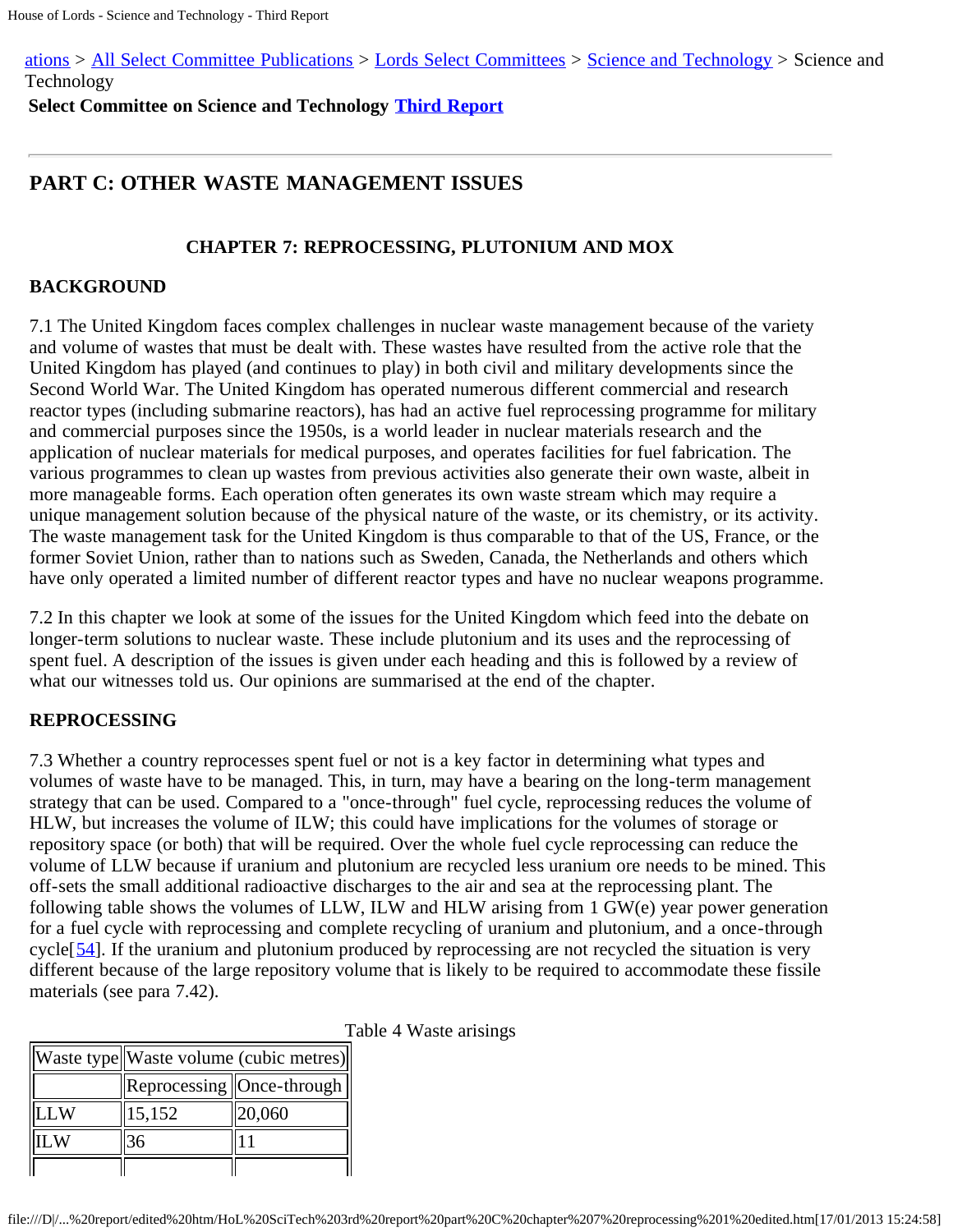|  | - - |  |  |
|--|-----|--|--|
|--|-----|--|--|

7.4 Reprocessing involves the chemical and physical separation of uranium and plutonium from spent nuclear fuel. The fuel rods are first removed from their support structure and are chopped into sections. These sections are then dissolved in nitric acid in order to separate the fuel from its cladding. The resulting liquor undergoes chemical processing (e.g. using ion-exchange and organic solvents) and physical techniques (e.g. filtering and centrifuging) to separate the plutonium and uranium, that can be re-used, from various waste streams containing the fission products and fuel cladding.

7.5 The initial impetus behind reprocessing was to supply plutonium for research and the manufacture of nuclear weapons. More recently, reprocessing has been linked with the more positive image of recycling (e.g. in advertisements on British television by BNFL) to show how nuclear power can be a sustainable alternative to fossil fuels. There is a variety of reasons for reprocessing spent nuclear fuel:

· To produce plutonium (e.g. for weapons, fast reactors or mixed oxide fuel, MOX).

· As a waste management strategy for dealing with otherwise unstable fuel or fuel assemblies (e.g. for dealing with Magnox fuel).

· To reduce the environmental impact on uranium mining areas, by reducing uranium demand.

· To recover uranium for use in the manufacture of new fuel (which conserves supplies of uranium, may give a degree of fuel supply security, may be cheaper if the price of mined uranium is high, and can save on fuel enrichment $[55]$  $[55]$  $[55]$ ).

· To maintain a technological and commercial advantage over competitor nations.

- · To generate income, much of which could come from overseas customers.
- · To create employment.

7.6 The United Kingdom currently has three reprocessing plants: two major facilities at Sellafield for reprocessing uranium oxide fuels and Magnox fuel, and a minor facility at Dounreay for fuels containing a high proportion of plutonium or highly enriched uranium (see Box 3). The United Kingdom reprocesses spent fuel from its Magnox reactors, advanced gas-cooled reactors (AGRs) and some research reactors. As yet it has not reprocessed any spent fuel from submarine reactors or from the Sizewell B pressurised water reactor (PWR). BNFL Sellafield is reprocessing substantial quantities of fuel from overseas customers, particularly oxide fuels from PWRs and other light water reactors in countries such as Japan.

7.7 Because of the reprocessing programme, spent reactor fuel in the United Kingdom is not considered to be a waste. A similar policy in favour of reprocessing has also been adopted by other countries including Japan, France, Belgium and India. A number of eastern European countries also favoured reprocessing in the past, although most of their contracts were with the former Soviet Union and it is now not clear if or when reprocessing will be carried out. The two principal countries engaged in commercial reprocessing are now the United Kingdom and France.

7.8 Some countries (including Canada, Sweden, Finland, and Spain) have decided not to reprocess their spent fuel; the US does not reprocess the spent fuel from its civil reactor programme. With no re-use envisaged, the spent fuel is declared as waste. As it is not usually proposed to remove the spent fuel from its support structures, the whole of the fuel assembly becomes what in the United Kingdom would be termed high level waste (HLW).

7.9 For those countries which do reprocess, and regard plutonium as an asset, one advantage is the reduced volume of HLW that must be dealt with (see paragraph 7.3). Disadvantage are the intermediate level waste generated by reprocessing, the discharges of radioactive effluents to air and sea, and the effort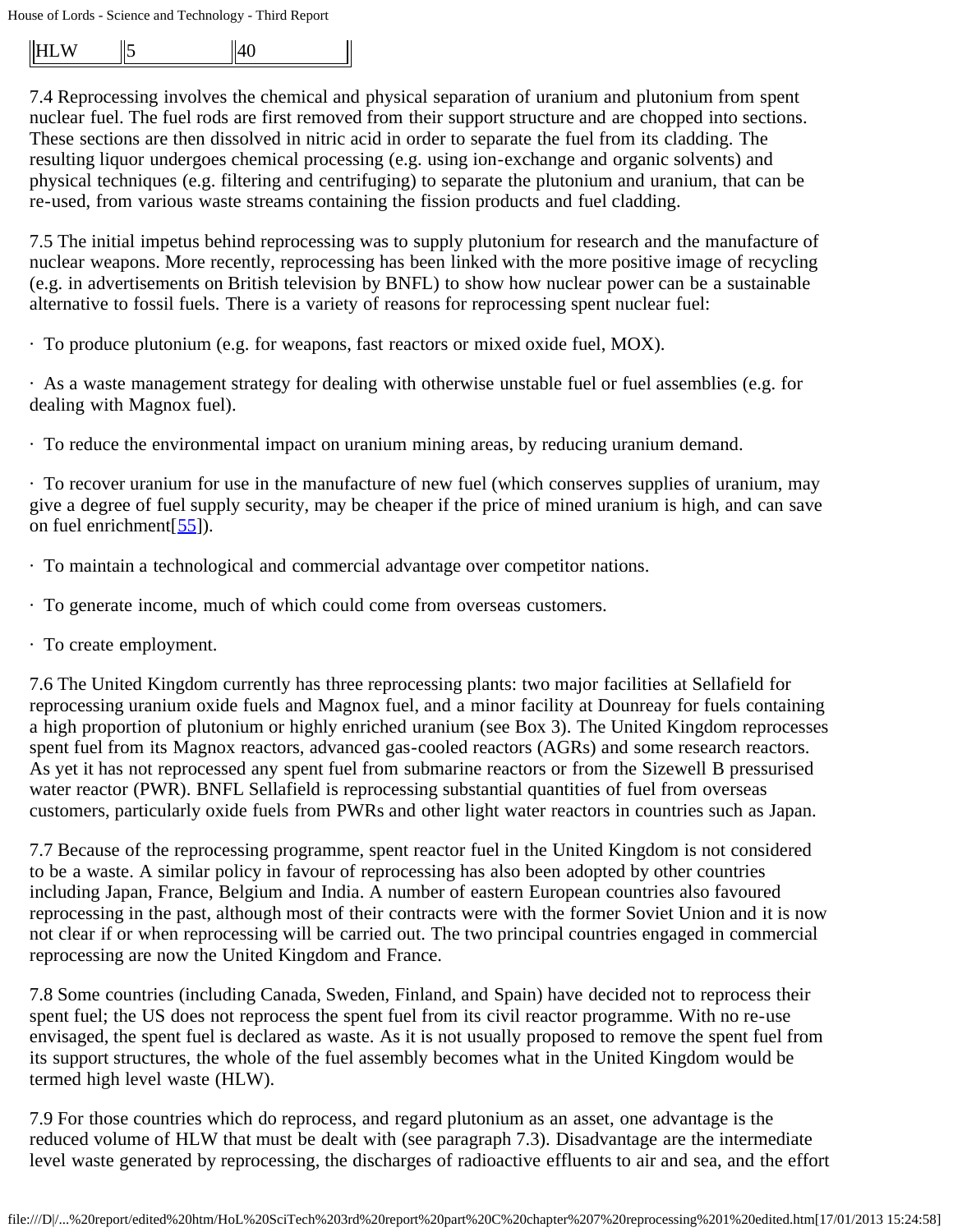that must be devoted to the storage of plutonium.

Box 3: Reprocessing in the United Kingdom

#### Magnox

Magnox reactors use un-enriched uranium metal fuel rods enclosed in a cladding of magnesium alloy. This fuel is reprocessed in the B205 plant at Sellafield. Reprocessing of Magnox fuel started at Sellafield in 1952 and more than 40,000 tonnes have been reprocessed since then. Reprocessing is likely to continue for at least another 10 years as the remaining Magnox power stations are not expected to close before 2007. One reason why the spent fuel is reprocessed is because of the technical problems which result from contact with water: the fuel cladding corrodes, and the fuel reacts with water to produce uranium hydride (which can ignite spontaneously in air). Contact with water occurs because the spent fuel is cooled under water after being removed from the reactor. Contact with water would also be likely in a repository. This suggests that reprocessing of Magnox spent fuel will have to continue until all of the fuel has been treated.

### **THORP**

The Thermal Oxide Reprocessing Plant (THORP) treats uranium oxide fuel from advanced gas-cooled reactors (AGRs) and water-cooled reactors. The plant became operational in 1994 and it completed the final part of the regulatory approval process for commissioning in August 1997. After a steady build-up of activities, the aim is to achieve and maintain a through-put rate (the rate at which fuel is reprocessed) of 900 tonnes per year. It is expected that 7,000 tonnes of fuel will be reprocessed in the first ten years of operation. THORP cost £1.85 billion to build and is designed to have a 25 year lifespan (PP 286, 292).

The fuel for AGRs and water-cooled reactors is ceramic uranium oxide enriched with between 1.5 and 4 per cent fissionable uranium-235. AGR fuel rods are clad with stainless steel. The fuel for water-cooled reactors is clad in a zirconium alloy which, like the fuel itself, is very stable. Spent AGR fuel is more of a problem because of slow corrosion in the fuel rod cladding after exposure to water. It is technically difficult to completely dry the AGR fuel after immersion in water because the rods have graphite sleeves which retain moisture; it is also difficult to remove these sleeves without damaging the fuel itself (P 287, POST Report\*, Sumerling 1997\*\*).

### Dounreay reprocessing

The UKAEA site at Dounreay includes a small commercial reprocessing facility. This deals with fuels from research reactors including the Materials Testing Reactor (MTR) and Prototype Fast Reactor at Dounreay, and MTRs owned by overseas customers. In March 1998, approximately 5 kg of highly enriched uranium and 9 kg of low enriched uranium were delivered to the site from a research reactor in Georgia (a former Soviet Republic). The transfer was made because of concerns over its safety in the light of political instability in the region. The material will be reprocessed and the Government announced that some of it could be used for medical purposes. Because of the circumstances of the transfer, the small amount of waste from reprocessing will not be returned to Georgia.

It was announced on 5 June 1998 that commercial reprocessing at the Dounreay site would cease once existing contracts had been completed. John Battle MP (then Minister for Science, Energy and Industry) told the House of Commons that the decision was being taken because there was no economic case for supporting commercial reprocessing at Dounreay in the long term (Commons Hansard, 5 June 1998, Col 385).

\*Radioactive Waste-Where Next?, Parliamentary Office of Science and Technology, November 1997.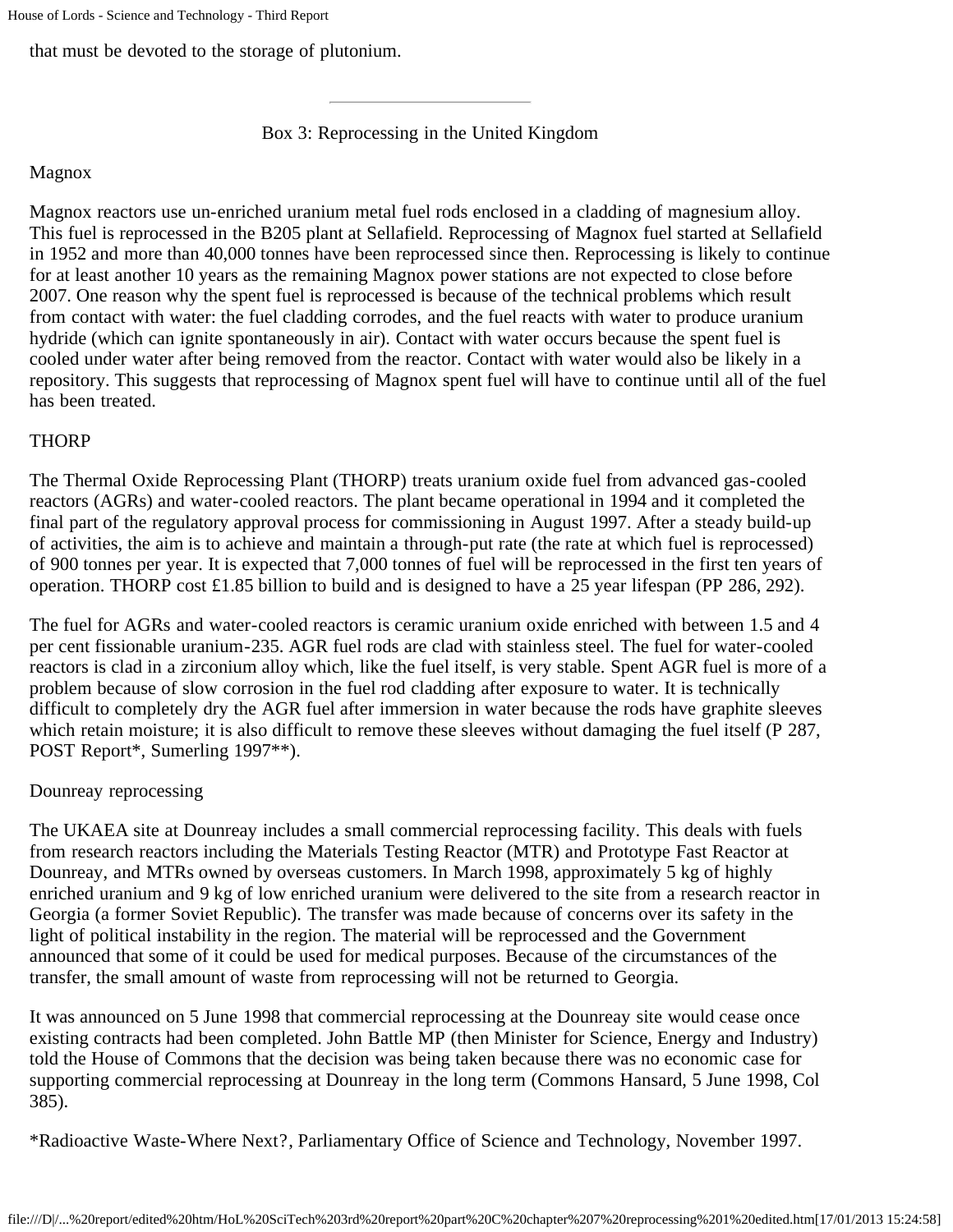```
House of Lords - Science and Technology - Third Report
```
\*\* Options for Disposal of Nuclear Fuel Waste: Alternatives Evaluated Abroad or Internationally, TJ Sumerling, Safety Assessment Management Ltd., Report for SKB (Sweden), June 1997.

7.10

7.11 The discharges to the sea from Sellafield reached their peak in the mid-1970s as a result of corrosion in Magnox fuel assemblies which had been stored underwater for longer than desirable [[56\]](#page-73-2). Since then, the introduction of new treatment plants has reduced the activity of discharges to sea by about a factor of one hundred[[57\]](#page-73-3). The radiation doses from these discharges to the most exposed members of the public have decreased from a peak of about twice the national UK average natural background dose in the mid 1970s to about one tenth of the average natural background dose now  $[58]$  $[58]$ . At the 1998 Ministerial Meeting of the OSPAR Convention<sup>[\[59](#page-73-5)]</sup> in Portugal (22-23 July), the Government agreed to make further reductions in radioactive discharges to the sea by 2020.

7.12 Discharges of the fission product technetium-99 (a long half-life beta-emitter) have increased recently as a backlog at the Magnox reprocessing plant has been dealt with. BNFL are looking at technology for reducing these discharges, while technetium-99 from THORP is already stored with other HLW and will be vitrified (Commons Hansard, 28 July 1998, Col. 125).

# **Views of witnesses on reprocessing**

7.13 Many witnesses, including the National Steering Committee for Local Authorities (p 220), Friends of the Earth (QQ 507, 526-529, pp 131-132, PP 319-321), Greenpeace (Q 417), Cumbrians Opposed to a Radioactive Environment (CORE, pp 106-107), the Consortium of Opposing Local Authorities (COLA, p 92), the Nuclear Control Institute (pp 231-232) and CND (p 55) said that reprocessing of spent fuel should be stopped. They argued that the products of reprocessing (i.e. separated plutonium and uranium) are not needed, and that reprocessing only compounds the existing problems because it generates more waste and environmental pollution. They also said that it creates further health and safety risks, is costly, and increases the possibility of nuclear proliferation. Greenpeace said, "The discharges from reprocessing to the air and to the sea are causing substantial problems...This is not a marginal problem. It is a major international problem and we should end it" (Q 418).

7.14 The Irish Government (pp 187-189) told us that it remained firmly opposed to any expansion of the nuclear industry and described the facilities at Sellafield as "part of an inexorable and increasing threat to Ireland's public health and environment" (p 187). They said that nuclear waste management policy should take more account of the effects on health and the environment beyond national borders, the precautionary principle should be observed at all times, and the polluters should pay for the burden placed on society and economy in Ireland (p 188).

7.15 A report by SERA (the Socialist Environment and Resources Association)[[60\]](#page-73-6) described reprocessing as a "powerful sacred cow within the British nuclear industry". The report stated that reprocessing creates over two thirds of Britain's annual arisings of ILW, large volumes of LLW and about 9 tonnes of plutonium a year (the latter requiring storage costing £1 million per tonne per year). SERA concluded: "The end result is we are shackled with high electricity bills and subsidies to support a process which has no economic or technical justification, which saddles us with more and more nuclear waste, which causes radioactive pollution throughout Europe, and which creates highly dangerous plutonium. It's time we stopped this nonsense." SERA's alternative to reprocessing would be dry storage of the spent fuel.

7.16 In general, the views of the nuclear industry are favourable towards reprocessing. British Nuclear Fuels told us that only about ten per cent of the volume of ILW expected to be accumulated by about 2050 would be avoided if nuclear power generation and fuel reprocessing were to stop immediately. Waste from past activities and decommissioning could not be avoided (pp 34-35). BNFL also argued that the product of reprocessing was useful: they told us that forty per cent of the fuel used in the AGRs had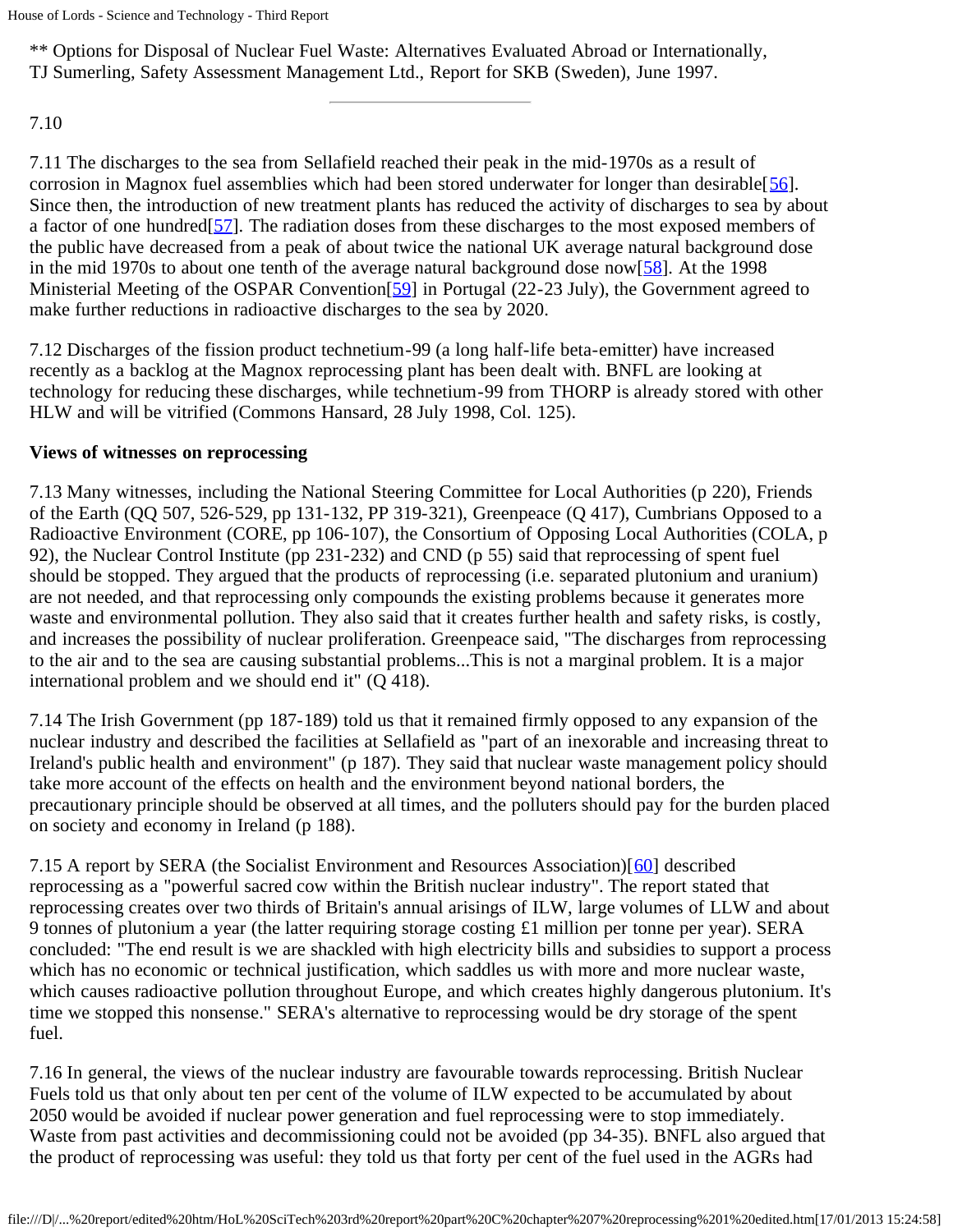come from reprocessed Magnox fuel (Q 127).

7.17 When evaluating the benefits and impacts of reprocessing, BNFL and the Environment Agency said that the whole fuel cycle, from mining uranium to eventual disposal, should be considered. The Environment Agency added "one would be quite justified in considering the (impact of the) totality of a nuclear fuel cycle on the environment, not just your own environment but other people's environment" (Q 560). BNFL estimated that reprocessing resulted in only 75 percent of the LLW, and 80 per cent of the ILW and HLW, that would be generated if virgin materials were used and if spent fuel were disposed of directly (Q 127). Hence, BNFL regarded reprocessing as "a best environmental option" (Q 135).

7.18 The DETR told us that it was "not aware of any definitive study which clearly identifies either the reprocessing or direct disposal route for spent fuel management as being preferable from an environmental point of view". Those studies which had been undertaken depended on making a plethora of assumptions and were complicated by there being no single measure for environmental impact (PP 298-300). For AGR fuel, RWMAC compared the options of early reprocessing, delayed reprocessing and not reprocessing at all and concluded that "all three options have impacts which are small and comparable within the bounds of the uncertainties in the estimates" (11th Annual Report, 1990).

7.19 BNFL said that reprocessing gave various benefits for the natural environment of the United Kingdom (P 287, PP 292-293):

· it allowed plutonium to be burnt in reactors (thus reducing the total inventory of plutonium in the world when compared to using fresh uranium fuel);

- · it reduced the volume of highly active waste that had to be disposed of;
- · it conditioned wastes in forms that are safe to dispose of or store;

· through overseas contract income, reprocessing had substantially reduced the costs of treating the United Kingdom's historic and future nuclear waste.

7.20 BNFL also told us that it would be technically possible to construct a reprocessing plant which was designed for waste management purposes, rather than for the recovery of fuel quality uranium and plutonium. They said that a variety of technologies had already been researched, but further development would be needed if this were to be pursued. Such a plant would only require a one-stage chemical separation process and, if this was the desired objective, a new facility might make better economic and safety sense than making modifications to THORP (P 287).

7.21 The UKAEA agreed that reprocessing was still a safe and credible option for the United Kingdom and that it should continue to be used to convert Magnox fuel into a more stable form for the long term. The UKAEA also said: "in terms of modern power stations then clearly there are the equally credible options of either continuing to reprocess or to cease reprocessing and store the irradiated fuel" (UKAEA, Q 240).

7.22 Long-term dry storage of AGR fuel had been considered by Scottish Nuclear (now a subsidiary of the privatised British Energy) as an alternative waste management option to reprocessing. The company had started planning a storage site adjacent to its Torness power station in Scotland, but, for economic reasons, this was not pursued and Scottish Nuclear signed a contract with BNFL in 1995 for the management of all of its spent AGR fuel (Q 782). Nuclear Electric (the British Energy subsidiary in England) also made a similar deal. The combined contract is worth around £1.8 billion and will cover the reprocessing of approximately 4,700 tonnes of uranium fuel, ie all the spent fuel produced by AGRs over their expected lifetime (P 287, P 293). British Energy said that it was now for BNFL to decide whether to store or reprocess this fuel. The company was aware of the various arguments against reprocessing voiced by environmentalists and interest groups, but they had no reason to disagree with the original inquiry findings which had said that THORP was environmentally sound (QQ 777-784).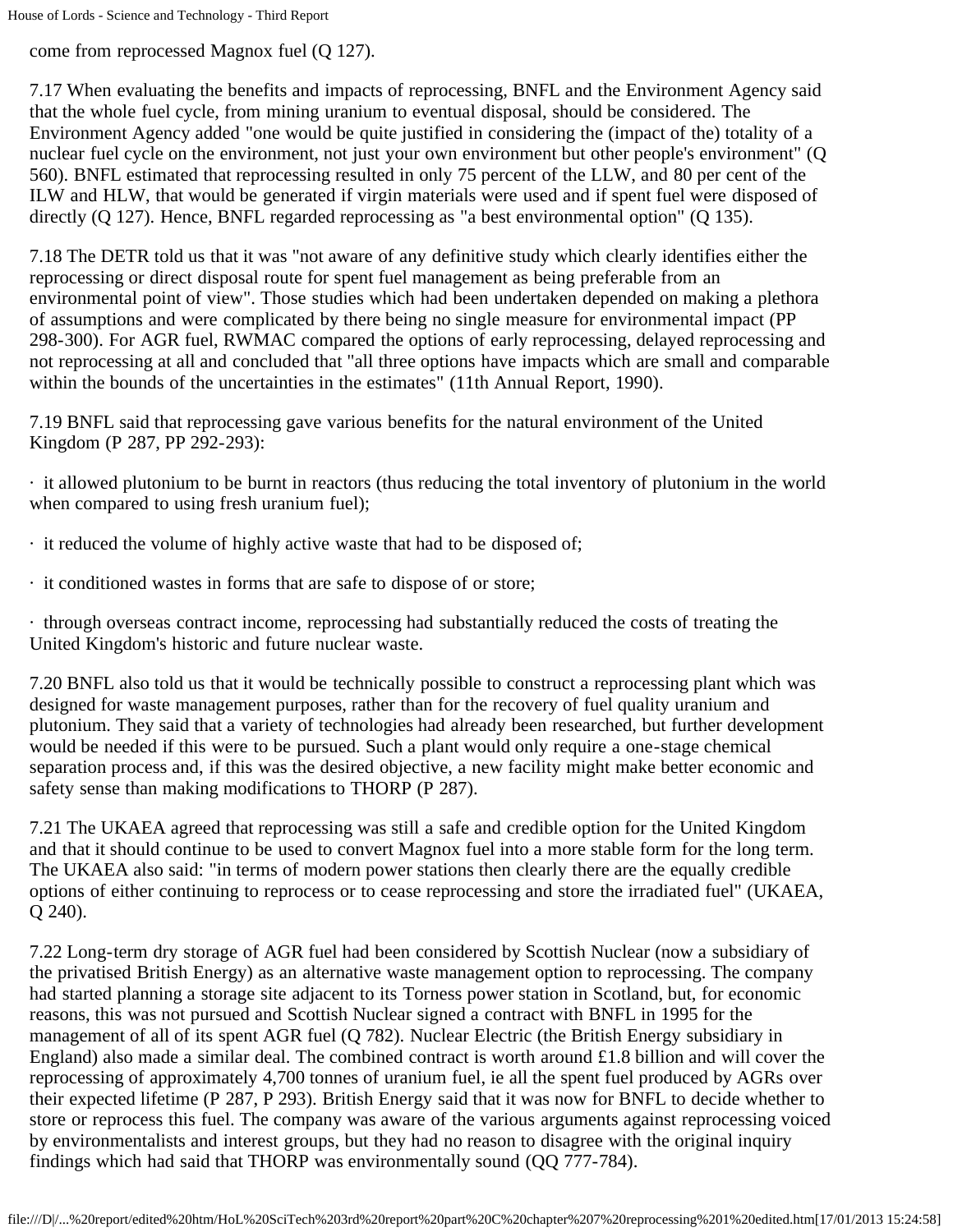7.23 The economic arguments for continuing with reprocessing, and to continue operation of the THORP plant in particular, were presented by BNFL and the National Campaign for the Nuclear Industry. The economic base of west Cumbria is strongly linked to the fortunes of BNFL: it is the largest employer in the area and many of these jobs are linked to reprocessing activities (NCNI, pp 212-213). BNFL said that it thought there was a healthy future for THORP: the company said it has a 16 year order-book for THORP worth over £12 billion; there are good prospects that a further £5 billion of orders can be secured; and a nuclear renaissance was expected in the next century, led by countries such as China (Q 127, P 292). A profit of at least £500 million (in 1992 money) was expected in the first ten years of operation after accounting for all capital and decommissioning costs (P 286). BNFL concluded that THORP is justified on the basis of the economic benefits and lack of serious environmental disbenefits  $(QQ 130-135)[61]$  $(QQ 130-135)[61]$ .

7.24 An alternative view on the economics of THORP was published during the course of our enquiry: Future THORP Available Cash Flows, M.J. Sadnicki for the National Steering Committee of Nuclear Free Local Authorities, April 1998. In this paper it is calculated that THORP could only make a profit if several parameters such as the fuel through-put rate and contract prices were at the upper end of their possible range.

# **MIXED OXIDE FUEL**

7.25 Mixed oxide fuel (MOX) is the principal means by which plutonium, separated from spent fuel during reprocessing, could be used for power generation. An alternative option, use in fast breeder reactors, is discussed briefly in the next section. MOX is important in waste management terms because it allows the re-use of some of the material in spent fuel that would otherwise be classified as waste. Using MOX could reduce the need for 'virgin' uranium in reactor fuel, and thus could have an important impact on those areas where uranium is mined. MOX could also have advantages for decreasing the risk of nuclear proliferation: locking up plutonium in MOX would make it less accessible for weapons production, although still accessible by chemical means to the most determined.

7.26 Typically, MOX contains 5-8 per cent of plutonium in oxide form mixed with uranium oxides. The isotope plutonium-239 is fissile and, like uranium-235 in standard reactor fuel, provides the driving force for the fission reactions needed to generate heat. A number of countries are operating reactors using MOX, although the United Kingdom has not yet done so (see Box 4). No reactors have yet been built with MOX specifically in mind from the outset, but it has been used successfully in some water-cooled reactors. Where MOX has been used it has been as part of a mixed fuel load with normal reactor fuel, with up to one third of the load being MOX. Extra safety procedures, and in some cases extra radiation shielding, are required when MOX is used because spent MOX fuel is more radioactive and more radiologically hazardous than spent uranium metal or spent uranium oxide fuel due to the presence of greater concentrations of actinides and fission products.

7.27 MOX can be used in a "once-through" fuel cycle or in a cycle with reprocessing. The number of times that MOX fuel can be reprocessed is limited by the build-up of the heavier actinide elements in the fuel and the maximum is three or four. Thus in both the once-through and reprocessing cycles spent MOX fuel arises as waste; in the reprocessing case there is also liquid HLW for solidification and disposal.

7.28 In 1996 the world-wide MOX fabrication capacity was estimated by the nuclear industry to be around 124 tonnes per year. Estimates for expected capacity in the year 2000 range from 439 tonnes per year (by industry) to 229 tonnes per year (by the World Information Service on Energy).[[62\]](#page-73-8)

|                     | Box 4: Some national policies for MOX                                                                                           |  |  |
|---------------------|---------------------------------------------------------------------------------------------------------------------------------|--|--|
| $\parallel$ Belgium | $\ $ Two out of seven reactors are loaded with 20 per cent MOX. There is a commercial scale<br>MOX fabrication plant at Dessel. |  |  |
| $\Vert$ France      | 16 out of 56 reactors are currently licensed to use MOX, and 12 of these have been loaded                                       |  |  |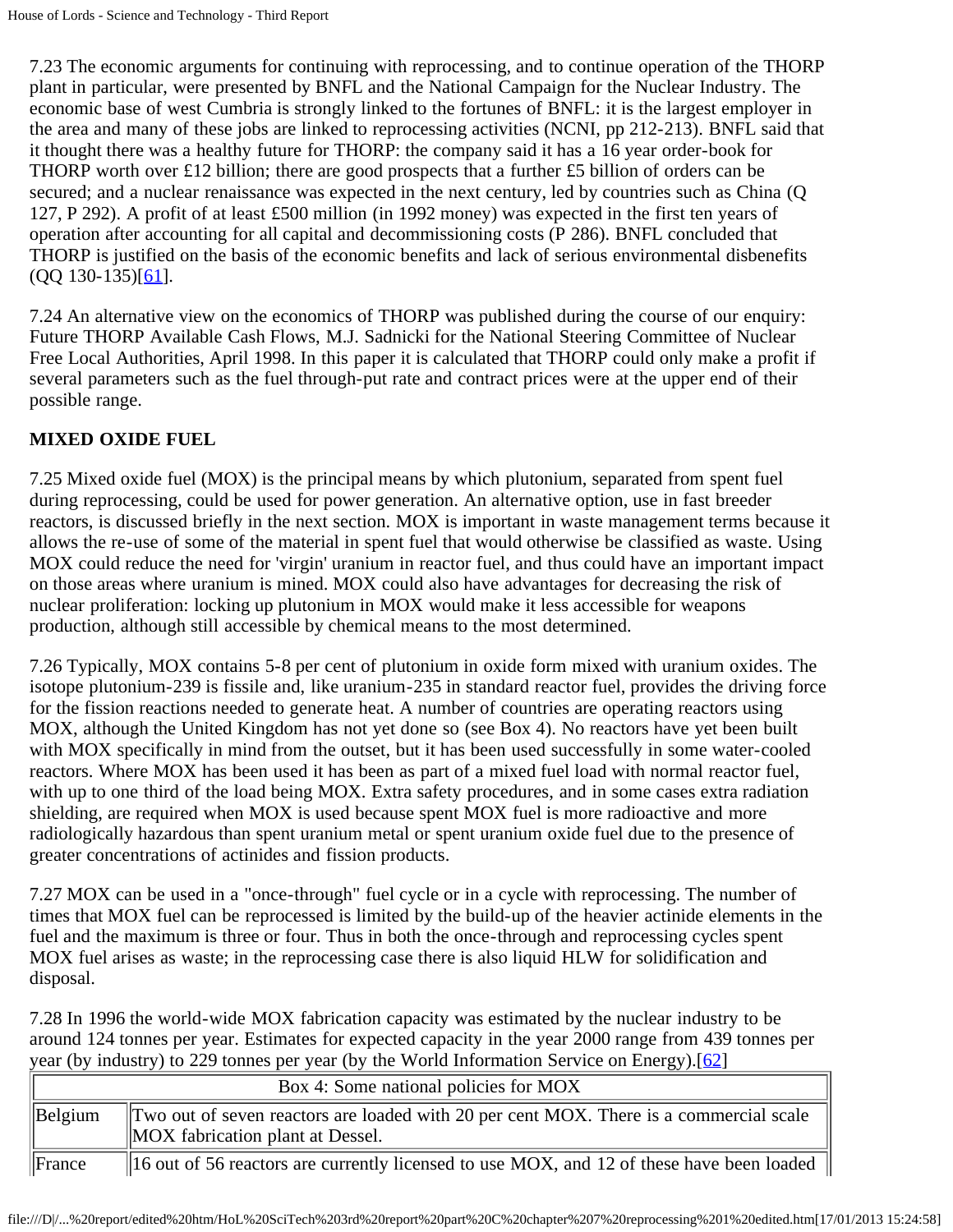|                                                                                             | with 30 per cent MOX. France operates most of the world's capacity for MOX fabrication<br>(including 'MELOX', the world's largest MOX plant). A further plant is planned.                                                                                                                 |  |
|---------------------------------------------------------------------------------------------|-------------------------------------------------------------------------------------------------------------------------------------------------------------------------------------------------------------------------------------------------------------------------------------------|--|
| Germany                                                                                     | 12 out of 20 reactors are licensed for MOX; seven of these are using this fuel. In January<br>1999 the coalition parties announced they would ban reprocessing fuel from January 2000<br>and would amend the existing law to allow a phasing out of nuclear power.                        |  |
| Japan                                                                                       | Two out of 53 reactors have been partly fuelled with MOX for demonstration purposes. It<br>is expected that MOX will be used in three or four reactors by the year 2000, and ten<br>reactors by year 2010. One small MOX fabrication plant is in operation and a larger plant<br>planned. |  |
|                                                                                             | Switzerland It is expected that two out of Switzerland's five reactors will be partly loaded with MOX by<br>the end of the century.                                                                                                                                                       |  |
| U.K.                                                                                        | The UK has no present plans to use MOX. The Sellafield MOX fabrication plant is<br>constructed but not yet licensed.                                                                                                                                                                      |  |
| U.S.                                                                                        | Investigating the possibility of using MOX in commercial reactors as a means of disposing<br>of plutonium from their nuclear weapons programme.                                                                                                                                           |  |
| Others                                                                                      | The Netherlands, Sweden, and Canada have no plans to use MOX in their reactors.                                                                                                                                                                                                           |  |
| Sources: International MOX Assessment, 1997; Foreign Press Centre, Japan, 20 February 1998. |                                                                                                                                                                                                                                                                                           |  |

#### **Views of witnesses on MOX**

7.29 BNFL is just completing a new MOX fabrication plant, the Sellafield MOX Plant (SMP), which is expected to have a production capacity of 120 tonnes of MOX per year. The Environment Agency has decided that its discharges should be authorised (ie that the plant can start operating) but the authorisation is awaiting ministerial decision. The Environment Agency told us that it had conducted a two month consultation exercise and had evaluated the technical case presented to it by BNFL. It had also contracted the PA Consulting Group to examine the economic case for the plant (QQ 577-587). The public version of the economics report concluded that the plant will produce significant levels of operational profit: "very unlikely to be less than £100 million, exceeds £300 million in many options, and on average amounts to £230 million"[[63](#page-73-9)]. Friends of the Earth said that "the economic justification presented for this plant [the SMP] is based upon information withheld from the public domain and which does not consider alternatives" (p 320).

7.30 BNFL told us that Japan would like all of its plutonium from reprocessing returned in the form of MOX, and Germany was heading the same way (Q 139)[[64\]](#page-73-10). MOX burnt in civil reactors might be a way of dealing with plutonium stocks in the former Soviet Union (Q 140), although it would take several decades to do so.

7.31 In the United Kingdom, British Energy said that it might consider using MOX at Sizewell B although a number of issues needed to be addressed. These included steps to minimise radiation dose from the fuel assemblies, appropriate security arrangements during fuel transport and handling, and addressing all of the regulatory matters involved in licensing (P 277). The short-term cost of using MOX at Sizewell would be higher (because MOX fabrication is expensive), but there would be long-term savings from reducing the amount of plutonium which would eventually require disposal (QQ 809-810). The Cumbria and North Lancashire Peace Groups disagreed, arguing that spent MOX posed greater problems for ultimate management because it contained a higher proportion of long-lived actinide elements (p 105)[[65\]](#page-73-11). British Energy concluded that "the economics of MOX use in Sizewell B are not currently competitive with uranium fuel" (P 277). Utilisation of MOX in AGRs had also been reviewed but was not considered to be practicable (P 277).

7.32 Because of international agreements on nuclear proliferation and the transfer of plutonium, MOX that is intended for sale overseas can only be produced using plutonium supplied by the country wishing to use that fuel. BNFL told us that there would be a significant world market for nuclear power in the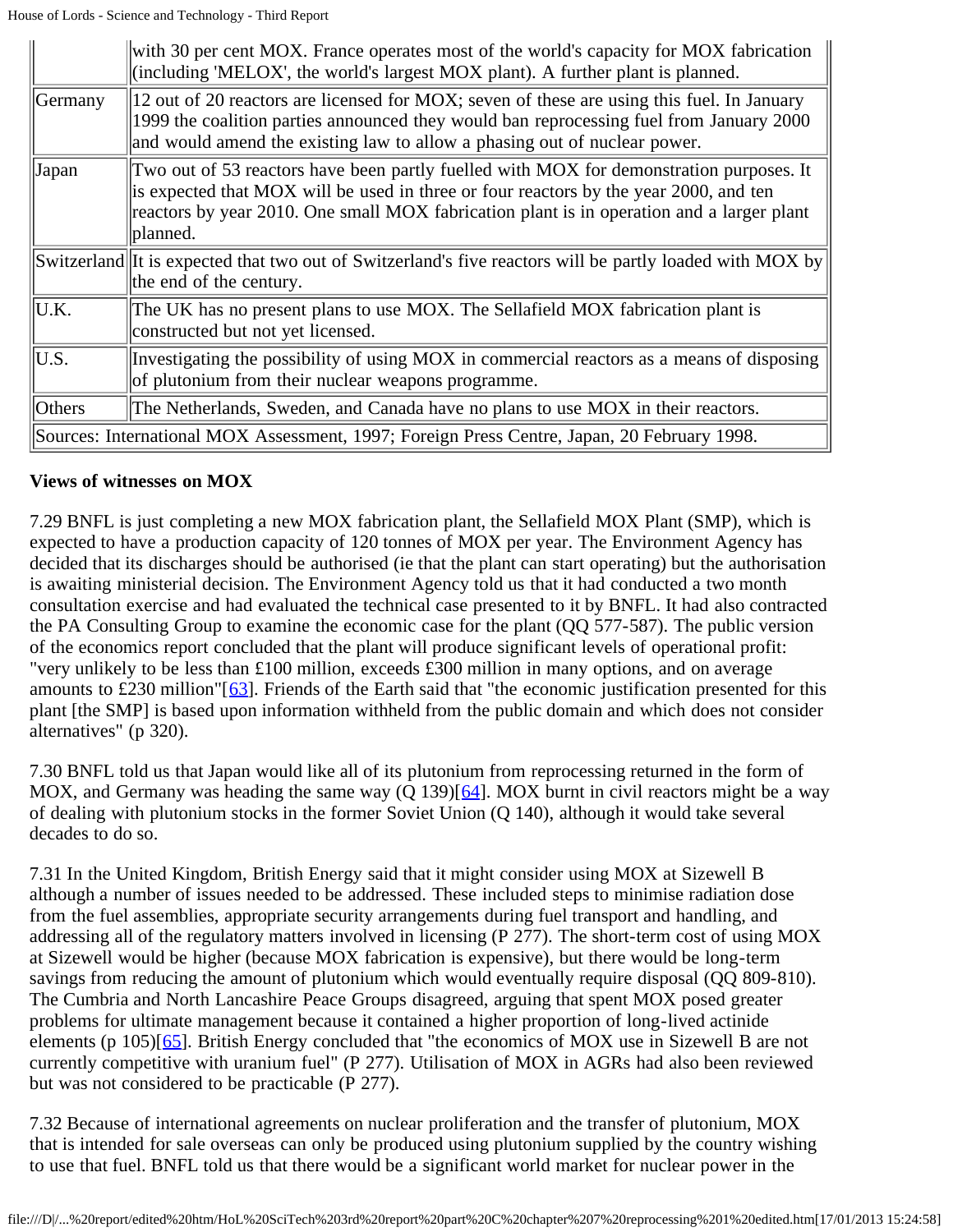next century even if only the most conservative estimates of energy demand were to be met: "under these circumstances the plutonium would represent a valuable potential source of energy" and "the potential market [for MOX] exceeds the amount of plutonium that will be available" (P 289). In contrast, the IAEA estimates that under free market conditions for MOX the world stock of separated civil plutonium could be reduced from the current level of 170 tonnes to about 50 tonnes by  $2013[66]$  $2013[66]$ . Without a free market IAEA expects the world-wide rate of production of plutonium and its rate of use as MOX to come into balance in a few years' time; until then stocks will continue to increase.

7.33 BNFL also said the environmental advantages of using MOX make it important when considering carbon dioxide and other emissions: one tonne of plutonium when recycled as MOX contains the same amount of energy as 2 million tonnes of coal (P 293). The BNFL web site states: "The Sellafield MOX Plant is a recycling plant. Using product from reprocessing, it will have the capability, during its 20 years lifetime, to produce around 2,000 tonnes of nuclear fuel creating the equivalent of 640 terawatt hours of electricity—enough to provide electricity to the whole of the United Kingdom for more than two years".

7.34 On the other hand the Royal Society report[[67](#page-73-13)] noted that using MOX does not necessarily reduce the amount of plutonium in existence. New plutonium will be generated from uranium-238 in the fuel as it captures neutrons released during the fission of plutonium. The balance between consumption and creation would depend on the isotopic content of the fuel, the fraction of the fuel load that is MOX, and the fuel burn-up rate. Thus MOX fuel itself could be reprocessed to recover plutonium for future use (although the build up of higher mass actinide elements restricts the number of times that MOX can be reprocessed, see paragraph 7.26). The report also stated: "Reprocessing of spent fuel solely to produce plutonium for recycling as MOX is not economic. But given that reprocessing has been carried out and the plutonium is available, then the extra cost of fabricating MOX fuel (as compared with enriched uranium fuel) might be justified in view of the savings in uranium and enrichment costs"[[68\]](#page-74-0).

# **PLUTONIUM STOCKS**

7.35 As discussed above, plutonium is one of the products of reprocessing spent nuclear fuel. In the United Kingdom, plutonium is separated out from the recovered uranium during reprocessing, it is converted into insoluble plutonium dioxide, and it is kept in secure storage at Sellafield.

7.36 The Royal Society estimated that the United Kingdom now has 53.5 tonnes of separated civil plutonium in stock. This includes plutonium held by BNFL for its overseas reprocessing customers (thought to be less than 5.5 tonnes). Most of the current stocks have been generated from the reprocessing of Magnox fuel. By 2010 the stock will have risen to over 100 tonnes and, at that time, the United Kingdom will hold about two thirds of the world's separated civil plutonium. The overall global inventory of plutonium by 2010 will be over 2,000 tonnes, but almost all of this will be locked up in spent fuel or MOX and thus it will not be readily accessible  $[69]$  $[69]$  $[69]$ .

7.37 In terms of waste management, plutonium is a special case because of the nuclear proliferation risk that it poses. Also, if it were to be disposed of or stored indefinitely, there is a remote risk of a nonexplosive critical nuclear reaction occurring should enough plutonium come together in the right physical configuration. Plutonium also presents a relatively high radiological hazard because of the damage it can cause (through alpha-particle radiation) if it is inhaled into the human body.

7.38 The United Kingdom does not categorise plutonium as a waste, but it is given a zero value in BNFL's balance sheet. The potential for using plutonium in MOX has already been discussed and there could be an even greater potential for future use in fast breeder reactors. Fast reactors use a fuel rich in plutonium (20-35 per cent) $[70]$  $[70]$  plus non-fissile uranium-238. In theory, fast reactors are around sixty times more efficient than other reactors and, in the 1970s they were expected to be a major source of power for the future  $[71]$  $[71]$  $[71]$ . However, there have been a number of technical and economic problems with fast reactors which has made their future uncertain.

7.39 The United Kingdom shut down its prototype fast reactor at Dounreay in 1994. Development of fast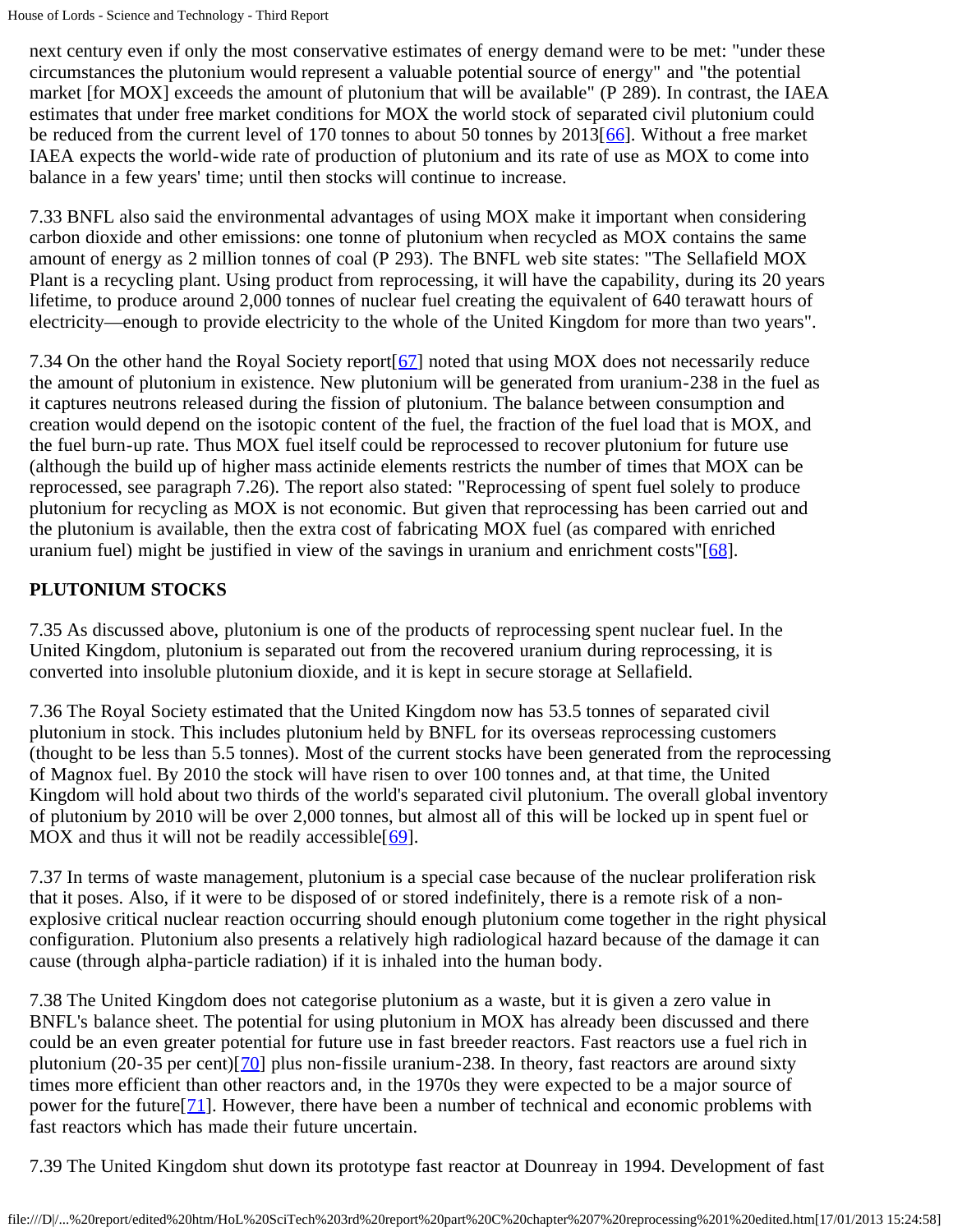reactors in Japan has hit problems following a sodium leak at the Monju prototype fast reactor in December 1995. In 1998 the new French Prime Minister, Lionel Jospin, confirmed that France was permanently shutting down its Superphenix fast reactor for "economic reasons"[[72\]](#page-74-0).

#### <span id="page-72-0"></span>**Views of witnesses on plutonium**

7.40 BNFL told us that storage of separated plutonium for possible future use was not a problem. They spend £10 million annually on security and safeguards associated with plutonium on the Sellafield site and that, "guarding one tonne of plutonium is as costly as guarding 50 tonnes". Over 35 per cent of these costs were currently being met by overseas reprocessing customers. BNFL said, "The issue surrounding plutonium is not the quantity stored, but the international safeguards and security regime to which the stored material is subjected. The better funded the regime then the better the safeguards" (PP 292-293).

7.41 The UKAEA told us that it did not see fast reactors being required for the next 50 to 100 years (Q 291). This, and the fact that MOX is not yet used in the United Kingdom, means that currently there is no significant demand being placed on our plutonium stocks; indeed stocks are increasing. It has been argued that plutonium might therefore be more of a liability than an asset. Some witnesses, including Friends of the Earth, consider that plutonium is a waste product from reprocessing (P 319). The Science Policy Research Unit at the University of Sussex estimated that managing our plutonium stocks as HLW would cost the United Kingdom around £2.3 billion (in 1997 money) by the year  $2105[73]$  $2105[73]$  $2105[73]$ .

<span id="page-72-1"></span>7.42 Again, if plutonium is regarded as a waste, and if disposal is advocated, then some witnesses suggested that this could cause problems. Sir John Knill and others told us that natural processes could re-concentrate plutonium, so the best option would be to distribute it as small particles within other wastes and then distribute these wastes throughout a repository. The amount of plutonium in normal wastes was not thought to present too much of a problem, but the safe disposal of separated stocks would be another matter entirely. Sir John thought that some special method of disposing of plutonium may be required in the future (Q 1033).

<span id="page-72-2"></span>7.43 The DETR is also considering what the implications would be if plutonium is classified as a waste in the future. They have commissioned QuantiSci to conduct a study into the disposal of HLW, spent fuel and other materials, including plutonium and uranium from reprocessing. A concern that is being investigated is whether more than one deep repository would be required in order to cope with the potential waste volumes (Q 161). This could have significant implications for the United Kingdom's nuclear waste management strategy. The interim report from QuantiSci<sup>[[74](#page-74-2)]</sup> states that if these materials are classified as wastes and are designated for disposal in a repository, then "there would be a substantial impact on the required repository design and thus size of the supporting R&D programme, particularly if safeguards and criticality issues become more important, due to the inclusion of more plutonium". QuantiSci added that, "Whilst it would be possible to include additional wastes late in a deep repository development programme, this could result in sub-optimal decisions being taken, so the types of waste to be included in the programme should be specified as early as possible".

7.44 In 1998 the United Kingdom became the first nuclear weapons state to declare the size of its defence-related stocks of fissile materials. Our stock of defence-related plutonium was said to be 7.6 tonnes. In the Strategic Defence Review, when these figures were released, it was announced that there was a surplus of 4.4 tonnes of plutonium including 0.3 tonnes of weapons-grade material [[75\]](#page-74-3).

<span id="page-72-3"></span>7.45 In its report on The Management of Separated Plutonium, the Royal Society considered that there was an international consensus against having a large stock of separated civil plutonium because this posed a significant environmental and security risk, and left "an open-ended legacy for future generations". The Royal Society concluded that the Government should review its strategy and options for stabilising and then reducing the stocks of plutonium, subject the options to independent review, and maintain R&D capabilities so that competing options could be evaluated. The various options discussed included: use of MOX in current reactors, building new reactors specifically designed for MOX, using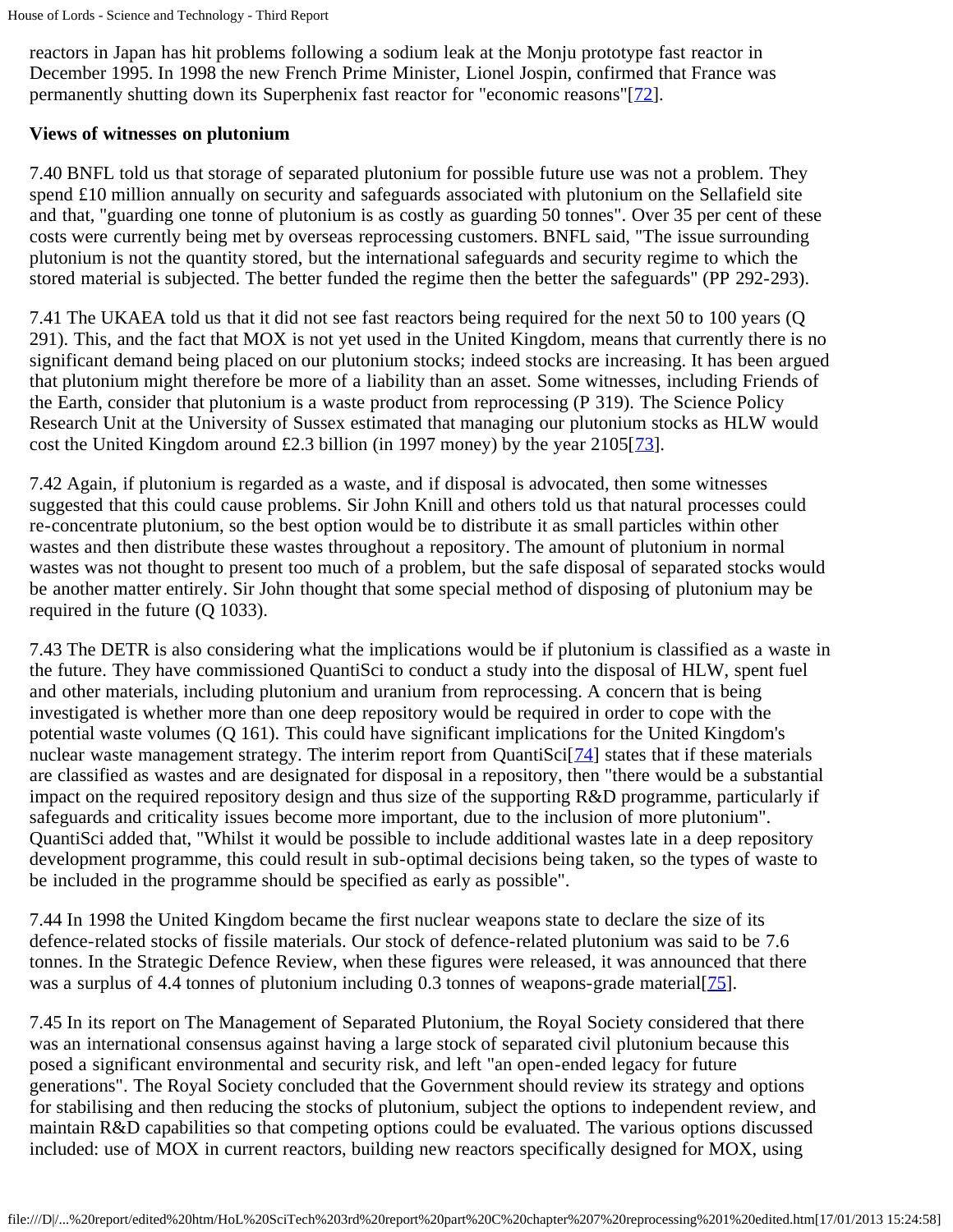plutonium from United Kingdom stocks in MOX sent abroad, disposal of plutonium in a repository, and use as fuel in some advanced (fast) reactor whose fuel cycle eliminates plutonium.

54 From Butler, Gregg, *Nuclear fuel: recycle or dispose? How? Where? When?* Interdisciplinary Science Reviews Vol.23 No.3 p292-297 (1998). **Back** 

55 Where reactor fuel enriched with uranium-235 is used, the spent fuel is still enriched relative to naturally occurring uranium. Thus, less re-enrichment is required to produce new fuel from this material. [Back](#page-65-0)

56 RWMAC, 11<sup>th</sup> Annual Report, 1990. [Back](#page-67-0)

57 BNFL Annual Report and Accounts, 1998. [Back](#page-67-1)

58 MAFF and SEPA, *Radioactivity in Food and the Environment in 1997*, report RIFE-3, 1998. [Back](#page-67-2)

59 The Convention on the Protection of the Environment of the North-East Atlantic. [Back](#page-67-3)

60 *A Nuclear Waste: how ending reprocessing can benefit public health, protect the environment and save up to £6 billion*. Report by SERA, Labour Environment Campaign, January 1998. [Back](#page-67-4)

61 Evidence given in February 1998. [Back](#page-69-0)

62 The IMA Report: *Comprehensive social impact assessment of MOX use in light water reactors.* Final report of the International MOX Assessment, for the Citizens' Nuclear Information Centre, Japan, November 1997. [Back](#page-69-1)

63 *Assessment of BNFL's Economic Case for the Sellafield MOX Plant*, PA Consulting Group for the Environment Agency, December 1997. [Back](#page-70-0)

64 Since taking that evidence, there has been a change of policy in Germany. [Back](#page-70-1)

65 Spent MOX also has a higher thermal load than standard uranium spent fuel and thus requires a longer period of cooling before it can be reprocessed or put in storage. In addition, the beta and gamma activity is up to six times higher and the plutonium content five times higher than spent uranium fuel (*Nuclear Fuel*, Volume 23, No. 4, February 1998). [Back](#page-70-2)

66 IAEA Bulletin 40/1/98. [Back](#page-71-0)

67 *The Management of Separated Plutonium,* The Royal Society, February 1998. [Back](#page-71-1)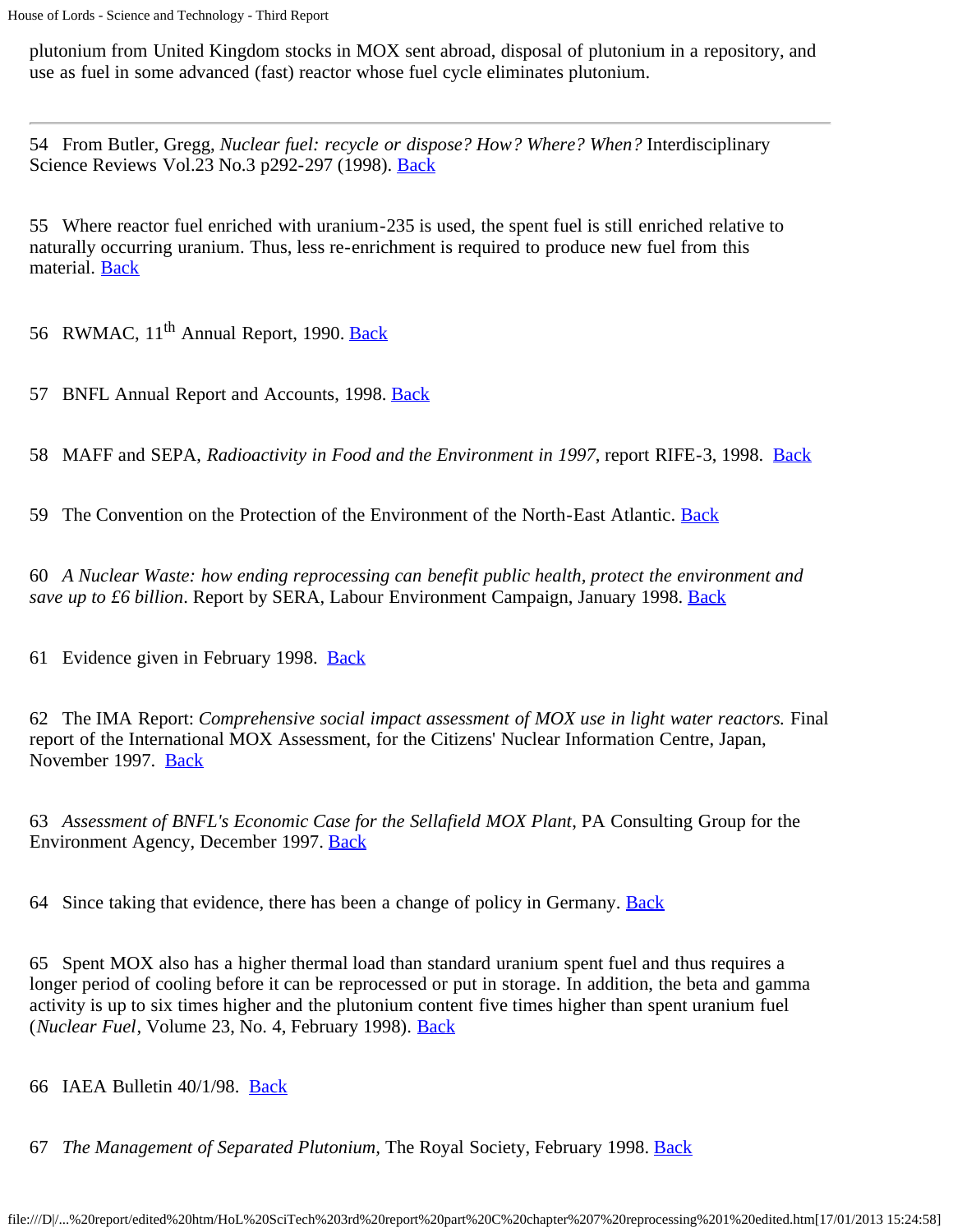68 The Royal Society, *ibid. [Back](#page-71-2)*

69 The Royal Society, *ibid*. [Back](#page-71-3)

70 Alternative fuel cycles using thorium and uranium could also be used. **[Back](#page-71-4)** 

71 Royal Commission on Environmental Pollution 6th Report, 1976, *Nuclear Power and the Environment. [Back](#page-71-5)*

<span id="page-74-0"></span>72 General Policy Statement given by Lionel Jospin, 19 June 1998. [Back](#page-72-0)

<span id="page-74-1"></span>73 *Managing United Kingdom Nuclear Liabilities*, SPRU, October 1997. [Back](#page-72-1)

<span id="page-74-2"></span>74 QuantiSci, *High-Level Waste and Spent Fuel Disposal Research Strategy: Project Status at the Half-Way Point*, report DETR/RAS/98.006, May 1998. **Back** 

<span id="page-74-3"></span>75 UK stocks of other nuclear materials were also announced including highly enriched uranium (1.61 tonnes) and depleted, natural and low enriched uranium (84,000 tonnes). HC Hansard, 2 June 1998, col. 163-164. Cm 3999, Strategic Defence Review. [Back](#page-72-3)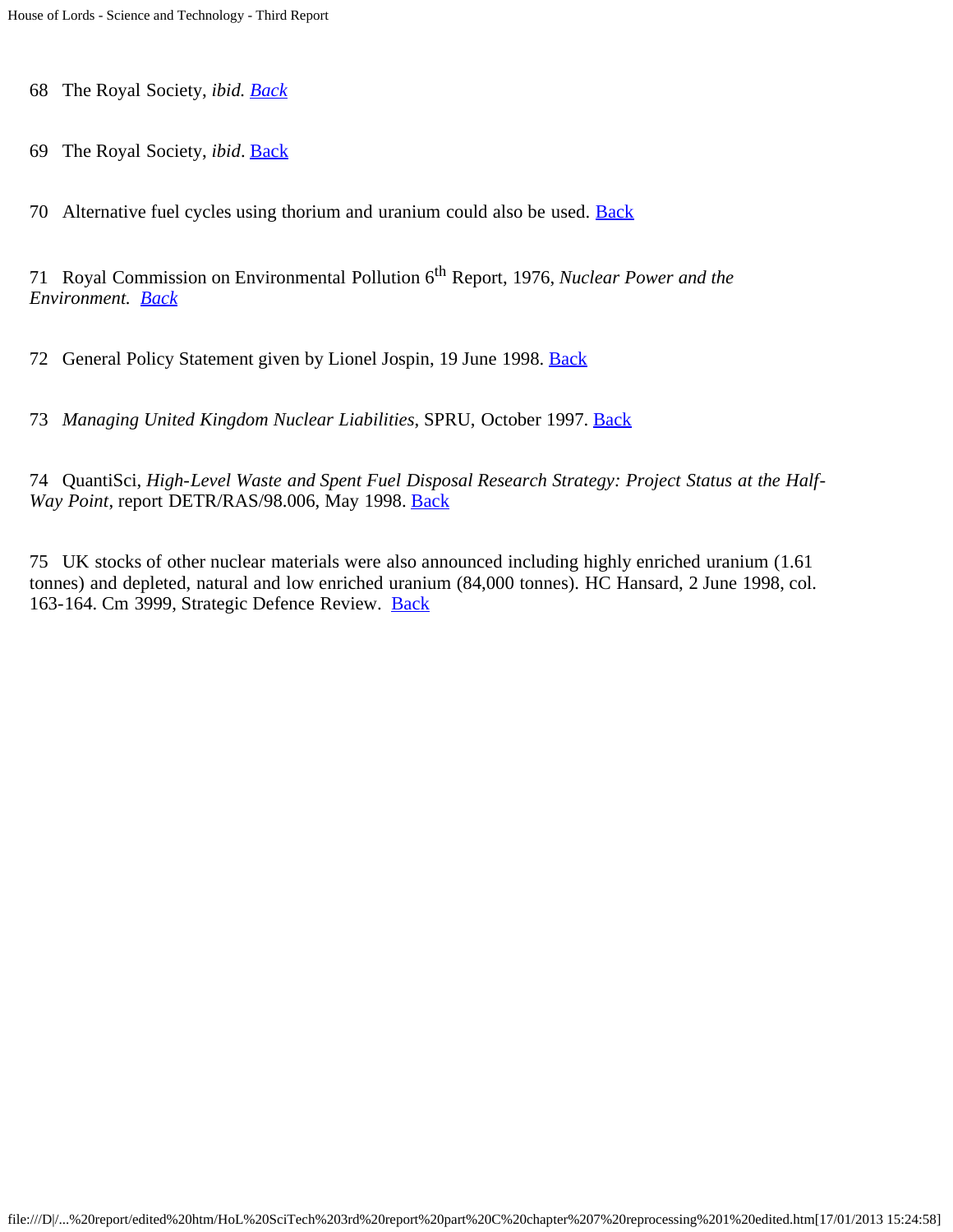### **Select Committee on Science and Technology [Third Report](file:///D|/Home/dks/text/papers%20and%20research/earth%20science/nuclear%20waste%20disposal/government/parliament/HoL%20SciTech%203rd%20report/edited%20htm/4101.htm)**

# **CHAPTER 7: REPROCESSING, PLUTONIUM AND MOX**

### **WASTE SUBSTITUTION**

7.46 BNFL wishes to operate a system of waste substitution with its overseas reprocessing customers. This would involve the United Kingdom keeping some extra ILW and LLW as a substitute for a very small amount of extra HLW sent back to other countries. The advantage to BNFL's customers is that they would only need to make provision for the management of returned HLW, rather than LLW, ILW and HLW. Instead of a simple substitution based on radiotoxicity and half-life, the formula proposed for calculating how much HLW should be substituted includes the groundwater return time for radionuclides from a repository. This time has been established for LLW using Drigg, but cannot be estimated for ILW in the absence of an ILW repository. In 1995 the Government said that BNFL could begin substitution of LLW but that the ILW should be returned to its overseas customers if a repository (in the UK) is not available at the time when BNFL is contractually obliged to start sending back the reprocessing wastes, ie 25 years after the wastes have arisen[[76\]](#page-76-0).

### <span id="page-75-0"></span>**Views on waste substitution**

<span id="page-75-1"></span>7.47 BNFL told us that waste substitution would increase the United Kingdom's ILW responsibilities by about two per cent, but that HLW would be reduced by four per cent  $(Q 128)[77]$  $(Q 128)[77]$  $(Q 128)[77]$ . Substitution would be radiologically neutral to the United Kingdom and there should be environmental benefits because of a 90 per cent reduction in the transport of wastes. BNFL said that they wished to see the linkage removed between substitution and the availability of a repository (P 289). This point was also made in a recent report by the House of Commons Trade and Industry Committee (11th Report, 1998) which said that, "the inability political as well as technical of the UK system to solve the question of ILW disposal therefore threatens to undermine a major export opportunity". The Committee concluded: "it is important that the question of substitution be recognised as having significant trade implications, and as being very much more than a technical or scientific issue".

## **CONCLUSIONS ON REPROCESSING, PLUTONIUM AND MOX**

7.48 Our concern is with the waste management implications of reprocessing. We are convinced that the reprocessing of spent Magnox fuel should continue, because of the difficulties of storing this fuel for long periods and of disposing of it. Reprocessing of AGR and PWR fuel is environmentally neutral compared to direct disposal but reprocessing of this fuel is not valuable as a waste management method unless the separated plutonium can be recycled or re-used.

7.49 The one current use for separated civil plutonium is in the fabrication of MOX fuel. In the much longer term it may be possible to use plutonium in fast breeder reactors. In the United Kingdom our stocks of separated plutonium far exceed the amounts we could use as MOX in our own reactors or that we might wish to keep as a strategic resource for a future fast reactor programme. We have no reactors which can use MOX at present. The amount required as the initial charge in the core of a 1 GW(e) fast reactor is about 4 tonnes; our stocks of civil plutonium could reach over 100 tonnes by 2010.

7.50 There is no reason to continue to store plutonium which is surplus to all foreseeable requirements. Furthermore if any plutonium is to be declared waste it is necessary to know the quantity to be so declared soon, because of its implications for repository capacity and hence site selection.

7.51 We therefore recommend that the Government develops, as soon as practicable, a clear policy on the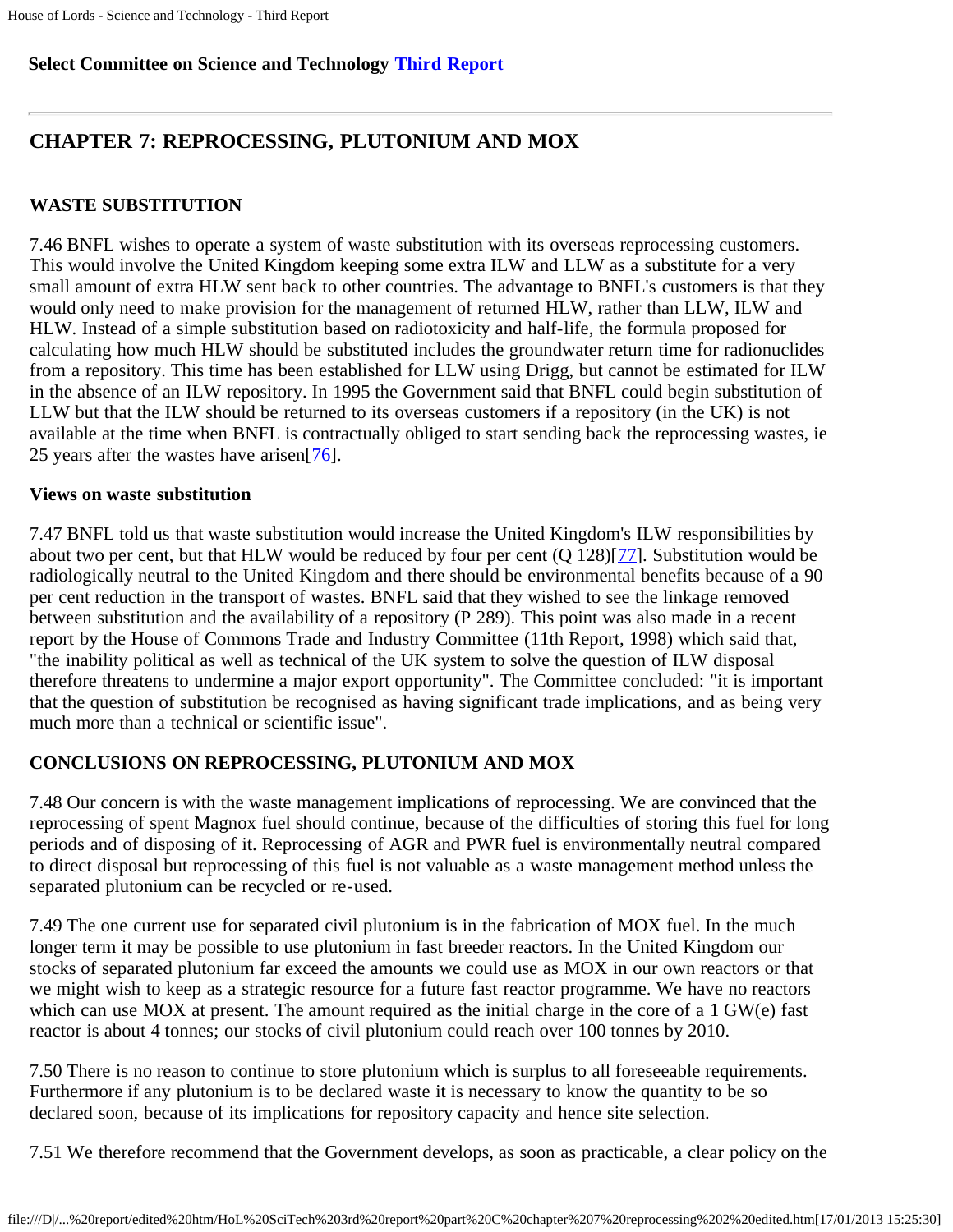long-term management of the United Kingdom's plutonium stock. Our view is that this should consist of maintaining a minimum strategic stock of civil plutonium and declaring the remainder to be waste. Surplus defence-related plutonium should be declared formally to be waste and plans made for its longterm management.

7.52 The principal waste management issue raised by the reprocessing of foreign fuel is that of substitution. Our recommendations in Chapter 6 imply that a repository for ILW is unlikely to be available within 25 years from now. Under present government policy on substitution, this would mean that BNFL would probably have to return ILW to foreign customers, rather than substituting HLW. We recommend that Government re-examines this policy in the light of the more recent work by RWMAC and the 11th report of the House of Commons Trade and Industry Committee.

<span id="page-76-0"></span>76 Cm 2919. **[Back](#page-75-0)** 

<span id="page-76-1"></span>77 A 2 per cent increase in ILW volume represents about 3,000 cubic metres of material, whereas a 4 per cent decrease in HLW represents a volume reduction of about 80 cubic metres (based on figures for 2010). [Back](#page-75-1)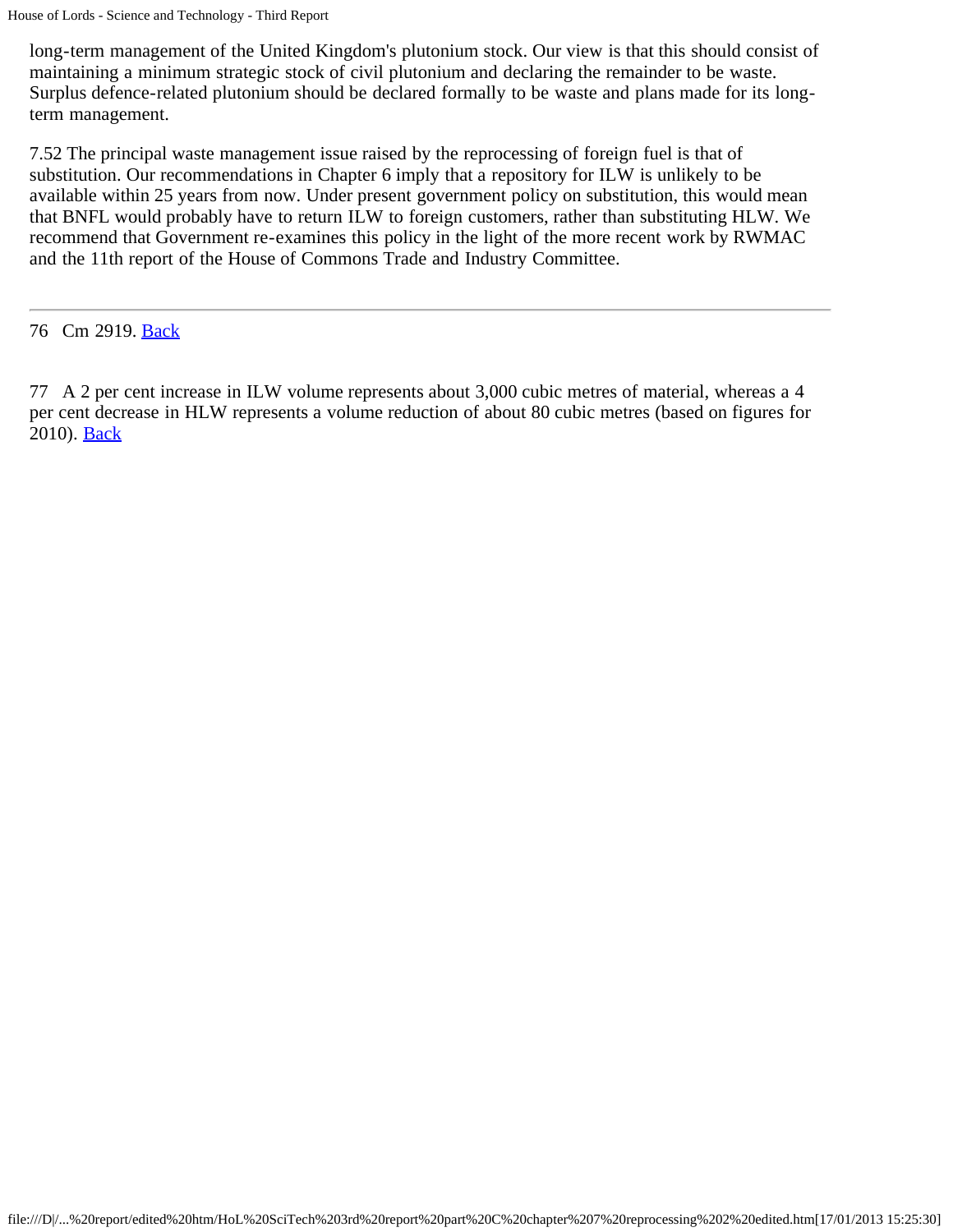#### **Select Committee on Science and Technology [Third Report](file:///D|/Home/dks/text/papers%20and%20research/earth%20science/nuclear%20waste%20disposal/government/parliament/HoL%20SciTech%203rd%20report/edited%20htm/4101.htm)**

## **PART D: SUMMARY OF CONCLUSIONS AND RECOMMENDATIONS**

#### **CHAPTER 8: CONCLUSIONS AND RECOMMENDATIONS**

8.1 Our conclusions and recommendations are given at various points in this report, primarily in the final sections of Chapters 4, 5, 6 and 7. In this chapter we draw these together in summary form.

#### **SUMMARY OF CONCLUSIONS**

8.2 From our survey of the present situation and its history (Chapter 2) it is evident that the major problem of nuclear waste management in the United Kingdom is the legacy from the past. This and the wastes that are bound to arise when present nuclear facilities are decommissioned dwarf any current projections of wastes from future civil and defence nuclear programmes. The legacy has to be dealt with, whether there are future programmes or not.

8.3 Our technical analysis showed that the current United Kingdom strategy for management of longlived wastes is fragmented: the approach for existing intermediate level waste differs from that for high level waste and the approach planned for some future arisings of intermediate level waste is different again. There are materials which are held pending decisions on whether they are to be re-used or declared wastes. This is unsatisfactory: to proceed with the siting and design of long-term stores or repositories it is essential to know what wastes will be placed in them. We concluded that an integrated strategy is needed for all long-lived wastes and decisions are needed soon on which materials are to be declared wastes (paras 4.47 and 4.50).

8.4 Of the many methods for the long-term management of nuclear wastes that have been suggested and studied world-wide, only two are now being advocated (see Chapter 3). We found that the majority view from the scientific and technical community is that wastes should be emplaced in deep geological repositories. The minority view, held particularly by members of environmental pressure groups, is that wastes should be stored on or near the ground surface indefinitely, while a research and development programme is conducted to find the best means to manage them in the longer term.

8.5 In our technical analysis (Chapter 4) we examined the range of courses of action which the United Kingdom could follow, from early geological disposal to indefinite storage. We have concluded that the preferred approach is phased geological disposal in which wastes are, following surface storage, emplaced in a repository in such a way that they can be monitored and retrieved. The repository would be kept open while data are accumulated, and only closed when there is sufficient confidence to do so (paras 4.48 and 4.49).

8.6 It is possible that more than one deep repository will be needed to take all our wastes. We will not know whether this is the case until decisions have been taken on materials to be declared waste and until a new site investigation and selection process is underway. Waste quantities can then be matched to site capacities. It is important that one or more deep repositories are operational in the United Kingdom within about fifty years from now. If there is no operational repository by this time there would need to be a major programme of replacement or refurbishment of surface stores, perhaps with repackaging of wastes. This would be in addition to the programme of construction of surface stores which is needed over the next two decades to hold existing wastes (paras 4.50 and 4.51).

8.7 Public acceptance of a national plan for the management of nuclear waste is essential and it has to be achieved at the local level (ie close to potential repository sites), as well as within the country as whole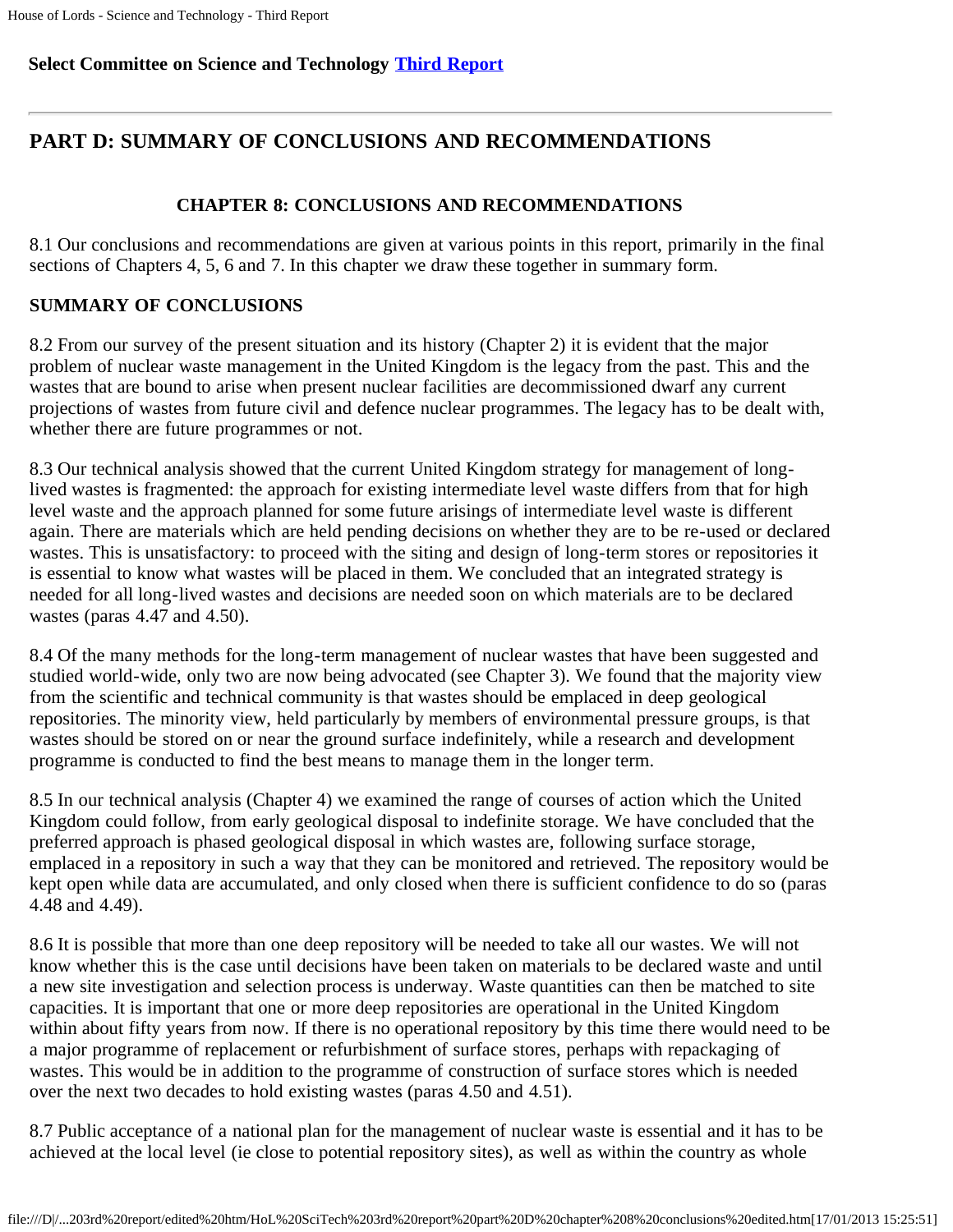(Chapter 5).

8.8 Openness and transparency in decision-making are necessary in order to gain public trust, but they are not in themselves enough. Mechanisms must be used to include the public, or groups within it representing a wide spectrum of views, in decision-making (paras 5.40-5.42).

8.9 At the local level, offering compensation for blight and benefits in exchange for hosting a national disposal facility would do much to achieve acceptance (para 5.44).

### **SUMMARY OF RECOMMENDATIONS**

8.10 We recommend that the Government should develop a fully comprehensive policy for the long-term management of all nuclear waste. The policy should have explicit endorsement by Parliament, as well as a large measure of public acceptance (para 6.53).

8.11 The policy has to be the subject of wide-ranging consultation. The Government should issue a Green Paper which states the problem, the possible solutions and the principal means for implementation of that policy, including, for deep repositories, the site selection process. The consultation on the Green Paper should involve as many sections of the public as is feasible. At the end of it the Government should publish a White Paper and report the results to Parliament. There should then be a Bill to establish the policy and the institutional framework for implementing it (para 6.54).

8.12 We recommend that a new organisation be set up to oversee the implementation of policy. This should be a "Nuclear Waste Management Commission", which is outside day-to-day government and which has authority and permanence. The workings of the Commission should be as open as possible. There would be advantages in setting up the Commission initially in a non-statutory way and giving it the task of consultation on a comprehensive policy. The Bill which establishes the policy should give the Commission powers of oversight (para 6.55).

8.13 If, as we think it should, a phased approach to geological disposal is adopted, another new organisation should be set up with the remit to design, construct, operate and eventually close the repository (or repositories), conducting R&D as necessary. The organisation should monitor the repository and should be able, if necessary to retrieve the waste. This "Radioactive Waste Disposal Company" should be a nuclear industry organisation (including the Ministry of Defence), which needs approval from the Commission for its work programme and which works in an open way (para 6.57).

8.14 When there is agreement on the national strategy a comprehensive research programme should be set out, linked to milestones in the development of facilities. The Commission should be responsible for coordinating all United Kingdom research on the long-term management of nuclear waste and should take over this role during the consultation period. The safety standards for repositories should be revised and expanded as research and development proceeds (paras 4.52 and 6.59).

8.15 The process of selecting a repository site (or sites, if more than one repository is needed) should be open and transparent, and should involve Parliament and Government. The Commission should oversee the Company's selection of the preferred site or sites. The Company's site choice should be debated in Parliament and examined at public inquiry. The final decision should be made by the Secretary of State (para 6.60).

8.16 The Commission should be financed by means of a segregated fund, derived from a levy on the whole nuclear industry (civil and defence). The Commission should consult those concerned about the desirability and practicability of funding repository development, operation and closure in a similar way, and make recommendations to Government (para 6.61).

8.17 When the Commission is set up some changes should be made to regulatory arrangements. The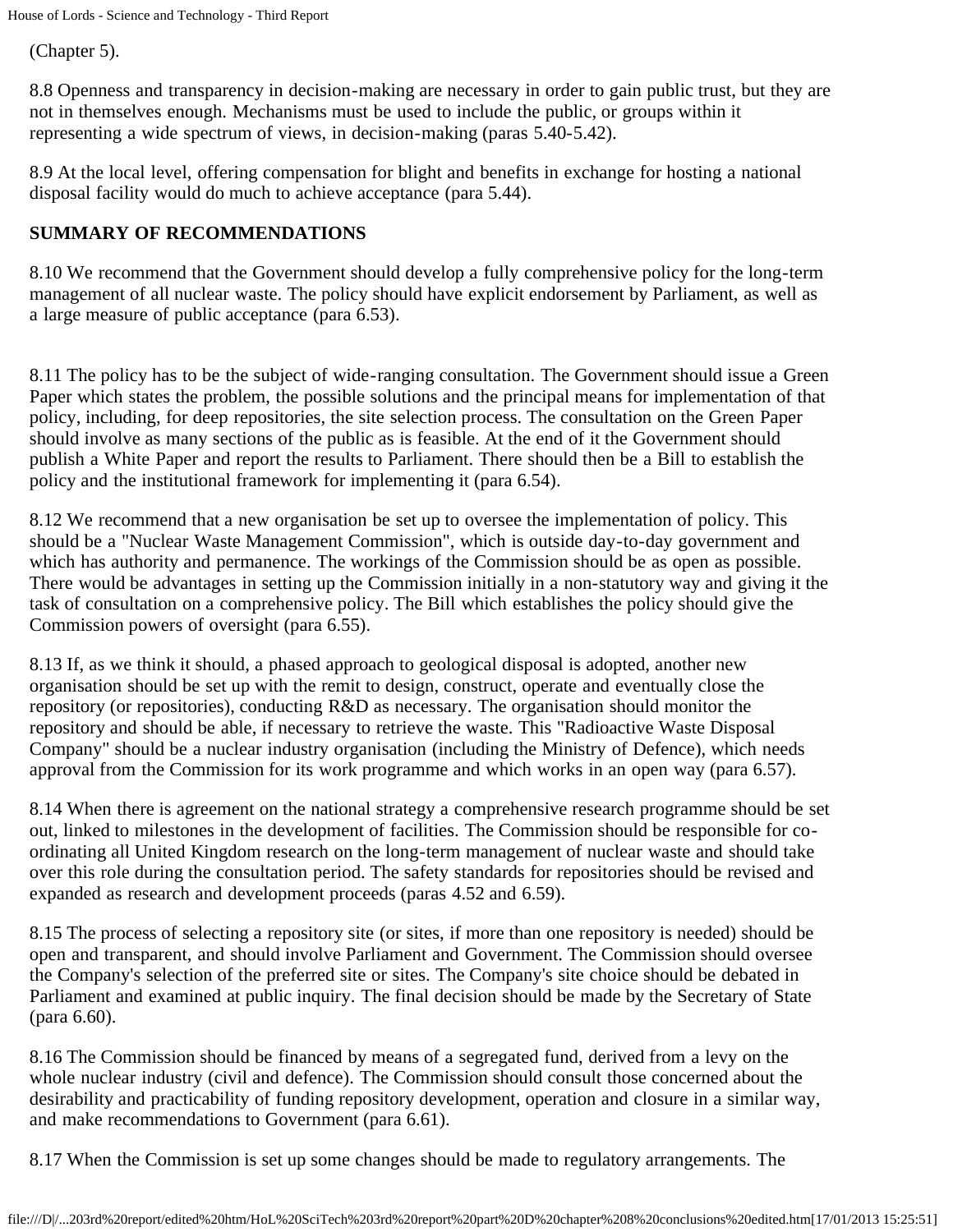Environment Agency should be given a new statutory power over the storage of wastes on nuclear licensed sites. Efforts to bring all Ministry of Defence sites under the full civilian regulatory regime should be intensified and the Government should bring forward a timetable for achieving this objective (para 6.62).

8.18 For the present, Nirex should be maintained, but when the Commission and the Company are established its roles should be subsumed by them. When the Commission is set up RWMAC should be disbanded (para 6.58).

8.19 Small users of radioactive materials should commission a study of the options for management of the limited quantities of short-lived ILW they produce. They should then propose their preferred option to regulators and Government (para 4.53).

8.20 Plans should be made for the establishment of a new LLW disposal facility, to open before Drigg closes. The Government should also consider alternatives to landfill disposal of less active LLW and produce a national policy that is accepted by all concerned (para 4.54).

8.21 When policy consultation is complete, and if the chosen policy is phased geological disposal, this country should take a lead in discussions on international regional repositories and offer help to those countries that need, but lack the resources, to develop them (para 6.63).

8.22 We recommend that the Government should develop a clear policy for management of the United Kingdom's stock of separated plutonium. Our view is that this policy should be the maintenance of the minimum strategic stock, and the declaration of the remainder as waste (para 7.50).

8.23 The Government should re-examine the policy on waste substitution, in the light of our recommendations and the 11th report of the House of Commons Trade and Industry Committee (para 7.51).

8.24 We recommend that the Government acts without delay. The programme for repository development is a long one and cannot be rushed. Delay in starting the programme entails risks and additional costs which an early start to policy development and implementation would avoid (para 6.64).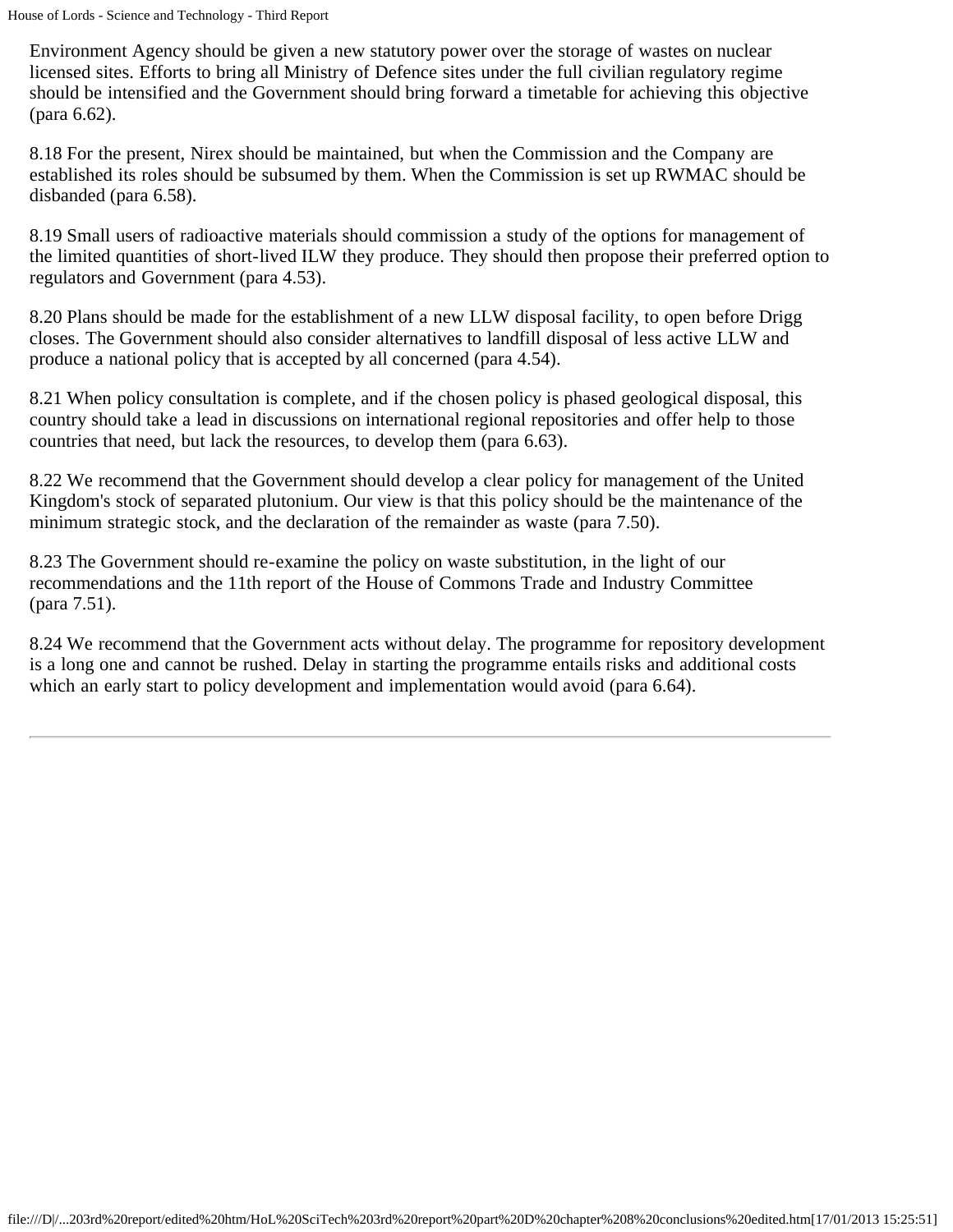#### **Select Committee on Science and Technology [Third Report](file:///D|/Home/dks/text/papers%20and%20research/earth%20science/nuclear%20waste%20disposal/government/parliament/4101.htm)**

### **APPENDIX 1**

#### **Sub Committee II (Management of Nuclear Waste)**

The members of the Sub-Committee which conducted this enquiry were:

- L. Craig of Radley
- E. Cranbrook
- L. Flowers
- L. Gregson
- B. Hogg
- L. Howie of Troon
- L. Jenkin of Roding
- B. Nicol
- L. Phillips of Ellesmere (Chairman until
- 23 April 1998)
- B. Platt of Writtle
- L. Tombs (Chairman from 23 April 1998)

The Sub-Committee appointed as its Specialist Adviser:

Ms Marion Hill, WS Atkins plc

In accordance with the rules of the House, Members declared interests as follows:

 Lord Gregson: Chairman of the Final Appeals Board of the Compensation Scheme for Radiation-Linked Diseases.

 Lord Jenkin of Roding: (a) in respect of his former position as Secretary of State for the Environment (1983-85) concerning appointment of members to Radioactive Waste Management Advisory Committee (RWMAC) and other nuclear responsibilities; (b) Council member of the UK Centre for Economic and Environmental Development (CEED) and (c) member of the UK Advisory Board of the National Economic Research Associates until 30th September 1998.

Baroness Hogg: (a) Director of the Energy Group; and (b) Chairman of London Economics.

 Lord Tombs: (a) Honorary member of the British Nuclear Energy Society, (b) Council member of the UK Centre for Economic and Environmental Development (CEED), (c) Chairman, South of Scotland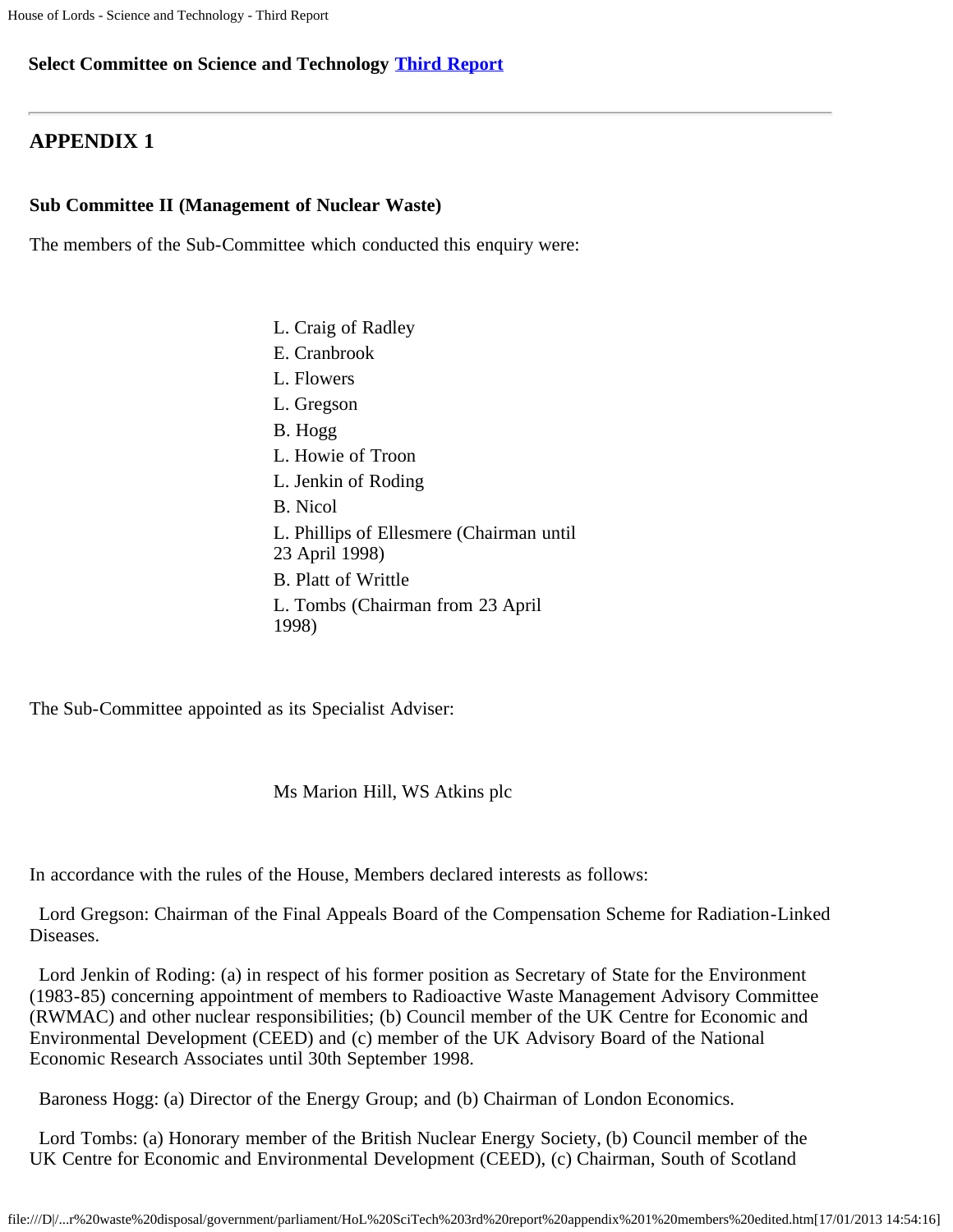Electricity Board, 1974-77, (d) Chairman, Electricity Council, 1977-80.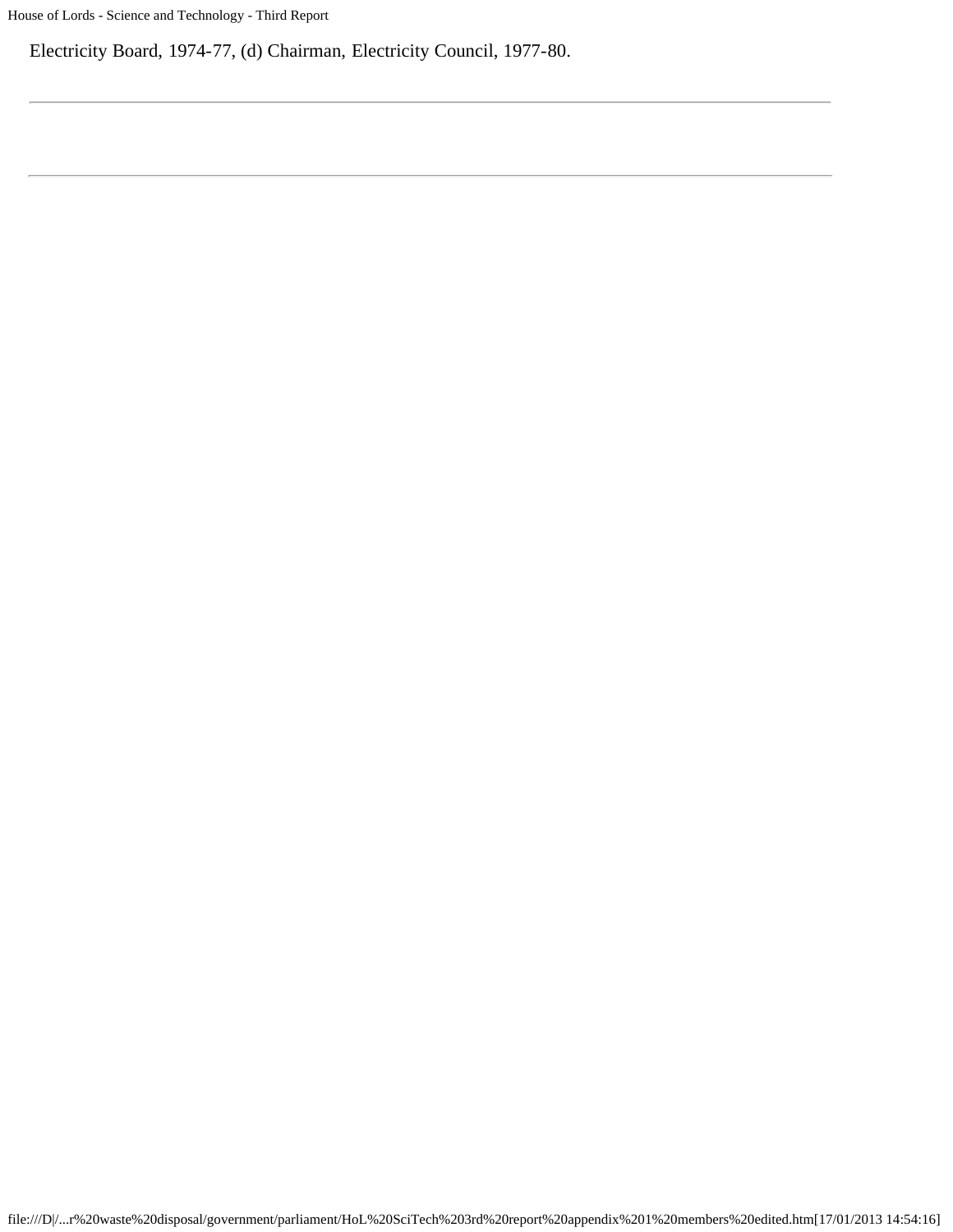### **Select Committee on Science and Technology [Third Report](file:///D|/Home/dks/text/papers%20and%20research/earth%20science/nuclear%20waste%20disposal/government/parliament/4101.htm)**

# **APPENDIX 2**

### **Call for evidence (Published November 1997)**

 The House of Lords Select Committee on Science and Technology has appointed Sub-Committee II, under the chairmanship of Lord Phillips of Ellesmere, to conduct an enquiry into The Management of Nuclear Waste (civil and military) in the United Kingdom.[[78](#page-83-0)]

<span id="page-82-0"></span> We are particularly keen to hear of international experience with nuclear waste management issues where there has been success in finding technical solutions and achieving public acceptance. All management options are under consideration (including storage, repositories and transmutation of waste), but we **do not** intend this enquiry to cover the future of nuclear power per se, nor the management of waste stocks other than those arising in the UK. The enquiry will focus to a large extent on the management of intermediate and high level waste rather than low level wastes.

The Sub-Committee has access to the new report by the Parliamentary Office of Science and Technology Radioactive Waste - Where Next? (POST, November 1997) which provides a useful summary of nuclear waste management issues and a discussion of the problems surrounding the proposed Sellafield repository. The POST report will be taken as a starting point by the Sub-Committee and answers to questions should be framed with this in mind so as to avoid unnecessary duplication of work. The POST report can be purchased from the Parliamentary Bookshop or from The Parliamentary Office of Science and Technology, 7 Millbank, London, SW1P 3JA (tel: 0171-219 2840).

 We invite written submissions on all matters relevant to this topic, but in particular to the questions listed below, with a view to making a report to the House of Lords and the Government in the summer of 1998.

- 1. What is the best **sustainable solution** for the long-term management of nuclear waste in the United Kingdom? By what process should this be ratified? Is there an adequate knowledge base to support such a solution?
- 2. Are you satisfied with the **institutional responsibility** for nuclear waste in the United Kingdom, and, if not, how might it be improved?
- 3. How should the **process** of storage and/or repository site selection be conducted to reduce conflict and to ensure that work can be carried out at sites that are agreed to be acceptable? Who should be involved?
- 4. It is perhaps unrealistic to assume that the >perfect site for a long-term store or repository can be found (or even exists), so what would make a good nuclear waste site:
	- i. What **selection criteria** should be used?
	- ii. How should these criteria or other performance attributes be **compared**?
	- iii. If a repository option is chosen, what solution would be **acceptable in geological terms**?
- 5. How can a rational assessment of the risks associated with a long-term nuclear waste store or repository site be made, and how can one be sure that what is an acceptable risk now will remain so in the future? How do the principles of intergenerational equity apply?
- 6. What is the **standard of safety** to which a repository or long-term store should be designed? Is there a firm public perception that it should be Aas safe as possible regardless of cost, and if so what are the implications?
- 7. Has enough been learnt from the experience of **natural analogues** to determine the optimum design and geological conditions for a nuclear waste facility?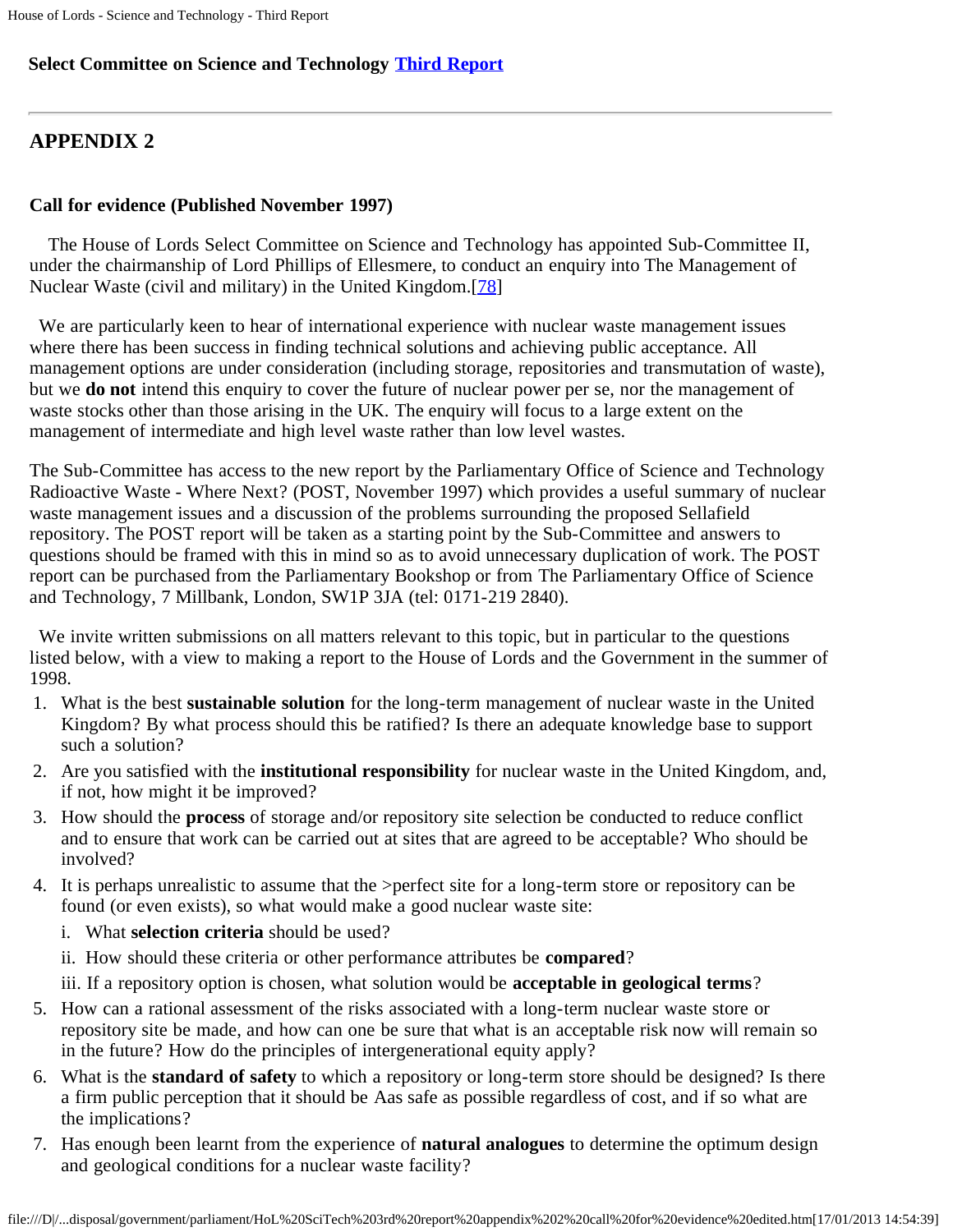- 8. What are the problems and advantages of instituting a waste management programme where intermediate and high level waste are dealt with together, i.e. in a **co-disposal** repository?
- 9. Would an **international solution** to nuclear waste management be desirable and feasible (e.g. a joint repository accepting waste from many countries) and if so what would this entail?
- 10. Can we **postpone** the search for a repository site in the United Kingdom and simply maintain existing arrangements? Might more emphasis on waste **partitioning** and **storage** be used both to defer and to reduce the requirement for a repository?
- 11. Does the management of UK **military** nuclear waste present any special problems?
- 12. What measures should the UK take to sustain the long-term **research base** for the management of its nuclear waste?

<span id="page-83-0"></span>78 Lord Phillips of Ellesmere stood down as Chairman 23 April 1998. His place was taken by Lord Tombs. [Back](#page-82-0)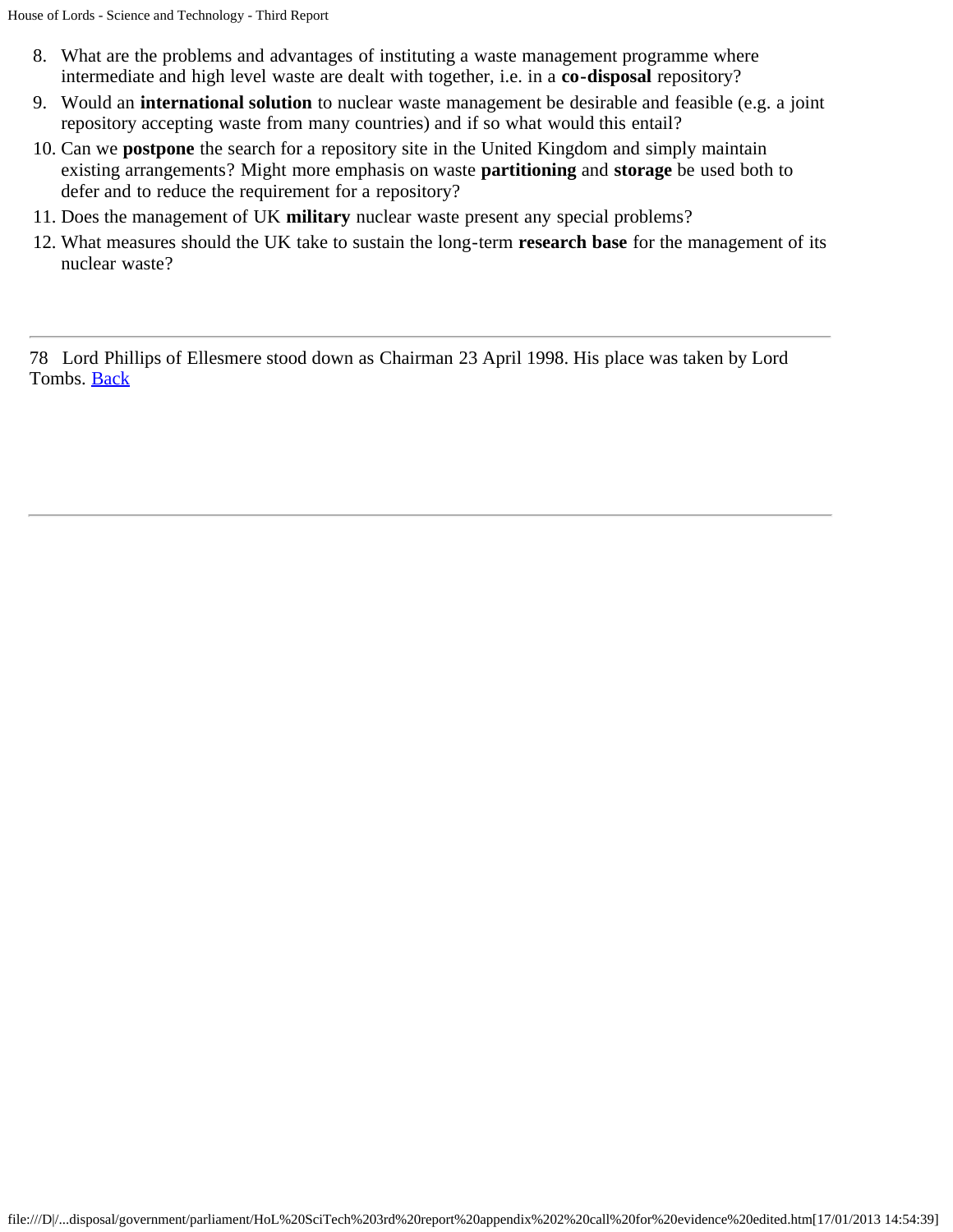#### **Select Committee on Science and Technology [Third Report](file:///D|/Home/dks/text/papers%20and%20research/earth%20science/nuclear%20waste%20disposal/government/parliament/HoL%20SciTech%203rd%20report/edited%20htm/4101.htm)**

### **APPENDIX 3**

#### **WITNESSES**

The following witnesses gave evidence. Those marked \* gave oral evidence.

\*Dr John Adams

\*AEA Technology

Dr J A Allison

Australian High Commission

Mr Stephen Balogh

Dr Anthony Batchelor

Mr Peter W Beck

Professor J N B Bell, Professor H S Wheater, Dr A P Butler and Dr G Shaw

Blewbury Environment Research Group

\*British Energy

\*British Geological Survey

\*British Nuclear Fuels plc

British Nuclear Industry Forum

Mr W R Burton

CADNO

University of Cambridge (Department of Plant Sciences), and University of Newcastle (Department of Biological and Nutritional Sciences)

Campaign for Nuclear Disarmament

Mr Jack Catlin

CMA International Ltd

CND Cymru

Consortium of Opposing Local Authorities

Copeland Borough Council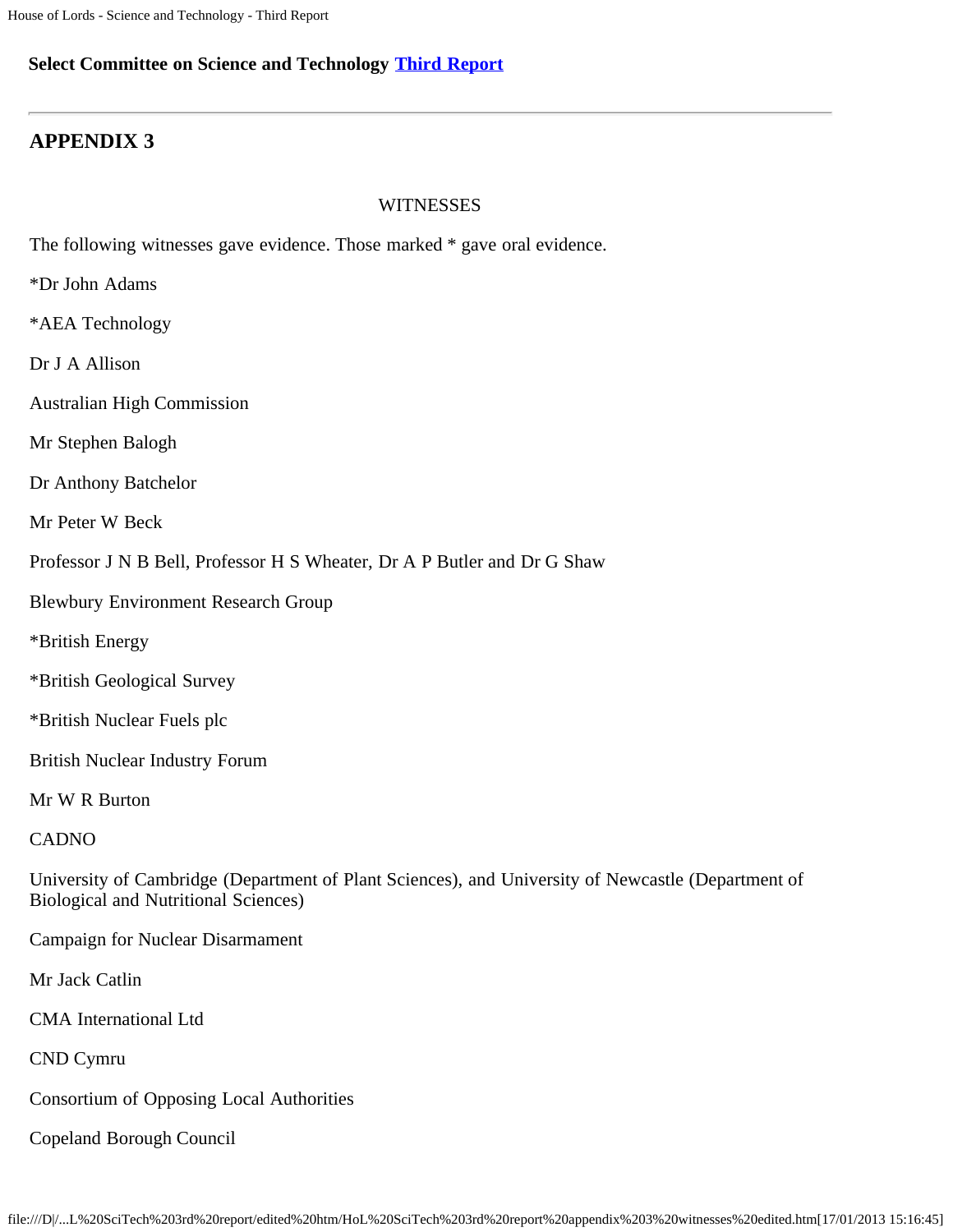House of Lords - Science and Technology - Third Report Dr Gary Couples Professor W J Cram, University of Newcastle Cumbria County Council Cumbria and North Lancashire Peace Groups Cumbrians Opposed to a Radioactive Environment Dr Robin Curtis Mr Phil Davies \*Department of the Environment, Transport and the Regions Mr Ian J Duncan City of Edinburgh Council Entec UK Ltd \*The Environment Agency Environment Council \*European Commission \*Dr David Fishlock Dr Ron H Flowers OBE Dr Mark Foster, Department of Plant Sciences, University of Cambridge \*Friends of the Earth Friends of the Earth, West Cumbria and North Lakes Friends of the Earth Cymru Friends of the Lake District The Geological Society Golder Associates (UK) Ltd Gosforth Parish (Cumbria) Action Group Gosforth Parish Council \*Professor Malcolm Grant, Mr Rory Joyce and Mr Andrew Piatt \*Greenpeace Ltd Harlow Council

Dr Stuart Haszeldine, University of Glasgow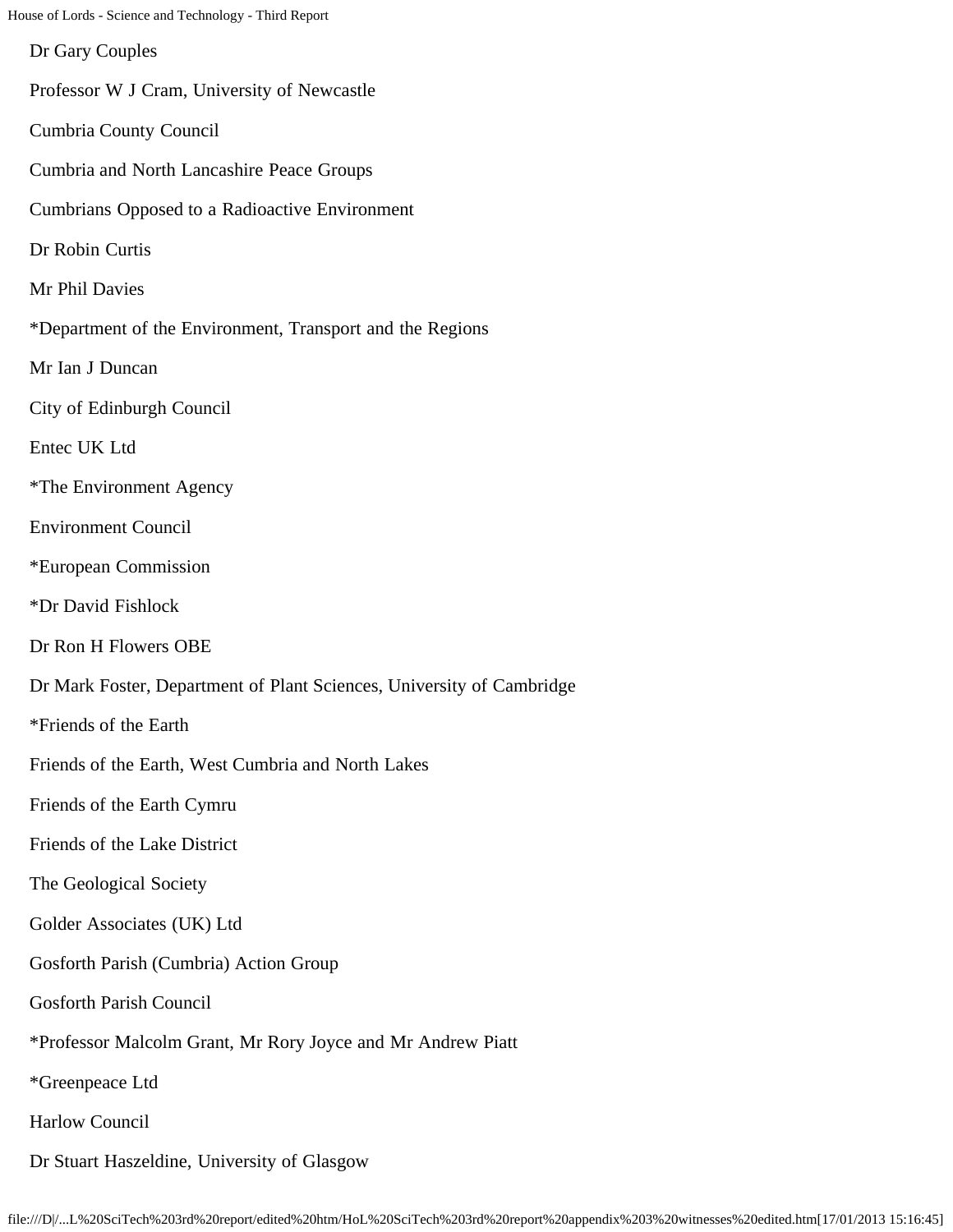\*Mr Nigel Hawkes, Science Editor, The Times \*Health and Safety Executive Institute for Resource and Security Studies, US Institute of Physics Institute of Civil Engineers \*International Atomic Energy Authority Irish Government Joint Trade Unions \*Sir John Knill, FEng Leeds City Council \*Dr Graham Loomes Manchester City Council Dr Charles McCombie Merthyr Tydfil County Borough Council Midlothian Council \*Ministry of Defence \*Sir Richard Morris, CBE FEng National Campaign for the Nuclear Industry National Co-operative for the Disposal of Radioactive Waste, Switzerland National Radiological Protection Board National Steering Committee of Nuclear Free Local Authorities Natural Environment Research Council \*Nirex Nuclear Awareness Group Nuclear Control Institute \*Nuclear Safety Advisory Committee Nuneaton and Redworth Borough Council Nycomed Amersham plc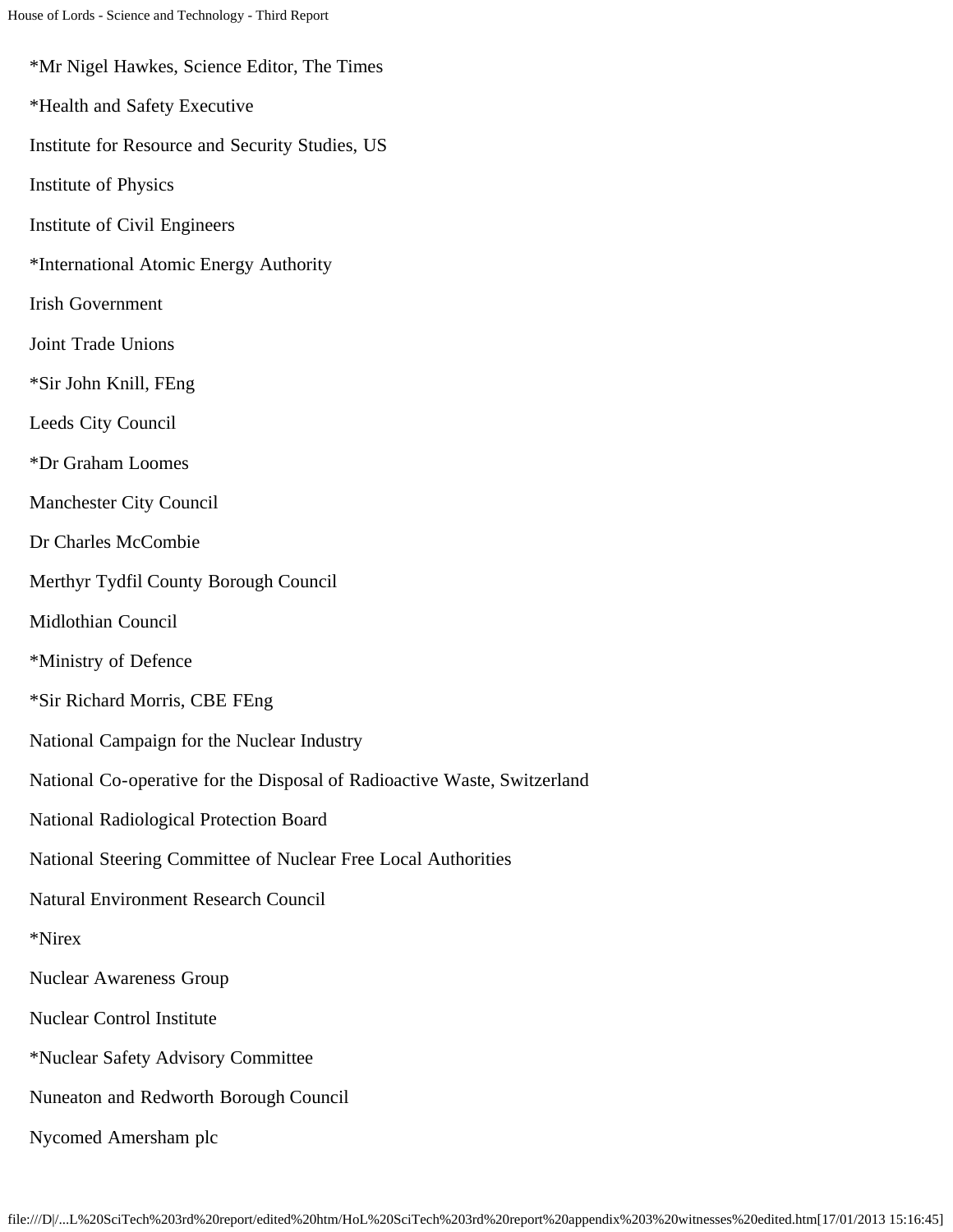Dr D W Ockenden

Omega Pacific Ltd

Oxford Research Group

David L Pentz

\*Dr Nick Pidgeon

\*QuantiSci Ltd

\*Radioactive Waste Management Advisory Committee

Gisela Renolds

Mr P J Richardson

Professor Lewis Roberts

Rotherham Metropolitan Borough Council

\*The Royal Society

Scientists for Labour (Energy & Environment Group)

Scotland Against Nuclear Dumping

Scottish Environment Protection Agency

\*Shell UK Ltd

Alan H Smith

Sound Nuclear Initiative

South Lakeland Friends of the Earth

Mr Kathleen Sullivan

Mr Trevor Sumerling

Dr Jill Sutcliffe

Sutherland Shire Environmental Centre Inc

Swedish Nuclear Fuel and Waste Management Co-SKB, Sweden

\*Synroc International Limited

Dr B G J Thompson

Mr Clifford G Tonkin

\*United Kingdom Atomic Energy Authority

United Kingdom Centre for Economic and Environmental Development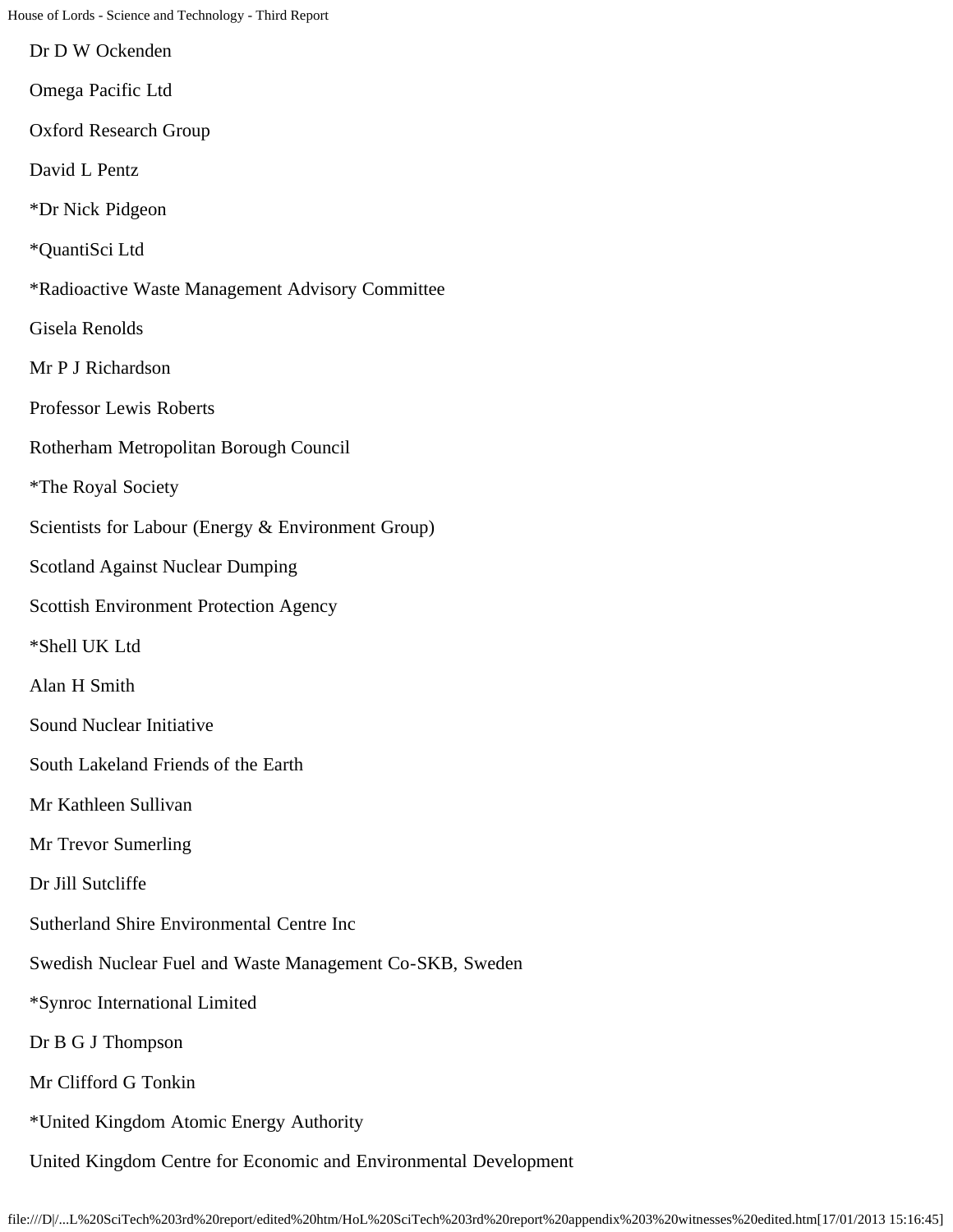- Wales Nuclear Free Forum
- Sir Frederick Warner
- Mr H J M Warren, Cumbria
- \*Professor Stephen Watson
- Welsh Anti Nuclear Alliance
- West Dunbartonshire Council
- Mr Raymond D White, in association with Mr David Gutteridge
- Professor David R Williams OBE
- W S Atkins Consultants Ltd
- \*Professor Brian Wynne , Lancaster University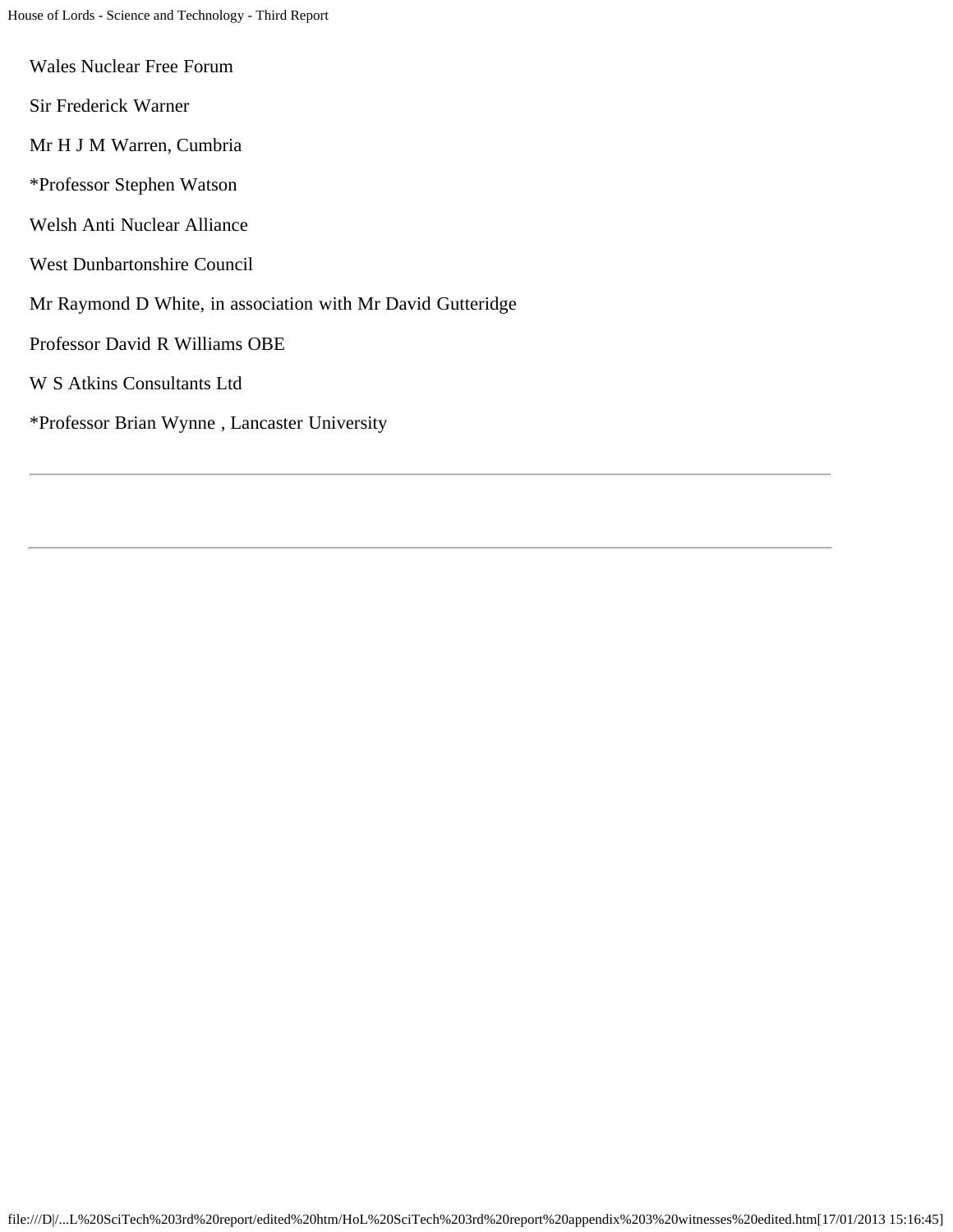#### **Select Committee on Science and Technology [Third Report](file:///D|/Home/dks/text/papers%20and%20research/earth%20science/nuclear%20waste%20disposal/government/parliament/HoL%20SciTech%203rd%20report/edited%20htm/4101.htm)**

### **APPENDIX 4**

#### NOTES ON OVERSEAS VISITS

Members of the Committee made visits to the United States and Canada 14-23 May; Sweden 22-24 June; and France 20-23 October. These countries have significant waste management programmes which, although different from our own, provide a good insight into some alternative approaches. We learned much from our meetings and the establishments we saw. At all locations our hosts were exceedingly helpful and hospitable. We would like to reiterate our thanks to all involved for their assistance.

The conclusions we drew from our visits are incorporated in the body of our report. What follows are notes on some aspects of the meetings at each location.

#### **Note of visits to US and Canada 14-23 May 1998**

Members present: Lord Tombs (Chairman), Lord Craig of Radley, Lord Flowers and Lord Howie of Troon, accompanied by the Clerk.

#### Summary

 The Committee held meetings with Federal Agencies and others in Washington and Ottawa, visited the WIPP disposal site at Carlsbad, New Mexico, the proposed spent fuel repository at Yucca Mountain, Nevada, and the rock characterisation facility at Whiteshell, Manitoba.

 Meetings with the Federal Agencies in Washington provided useful background for the subsequent visits. At WIPP, a facility started in 1988 and where \$2 billion has been spent to date, they were ready to take their first delivery of waste for disposal. There may be delays due to legal action but both on-site and in Washington the majority view was that the facility would become operational shortly. As at February 1999 it had not. The Yucca Mountain project was clearly a lot further from operational status: the demonstration of viability was the next milestone on their schedule. The separate research groups, mostly from DoE national laboratories, did not demonstrate the same single-minded sense of purpose apparent at WIPP.

 The visit to Whiteshell showed an apparently very sound and scientific approach to rock characterisation. But the level of activity was low and the need for further generic study of rock in the absence of any decision to proceed towards a final repository seemed in doubt. The meetings in Ottawa tended to confirm these doubts: Canada is in the process of re-evaluating its disposal plans in the context of an overall review of energy (primarily electricity) and environmental policy.

#### **Washington**

#### **Non Governmental Organisations**

 Mr Michael Marriotte, Nuclear Information and Resource Service, was the lead speaker for the NGOs. He opened by saying that in the near term the risks from transportation of nuclear waste outweighed the benefits of centralised waste disposal. There was no need for a central store/repository. The problems of waste had been with us for less than 60 years and would be with us for many centuries. Contaminated sites would take more than two generations to clear. There was no crisis. He added that the last successful order for civil nuclear power had been in 1973 and none was likely in the foreseeable future.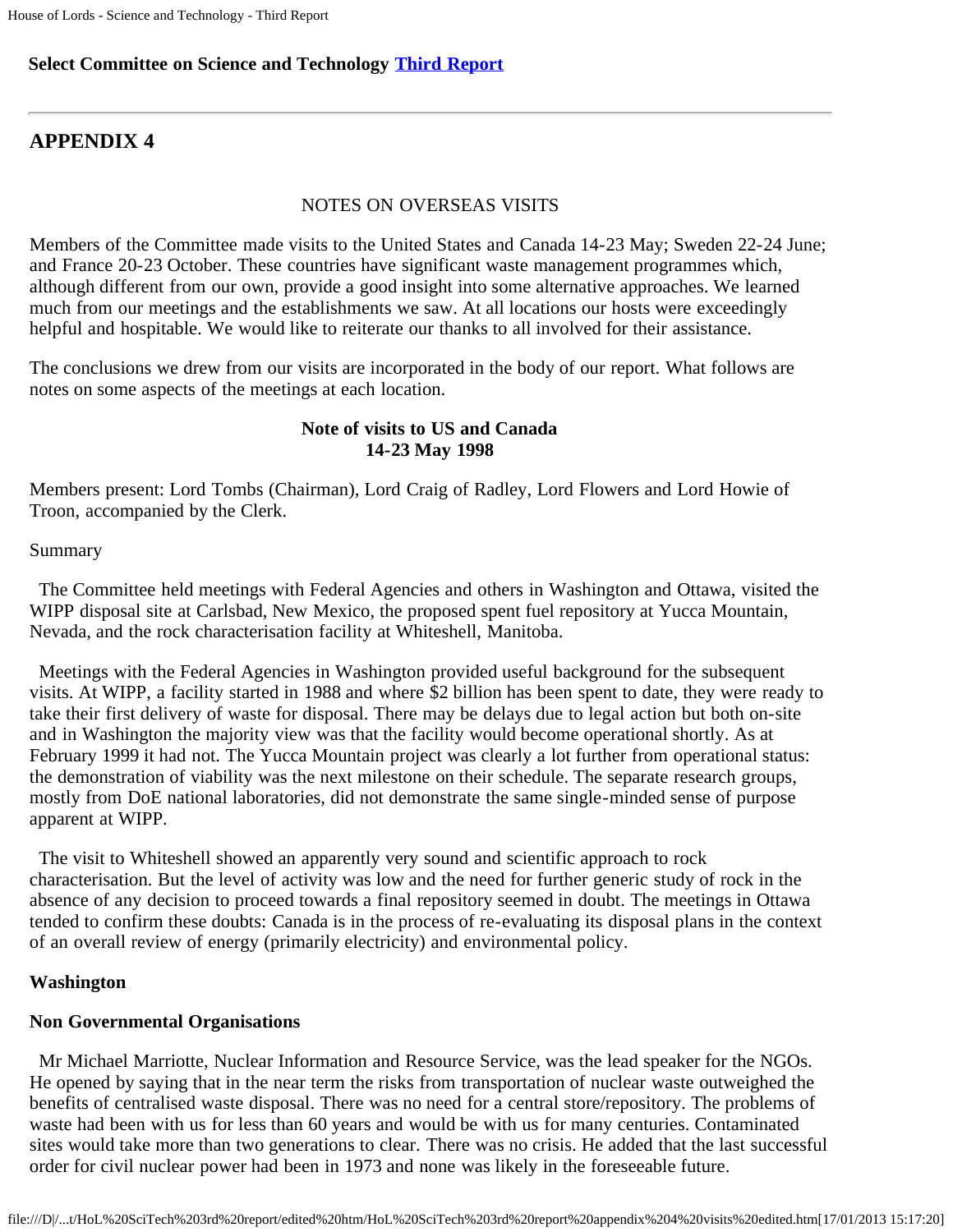Mr Marc Fioravanti, The Institute for Energy and Environment Research, spoke in favour of a revised classification system, as the US system was not relevant to the long-term hazard. Although he acknowledged it was probably politically unacceptable, he thought, technically, it was worth looking at sea-bed disposal. What was needed now was much more emphasis on research and an examination of all the options. Ms Maureen Eldridge, Alliance for Nuclear Accountability, pointed out that although there had been research on technical solutions nobody had looked at the social/equity issues: they had just looked at Yucca Mountain. The consensus was that responsibility for nuclear waste should be taken from US DoE and given to a new independent agency responsible solely for disposal.

In a discussion of the prospects for WIPP, Mr Auke Piersma, Public Citizen, and the other representatives made the point that it was difficult to take legal cases based on technical issues, where the courts invariably deferred to Government experts, but cases could be won on procedural issues. They would be litigating against the opening of WIPP and the shipment of waste from Idaho and elsewhere.

 Ms Eldridge was concerned that the environmental groups had not been able to open up a "natural dialogue" with Government. A forum was needed whereby concerned people could discuss what was technically sound and was fair and equitable. This would take many years to establish. The forum would be like those used for race relations, education and climate change. A new procedure was necessary to enable a comprehensive examination of all aspects. Perhaps a Presidential Commission might be appropriate.

#### **US Nuclear Regulatory Commission**

Dr John Greeves gave a presentation on the legal background to the Commission's role in the regulation of waste. Congress had required the Agency to undertake rulemaking. The long-term requirement was well defined but the interim measures were politically charged. WIPP had been decided following a scientific evaluation but Yucca Mountain was chosen for high level/transuranic waste by Congress.

 The Agency had 40 people based in Washington and around 50 at the Southern Research Institute. NRC was not aware of any new proposals for re-classification of waste, but there had been many such proposals over the last decade. In practice "greater than class C" low level waste was like UK intermediate level waste.

 Twenty per cent of US waste is government owned but the creation of a repository is regarded by NRC as a public good which is rightly paid for by Government. The risk criteria "one in a million" per year would be difficult for Yucca Mountain - as it would for oil production platforms and fossil fuel burning. (Coal ash is treated as a "technologically enhanced natural material" and exempt from the requirements of nuclear waste disposal.) Some DoE sites, eg Hanford, have severe problems but DoE is "selfregulating". Approximately 50 tonnes of weapon grade plutonium may be introduced into the commercial fuel cycle as MOX, but in general the policy was not to pursue this approach or to undertake reprocessing. In practice, a third of the plutonium did not lend itself to incorporation in MOX in any case.

 The NRC was optimistic that, after minor legal skirmishes, WIPP would open. However, transportation would continue to create difficulties. If Yucca Mountain failed "we start over", ie NRC was not considering alternative sites. At this time more than two thirds of the House of Representatives were in favour of the Yucca Mountain site but the proposal faced implacable opposition from the Nevada State delegation.

 The NRC showed some concern that EPA might promulgate a standard for ground water which would in effect rule out Yucca Mountain as a disposal site. There would be public hearings on these rules and the distance from the site at which they should be applied.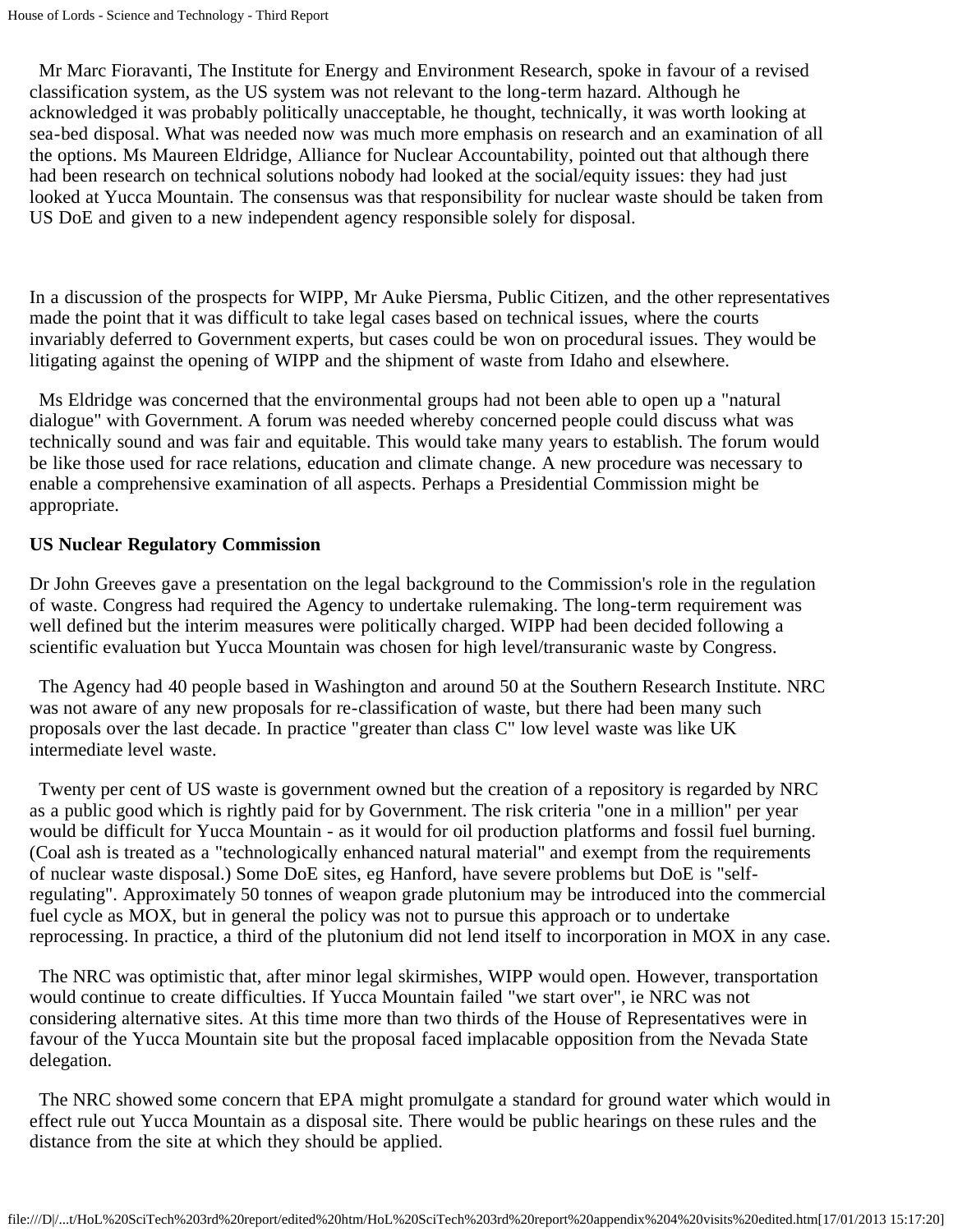## **Nuclear Waste Technical Review Board**

 The Board had been created by Congress specifically to advise on the Yucca Mountain project. It met three or four times a year in public, had a staff of 15 - half of whom were technically qualified - who organised various ad-hoc sub-committee meetings primarily on technical issues. The Board was appointed by the President, but for terms which straddled presidential elections, and members were nominated on advice from the National Academy. The Board was regarded as independent - not political. It was purely advisory and had no executive powers.

 The Attorney General for the State of Nevada and the congressional delegation were strongly opposed to the Yucca Mountain site and EPA, if it promulgated a health based standard comparable to the drinking water standard, would stop the project. But science was only part of the issue, public acceptability was crucial.

In a discussion of the role of the public it was pointed out that 95 per cent were not active participants but, in this case, the passive majority were content to follow the lead of the environmental end of the spectrum, not the Government or the industrial scientists. DoE had awoken too late to the importance of the issues of public perception. The role of Congress was to integrate these views of the public but whereas Congress took an active role in some environmental issues this was not one.

## **US Department of Energy**

 Jim Owendoff, Program Director, WIPP described DoE's work on waste treatment since the early 50s. They had been working on WIPP for over 23 years and, although there would undoubtedly be Federal and State legal suits, he was optimistic that it would become operational shortly.

Discussing work on acceptability issues, Ernest Moniz, Under Secretary said the Department had not adopted a high national profile. The New Mexico State Delegation supported WIPP but that from Nevada was very hostile towards Yucca Mountain. The Department was not considering any alternative to Yucca Mountain unless the site was ruled out: the legislation passed by Congress in 1987 to establish Yucca Mountain as the repository stated that DoE may not search for any other site. Storage, currently designed for 100 years, could be extended to, say, 200+ during which period there might be a "monitored repository" - but ultimately closed disposal was the objective. The problem was not a technical but a social one. The "interested public" was very negative towards nuclear power and a waste repository in particular.

 The Department undertook some research on waste minimisation and transmutation but although these techniques might postpone the need for a repository, but they could not replace it. Transmutation would be a good programme for international collaboration. If it could be shown to work it would help with the public perception and may reduce the long timescale of disposal, but was not a solution to the present problem.

## **New Mexico**

## **Waste Isolation Pilot Plant**

 George Dials, the DoE Area Office Manager argued that surface storage of waste was unsatisfactory in that natural hazards, weather (in particular tornadoes) could lead to dispersal - and there was always the need to prevent unauthorised access. In 1971 the Atomic Energy Commission (a predecessor of DoE's in the area) had selected a rock salt deposit in Kansas for disposal but this was technically inadequate. The present site was geologically vastly superior and was politically acceptable.

In the US many contaminated sites were close to centres of population, for example Rocky Flats was near the 3 million people of Denver. Within ten years of becoming operational, WIPP would reduce the number of people within 10 miles of such radiological hazards from 53 million to 4 million. In 1980 they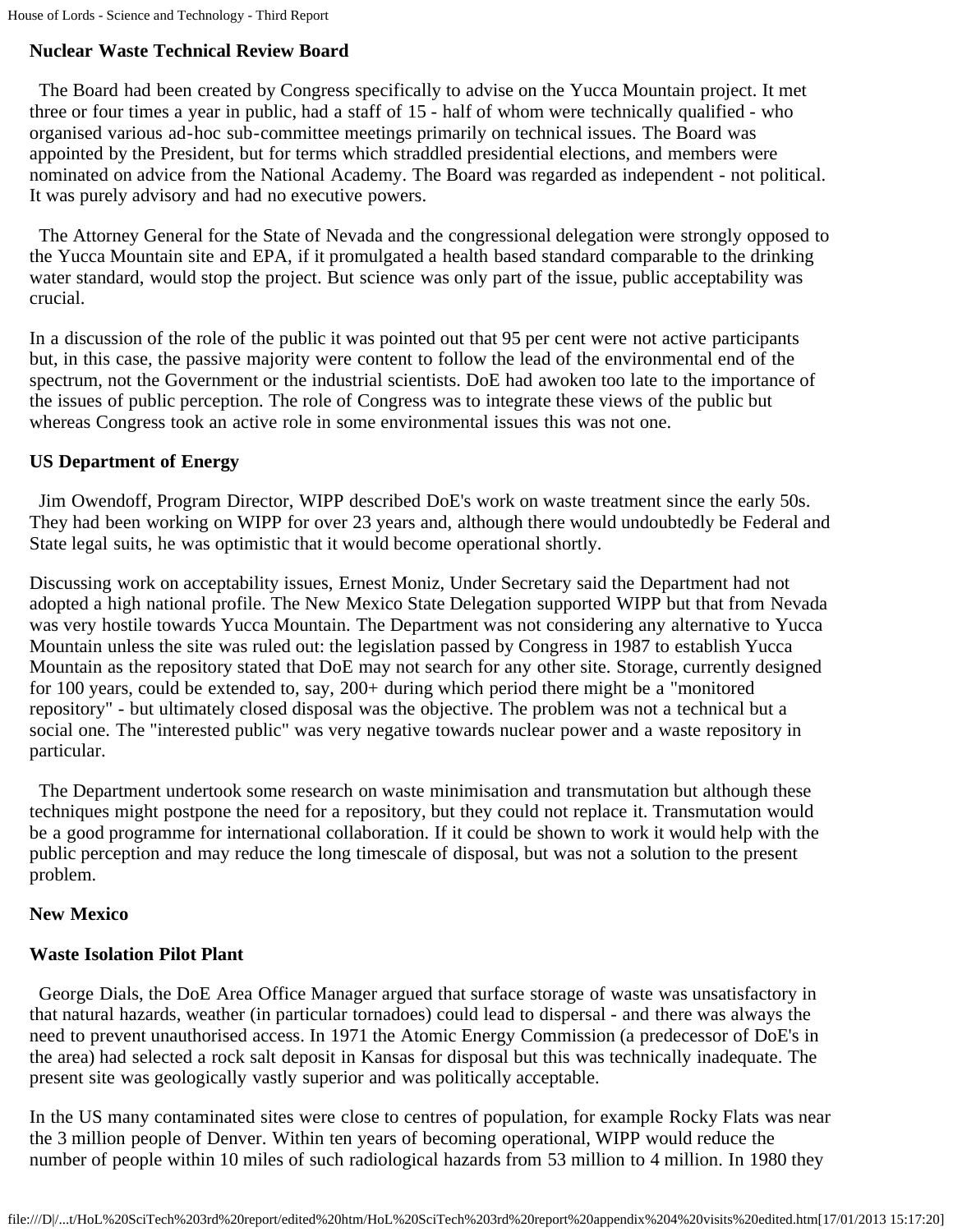had a congressional mandate to "study the problem" but the study was now over and the objective was to become operational. Waste would be transported from almost every State of the Union: traffic accidents were the greatest risks.

In commenting on the significance of transportation, Mr Dials observed that relative to leaving waste where it was - moving it was better. He noted that in Texas the civil authorities had decided that the risks from transportation were so small that no special action was needed. However, in Santa Fey concerns had resulted in funds to build a by-pass. Concerning the legal challenges to WIPP, Mr Dials was confident: the EPA had approached the WIPP rule-making process in the knowledge that they would be sued. He was certain the rules would withstand the legal challenges.

Touring the site itself revealed a very business-like approach to construction. Tests had already been undertaken on the collapse of salt caverns. The Committee saw the way the roof bowed as caverns opened earlier tended to refill. The site created the impression that it would shortly be an operational facility where the day-to-day business would be the disposal of waste.

#### **Nevada**

#### **The Yucca Mountain Project**

Mr Alan Benson, Director of Institutional Affairs, provided an introduction to the Yucca Mountain project. Work had begun in the early 70s with the decision of Congress. It had created very strong local opposition. The area had been subject to earthquakes and prior to that was a volcanic region. But they have found nothing to indicate that it was unsuitable for disposal. Congress had offered Nevada \$100 million per annum but this had been rejected. Now there was a congressional enquiry into the way monies had been spent, reflecting the political conflict over the choice of site. The Yucca Mountain site budget was \$346 million per annum of which \$194 million came from the Defence budget. The total cost of the project was likely to be around \$9 billion if it proceeded to completion. However, even if the next stage was completed satisfactorily, the State of Nevada could submit to Congress a "Notice of disapproval" which would need a congressional vote to overturn.

The jurisdiction over the Yucca Mountain site was complicated. One third lay within the Nevada test site and the remainder was shared between the adjacent Air Force base and land belonging to the Bureau of Land Management. The site was chosen primarily for its remoteness and the technical facilities - those associated with a nuclear weapons test site. Underground we were shown the work which has just been completed on heat testing to simulate waste fuel rods in situ. No radiation tests had been undertaken and the effects of exposure of rock, eg expansion, had not been determined. Although we were 400m above the water table (and a similar distance below the surface) water was present in the rocks and dripped from the ceiling when it was heated.

#### **Winnipeg**

#### **Whiteshell Laboratories**

The Committee was welcomed by Dr Ken Dormuth, Director of AECL's Environmental Studies, who gave us a presentation on the work at the site. CANDU fuel bundles are currently stored at generating site. There are about 1.3 million of them which, assuming no further power stations are built, would rise to about 3.6 million. Most were in Ontario and spent a few years underwater after which they were dry stored. Current storage presented no problems, not even in the mind of the public. But such storage was unsatisfactory in that it depended on institutional controls, people to maintain security and undertake monitoring etc. Dr Dormuth observed that you cannot say something was "safe" if it relied on people to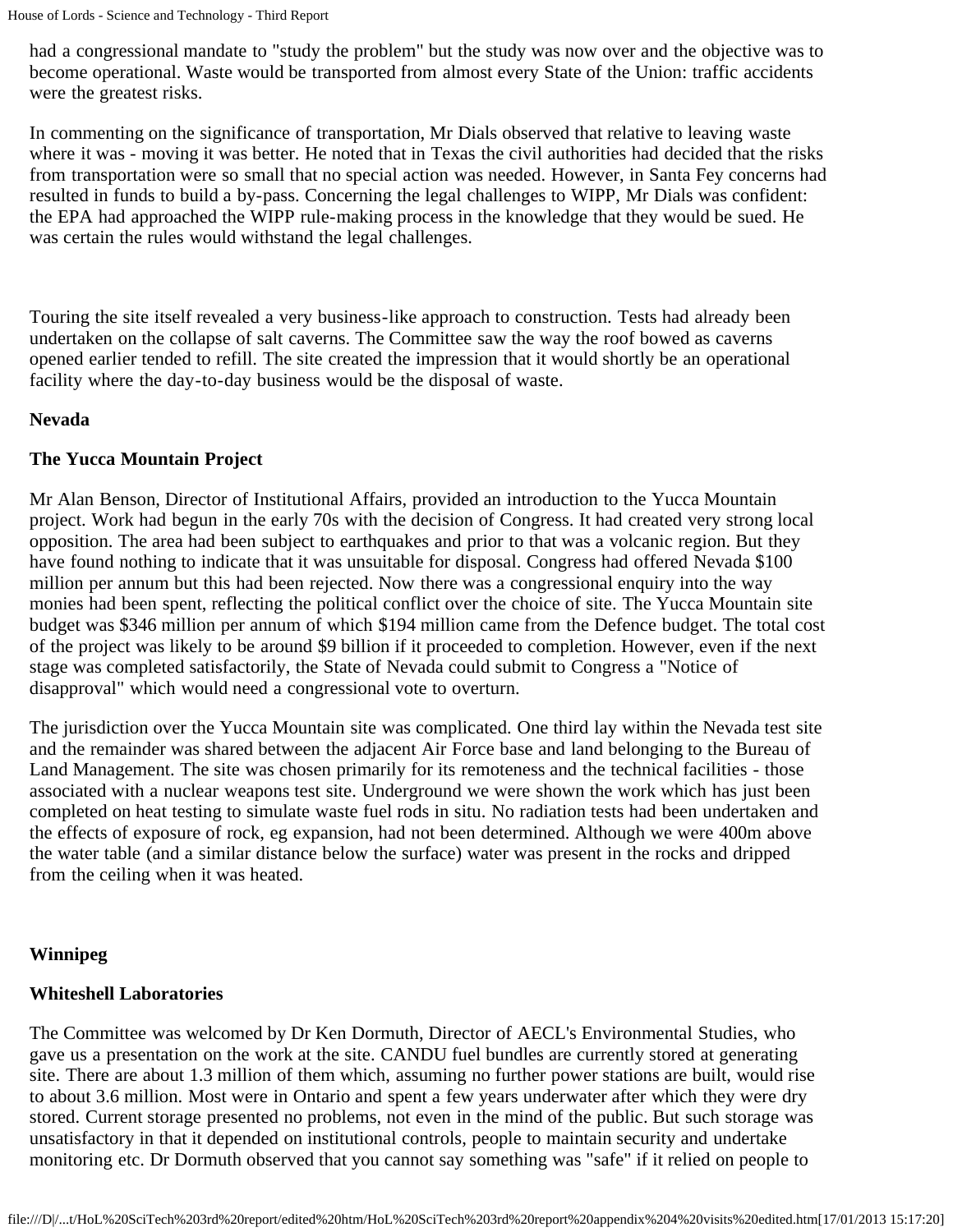maintain security. There needed to be a stable society to operate a store that required maintenance or allowed retrievability. If there was any hint of a lack of such stability, economic collapse etc, then the first item to be cut would be expenditure on safe storage for future generations.

The Federal Government and the Ontario Provincial Government had established a nuclear fuel waste management programme to look at disposal. The legislation establishing this programme had defined disposal with no intention of retrievability. If a disposal site were left open security would create the major risks. In 1978 a site was chosen and a programme initiated but it was a demonstration site, not a permanent repository. Public acceptance was based on the assurance that it would not be the chosen site. Public debate over who would decide the location of a permanent store meant that in 1988 a public review was initiated. The present site had been intentionally located where faults were present to examine their effect. There was no information on any putative sites. Public concern over the "seal and walk away" concept had put the brakes on the programme.

AECL had been instructed to produce a generic environmental impact statement addressing safety and intergenerational equity issues. It was based on a "concept" not a specific site. However there were many potential sites within the Canadian shield. The Ministry of Natural Resources, to whom AECL as a Government Agency reported, had referred the matter to the Ministry of Environment which had appointed a review panel (the Seaborn Panel). The remit of this panel was to review the safety and acceptability of the concept along with "a broad range of nuclear fuel waste management options".

Dr Davidson described the hydrological research undertaken at Whiteshell. Again studies had been undertaken on a "hypothetical" location bearing in mind this was generic work not aimed at a specific site. They had demonstrated that their models were good at predicting reality but 'generic' research was no substitute for work at the actual proposed site. All hydrological work was now shelved pending a decision on the future of the laboratory.

 Dr Ohta described the underground research laboratory stating that the original concept was a precursor of a repository but this had quickly been changed to a generic laboratory. The site was finally chosen to enable fractures etc to be examined. There were around 70 people on the site, it had cost C\$72 million for construction and the total spend was about C\$160 million. Construction finished at the end 1980 and since then experiments on, for example, heat dissipation, engineering barriers, buffer stores and tunnel sealing had been undertaken.

Our visit to the site revealed a superbly clean underground laboratory. The walls were washed, there was hardly any dust present, the surface underfoot and lighting levels etc were all first rate. There were display boards to describe the experiments that had been undertaken: but there was little work in progress.

#### **Ottawa**

## **Atomic Energy Control Board**

Dr Agnes Bishop, President, described the Board's role as an independent regulator. She quickly developed the theme that it is "public acceptance" that is the problem in regulating nuclear waste for most countries. She stated that even if you solve the disposal problem, the public perception of the transportation risks raised at least equal difficulties. Although AECB had no definition of what "acceptable to the Canadian public" meant, it had clear consultation procedures involving elected representatives and public hearings. There were no rules about who had to be consulted or even agreement about who might create such rules. Dr Bishop observed that if the politicians were affected by "public concern" - then such concern was real and relevant.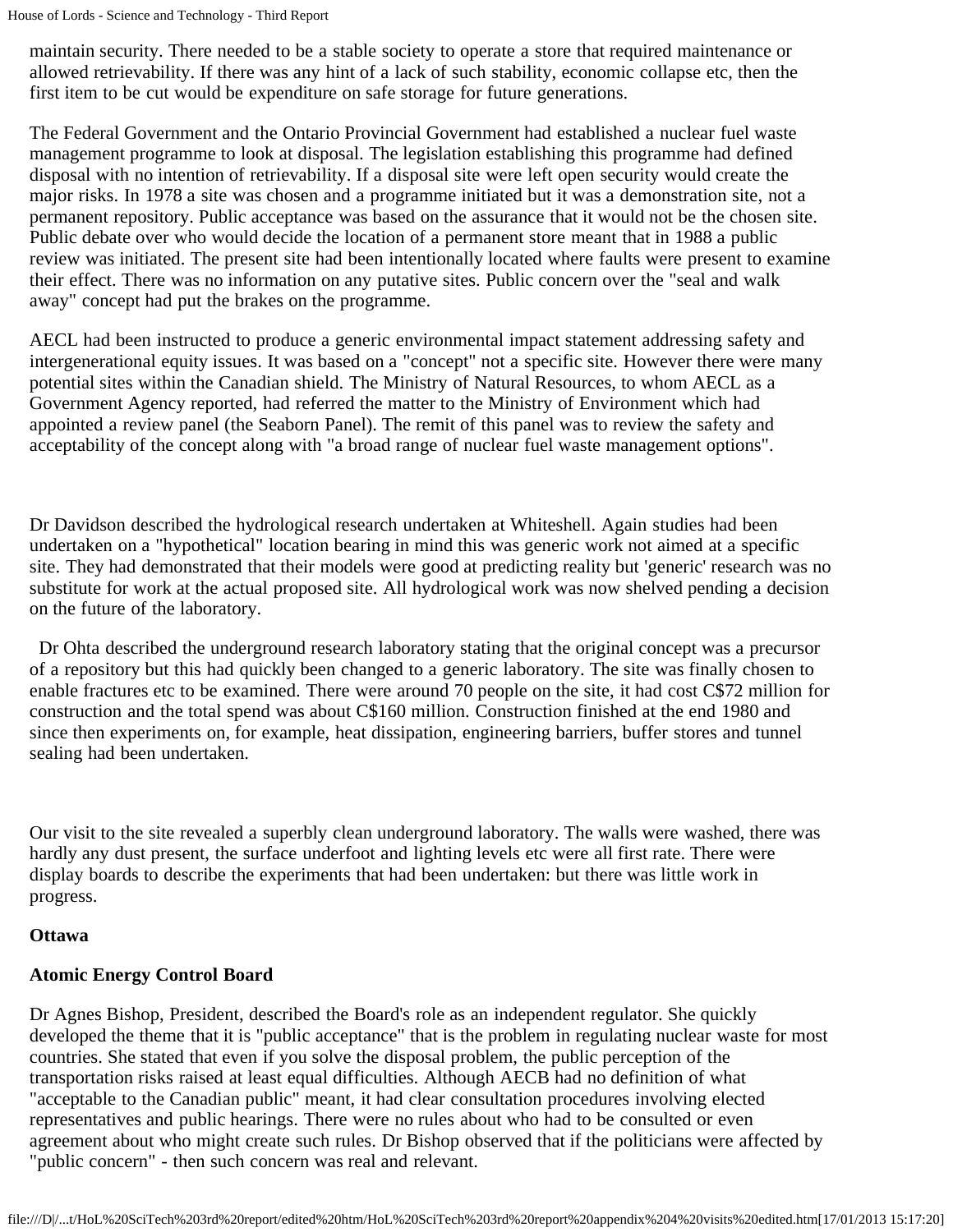Dr Bishop observed that the environmental assessment of a future site required the answer to questions that were site specific - information that could only be obtained once work on the site had commenced. However these issues were perhaps secondary: politicians and policy-makers were deeply concerned by the public attitude and until all this was resolved there would be no disposal.

In discussing internationally shared facilities the general view around the table was that if one nation demonstrated that it could solve its own problems then there might be an opportunity for shared disposal facilities. But until then, an international solution was unrealistic.

#### **Natural Resources Canada**

A large round-table discussion was held at Natural Resources Canada chaired by Dan Whelan, Director General of the resources branch. Also present was Peter Brown, Head of Radioactive Waste Policy; Blair Seaborn, the Chairman of the report on Nuclear Fuel Waste Management; and Brennian Lloyd of the Public Interest Group, Northwatch. Mike Clelland, Assistant Deputy Minister, joined the meeting part way.

Dan Whelan opened the discussion by explaining that Ontario Hydro had closed seven reactors (leaving 12 remaining) because of management problems. Dr Whelan said that in Canada the public was no longer content that the industry could handle its problems - from proliferation to waste.

Peter Brown stated that in 1976 the Government adopted a report which examined the choices for waste management and concluded that phased geological disposal was the way forward. Granitic rocks in the Canadian Shield were the first choice with salt secondary, primarily because the United States was undertaking any necessary work. Both the Provinces and the Government had concluded that no disposal could proceed until the concept was acceptable to the public. In 1988 AECL came forward with a technical concept and a panel, subsequently known as the Seaborn Panel, was formed.

The Government would probably respond the Seaborn report in the Autumn. It may set up a new agency to deal specifically with waste, there would be a new Regulatory Control Act in place and Government would consult on the detailed regulations. The response to the Seaborn report would probably be associated with a wider review of the future of nuclear power and its role in energy production.

Richard Ferch described changes underway to the 1946 Atomic Energy Control Act. This set up the Atomic Energy Control Board with the power to grant licences and set conditions on radioactive substances. He emphasised the importance of public participation in defining requirements for the environmental assessment. There were legal requirements on participation and in practise a political need for public acceptance. The Government had set regulatory objectives for disposal facilities: risks below 10<sup>-6</sup> to an individual with no credit taken for institutional controls etc. Mine tailings, for example, did not reach these criteria as institutional controls would be necessary indefinitely.

Dr Blair Seaborn described the work of the Waste Management and Disposal Concept Panel. The Panel's terms of reference had been to examine the concept of deep disposal in a rock repository. It was asked to comment on the safety and acceptability of this concept and provide advice on what policy Government should follow.

Dr Seaborn described the recommendation of the Panel that Government should issue a policy statement on nuclear waste management. This was to enable Canadians to know what the Government thought and what its objectives were. The public could then make its own conclusions on where a specific disposal site might fit in with that policy. The panel had recommended the establishment of a special agency to deal with nuclear fuel waste, improved consultation methods in general and a specific, comprehensive plan for public consultation on disposal - this would probably be the first job of the new agency. This agency should be operational within one year and able to make recommendations to Parliament in three.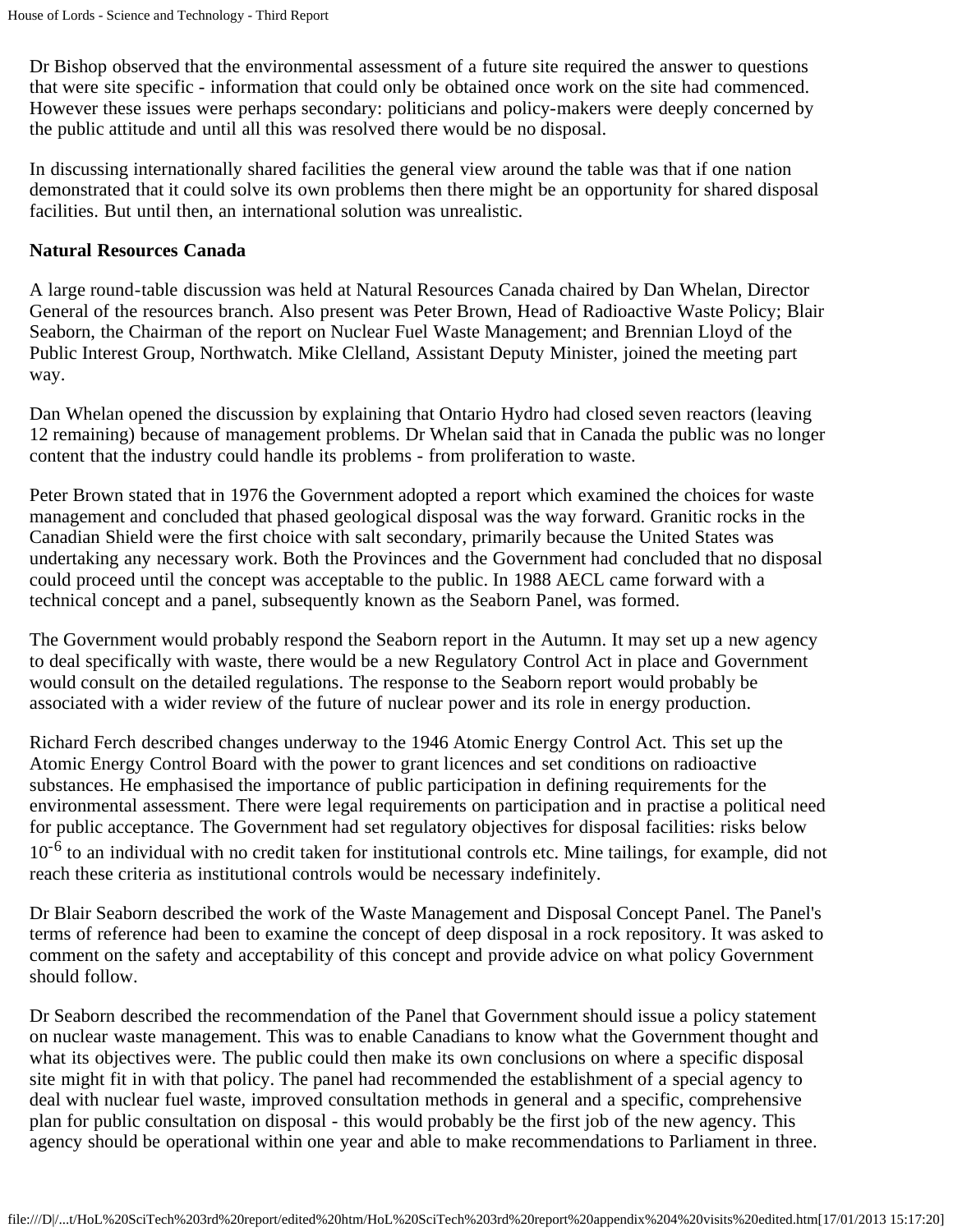Dr Seaborn made it clear that "sufficient" consultation should probably be measured in terms of time and intensity, ie a review period of a certain duration involving certain procedures. It was the role of Parliament to gauge the outcome of such consultation. Dr Seaborn commented that it was not meaningful to ask the public "Do you like this?", eg underground monitored retrievable storage, when the question was not asked with reference to anything else, ie, compared to surface storage etc. Although it was advocated by many environmentalists, there was no data on long-term surface storage. Until more work had been done on all these processes the Panel had recommended that a specific site should not be sought.

Dr Seaborn made it clear that failure to demonstrate acceptability was not synonymous with a clear indication of unacceptability. The onus was on the proposer to show that the proposed course of action was acceptable. The public had shown by its rejection of previous proposals what was not acceptable. Dr Seaborn indicated that far greater political involvement was needed, perhaps by a joint Senate House Committee.

A decision was needed within the next three years not on the "best" site but on one which was acceptable to the host community (however defined). The involvement of the "willing host" would have to be a continuing process with the community participating in local decisions. In practice the distinction between a deep repository and a retrievable store need not be great. But in the minds of the public it was probably significant. If retrievability existed the assumptions, the models etc, could be checked and, if found acceptable, then one could say, "Okay lets close it".

Brennian Lloyd made it clear that from her public interest perspective the linkage between nuclear power and nuclear waste was not worth attempting to unbundle. An energy strategy was needed which would provide emphasis on conservation and renewables. Nuclear energy was not a response to global warming.

#### **Note of visit to Sweden 22-24 June 1998**

Members present: Lord Tombs, Lord Craig of Radley, Lord Flowers, Baroness Hogg and Lord Jenkin of Roding, accompanied by the Clerk.

#### **Summary**

The Sub-Committee visited Sweden to meet Government officials in Stockholm and the facilities of SKB at Forsmark and Oskarshamn. A note of each meeting follows this section.

Sweden has had an underground repository for "operational waste", that is short-lived low and intermediate level waste, since 1988. There have been two attempts at selecting a site for a deep repository for spent fuel, so far without success. But the last attempt failed to win acceptance only narrowly and since then the Swedish Government has re-doubled its efforts to gain public support. SKB has completed generic research on rock characterisation and is undertaking the technology development, handling, and staff training necessary to run a repository.

The Swedish waste disposal problem is inherently more straightforward than our own. They have elected not to reprocess spent fuel and therefore do not have all the intermediate level waste or plutonium associated with that process. Co-disposal of short-lived waste, and disposal (not re-processing) of spent fuel is both technically and presentationally more easy than our own task. Their society is also different: allegations of secrecy seem rarely levelled at the industry and even less at the regulators. Part of the public confidence in the regulators may stem from the Swedish freedom of information laws. But even with a history of public confidence in the nuclear industry and its regulators, the absence of a nuclear waste legacy from past military programmes and a more straightforward waste management programme with its absence of reprocessing, Sweden has not yet gained public acceptance for a deep geological disposal facility.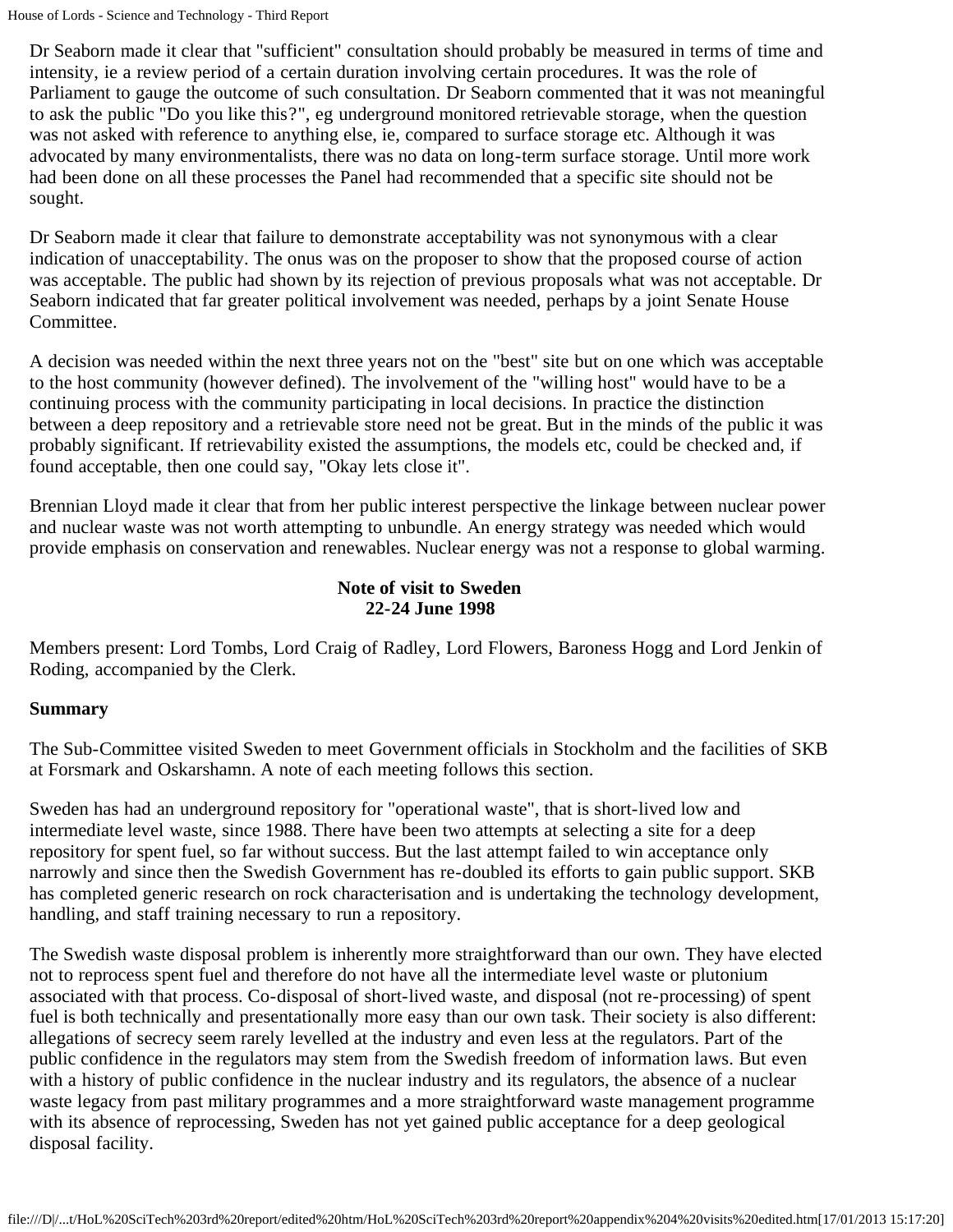### **Stockholm**

## **Swedish Nuclear Power Inspectorate (SKI)**

Mr Lars Högberg, Director General told us that in Sweden about 50% of electricity is generated by nuclear power, giving a per capita figure greater than the French. SKI regulated reactor safety, licensing etc, as well as non-proliferation matters. It had a staff of 111 and was responsible for ensuring the conformance with licensing conditions. The Swedish Radiation Protection Institute (SSI) enforced environment conditions, water standards etc.

The Swedish constitution in 1766 gave public access to the documents of "The Authority". In effect Sweden had the equivalent of a Freedom of Information Act giving individuals the right of access to regulators. SKI ensured that the nuclear industry published relevant documents.

Mr Högberg outlined the objectives for the safety of nuclear waste: future generations should not be asked to tolerate greater risks than the present, and responsibility for waste should be met by those who benefited from its creation. He saw the challenge under four headings: financial, scientific, technical and "democratic", ie, societal issues.

Financial issues were straightforward. The generators were required to contribute to a fund which was approximately Kr25 billion. The scientific and technical issues were also relatively clear. In the course of a regulatory review of the entire disposal process, projecting forward to a hundred thousand years, SKI had concluded that the radiological risk of disposal was similar to that in present rocks. There was what he called a "reasonable assurance of a tolerable risk facility", ie a satisfactory disposal facility could be built.

But societal issues were the challenge. These required first an acceptance of the safety criteria and the concept of "reasonable assurance"; then there had to be acceptance of the choice of system, ie, disposal, transmutation etc and finally there had to be acceptance of the site, the design and construction of the repository. These were national decisions which could not be taken solely at local level. "You cannot expect local communities to take national decisions".

Mr Högberg felt that SKI was trusted by the public who recognised that the scientific and technical capabilities of the organisation gave it independence. Regulations were developed in a step-wise manner which involved local elected officials.

### **Swedish Radiological Protection Institute (SSI)**

Dr Karl-Magnus Larsson, Director described the work of SSI. In effect the organisation combined the roles of our NRPB, examining the science of all forms of radiation, electromagnetic, ultra-violet, etc. It was also responsible for environmental protection. In the case of a repository, SKI had the overall coordinating responsibility but SSI had responsibility for the radiological protection element. The decision on licensing rests with the Cabinet.

SSI had a specific mandate to inform the public and explain the issues of radiological protection. The public had developed now a better understanding of the issues and was "asking tougher questions" The organisation undertook its own research as well as commissioning work from others. Dr Larsson maintained that a decision on the need for monitoring of a repository could be taken around the time of prospective closure, ie, 2050/2060. At present there was no need to debate the issue, for interim storage would certainly have to be used for spent fuel.

### **National Co-ordinator for Nuclear Waste Disposal**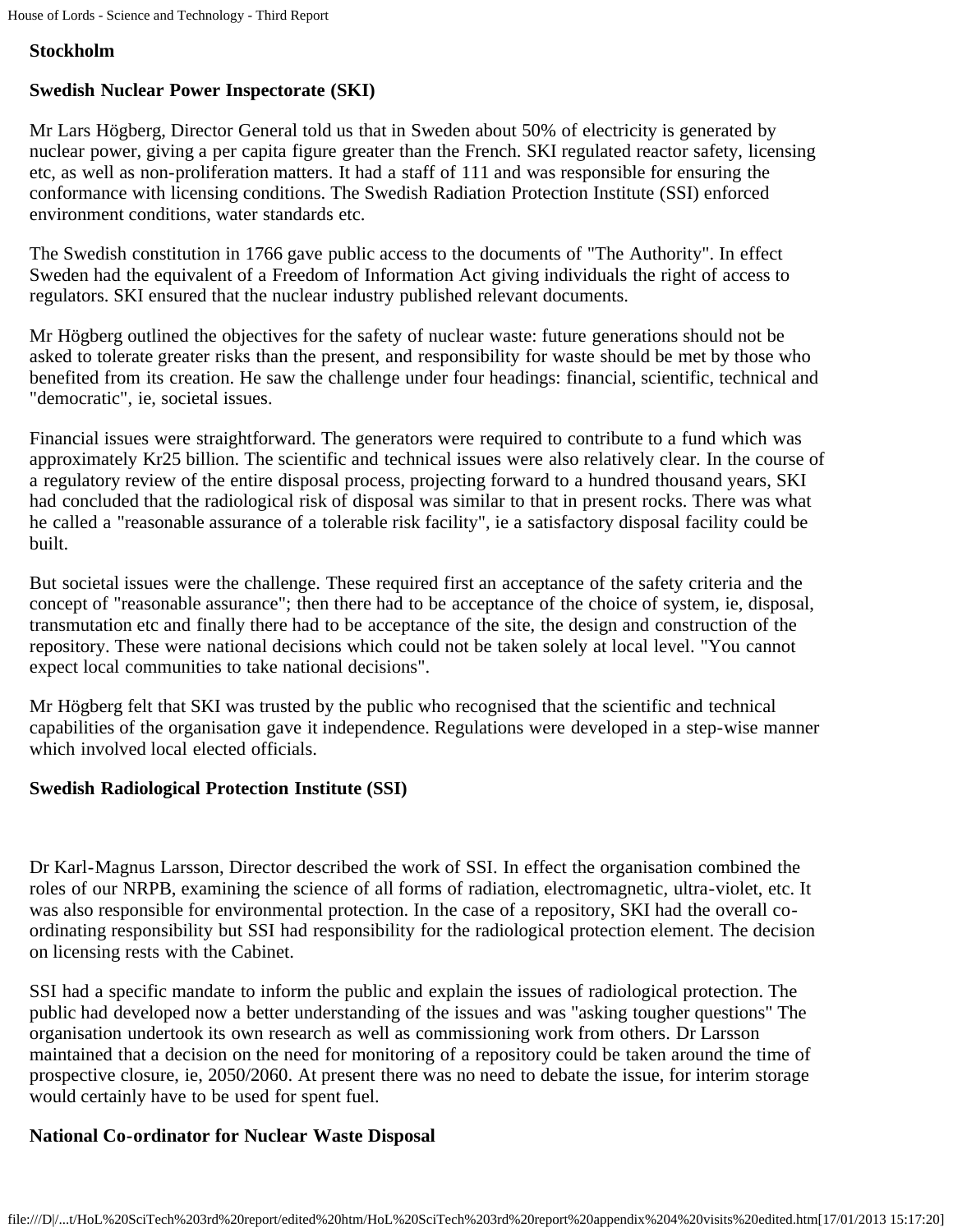Dr Olive Söderberg explained the role of the organisation. His post had been created for three years, he had a staff of three people and a budget of around Kr3 million. He set up discussion fora to enable local municipalities to understand the issues. It was the responsibility of industry to find a solution and implement it, but this obligation could not be fulfilled unless the public understood the need for a longterm repository. It was a question of creating understanding and with it trust: not just providing information.

Dr Söderberg's work was funded from the nuclear waste fund. He had established a "Nuclear Environment Assessment Forum" for nuclear waste disposal consisting of a committee of 25 people including regulators, industry, municipal officials, theologians etc. They looked at issues such as alternative strategies, siting and societal questions. Alternative strategies were examined from the ethical view point: what should be left to succeeding generations. Often these topics created difficulties for local politicians who were elected to protect their local community. Nonetheless, Dr Söderberg was confident that it would be possible to find a suitable and willing local community to accept a repository. Indeed there were plans to provide financial compensation to those who underwent a feasibility study but did not end up with a repository, ie, compensation for loss of benefit for those passed over in the competition to house the repository. But there were no financial inducements for hosting the repository.

Dr Söderberg reiterated the general consensus that public agreement had to be achieved before contemplating even a feasibility study. Initially volunteers had been sought throughout the nation but SKB concentrated on those near existing nuclear plants. It took one and a half years for Oskarshamn to decide it would accept a feasibility study and Government was looking for approximately five such studies. It takes a long time to gain support and the Mayor of Oskarshamn spent about 50% of his time on the issue of the repository. Public acceptance could not be rushed. There was an overwhelming lack of interest by local communities in nuclear issues until a site was proposed in their municipality. Only this created the awareness which was then perceived in local, not national terms.

#### **Swedish National Council for Nuclear Waste (KASAM)**

Dr Camilla Odhnoff is Chairperson of KASAM, an independent Committee established in 1985 to study issues relating to nuclear waste and decommissioning. It reports to the Minister of the Environment, who appoints the chairperson. This Committee is also widely drawn to include not only experts on the science and technology of radioactive waste disposal but also those with expertise in ethics, law and social sciences. Review of the research and development programmes for the repository is within its remit. KASAM produces its report on the state of knowledge every third year, although its existence is not widely known to the public.

#### **Forsmark**

#### **Swedish Nuclear Fuel and Waste Management Company (SKB)**

The Sub-Committee was welcomed by Dr Claes Thegerström who told us surveys showed that the public had confidence in the regulators and an even greater confidence in SKB. There was a general "trust in the system". This he put down in part to the transparency of the process and the Swedish equivalent of freedom of information. In Sweden there had been no adverse nuclear power events and confidence in the industry had recovered rapidly following the Chernobyl incident. He did not think the political decision to phase out nuclear power had any effect on the acceptability of a nuclear waste repository. However, at present there was no prospect of any new nuclear generating capacity being laid down.

Government had set clear responsibilities for SKB. It was an entity of the producers who were responsible for its funding. It undertook R&D and demonstration projects, was responsible for site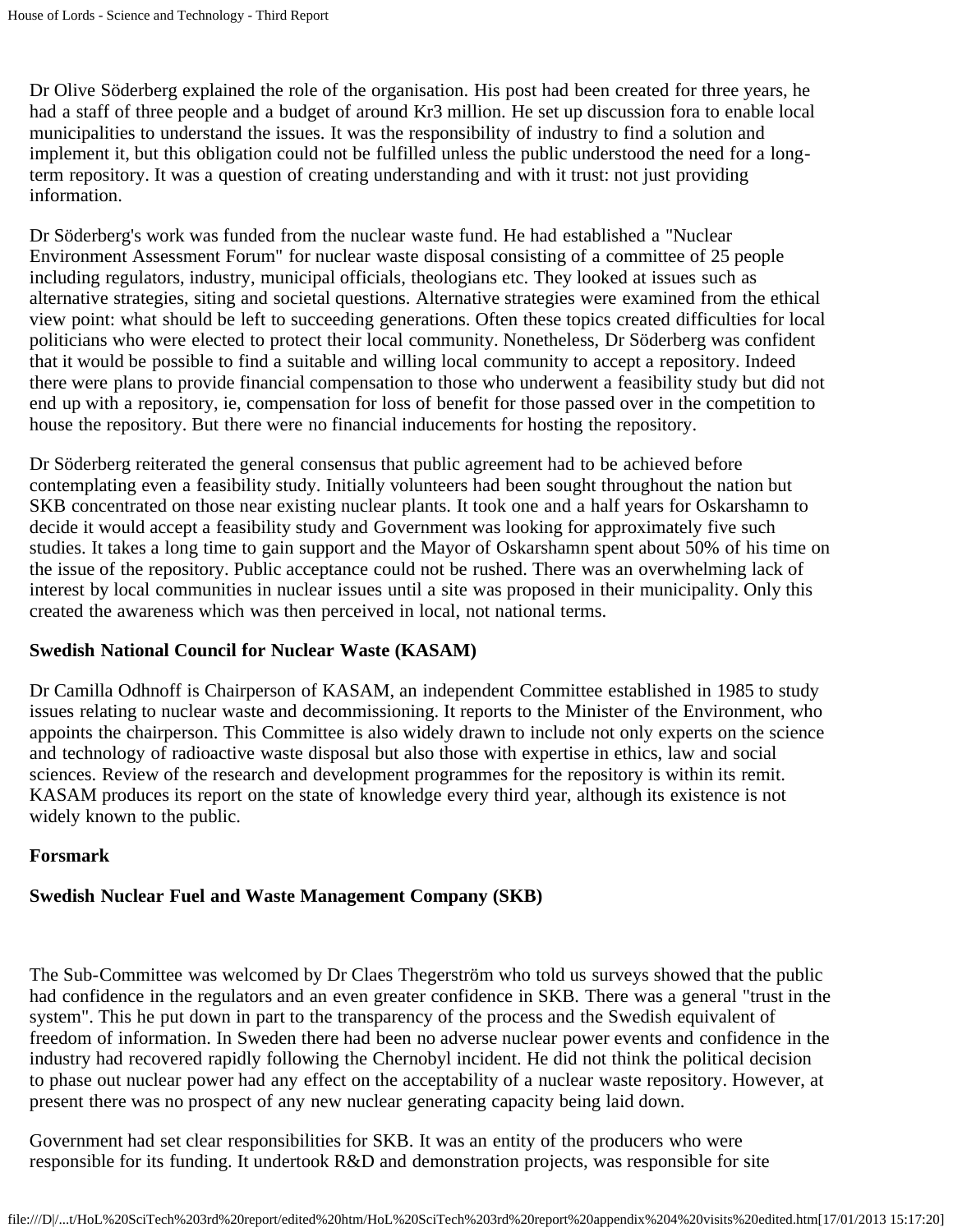selection, planning and construction of the repository and would be responsible for its commission and operation. In the end only the State can assume long term responsibilities for matters over hundreds or thousands of years but up to the point where no new safety measures are required, it was SKB's responsibility.

SKB had been formed in 1972 for joint uranium purchases by the power producers and by 1977 had become involved in waste treatment. The repository at Forsmark had been in operation since 1988. Dr Thegerström said that if you had a step-by-step process, and you were able to take a step backwards if needed at no unreasonable cost, you would, in the end, have sufficient confidence to walk away from a deep repository. However, the uncertainty about future social change was orders of magnitude greater than uncertainty about any technical issues.

Dr Tönis Papp, Research Director described the three-level hierarchy of safety: isolation; retention and dilution, which was the basis of their philosophy. Waste was put in steel containers encased in copper which were placed 300-500 metres below the surface in crystalline rock and back-filled with bentonite clay. The objective was to have a system which was not dependent on maintenance but which did not hinder monitoring.

In analysing safety, he said it was important to show the absolute maximum risk achieved rather than dealing with mean values and quoting a scatter band. To enhance the demonstrability of their systems they relied on existing naturally occurring materials, for example, items such as bronze cannons which had been on the sea bed for over three hundred years, or old copper coins.

Maximum container temperature was kept low,  $(80-100^{\circ})$  and materials were not operating far from their "normal" range, although the welding of the containers, particularly the steel case, was critical. It was also important to show that retrievability and monitoring did not reduce safety. Retrievability might be necessary even without a monitoring programme if, for example, more knowledge on welding technology suggested that the safety case had changed and material should best be removed. Dr Papp accepted one could question the behaviour of materials in the long-term, particularly under radiation, but this was the best situation based on present knowledge. If waste was left on the surface a breakdown in society was a far greater potential for harm.

Mr Claes Thegerström, Vice President said in 1992 SKB wanted to commence construction of a repository. They needed homogenous bedrock with no minerals which might prompt exploration, an industrial facility on the surface, good transportation (all reactors are on the coast and they have a specialised transport ship) and above all public acceptability. Two overriding principles were safety and acceptability - to get political support the politicians needed to have public support.

SKB would look for five to ten sites where they could undertake feasibility studies, select two from these, undertake a drilling programme which might last five years or so and then go through a formal licensing procedure for detailed site exploration at one. They had sufficient knowledge of Swedish geology to conclude that about half the country was suitable for a repository. At the first site they had examined, a referendum showed that approximately 70% were against, but the second site considered in 1977, showed 54% against with 44% in favour. SKB had spent about £1.1 million on this second site, but had now forsaken it in the light of the referendum. (The local community had in practice a right of veto.) The main lesson learned was to start early.

Mr Torsten Eng gave details of the current feasibility study. A main element in their discussions at local level had been the need for a national indication of support: hence the role of the national co-ordinator. The national environmental groups had stated that they were against geological disposal on principle: more research was needed, not a siting exercise. The Government concluded that as they did not agree to the principle they should leave the national co-ordinating group, which they did.

Mr Bo Kåwemark, Operational Manager of the Final Repository for short-lived waste (SFR) described the facility, 50 metres below the surface and one kilometre from shore under the Baltic Sea. Construction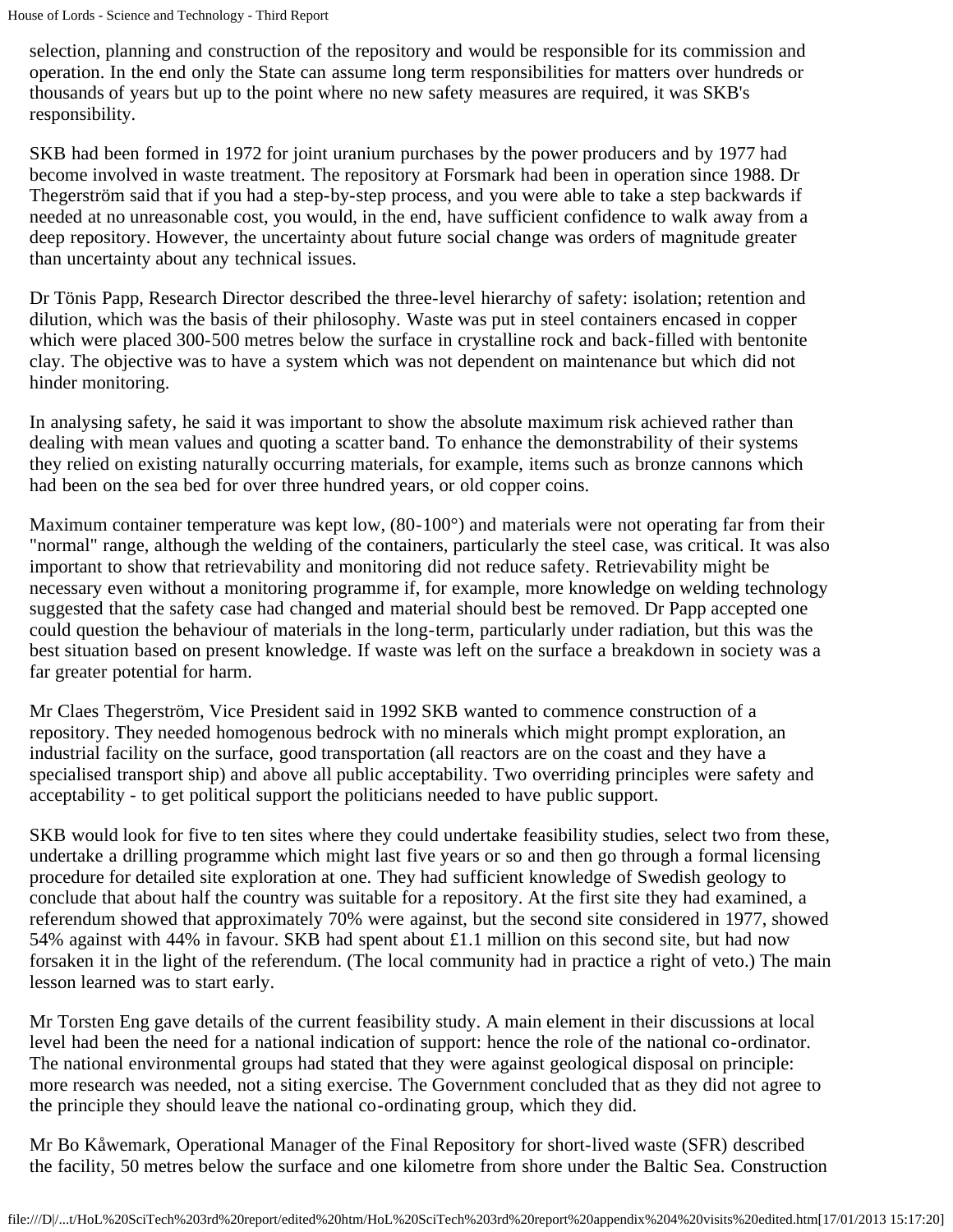had started in 1983 and was completed by 1988. It had a capacity for 60k  $m<sup>3</sup>$  of which 22 had been filled so far. About Kr740 million had been invested and the operating costs were around Kr25 million per year. If necessary the facility could be extended by building new silos: these were 25 metres in diameter and 50 metres high. Waste was laid down in 42 layers, back-filling every three with concrete. By 1996 they had emptied all interim storage in Sweden and the pace of filling had now slackened off to match disposal requirements until 2020.

Our visit underground revealed a very impressive facility: a tunnel with high-ceilings and a good road surface, well ventilated with all services installed to a very high quality. It was cool, quiet and damp  $(700m<sup>3</sup>$  of water per minute were pumped out).

#### **Oskarshamn**

#### **Canister Laboratory**

Mr Henry Gustavsson is the site manager of the Canister Laboratory where development work is undertaken on the canisters to be used to hold the spent fuel rods in the repository. It is situated in a large building on the docks at Oskarshamn next to where the SKB transport ship, Sigyn, is moored. The facility, which cost Kr150 million, will be a demonstration model of the technology used to seal the containers, covering all aspects except the actual placement of active fuel rods. Cylinders are sealed, welded with an eb welder, examined by x-ray, ultrasonically tested and finally made ready for dispatch.

The Laboratory has already shown around over 500 members of the public and has produced a very good video. As with everything we saw, the standard of construction of the building, all accessories and fittings, was particularly high. Although referred to as a "laboratory" the facility was more like a preproduction prototype designed to test operational equipment and handling.

#### **Äspö Hard Rock Laboratory**

Dr Olle Olsson is Project Manager of the Äspö Hard Rock Laboratory. From the surface the Laboratory looks uncannily like a small modern Swedish farmhouse and associated barns. The majority of redtimbered buildings were built in 1994 although the "admin" building was constructed only one month ago. SKB had started work in Äspö in 1986 to extend their generic knowledge base. They needed a better performance assessment of rock characteristics and to develop and test the methods they might use for disposal. The facility would also be used for staff training. The Laboratory had been located near a power plant to make use of the infrastructure and a site with a variety of conditions (rock faults etc) chosen to evaluate techniques. SKB had given an undertaking to the local community that they would not put the final repository at this location.

There had been a pre-investigation phase, 1986-1990, and construction from 1990-1995. They had been operating since then. The Laboratory consisted of a road and shaft to 420 metres, constructed by drill and blast techniques, at which level they had used a tunnel-boring machine to open out the chambers. As at Whiteshell, we saw work on sealing technology, barriers and back-fill materials etc.

SKB had concluded that their models used for pre-construction evaluation had been confirmed, as had those for water flow etc. In general they spoke with great confidence of the results of the evaluation and had concluded that little further generic work was needed: future work should be site specific.

The overall impression was of a very large, well engineered facility where a full simulation of a repository, including materials handling problems etc, was underway. Like the Canister Laboratory, this facility was less a laboratory along the lines of, for example, Whiteshell, than a prototype disposal facility.

#### **Central Interim Storage Facility for Spent Nuclear Fuel (CLAB)**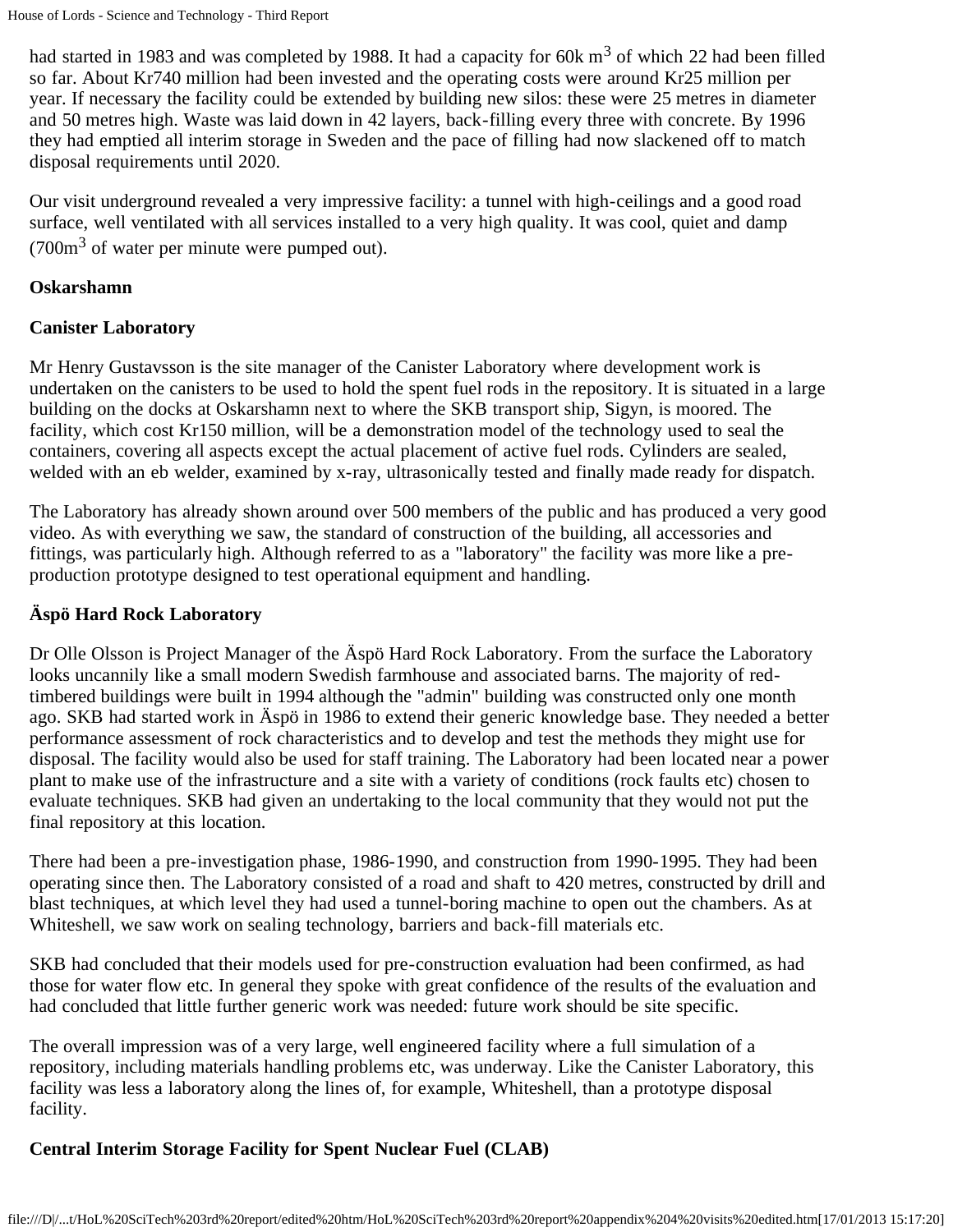Dr Per Grahn, Director of CLAB described the facility. Started in 1985, it had a capacity for 5,000 tonnes of spent fuel: there were plans to increase this by another 3,000 tonnes. They took about 80 casks per year and spent Kr75 million per annum. The construction costs in 1988 were Kr1.7 billion.

Our visit followed the process route starting with the receiving area where the dry fuel containers were unloaded into tanks at the surface. The system was designed to ensure that there was no crosscontamination between equipment handling the incoming casks and those on their way to storage: and defective casks could be easily isolated. Casks were then transported via a water filled lift to one of five main storage vaults underground. These were built on supports just above the bedrock as part of the earthquake protection measures. As with everything we had seen at SKB, the housekeeping and quality of the engineering was impeccable and all the facilities very modern.

### **Notes of visit to France 20-23 October 1998**

Members present: Lord Tombs (Chairman), Lord Craig of Radley, Lord Howie of Troon, Baroness Platt of Writtle (Paris only) and the Earl of Cranbrook (Cherbourg only), accompanied by the Clerk.

#### Summary

The Committee visited the Cogema and Andra sites at Cap de la Hague on the Cotentin peninsula, followed by meetings with Government and with OECD officials in Paris. There was a marked contrast between the views expressed at the Industry Ministry (and Cogema) with those at the Environment Department. These must be resolved before the French disposal program can proceed in line with the '91 Law' but nobody we spoke to thought the disagreement would be resolved quickly.

### Cap la Hague

### **Cogema**

The Committee was welcomed by Monsieur Xavier Rincel, Chargé de Mission auprès de la Branch Combustibles et Recyclage, who provided a brief overview of the La Hague site. It is large, approximately 3 x 1 km, with two main reprocessing plants. The earlier, UP2 is used primarily to reprocess French spent fuel and the other,UP3, processes foreign material. The latter has contracts until the year 2010. M Rincel described the fuel cycle, emphasising the benefits of reprocessing as a waste management service. At La Hague they did not produce MOX which was fabricated at Pierrelatte. Our discussion concentrated on the more modern UP3 plant. This came into operation in 1989 with a nominal capacity of 800 tonnes.

Mme Veronique Decobert, Directeur Sureté Qualité, made a presentation on Cogema's environmental and health physics programmes. which concentrated on environmental pathways to man. It regarded "technical feasibility" and the "environmental impact" as the key factors of the OSPAR agreement.

EdF use MOX in 28 of their plants but only in the 900 MW reactors - not the later 1300 MW units. If used at 30% we were told this would create a balance between plutonium produced and plutonium burnt. If exports to Germany are increased there would be a net reduction in plutonium stocks and, in any case, the Melox plant could transfer all current plutonium production into MOX for French reactors. Cogema acknowledged that EdF had assumed that uranium would be cheaper than reprocessed MOX and that there were some economic doubts about reprocessing MOX, but EdF had "14 years to decide" the route for spent MOX fuel. There were long term reprocessing contracts with Germany, Japan, Switzerland and Belgium, but the current throughput of 1600 tonnes would be reduced by 30 % in three years' time. However at the end of current contracts all capital costs will have been met.

We were shown around the plant, following the process from the arrival of the casks, opening underwater, storage, sheering, vitrification and store. In appearance the plant was very similar to BNFL's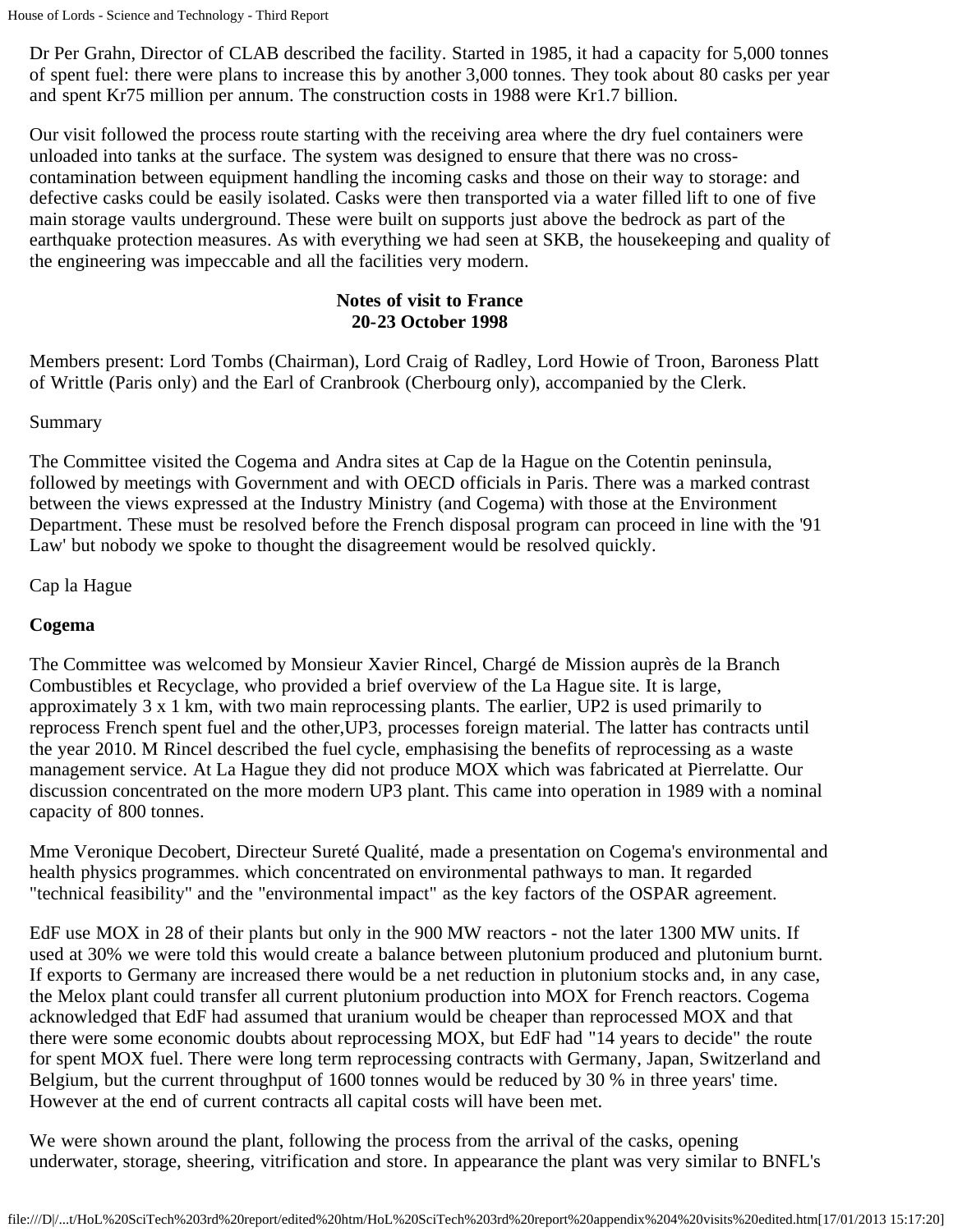THORP operation and most of the site is under 13 years old.

Andra

We were welcomed by the Manager of the La Manche low-level waste facility, M Frank Duret and M Jacques Tamborini who provided an historical overview of the Parc de la Croix Blanch facility as well as a general outline of the French nuclear waste management programme.

Andra was created in 1979 as part of the Atomic Energy Commission. It handles research for waste management as well as design and construction of facilities. Ministerial responsibility is split between the departments of Health, Industry and Environment which means that in the end the Prime Minister has to make the decisions, particularly when Industry and Environment are in disagreement.

M Tamborini described the "91 law" which had established a clear-cut framework for radioactive waste management. The law recognised deep geological disposal as the only safe method but public acceptance of an RCF had not been achieved because local acceptance was not forthcoming. The French government helped communities decide by offering 5 million francs per year to those that volunteered. If work started a total of 60 million francs per annum was available until the year 2006.

Work would need to commence at more than one site so that there could be a fallback if one was found unsuitable. The current philosophy was to maintain retrievability of waste for a period. M Tamborini acknowledged that there was a risk that the French government's decision would be delayed.

Paris

French Government: Ministry of the Economy, Finances and Industry

M Antoine Guéroult, Adjoint au Directeur Général de I'Energie et des Matières Premières, observed that the total stock of French plutonium was increasing. It was more difficult to return waste to overseas contractors and France was not burning plutonium fast enough, although it might reach equilibrium if all 28 reactors capable of using MOX were fully utilised. On the economics he referred to an OECD study which indicated the closed fuel cycle and disposal were very comparable. But with the plant built and the plutonium in existence from this point on, he said, it made sense to use MOX.

French Government: Ministry for Territorial Development and the Environment

Madame Dominique Voynet, Minister for Territorial Development and the Environment told us that she regarded plutonium as a waste. She said that the economics of MOX were far from convincing and that she had asked the Prime Minister for an economic analysis. She said she was suggesting to the Prime Minister that plutonium be declared a waste now.

The Minister outlined progress with the 91 Law saying it was based on a comparison of surface storage with deep disposal, but an intermediate proposal, near surface storage where the waste was easy to recover but protected against intervention, was a more sensible alternative. She acknowledged that transmutation would not be available for decades and would be at considerable cost. The construction of a rock laboratory created political and local tensions and would also be extremely costly she said.

The Minister developed an argument for reversibility based on ethical and political grounds, stating that a short time ago the scientists were 100% confident that a repository should be closed, whereas now they were speaking with less certainty. Similarly it was premature to rule out any new technologies or even reuse. She acknowledged her views were not shared by the majority of the present Government but, irrespective of her personal position on the future of the nuclear industry, she was confident that governments should examine the costs of the disposal options.

When expressing her views on energy use, CO2 etc, the Minister stated that nobody envisaged stopping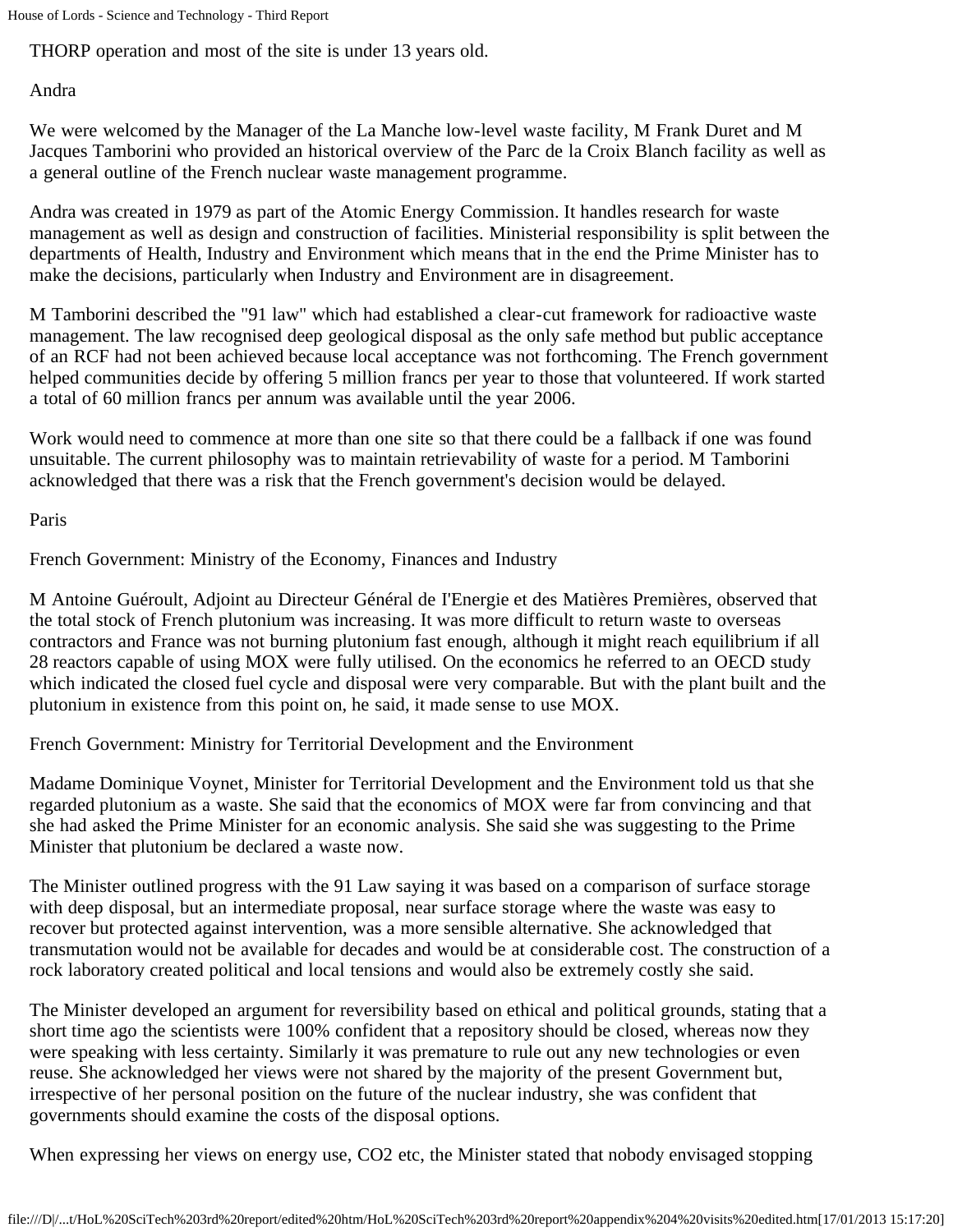the nuclear industry in a day but diversity of supply, better control of use etc, together with unsound economics, did not suggest an expanding nuclear programme. However there was no hurry to make a premature decision over the disposal of waste. France should take time to look at all the options and initiate a democratic debate about possible solutions. The only proposal which led to an irreversible decision was to go for direct geological disposal. There was no need for this decision to be taken now, indeed it was technically unsound to do so. Techniques for reversible storage should be evaluated for the next ten to twenty years.

The Minister developed the theme that research into storage technology was expensive and therefore should be shared at a European level with each country working in parallel on various techniques. Rock laboratories were expensive and should not be duplicated. Mme Voynet also discussed the difficulties over public perception if France developed a rock laboratory.

#### OECD Nuclear Energy Agency

Señor Luis Echavarri, the Director-General of the NEA, introduced his team: Dr Makoto Takahashi, the Deputy Director responsible for safety; Dr Hans Riotte the German Head of Radiation Protection,; and Dr Claudio Pescatore the Divisional Head of Radiation Protection. Each for their part outlined the organisation and work programme from their perspective. They provided us with comprehensive documentation reviewing the position on waste disposal in OECD member countries. Hans Riotte summed it up by stating that there are no inseparable technical or geological constraints. It should be possible for any country to find a suitable disposal site.

The data showed that whilst many countries had found disposal sites for very low level waste, none had done so for high level waste although there were many investigations under-way. Dr Riotte emphasised the different regulatory regimes across OECD countries, each with different views on acceptability and different administrative systems.

Dr Claudio Pescatore made a presentation on geological disposal. He acknowledged that there had been repeated statements by safety authorities that deep disposal could provide adequate safety but the public remained unconvinced. Techniques such as partitioning and transmutation might become part of waste management practices in future but they would not be an alternative to disposal. He described a phased procedure leading to disposal, starting with an extended interim store with reversible placement. This would enable a demonstration phase to be completed before confidence was gained to seal the repository.

Dr Pescatore commented on extrapolation into the future based on limited experience, observed that future generations will be able to apply their own technical solutions but must be presented with the best we can offer, and that a progressive approach to disposal enabled corrections to be made if unexpected events occurred. He said an OECD group was working on the "confidence aspects": the ethical, economic and political issues related to disposal. It was organisational structures more than technical issues that inhibited progress.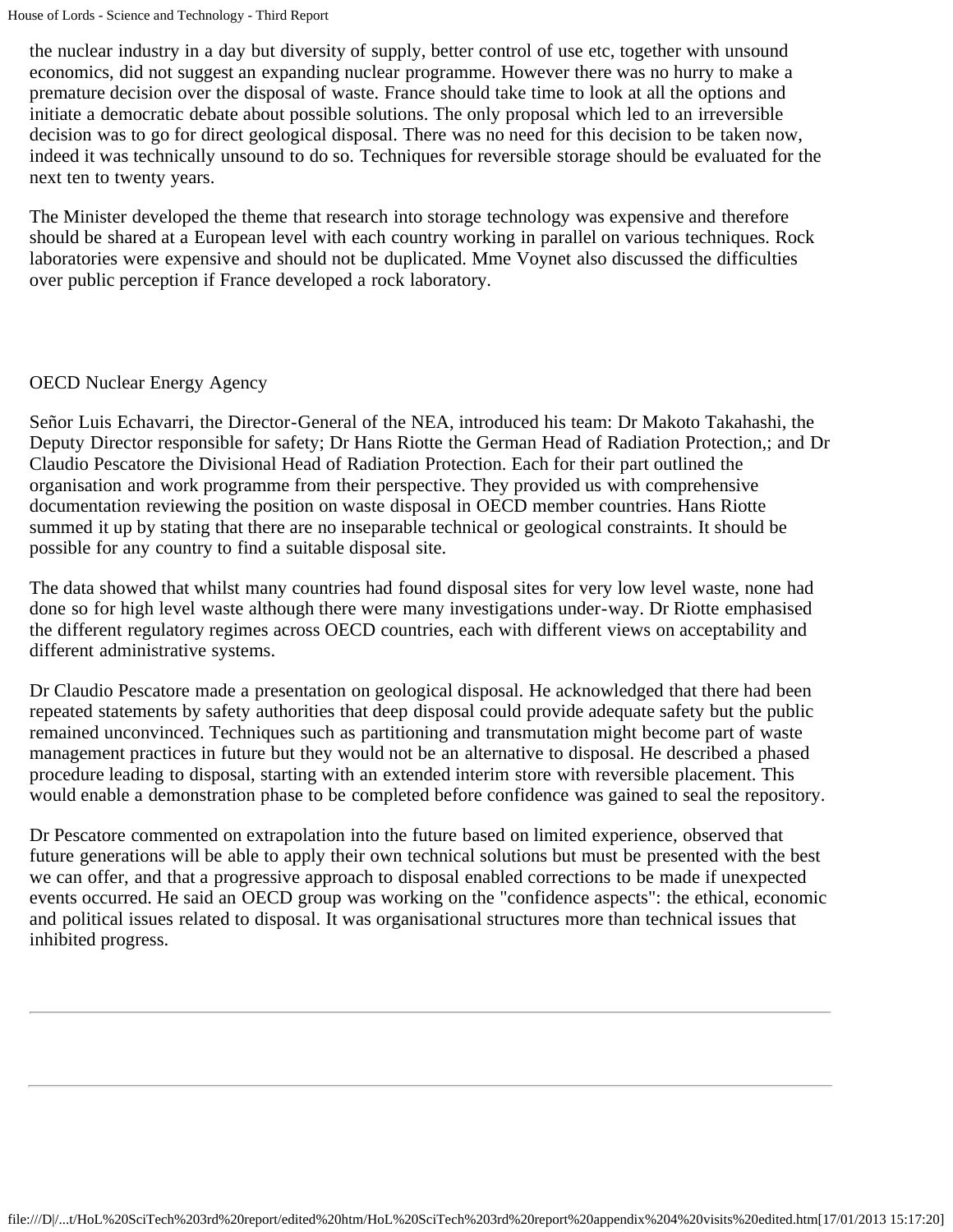# **Select Committee on Science and Technology [Third Report](file:///D|/Home/dks/text/papers%20and%20research/earth%20science/nuclear%20waste%20disposal/government/parliament/HoL%20SciTech%203rd%20report/edited%20htm/4101.htm)**

# **APPENDIX 5**

|                         | Glossary of Terms and Acronyms                                                                                                                                                                                                                                                                                                                                                                                                           |
|-------------------------|------------------------------------------------------------------------------------------------------------------------------------------------------------------------------------------------------------------------------------------------------------------------------------------------------------------------------------------------------------------------------------------------------------------------------------------|
| " $10^{-6}$ "           | Often proposed as the standard design criterion for a nuclear waste repository: the risk                                                                                                                                                                                                                                                                                                                                                 |
|                         | of death to an individual in the critical group of one in one million per year (ie $10^{-6}$ ).<br>On the same basis as the criterion was derived the risk from natural background<br>radiation is about one in ten thousand.                                                                                                                                                                                                            |
| <b>ACSNI</b>            | Advisory Committee on the Safety of Nuclear Installations (renamed NuSAC in July<br>1997).                                                                                                                                                                                                                                                                                                                                               |
| <b>AECL</b>             | Atomic Energy of Canada Limited.                                                                                                                                                                                                                                                                                                                                                                                                         |
| <b>AGR</b>              | Advanced Gas cooled Reactor.                                                                                                                                                                                                                                                                                                                                                                                                             |
| Anaerobic               | In the absence of free oxygen.                                                                                                                                                                                                                                                                                                                                                                                                           |
| Becquerel               | The standard unit of radioactivity, equal to one nuclear disintegration per second. A<br>becquerel (Bq) is a very small unit and when discussing radioactive waste the term                                                                                                                                                                                                                                                              |
|                         | terabecquerel is often more appropriate: one terabecquerel (TBq) = $10^{12}$ Bq; ie a<br>million million disintegrations per second.                                                                                                                                                                                                                                                                                                     |
| <b>BGS</b>              | British Geological Survey.                                                                                                                                                                                                                                                                                                                                                                                                               |
| <b>BNFL</b>             | British Nuclear Fuels plc (previously British Nuclear Fuels Ltd).                                                                                                                                                                                                                                                                                                                                                                        |
| <b>CANDU</b>            | Canadian Deuterium Uranium water-cooled reactor type. The fuel consists of un-<br>enriched ceramic uranium oxide pellets within zirconium alloy tubes.                                                                                                                                                                                                                                                                                   |
| Cmnd                    | Government command paper.                                                                                                                                                                                                                                                                                                                                                                                                                |
| <b>COLA</b>             | Consortium of Opposing Local Authorities.                                                                                                                                                                                                                                                                                                                                                                                                |
|                         | Committed waste Waste which cannot be avoided. It will be created even if the entire nuclear industry<br>were to cease operation immediately: the waste either already exists or will result<br>from the decommissioning of existing installations.                                                                                                                                                                                      |
| <b>CORE</b>             | Cumbrians Opposed to a Radioactive Environment.                                                                                                                                                                                                                                                                                                                                                                                          |
| Critical group          | The group of people who, on basis of age, living habits and place of residence,<br>receive the highest radiation dose. (This may be an existing or hypothetical group.)                                                                                                                                                                                                                                                                  |
|                         | Decommissioning The term decommissioning is used in a generic sense to cover all of the procedures<br>undertaken once a nuclear installation has ceased operating. Decommissioning<br>therefore covers processes such as defuelling reactors, cleaning and making safe an<br>installation (which could include a long period of safe storage on site), dismantling,<br>removal work and waste conditioning prior to storage or disposal. |
|                         | Depleted uranium Uranium consisting predominantly of non-fissile uranium.                                                                                                                                                                                                                                                                                                                                                                |
| <b>DETR</b>             | Department of the Environment Transport and Regions.                                                                                                                                                                                                                                                                                                                                                                                     |
| <b>DTI</b>              | Department of Trade and Industry.                                                                                                                                                                                                                                                                                                                                                                                                        |
| <b>EURATOM</b>          | European Atomic Energy Community.                                                                                                                                                                                                                                                                                                                                                                                                        |
| Fissile                 | Refers to a radionuclide which can break into two large fragments accompanied by the<br>release of free neutrons and large amounts of energy. A few man-made radionuclides<br>are so unstable that they fission spontaneously; others can do so if the nucleus<br>captures a neutron.                                                                                                                                                    |
| <b>Fission</b> products | The atomic fragments resulting from nuclear fission. For instance, the two large<br>atomic fragments produced by the fission of uranium-235 might be isotopes of tin and                                                                                                                                                                                                                                                                 |

file:///D|/...oL%20SciTech%203rd%20report/edited%20htm/HoL%20SciTech%203rd%20report%20appendix%205%20glossary%20edited.htm[17/01/2013 15:17:50]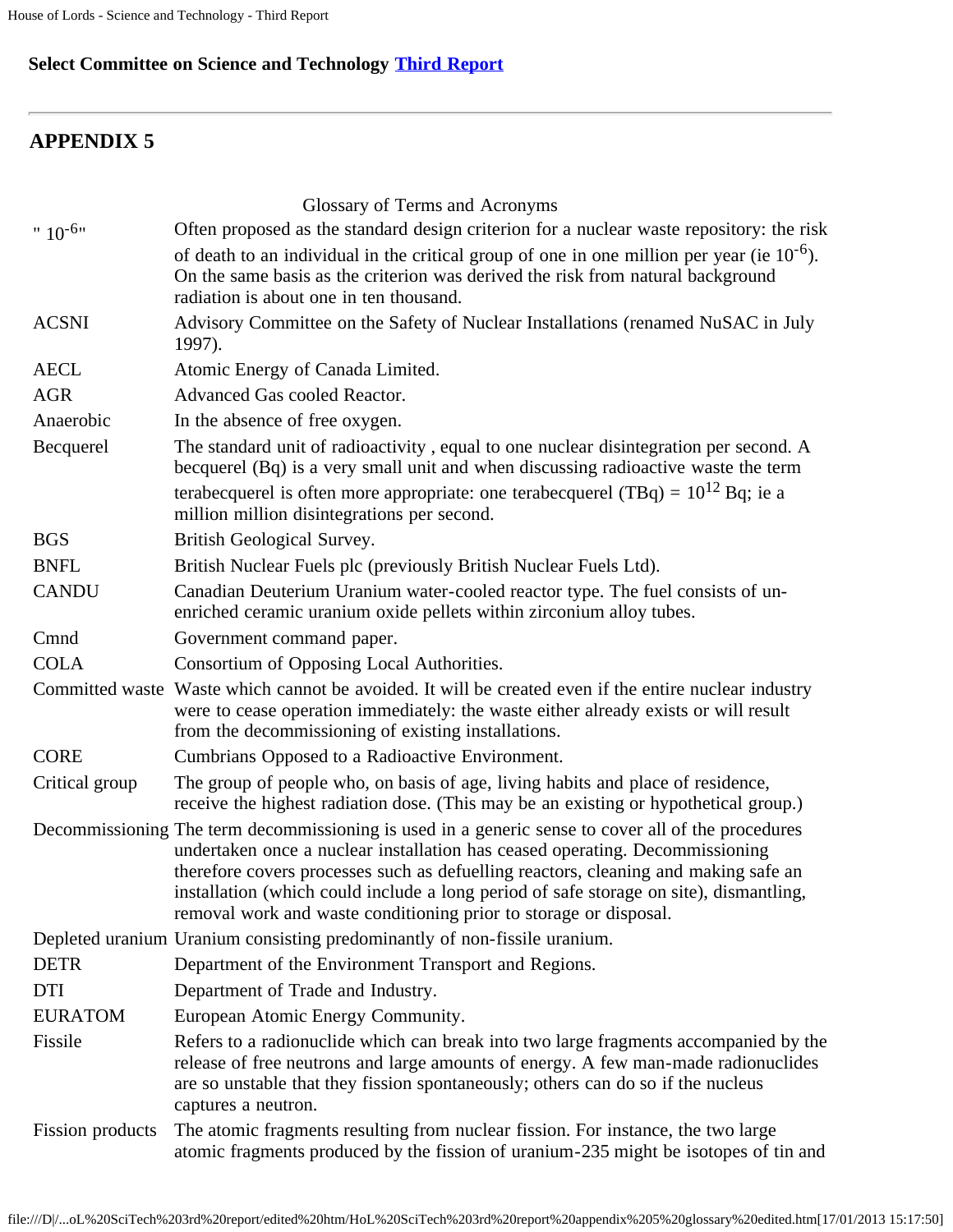|                             | molybdenum, which themselves are likely to be highly radioactive.                                                                                                                                                                                                                                                                                                                                                                                                                                     |
|-----------------------------|-------------------------------------------------------------------------------------------------------------------------------------------------------------------------------------------------------------------------------------------------------------------------------------------------------------------------------------------------------------------------------------------------------------------------------------------------------------------------------------------------------|
| <b>GRA</b>                  | Guidance on Requirements for Authorisation (for disposal facilities on land for LLW<br>and ILW). A document outlining safety standards for disposal.                                                                                                                                                                                                                                                                                                                                                  |
| Half life                   | The time required for half of the atoms in a sample to decay or transform. For<br>example: the radionuclide krypton-85 has a half-life of 3,934.4 days and decays to the<br>stable isotope rubidium-85 by emitting a beta particle; after one period of 3,934.4<br>days, 50 per cent of the initial krypton-85 atoms in a sample will have become<br>rubidium-85; after ten half lives (107 years, 9½ months) the sample will contain just<br>0.1 per cent krypton-85, and 99.9 per cent rubidium-85. |
| <b>HLW</b>                  | High Level radioactive Waste. Highly active heat generating waste that normally<br>continues to generate heat for several centuries. A high level of shielding and heat<br>dissipation is required during handling, transportation, and storage (and disposal). Its<br>thermal power is above $2 \text{ kW per m}^3$ . It may take many thousands, or millions, of<br>years for the radioactivity of HLW to decay to background levels.                                                               |
| <b>HSE</b>                  | Health and Safety Executive.                                                                                                                                                                                                                                                                                                                                                                                                                                                                          |
| <b>IAEA</b>                 | International Atomic Energy Agency.                                                                                                                                                                                                                                                                                                                                                                                                                                                                   |
| <b>ILW</b>                  | Intermediate Level radioactive Waste. Waste in which radioactivity levels exceed the<br>upper boundaries for LLW. Some of it requires shielding. Heat generation usually less<br>than $2kW$ per m <sup>3</sup> but may require provision for heat dissipation during storage (or                                                                                                                                                                                                                      |
|                             | disposal).                                                                                                                                                                                                                                                                                                                                                                                                                                                                                            |
| Intergenerational<br>equity | The concept that future generations should not have to bear the costs and<br>consequences of actions which were of benefit mainly to present and previous<br>generations.                                                                                                                                                                                                                                                                                                                             |
| <b>LLW</b>                  | Low Level radioactive Waste. Radioactive materials other than those suitable for                                                                                                                                                                                                                                                                                                                                                                                                                      |
|                             | disposal with ordinary refuse, but containing less than $4 \times 10^9$ Bq per tonne of alpha                                                                                                                                                                                                                                                                                                                                                                                                         |
|                             | activity or less than $12 \times 10^9$ Bq per tonne of beta/gamma activity. Does not require<br>shielding during normal handling and transportation.                                                                                                                                                                                                                                                                                                                                                  |
| Magnox                      | Reactor type using uranium metal fuel rods enclosed in a cladding of magnesium<br>alloy.                                                                                                                                                                                                                                                                                                                                                                                                              |
| MoD                         | Ministry of Defence.                                                                                                                                                                                                                                                                                                                                                                                                                                                                                  |
| <b>MOX</b>                  | Mixed Oxide Fuel (a mixture of plutonium oxide and uranium oxides).                                                                                                                                                                                                                                                                                                                                                                                                                                   |
| <b>MTR</b>                  | <b>Materials Testing Reactor.</b>                                                                                                                                                                                                                                                                                                                                                                                                                                                                     |
| <b>NCNI</b>                 | National Campaign for the Nuclear Industry.                                                                                                                                                                                                                                                                                                                                                                                                                                                           |
| <b>NEA</b>                  | OECD Nuclear Energy Agency.                                                                                                                                                                                                                                                                                                                                                                                                                                                                           |
| <b>NERC</b>                 | Natural Environment Research Council.                                                                                                                                                                                                                                                                                                                                                                                                                                                                 |
| <b>NGO</b>                  | Non Governmental Organisation.                                                                                                                                                                                                                                                                                                                                                                                                                                                                        |
| NII                         | Nuclear Installations Inspectorate (part of the HSE).                                                                                                                                                                                                                                                                                                                                                                                                                                                 |
| <b>NIMBY</b>                | Not In My Back Yard. Referring to objections to activities nearby, e.g. planned<br>nuclear installations, or motorways.                                                                                                                                                                                                                                                                                                                                                                               |
| <b>Nirex</b>                | United Kingdom Nuclear Industry Radioactive Waste Management Executive.                                                                                                                                                                                                                                                                                                                                                                                                                               |
| <b>NRPB</b>                 | National Radiological Protection Board.                                                                                                                                                                                                                                                                                                                                                                                                                                                               |
| <b>NSC</b>                  | National Steering Council for Nuclear Free Local Authorities.                                                                                                                                                                                                                                                                                                                                                                                                                                         |
| <b>NuSAC</b>                | Nuclear Safety Advisory Committee (originally ACSNI).                                                                                                                                                                                                                                                                                                                                                                                                                                                 |
| <b>OECD</b>                 | Organisation for Economic Co-operation and Development.                                                                                                                                                                                                                                                                                                                                                                                                                                               |
| Palaeoclimatic              | Concerned with the climate in the geological past.                                                                                                                                                                                                                                                                                                                                                                                                                                                    |
| Partitioning                | Specifically the separation of certain radionuclides from other wastes so that they may<br>be subjected to transmutation.                                                                                                                                                                                                                                                                                                                                                                             |